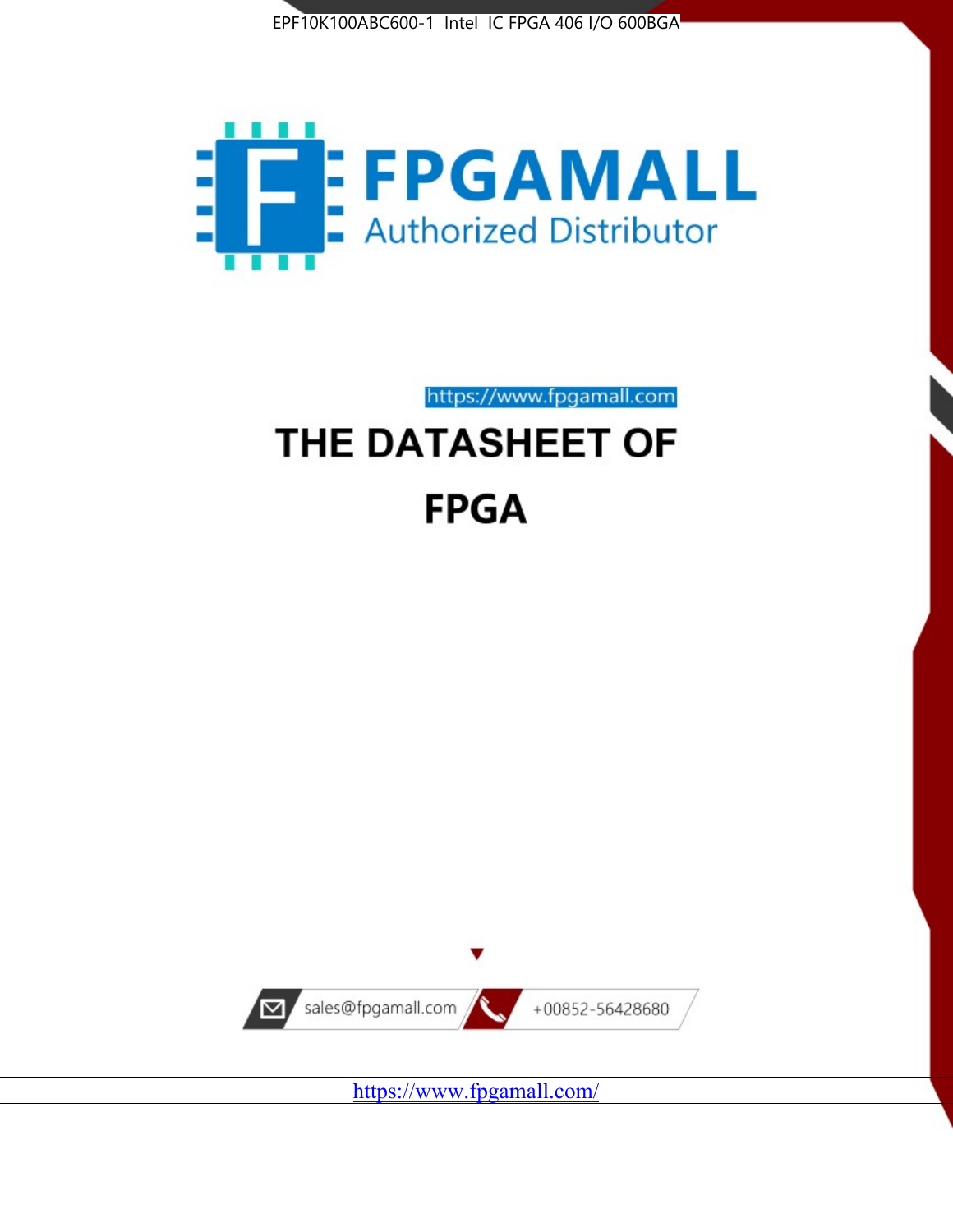**Includes FLEX 10KA**





### **Embedded Programmable Logic Device Family**

#### **January 2003, ver. 4.2 Data Sheet**

**Features...** ■ The industry's first embedded programmable logic device (PLD) family, providing System-on-a-Programmable-Chip (SOPC) integration

- Embedded array for implementing megafunctions, such as efficient memory and specialized logic functions
- Logic array for general logic functions
- High density
	- 10,000 to 250,000 typical gates (see Tables 1 and 2)
	- Up to 40,960 RAM bits; 2,048 bits per embedded array block (EAB), all of which can be used without reducing logic capacity
- System-level features
	- $MultiVolt<sup>TM</sup> I/O interface support$
	- 5.0-V tolerant input pins in FLEX® 10KA devices
	- Low power consumption (typical specification less than 0.5 mA in standby mode for most devices)
	- FLEX 10K and FLEX 10KA devices support peripheral component interconnect Special Interest Group (PCI SIG) *PCI Local Bus Specification, Revision 2.2*
	- FLEX 10KA devices include pull-up clamping diode, selectable on a pin-by-pin basis for 3.3-V PCI compliance
	- Select FLEX 10KA devices support 5.0-V PCI buses with eight or fewer loads
	- Built-in Joint Test Action Group (JTAG) boundary-scan test (BST) circuitry compliant with IEEE Std. 1149.1-1990, available without consuming any device logic

#### *Table 1. FLEX 10K Device Features*

| <b>Feature</b>                    | <b>EPF10K10</b><br>EPF10K10A | <b>EPF10K20</b> | <b>EPF10K30</b><br><b>EPF10K30A</b> | <b>EPF10K40</b> | <b>EPF10K50</b><br><b>EPF10K50V</b> |
|-----------------------------------|------------------------------|-----------------|-------------------------------------|-----------------|-------------------------------------|
| Typical gates (logic and RAM) (1) | 10,000                       | 20,000          | 30,000                              | 40,000          | 50,000                              |
| Maximum system gates              | 31,000                       | 63,000          | 69,000                              | 93,000          | 116,000                             |
| Logic elements (LEs)              | 576                          | 1,152           | 1,728                               | 2,304           | 2,880                               |
| Logic array blocks (LABs)         | 72                           | 144             | 216                                 | 288             | 360                                 |
| Embedded array blocks (EABs)      | 3                            | 6               | 6                                   | 8               | 10                                  |
| <b>Total RAM bits</b>             | 6.144                        | 12,288          | 12,288                              | 16,384          | 20,480                              |
| Maximum user I/O pins             | 150                          | 189             | 246                                 | 189             | 310                                 |

#### **Altera Corporation 1**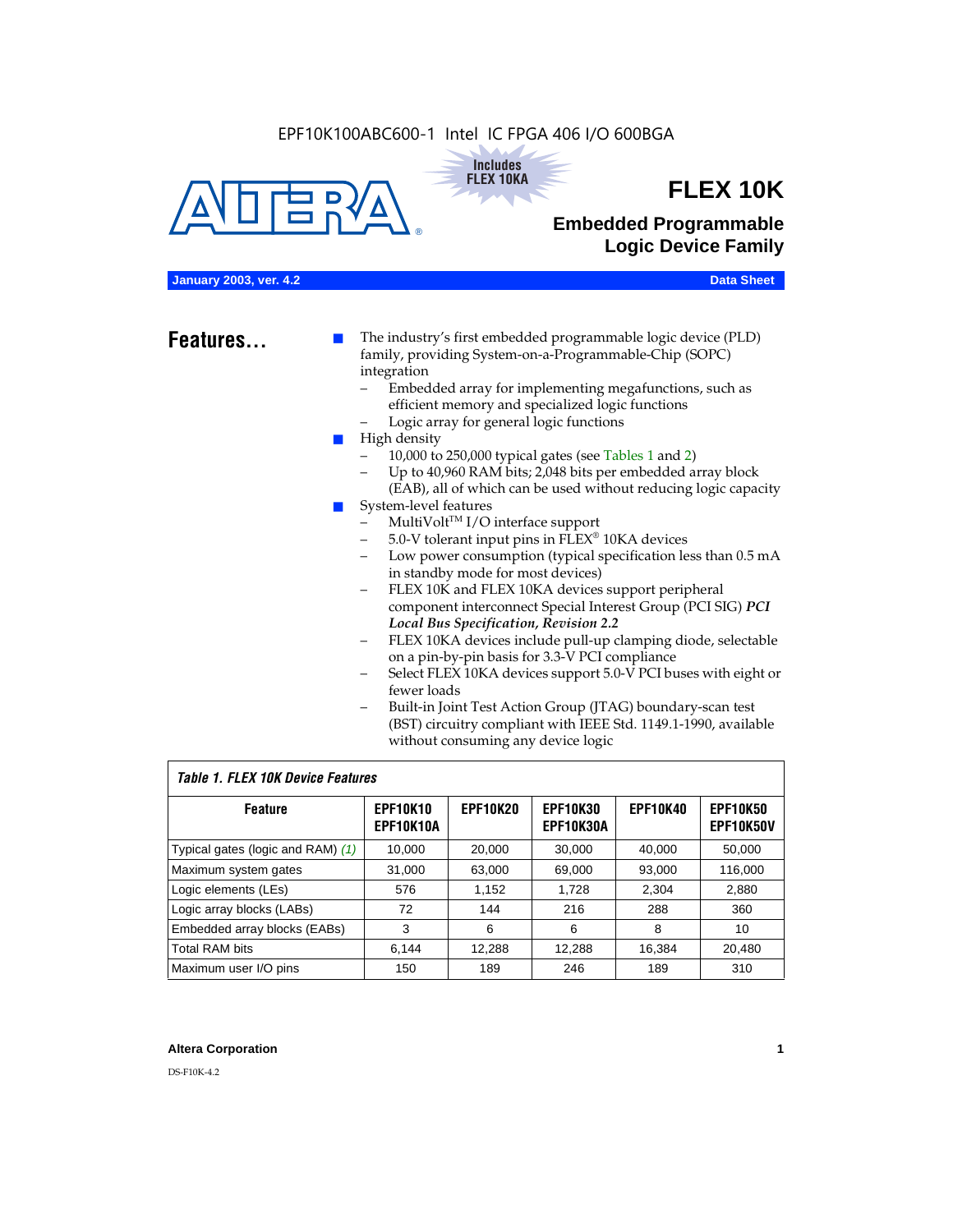| Table 2. FLEX 10K Device Features    |                 |                                |                   |                   |  |
|--------------------------------------|-----------------|--------------------------------|-------------------|-------------------|--|
| <b>Feature</b>                       | <b>EPF10K70</b> | <b>EPF10K100</b><br>EPF10K100A | <b>EPF10K130V</b> | <b>EPF10K250A</b> |  |
| Typical gates (logic and<br>RAM) (1) | 70.000          | 100.000                        | 130.000           | 250,000           |  |
| Maximum system gates                 | 118,000         | 158,000                        | 211,000           | 310,000           |  |
| <b>LE<sub>s</sub></b>                | 3.744           | 4,992                          | 6,656             | 12,160            |  |
| LABs                                 | 468             | 624                            | 832               | 1.520             |  |
| EABs                                 | 9               | 12                             | 16                | 20                |  |
| <b>Total RAM bits</b>                | 18,432          | 24.576                         | 32,768            | 40,960            |  |
| Maximum user I/O pins                | 358             | 406                            | 470               | 470               |  |

#### *Note to tables:*

(1) The embedded IEEE Std. 1149.1 JTAG circuitry adds up to 31,250 gates in addition to the listed typical or maximum system gates.

### **...and More Features**

- Devices are fabricated on advanced processes and operate with a 3.3-V or 5.0-V supply voltage (see Table 3
- In-circuit reconfigurability (ICR) via external configuration device, intelligent controller, or JTAG port
- $ClockLock^{TM}$  and  $ClockBoost^{TM}$  options for reduced clock delay/skew and clock multiplication
- Built-in low-skew clock distribution trees
- 100% functional testing of all devices; test vectors or scan chains are not required

| Table 3. Supply Voltages for FLEX 10K & FLEX 10KA Devices |               |  |  |  |
|-----------------------------------------------------------|---------------|--|--|--|
| 5.0-V Devices                                             | 3.3-V Devices |  |  |  |
| EPF10K10                                                  | EPF10K10A     |  |  |  |
| EPF10K20                                                  | EPF10K30A     |  |  |  |
| EPF10K30                                                  | EPF10K50V     |  |  |  |
| EPF10K40                                                  | EPF10K100A    |  |  |  |
| EPF10K50                                                  | EPF10K130V    |  |  |  |
| EPF10K70                                                  | EPF10K250A    |  |  |  |
| EPF10K100                                                 |               |  |  |  |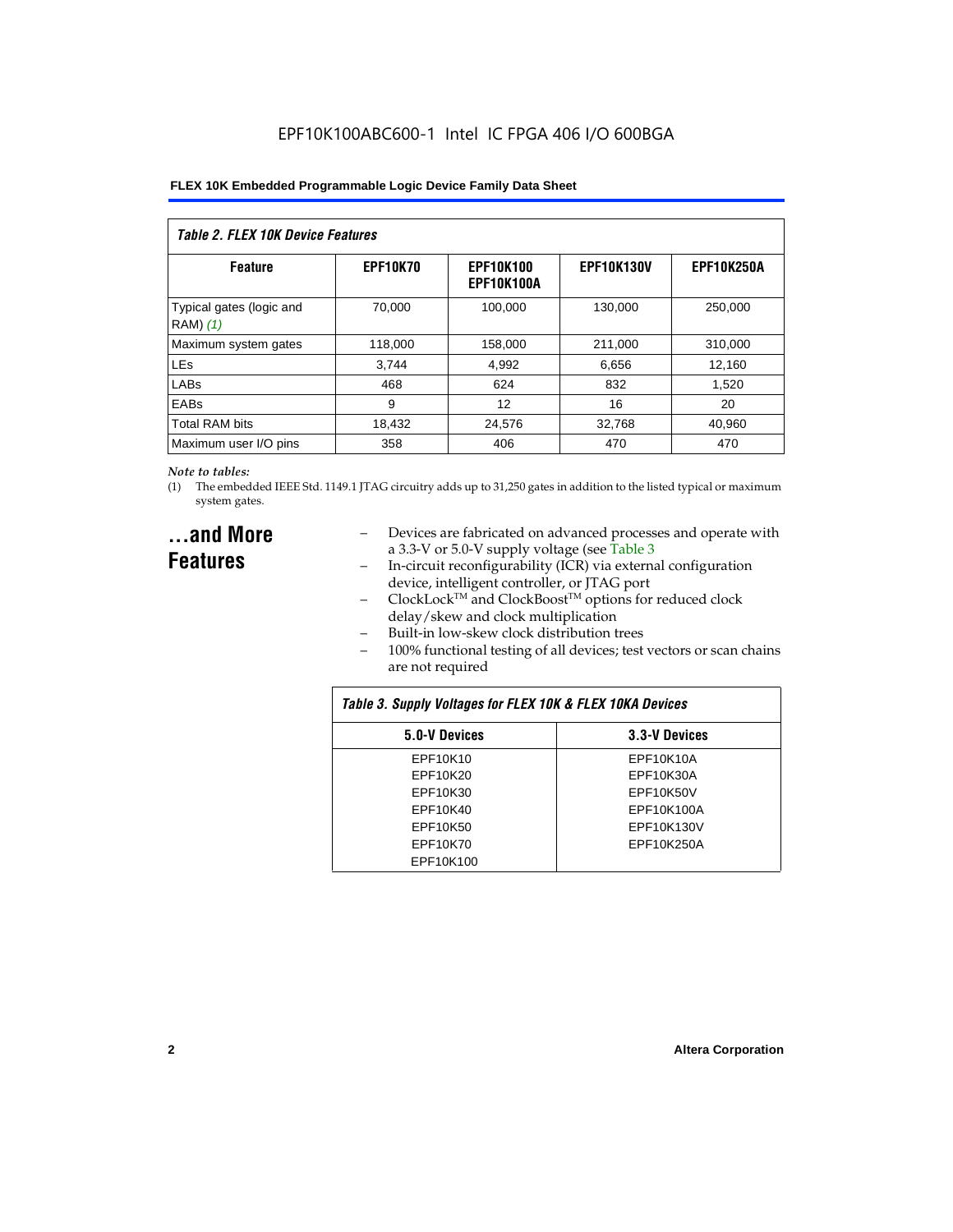- Flexible interconnect
	- FastTrack® Interconnect continuous routing structure for fast, predictable interconnect delays
	- Dedicated carry chain that implements arithmetic functions such as fast adders, counters, and comparators (automatically used by software tools and megafunctions)
	- Dedicated cascade chain that implements high-speed, high-fan-in logic functions (automatically used by software tools and megafunctions)
	- Tri-state emulation that implements internal tri-state buses
	- Up to six global clock signals and four global clear signals
- Powerful I/O pins
	- Individual tri-state output enable control for each pin
	- Open-drain option on each I/O pin
	- Programmable output slew-rate control to reduce switching noise
	- FLEX 10KA devices support hot-socketing
- Peripheral register for fast setup and clock-to-output delay
- Flexible package options
	- Available in a variety of packages with 84 to 600 pins (see Tables 4 and 5)
	- Pin-compatibility with other FLEX 10K devices in the same package
	- FineLine BGA<sup>TM</sup> packages maximize board space efficiency
- Software design support and automatic place-and-route provided by Altera development systems for Windows-based PCs and Sun SPARCstation, HP 9000 Series 700/800 workstations
- Additional design entry and simulation support provided by EDIF 2 0 0 and 3 0 0 netlist files, library of parameterized modules (LPM), DesignWare components, Verilog HDL, VHDL, and other interfaces to popular EDA tools from manufacturers such as Cadence, Exemplar Logic, Mentor Graphics, OrCAD, Synopsys, Synplicity, VeriBest, and Viewlogic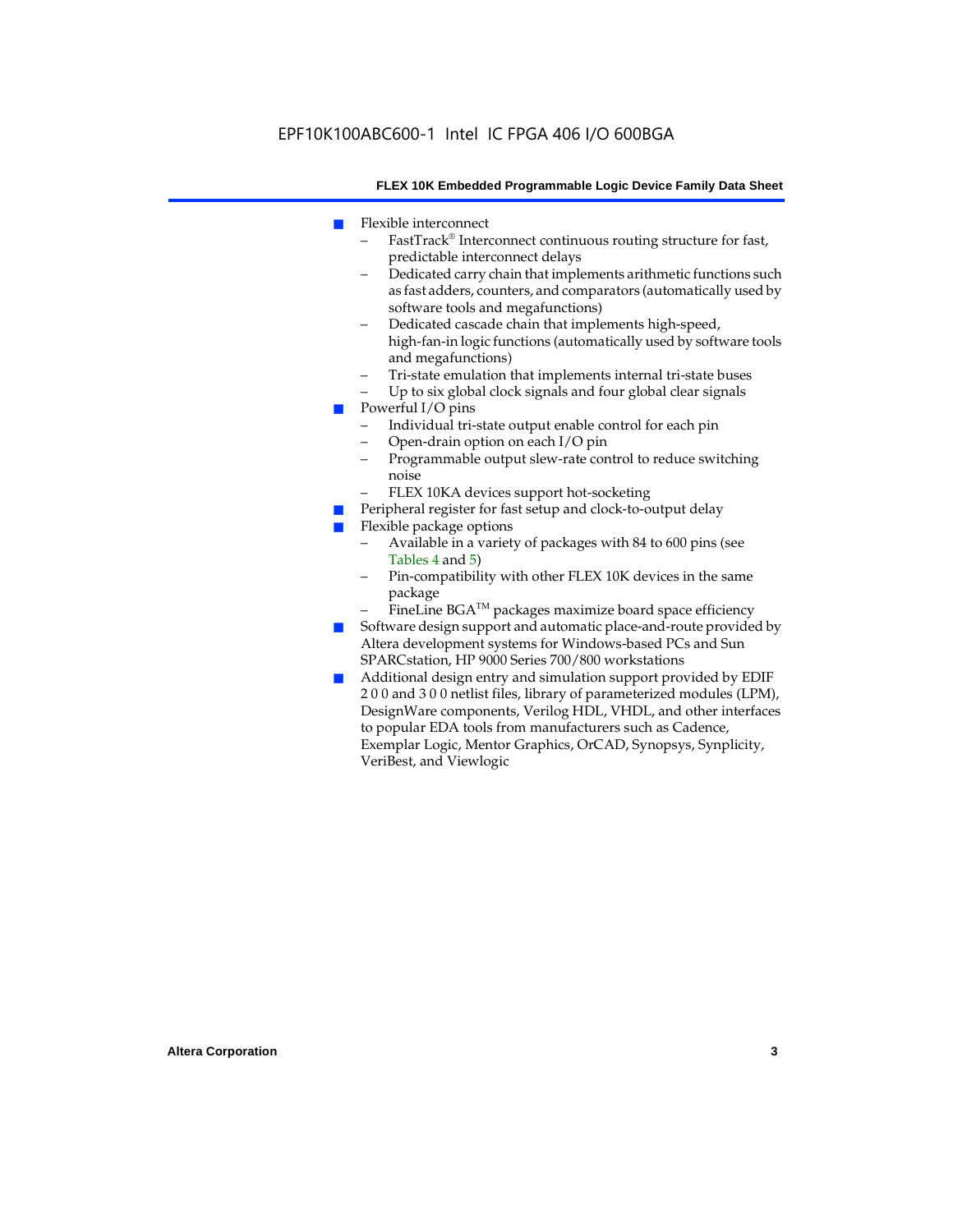| FLEX 10K Embedded Programmable Logic Device Family Data Sheet |  |
|---------------------------------------------------------------|--|
|---------------------------------------------------------------|--|

| <b>Device</b> | 84-Pin<br><b>PLCC</b> | $100-Pin$<br><b>TOFP</b> | 144-Pin TQFP | 208-Pin<br><b>PQFP</b><br><b>ROFP</b> | 240-Pin<br><b>PQFP</b><br><b>ROFP</b> |
|---------------|-----------------------|--------------------------|--------------|---------------------------------------|---------------------------------------|
| EPF10K10      | 59                    |                          | 102          | 134                                   |                                       |
| EPF10K10A     |                       | 66                       | 102          | 134                                   |                                       |
| EPF10K20      |                       |                          | 102          | 147                                   | 189                                   |
| EPF10K30      |                       |                          |              | 147                                   | 189                                   |
| EPF10K30A     |                       |                          | 102          | 147                                   | 189                                   |
| EPF10K40      |                       |                          |              | 147                                   | 189                                   |
| EPF10K50      |                       |                          |              |                                       | 189                                   |
| EPF10K50V     |                       |                          |              |                                       | 189                                   |
| EPF10K70      |                       |                          |              |                                       | 189                                   |
| EPF10K100     |                       |                          |              |                                       |                                       |
| EPF10K100A    |                       |                          |              |                                       | 189                                   |
| EPF10K130V    |                       |                          |              |                                       |                                       |
| EPF10K250A    |                       |                          |              |                                       |                                       |

| Table 5. FLEX 10K Package Options & I/O Pin Count (Continued)<br>Note $(1)$ |                |                       |                                |                       |                                |                |                |
|-----------------------------------------------------------------------------|----------------|-----------------------|--------------------------------|-----------------------|--------------------------------|----------------|----------------|
| <b>Device</b>                                                               | 503-Pin<br>PGA | 599-Pin<br><b>PGA</b> | 256-Pin<br><b>FineLine BGA</b> | 356-Pin<br><b>BGA</b> | 484-Pin<br><b>FineLine BGA</b> | 600-Pin<br>BGA | 403-Pin<br>PGA |
| EPF10K10                                                                    |                |                       |                                |                       |                                |                |                |
| EPF10K10A                                                                   |                |                       | 150                            |                       | 150 $(2)$                      |                |                |
| EPF10K20                                                                    |                |                       |                                |                       |                                |                |                |
| EPF10K30                                                                    |                |                       |                                | 246                   |                                |                |                |
| EPF10K30A                                                                   |                |                       | 191                            | 246                   | 246                            |                |                |
| EPF10K40                                                                    |                |                       |                                |                       |                                |                |                |
| EPF10K50                                                                    |                |                       |                                | 274                   |                                |                | 310            |
| EPF10K50V                                                                   |                |                       |                                | 274                   |                                |                |                |
| EPF10K70                                                                    | 358            |                       |                                |                       |                                |                |                |
| EPF10K100                                                                   | 406            |                       |                                |                       |                                |                |                |
| EPF10K100A                                                                  |                |                       |                                | 274                   | 369                            | 406            |                |
| EPF10K130V                                                                  |                | 470                   |                                |                       |                                | 470            |                |
| EPF10K250A                                                                  |                | 470                   |                                |                       |                                | 470            |                |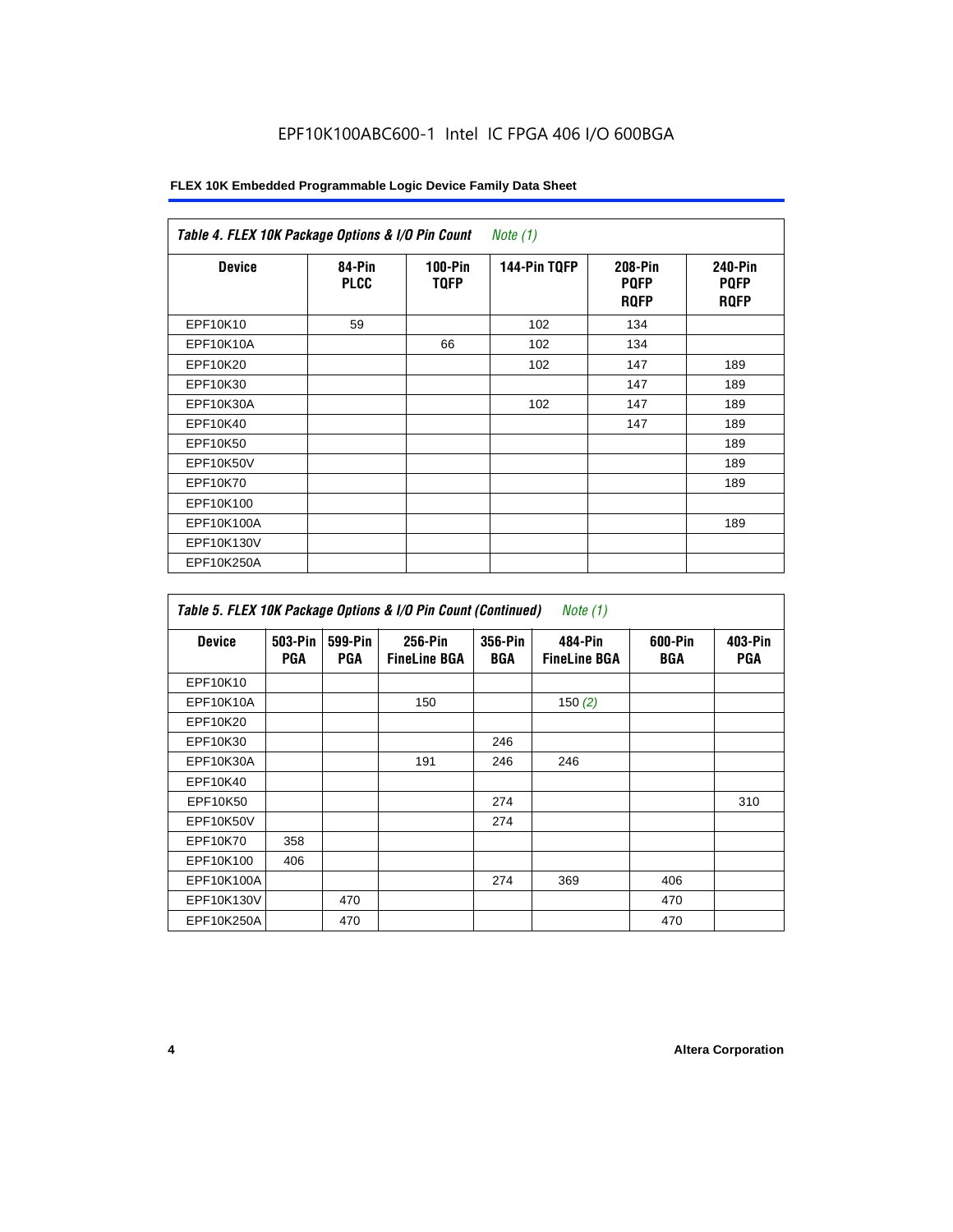## *Notes to tables:*

- FLEX 10K and FLEX 10KA device package types include plastic J-lead chip carrier (PLCC), thin quad flat pack (TQFP), plastic quad flat pack (PQFP), power quad flat pack (RQFP), ball-grid array (BGA), pin-grid array (PGA), and FineLine BGA™ packages.
- (2) This option is supported with a 256-pin FineLine BGA package. By using SameFrame pin migration, all FineLine BGA packages are pin compatible. For example, a board can be designed to support both 256-pin and 484-pin FineLine BGA packages. The Altera software automatically avoids conflicting pins when future migration is set.

### **General Description**

Altera's FLEX 10K devices are the industry's first embedded PLDs. Based on reconfigurable CMOS SRAM elements, the Flexible Logic Element MatriX (FLEX) architecture incorporates all features necessary to implement common gate array megafunctions. With up to 250,000 gates, the FLEX 10K family provides the density, speed, and features to integrate entire systems, including multiple 32-bit buses, into a single device.

FLEX 10K devices are reconfigurable, which allows 100% testing prior to shipment. As a result, the designer is not required to generate test vectors for fault coverage purposes. Additionally, the designer does not need to manage inventories of different ASIC designs; FLEX 10K devices can be configured on the board for the specific functionality required.

Table 6 shows FLEX 10K performance for some common designs. All performance values were obtained with Synopsys DesignWare or LPM functions. No special design technique was required to implement the applications; the designer simply inferred or instantiated a function in a Verilog HDL, VHDL, Altera Hardware Description Language (AHDL), or schematic design file.

| TADIE D. FLEA TUN & FLEA TUNA FEITUITUAILLE   |            |                                 |                    |                   |                   |                   |            |
|-----------------------------------------------|------------|---------------------------------|--------------------|-------------------|-------------------|-------------------|------------|
| <b>Application</b>                            |            | <b>Resources</b><br><b>Used</b> | <b>Performance</b> |                   |                   | <b>Units</b>      |            |
|                                               | <b>LEs</b> | <b>EABs</b>                     | -1 Speed<br>Grade  | -2 Speed<br>Grade | -3 Speed<br>Grade | -4 Speed<br>Grade |            |
| 16-bit loadable<br>counter $(1)$              | 16         | $\Omega$                        | 204                | 166               | 125               | 95                | <b>MHz</b> |
| 16-bit accumulator (1)                        | 16         | $\Omega$                        | 204                | 166               | 125               | 95                | <b>MHz</b> |
| 16-to-1 multiplexer $(2)$                     | 10         | $\Omega$                        | 4.2                | 5.8               | 6.0               | 7.0               | ns         |
| $256 \times 8$ RAM read<br>cycle speed $(3)$  | 0          | 1                               | 172                | 145               | 108               | 84                | <b>MHz</b> |
| 256 $\times$ 8 RAM write<br>cycle speed $(3)$ | 0          | 1                               | 106                | 89                | 68                | 63                | <b>MHz</b> |

*Table 6. FLEX 10K & FLEX 10KA Performance*

#### *Notes:*

(1) The speed grade of this application is limited because of clock high and low specifications.

(2) This application uses combinatorial inputs and outputs.

(3) This application uses registered inputs and outputs.

#### **Altera Corporation 5**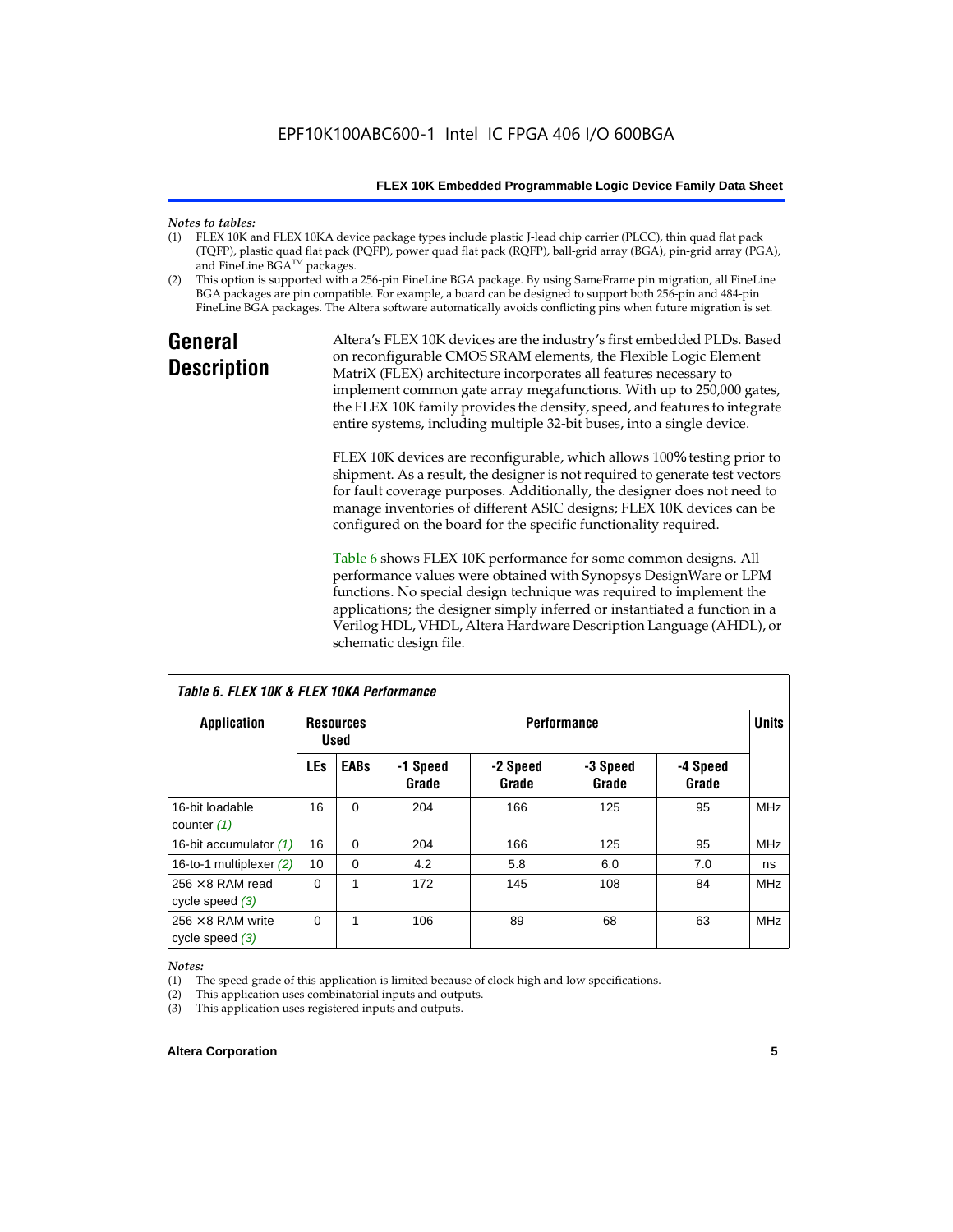The FLEX 10K architecture is similar to that of embedded gate arrays, the fastest-growing segment of the gate array market. As with standard gate arrays, embedded gate arrays implement general logic in a conventional "sea-of-gates" architecture. In addition, embedded gate arrays have dedicated die areas for implementing large, specialized functions. By embedding functions in silicon, embedded gate arrays provide reduced die area and increased speed compared to standard gate arrays. However, embedded megafunctions typically cannot be customized, limiting the designer's options. In contrast, FLEX 10K devices are programmable, providing the designer with full control over embedded megafunctions and general logic while facilitating iterative design changes during debugging.

Each FLEX 10K device contains an embedded array and a logic array. The embedded array is used to implement a variety of memory functions or complex logic functions, such as digital signal processing (DSP), microcontroller, wide-data-path manipulation, and data-transformation functions. The logic array performs the same function as the sea-of-gates in the gate array: it is used to implement general logic, such as counters, adders, state machines, and multiplexers. The combination of embedded and logic arrays provides the high performance and high density of embedded gate arrays, enabling designers to implement an entire system on a single device.

FLEX 10K devices are configured at system power-up with data stored in an Altera serial configuration device or provided by a system controller. Altera offers the EPC1, EPC2, EPC16, and EPC1441 configuration devices, which configure FLEX 10K devices via a serial data stream. Configuration data can also be downloaded from system RAM or from Altera's BitBlaster<sup>™</sup> serial download cable or ByteBlasterMV<sup>™</sup> parallel port download cable. After a FLEX 10K device has been configured, it can be reconfigured in-circuit by resetting the device and loading new data. Because reconfiguration requires less than 320 ms, real-time changes can be made during system operation.

FLEX 10K devices contain an optimized interface that permits microprocessors to configure FLEX 10K devices serially or in parallel, and synchronously or asynchronously. The interface also enables microprocessors to treat a FLEX 10K device as memory and configure the device by writing to a virtual memory location, making it very easy for the designer to reconfigure the device.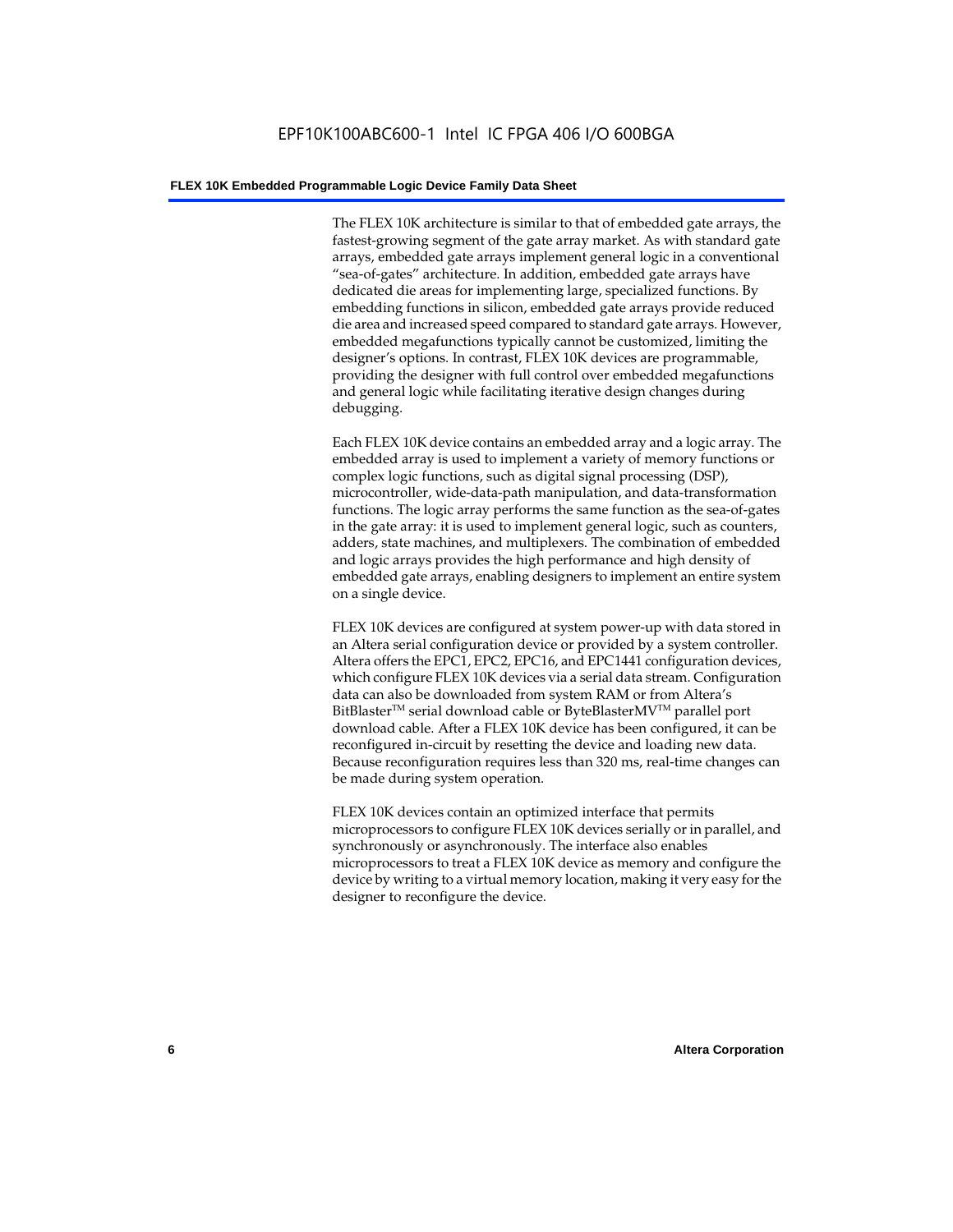For more information, see the following documents:

- *Configuration Devices for APEX & FLEX Devices Data Sheet*
- $BitBlaster$  Serial Download Cable Data Sheet
- *ByteBlasterMV Parallel Port Download Cable Data Sheet*
- *Application Note 116 (Configuring APEX 20K, FLEX 10K & FLEX 6000 Devices)*

FLEX 10K devices are supported by Altera development systems; single, integrated packages that offer schematic, text (including AHDL), and waveform design entry, compilation and logic synthesis, full simulation and worst-case timing analysis, and device configuration. The Altera software provides EDIF 2 0 0 and 3 0 0, LPM, VHDL, Verilog HDL, and other interfaces for additional design entry and simulation support from other industry-standard PC- and UNIX workstation-based EDA tools.

The Altera software works easily with common gate array EDA tools for synthesis and simulation. For example, the Altera software can generate Verilog HDL files for simulation with tools such as Cadence Verilog-XL. Additionally, the Altera software contains EDA libraries that use devicespecific features such as carry chains which are used for fast counter and arithmetic functions. For instance, the Synopsys Design Compiler library supplied with the Altera development systems include DesignWare functions that are optimized for the FLEX 10K architecture.

The Altera development systems run on Windows-based PCs and Sun SPARCstation, and HP 9000 Series 700/800 workstations.



f See the *MAX+PLUS II Programmable Logic Development System & Software Data Sheet* for more information.

### **Functional Description**

Each FLEX 10K device contains an embedded array to implement memory and specialized logic functions, and a logic array to implement general logic.

The embedded array consists of a series of EABs. When implementing memory functions, each EAB provides 2,048 bits, which can be used to create RAM, ROM, dual-port RAM, or first-in first-out (FIFO) functions. When implementing logic, each EAB can contribute 100 to 600 gates towards complex logic functions, such as multipliers, microcontrollers, state machines, and DSP functions. EABs can be used independently, or multiple EABs can be combined to implement larger functions.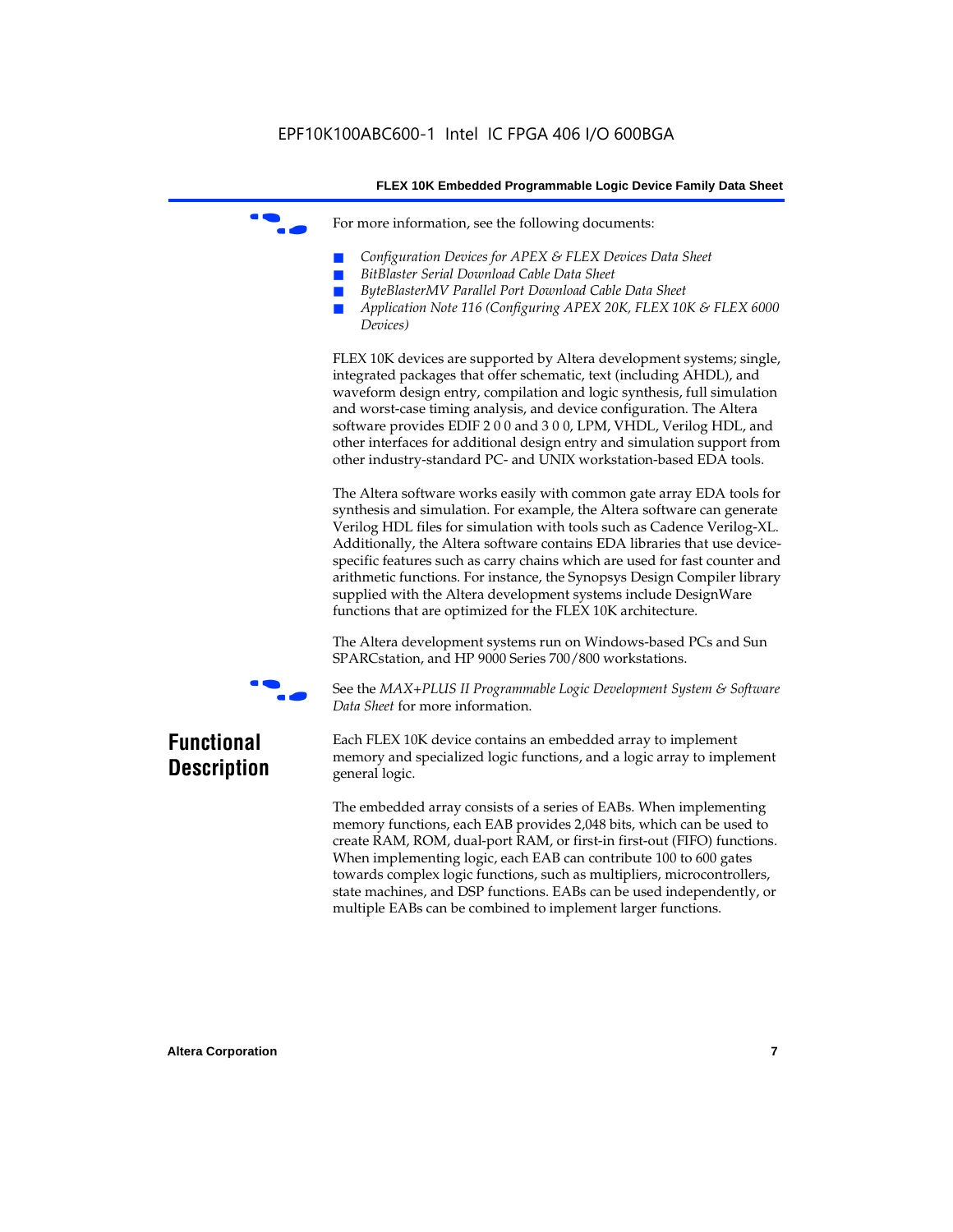The logic array consists of logic array blocks (LABs). Each LAB contains eight LEs and a local interconnect. An LE consists of a 4-input look-up table (LUT), a programmable flipflop, and dedicated signal paths for carry and cascade functions. The eight LEs can be used to create medium-sized blocks of logic—8-bit counters, address decoders, or state machines—or combined across LABs to create larger logic blocks. Each LAB represents about 96 usable gates of logic.

Signal interconnections within FLEX 10K devices and to and from device pins are provided by the FastTrack Interconnect, a series of fast, continuous row and column channels that run the entire length and width of the device.

Each I/O pin is fed by an I/O element (IOE) located at the end of each row and column of the FastTrack Interconnect. Each IOE contains a bidirectional I/O buffer and a flipflop that can be used as either an output or input register to feed input, output, or bidirectional signals. When used with a dedicated clock pin, these registers provide exceptional performance. As inputs, they provide setup times as low as 1.6 ns and hold times of 0 ns; as outputs, these registers provide clock-to-output times as low as 5.3 ns. IOEs provide a variety of features, such as JTAG BST support, slew-rate control, tri-state buffers, and open-drain outputs.

Figure 1 shows a block diagram of the FLEX 10K architecture. Each group of LEs is combined into an LAB; LABs are arranged into rows and columns. Each row also contains a single EAB. The LABs and EABs are interconnected by the FastTrack Interconnect. IOEs are located at the end of each row and column of the FastTrack Interconnect.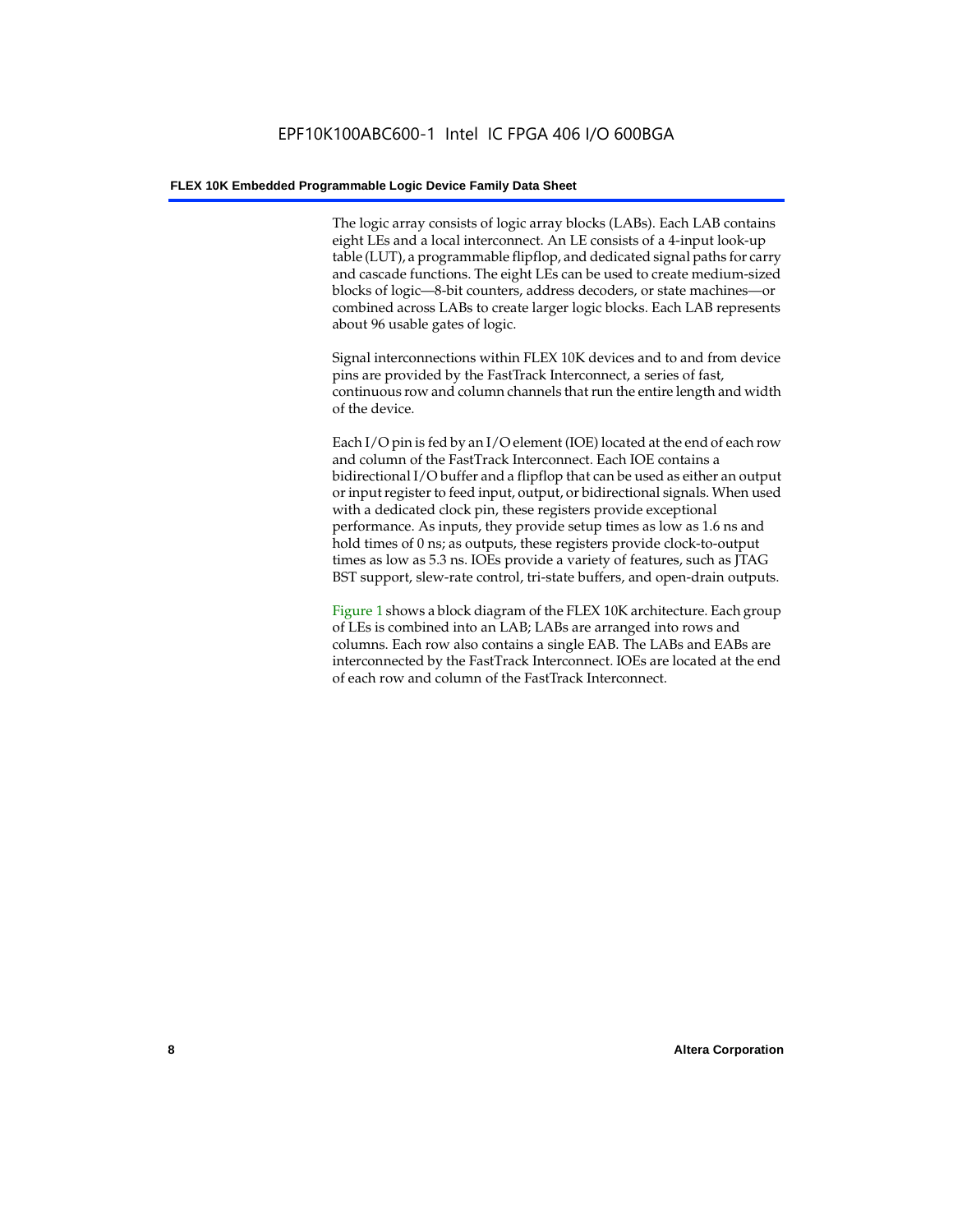

*Figure 1. FLEX 10K Device Block Diagram*

FLEX 10K devices provide six dedicated inputs that drive the flipflops' control inputs to ensure the efficient distribution of high-speed, low-skew (less than 1.5 ns) control signals. These signals use dedicated routing channels that provide shorter delays and lower skews than the FastTrack Interconnect. Four of the dedicated inputs drive four global signals. These four global signals can also be driven by internal logic, providing an ideal solution for a clock divider or an internally generated asynchronous clear signal that clears many registers in the device.

#### **Embedded Array Block**

The EAB is a flexible block of RAM with registers on the input and output ports, and is used to implement common gate array megafunctions. The EAB is also suitable for functions such as multipliers, vector scalars, and error correction circuits, because it is large and flexible. These functions can be combined in applications such as digital filters and microcontrollers.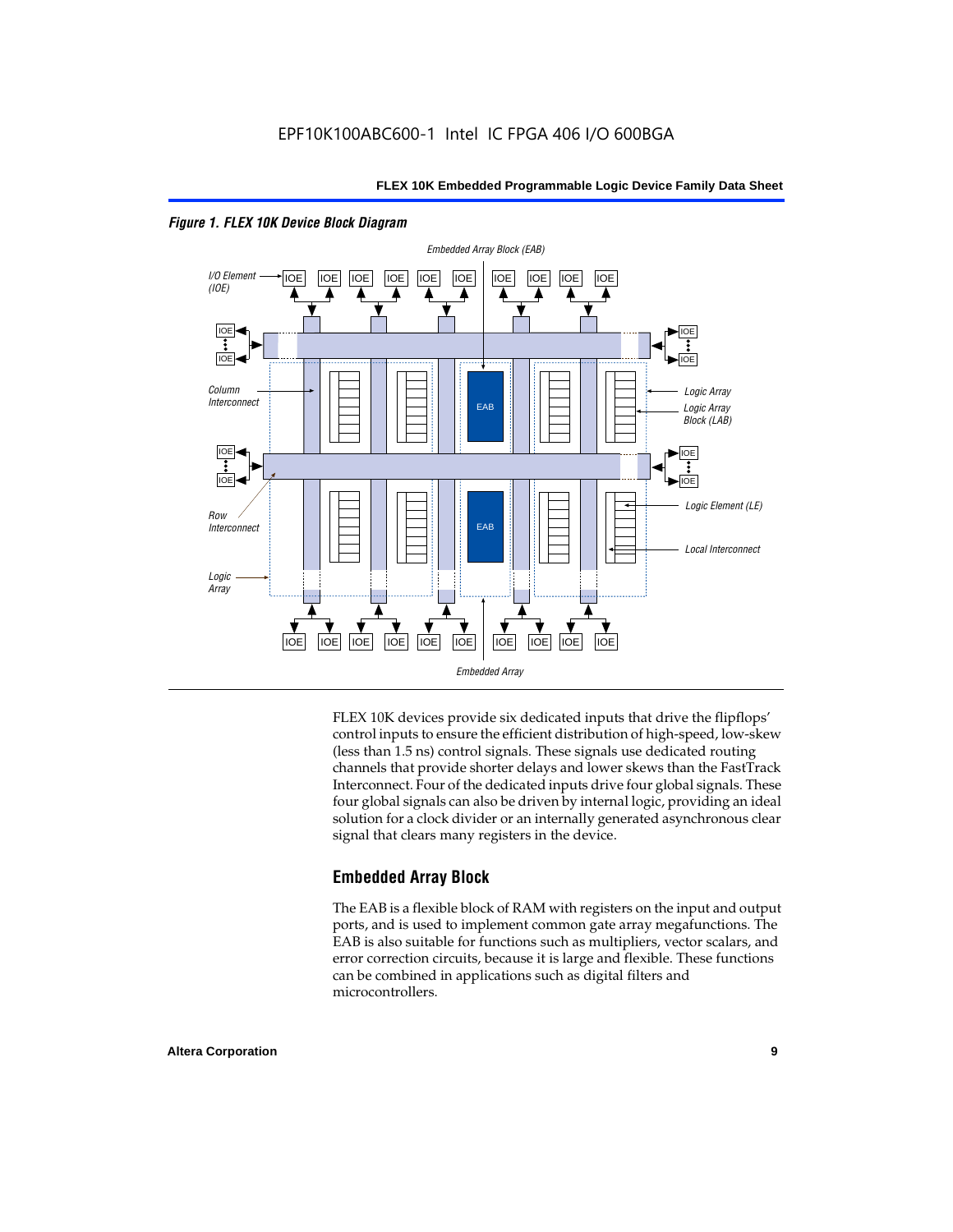Logic functions are implemented by programming the EAB with a readonly pattern during configuration, creating a large LUT. With LUTs, combinatorial functions are implemented by looking up the results, rather than by computing them. This implementation of combinatorial functions can be faster than using algorithms implemented in general logic, a performance advantage that is further enhanced by the fast access times of EABs. The large capacity of EABs enables designers to implement complex functions in one logic level without the routing delays associated with linked LEs or field-programmable gate array (FPGA) RAM blocks. For example, a single EAB can implement a  $4 \times 4$  multiplier with eight inputs and eight outputs. Parameterized functions such as LPM functions can automatically take advantage of the EAB.

The EAB provides advantages over FPGAs, which implement on-board RAM as arrays of small, distributed RAM blocks. These FPGA RAM blocks contain delays that are less predictable as the size of the RAM increases. In addition, FPGA RAM blocks are prone to routing problems because small blocks of RAM must be connected together to make larger blocks. In contrast, EABs can be used to implement large, dedicated blocks of RAM that eliminate these timing and routing concerns.

EABs can be used to implement synchronous RAM, which is easier to use than asynchronous RAM. A circuit using asynchronous RAM must generate the RAM write enable (WE) signal, while ensuring that its data and address signals meet setup and hold time specifications relative to the WE signal. In contrast, the EAB's synchronous RAM generates its own WE signal and is self-timed with respect to the global clock. A circuit using the EAB's self-timed RAM need only meet the setup and hold time specifications of the global clock.

When used as RAM, each EAB can be configured in any of the following sizes:  $256 \times 8$ ,  $512 \times 4$ ,  $1,024 \times 2$ , or  $2,048 \times 1$ . See Figure 2.



#### **10 Altera Corporation**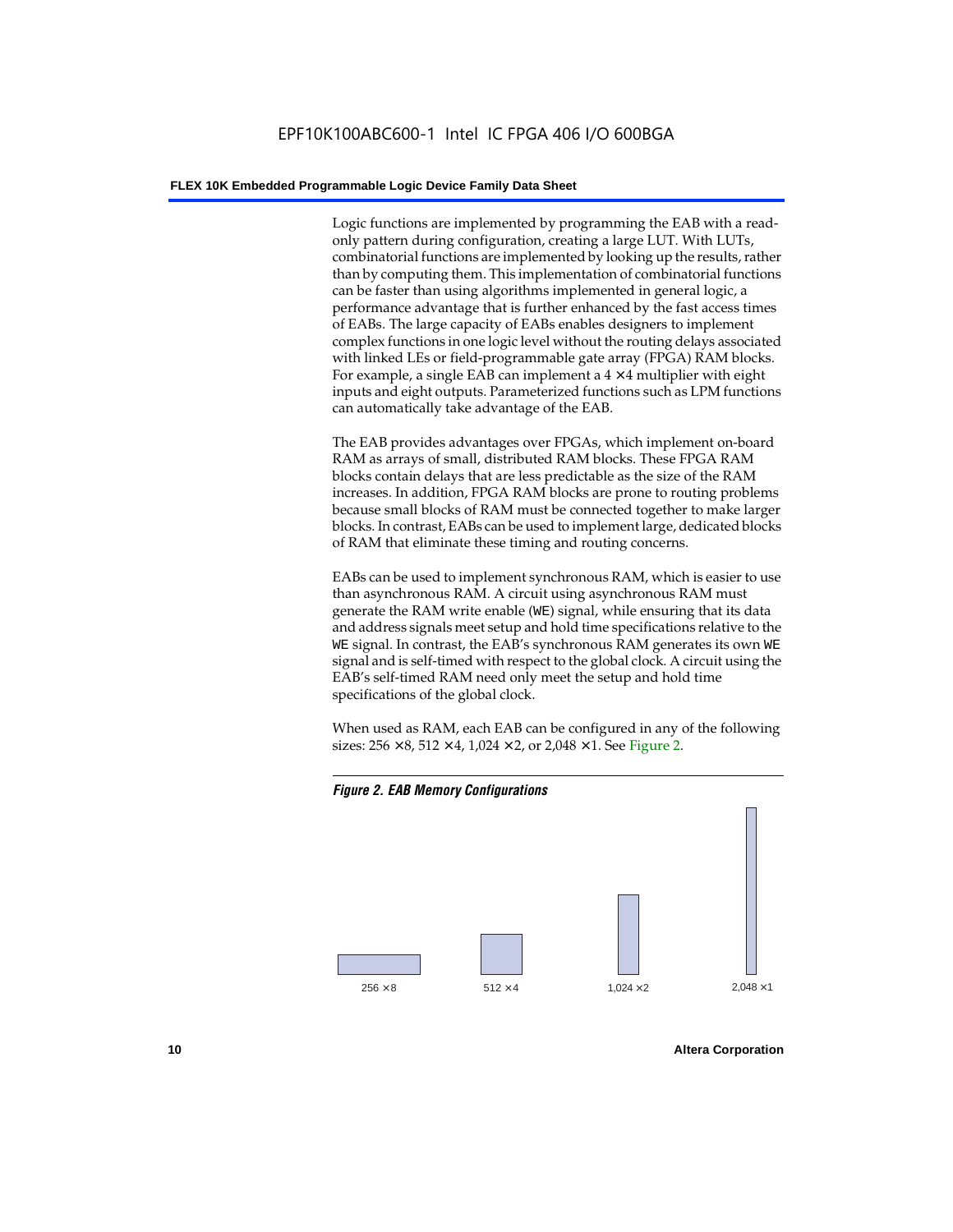Larger blocks of RAM are created by combining multiple EABs. For example, two  $256 \times 8$  RAM blocks can be combined to form a  $256 \times 16$  RAM block; two 512  $\times$  4 blocks of RAM can be combined to form a  $512 \times 8$  RAM block. See Figure 3.



If necessary, all EABs in a device can be cascaded to form a single RAM block. EABs can be cascaded to form RAM blocks of up to 2,048 words without impacting timing. Altera's software automatically combines EABs to meet a designer's RAM specifications.

EABs provide flexible options for driving and controlling clock signals. Different clocks can be used for the EAB inputs and outputs. Registers can be independently inserted on the data input, EAB output, or the address and WE inputs. The global signals and the EAB local interconnect can drive the WE signal. The global signals, dedicated clock pins, and EAB local interconnect can drive the EAB clock signals. Because the LEs drive the EAB local interconnect, the LEs can control the WE signal or the EAB clock signals.

Each EAB is fed by a row interconnect and can drive out to row and column interconnects. Each EAB output can drive up to two row channels and up to two column channels; the unused row channel can be driven by other LEs. This feature increases the routing resources available for EAB outputs. See Figure 4.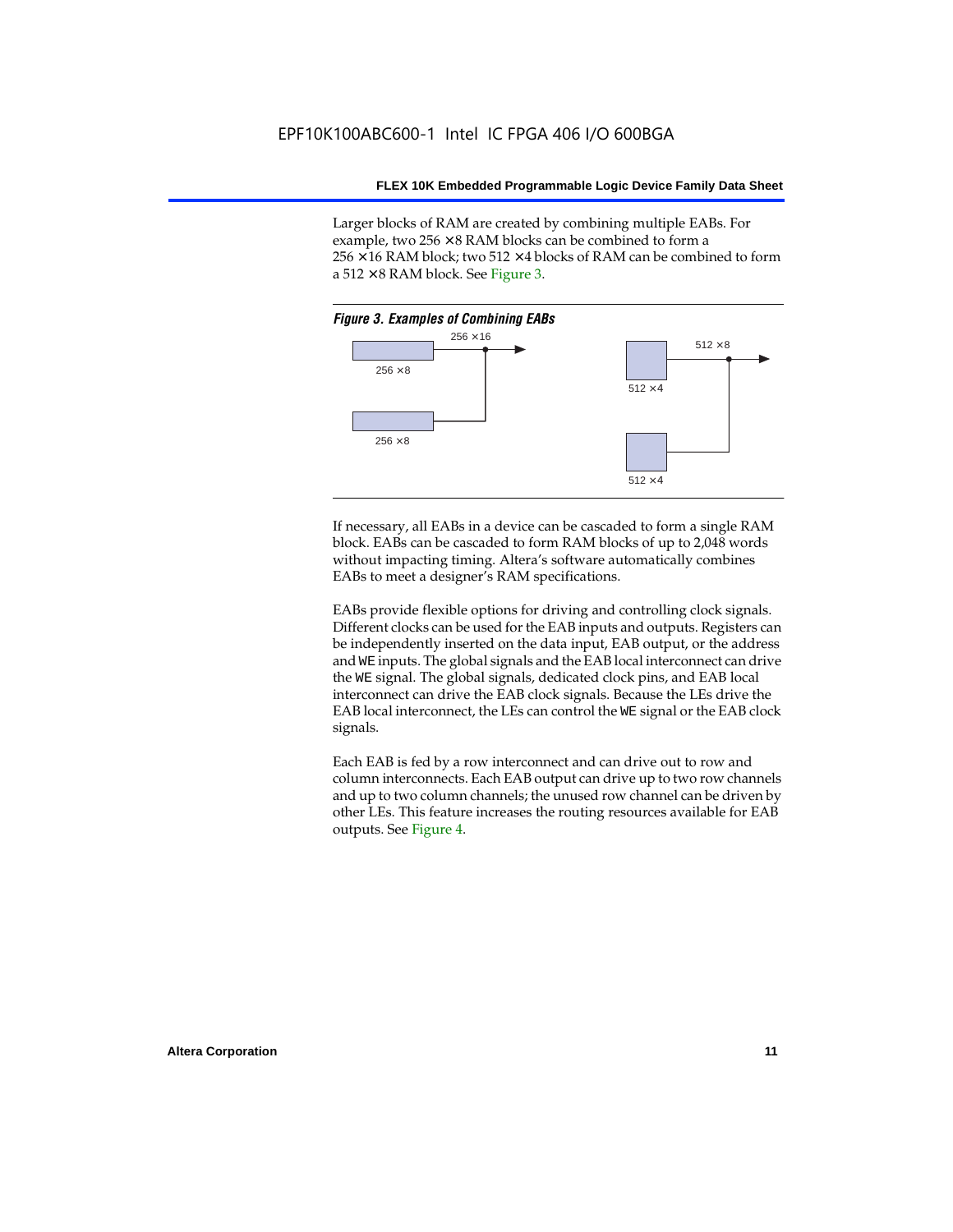

EAB Local Interconnect (1)

*Note:*<br>(1) **H** 

(1) EPF10K10, EPF10K10A, EPF10K20, EPF10K30, EPF10K30A, EPF10K40, EPF10K50, and EPF10K50V devices have 22 EAB local interconnect channels; EPF10K70, EPF10K100, EPF10K100A, EPF10K130V, and EPF10K250A devices have 26.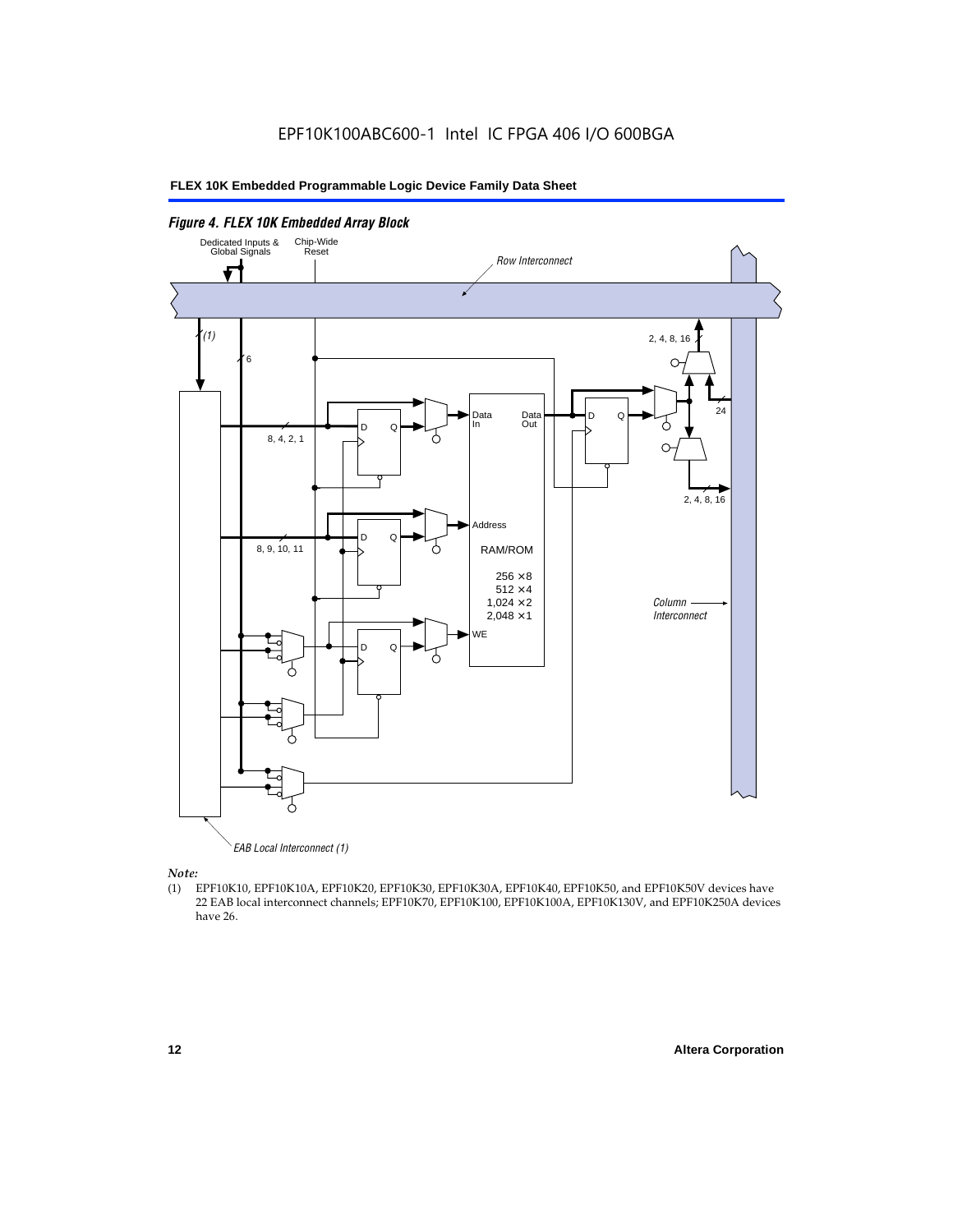### **Logic Array Block**

Each LAB consists of eight LEs, their associated carry and cascade chains, LAB control signals, and the LAB local interconnect. The LAB provides the coarse-grained structure to the FLEX 10K architecture, facilitating efficient routing with optimum device utilization and high performance. See Figure 5.



#### *Notes:*

- (1) EPF10K10, EPF10K10A, EPF10K20, EPF10K30, EPF10K30A, EPF10K40, EPF10K50, and EPF10K50V devices have 22 inputs to the LAB local interconnect channel from the row; EPF10K70, EPF10K100, EPF10K100A, EPF10K130V, and EPF10K250A devices have 26.
- (2) EPF10K10, EPF10K10A, EPF10K20, EPF10K30, EPF10K30A, EPF10K40, EPF10K50, and EPF10K50V devices have 30 LAB local interconnect channels; EPF10K70, EPF10K100, EPF10K100A, EPF10K130V, and EPF10K250A devices have 34 LABs.

#### **Altera Corporation 13 13**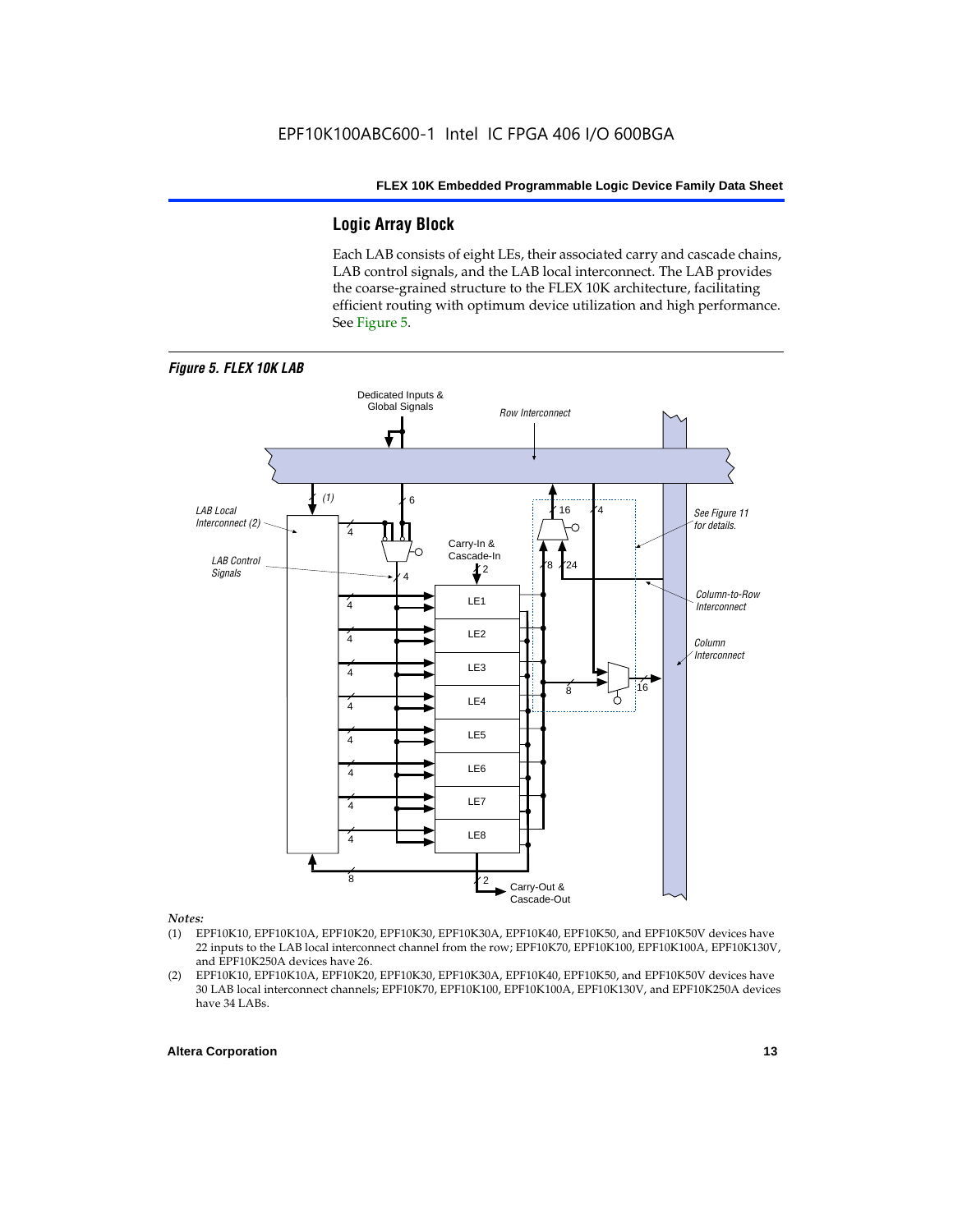Each LAB provides four control signals with programmable inversion that can be used in all eight LEs. Two of these signals can be used as clocks; the other two can be used for clear/preset control. The LAB clocks can be driven by the dedicated clock input pins, global signals, I/O signals, or internal signals via the LAB local interconnect. The LAB preset and clear control signals can be driven by the global signals, I/O signals, or internal signals via the LAB local interconnect. The global control signals are typically used for global clock, clear, or preset signals because they provide asynchronous control with very low skew across the device. If logic is required on a control signal, it can be generated in one or more LEs in any LAB and driven into the local interconnect of the target LAB. In addition, the global control signals can be generated from LE outputs.

#### **Logic Element**

The LE, the smallest unit of logic in the FLEX 10K architecture, has a compact size that provides efficient logic utilization. Each LE contains a four-input LUT, which is a function generator that can quickly compute any function of four variables. In addition, each LE contains a programmable flipflop with a synchronous enable, a carry chain, and a cascade chain. Each LE drives both the local and the FastTrack Interconnect. See Figure 6.



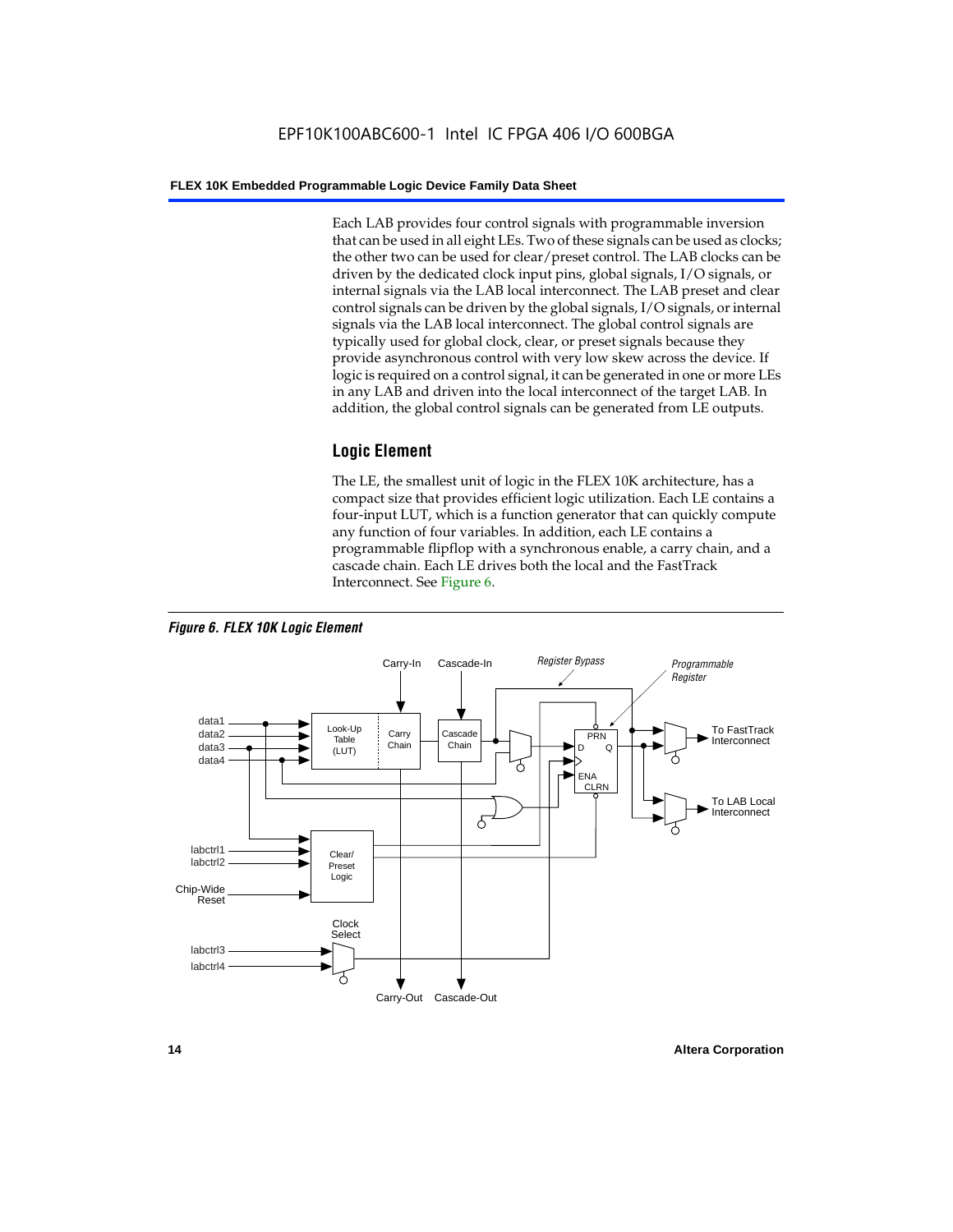The programmable flipflop in the LE can be configured for D, T, JK, or SR operation. The clock, clear, and preset control signals on the flipflop can be driven by global signals, general-purpose I/O pins, or any internal logic. For combinatorial functions, the flipflop is bypassed and the output of the LUT drives the output of the LE.

The LE has two outputs that drive the interconnect; one drives the local interconnect and the other drives either the row or column FastTrack Interconnect. The two outputs can be controlled independently. For example, the LUT can drive one output while the register drives the other output. This feature, called register packing, can improve LE utilization because the register and the LUT can be used for unrelated functions.

The FLEX 10K architecture provides two types of dedicated high-speed data paths that connect adjacent LEs without using local interconnect paths: carry chains and cascade chains. The carry chain supports highspeed counters and adders; the cascade chain implements wide-input functions with minimum delay. Carry and cascade chains connect all LEs in an LAB and all LABs in the same row. Intensive use of carry and cascade chains can reduce routing flexibility. Therefore, the use of these chains should be limited to speed-critical portions of a design.

#### *Carry Chain*

The carry chain provides a very fast (as low as 0.2 ns) carry-forward function between LEs. The carry-in signal from a lower-order bit drives forward into the higher-order bit via the carry chain, and feeds into both the LUT and the next portion of the carry chain. This feature allows the FLEX 10K architecture to implement high-speed counters, adders, and comparators of arbitrary width efficiently. Carry chain logic can be created automatically by the Compiler during design processing, or manually by the designer during design entry. Parameterized functions such as LPM and DesignWare functions automatically take advantage of carry chains.

Carry chains longer than eight LEs are automatically implemented by linking LABs together. For enhanced fitting, a long carry chain skips alternate LABs in a row. A carry chain longer than one LAB skips either from even-numbered LAB to even-numbered LAB, or from oddnumbered LAB to odd-numbered LAB. For example, the last LE of the first LAB in a row carries to the first LE of the third LAB in the row. The carry chain does not cross the EAB at the middle of the row. For instance, in the EPF10K50 device, the carry chain stops at the eighteenth LAB and a new one begins at the nineteenth LAB.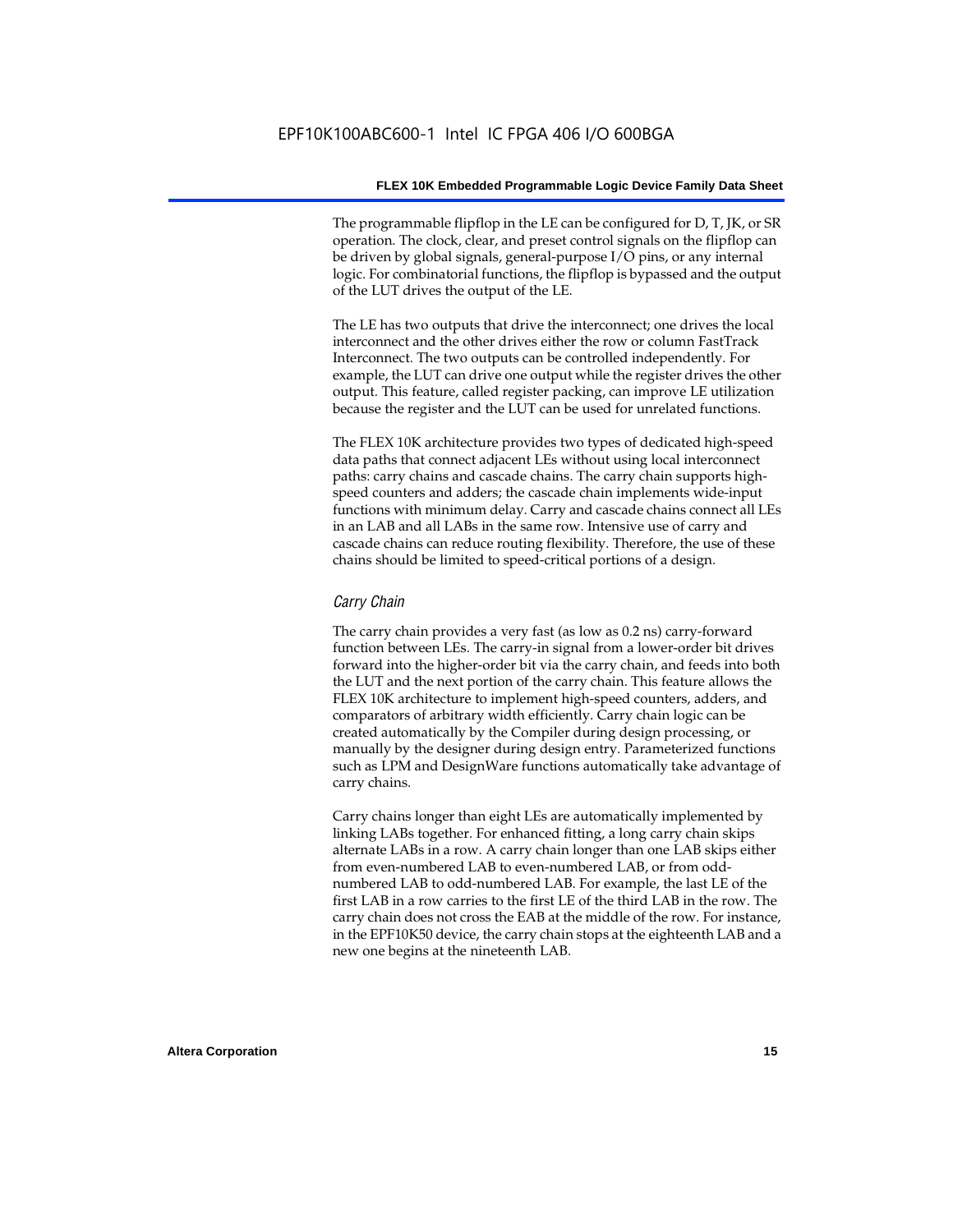Figure 7 shows how an *n*-bit full adder can be implemented in  $n + 1$  LEs with the carry chain. One portion of the LUT generates the sum of two bits using the input signals and the carry-in signal; the sum is routed to the output of the LE. The register can either be bypassed for simple adders or be used for an accumulator function. The carry chain logic generates the carry-out signal, which is routed directly to the carry-in signal of the nexthigher-order bit. The final carry-out signal is routed to an LE, where it can be used as a general-purpose signal.



*Figure 7. Carry Chain Operation (n-bit Full Adder)*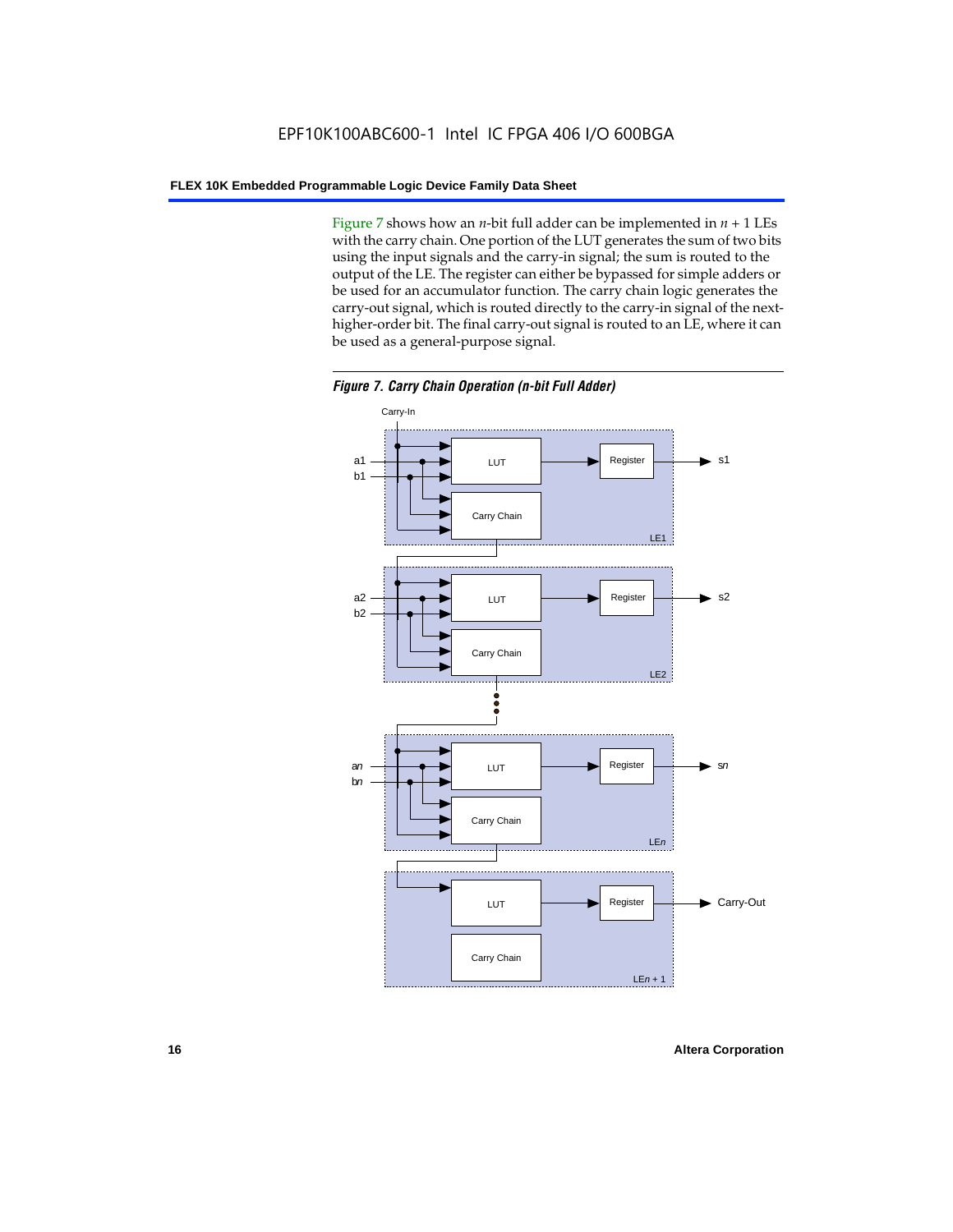#### *Cascade Chain*

With the cascade chain, the FLEX 10K architecture can implement functions that have a very wide fan-in. Adjacent LUTs can be used to compute portions of the function in parallel; the cascade chain serially connects the intermediate values. The cascade chain can use a logical AND or logical OR (via De Morgan's inversion) to connect the outputs of adjacent LEs. Each additional LE provides four more inputs to the effective width of a function, with a delay as low as 0.7 ns per LE. Cascade chain logic can be created automatically by the Compiler during design processing, or manually by the designer during design entry.

Cascade chains longer than eight bits are implemented automatically by linking several LABs together. For easier routing, a long cascade chain skips every other LAB in a row. A cascade chain longer than one LAB skips either from even-numbered LAB to even-numbered LAB, or from odd-numbered LAB to odd-numbered LAB (e.g., the last LE of the first LAB in a row cascades to the first LE of the third LAB). The cascade chain does not cross the center of the row (e.g., in the EPF10K50 device, the cascade chain stops at the eighteenth LAB and a new one begins at the nineteenth LAB). This break is due to the EAB's placement in the middle of the row.

Figure 8 shows how the cascade function can connect adjacent LEs to form functions with a wide fan-in. These examples show functions of 4*n* variables implemented with *n* LEs. The LE delay is as low as 1.6 ns; the cascade chain delay is as low as 0.7 ns. With the cascade chain, 3.7 ns is needed to decode a 16-bit address.



#### *Figure 8. Cascade Chain Operation*

**Altera Corporation 17 17**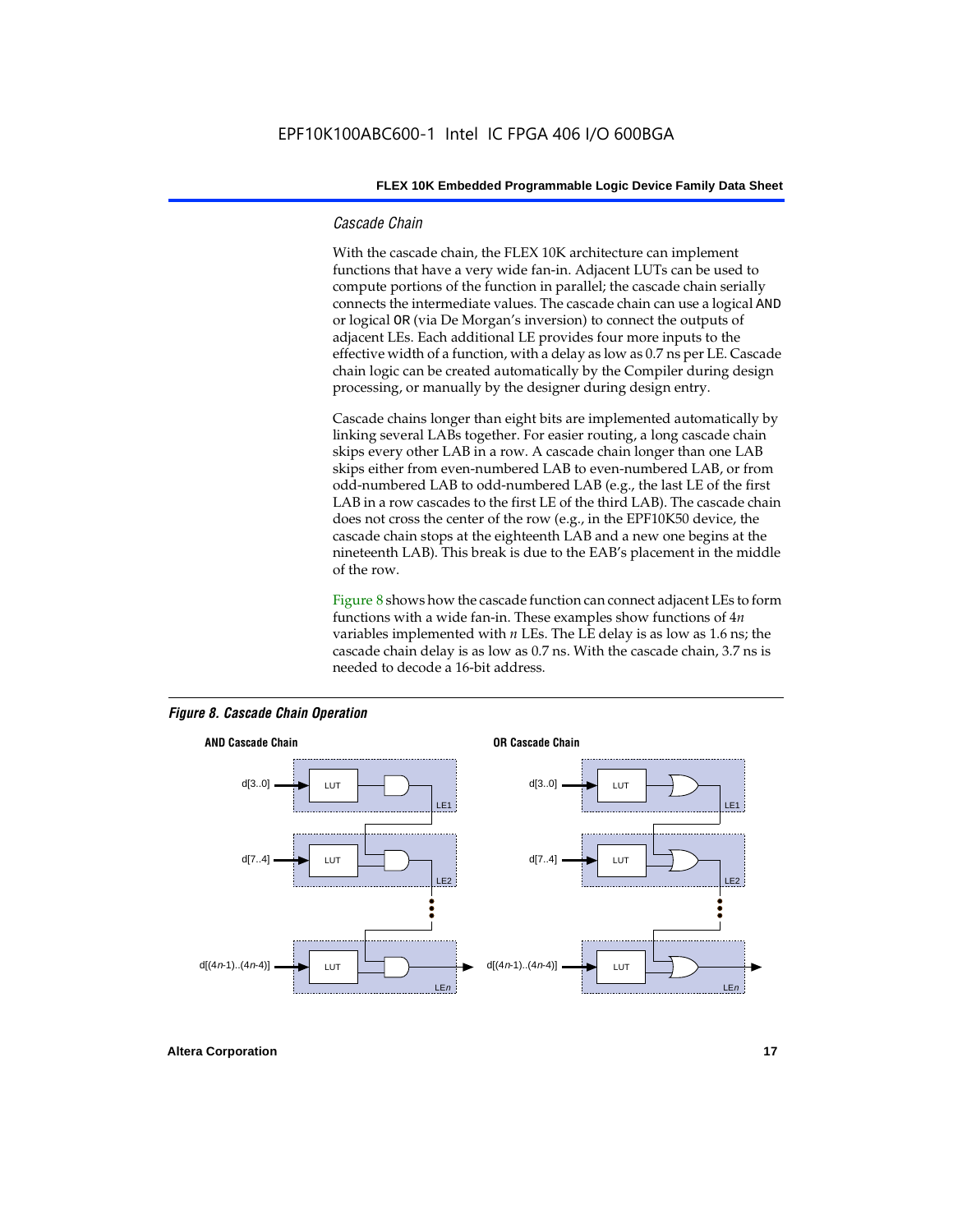#### *LE Operating Modes*

The FLEX 10K LE can operate in the following four modes:

- Normal mode
- Arithmetic mode
- Up/down counter mode
- Clearable counter mode

Each of these modes uses LE resources differently. In each mode, seven available inputs to the LE—the four data inputs from the LAB local interconnect, the feedback from the programmable register, and the carry-in and cascade-in from the previous LE—are directed to different destinations to implement the desired logic function. Three inputs to the LE provide clock, clear, and preset control for the register. The Altera software, in conjunction with parameterized functions such as LPM and DesignWare functions, automatically chooses the appropriate mode for common functions such as counters, adders, and multipliers. If required, the designer can also create special-purpose functions which use a specific LE operating mode for optimal performance.

The architecture provides a synchronous clock enable to the register in all four modes. The Altera software can set DATA1 to enable the register synchronously, providing easy implementation of fully synchronous designs.

Figure 9 shows the LE operating modes.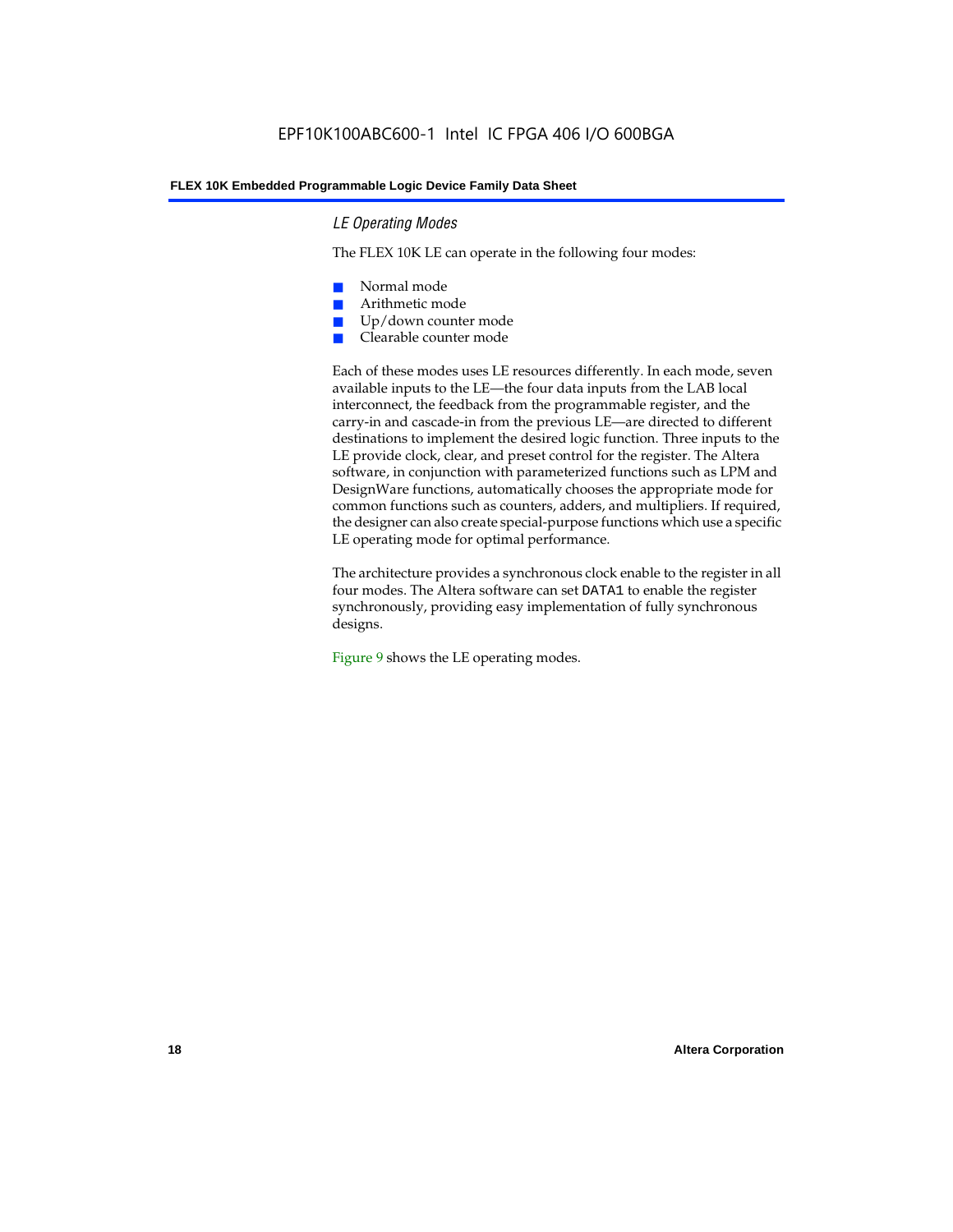### *Figure 9. FLEX 10K LE Operating Modes*







#### **Up/Down Counter Mode**



#### **Clearable Counter Mode**



#### *Note:*

(1) Packed registers cannot be used with the cascade chain.

#### **Altera Corporation 19**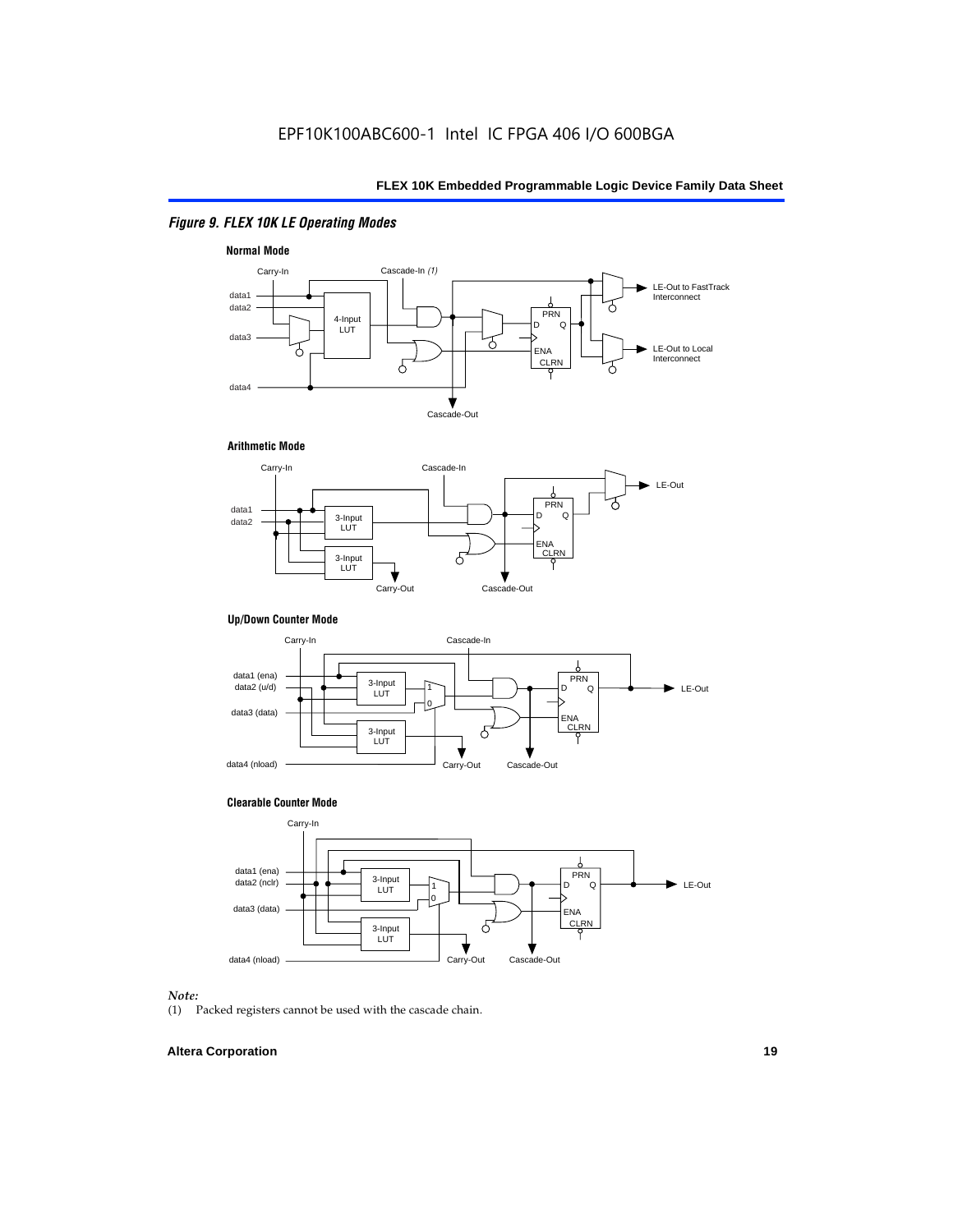#### **Normal Mode**

The normal mode is suitable for general logic applications and wide decoding functions that can take advantage of a cascade chain. In normal mode, four data inputs from the LAB local interconnect and the carry-in are inputs to a four-input LUT. The Compiler automatically selects the carry-in or the DATA3 signal as one of the inputs to the LUT. The LUT output can be combined with the cascade-in signal to form a cascade chain through the cascade-out signal. Either the register or the LUT can be used to drive both the local interconnect and the FastTrack Interconnect at the same time.

The LUT and the register in the LE can be used independently; this feature is known as register packing. To support register packing, the LE has two outputs; one drives the local interconnect and the other drives the FastTrack Interconnect. The DATA4 signal can drive the register directly, allowing the LUT to compute a function that is independent of the registered signal; a three-input function can be computed in the LUT, and a fourth independent signal can be registered. Alternatively, a four-input function can be generated, and one of the inputs to this function can be used to drive the register. The register in a packed LE can still use the clock enable, clear, and preset signals in the LE. In a packed LE, the register can drive the FastTrack Interconnect while the LUT drives the local interconnect, or vice versa.

#### **Arithmetic Mode**

The arithmetic mode offers 2 three-input LUTs that are ideal for implementing adders, accumulators, and comparators. One LUT computes a three-input function, and the other generates a carry output. As shown in Figure 9 on page 19, the first LUT uses the carry-in signal and two data inputs from the LAB local interconnect to generate a combinatorial or registered output. For example, in an adder, this output is the sum of three signals: a, b, and carry-in. The second LUT uses the same three signals to generate a carry-out signal, thereby creating a carry chain. The arithmetic mode also supports simultaneous use of the cascade chain.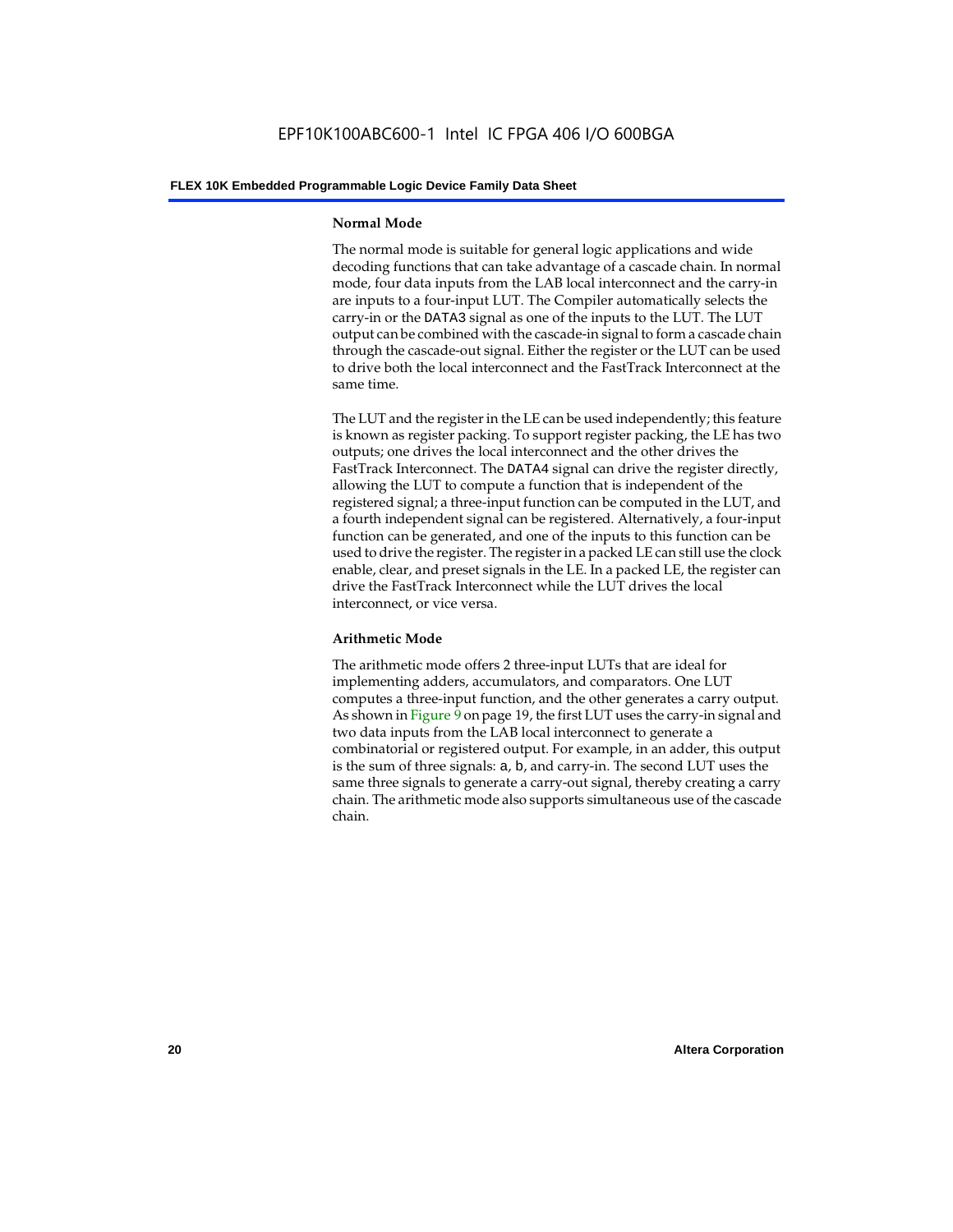#### **Up/Down Counter Mode**

The up/down counter mode offers counter enable, clock enable, synchronous up/down control, and data loading options. These control signals are generated by the data inputs from the LAB local interconnect, the carry-in signal, and output feedback from the programmable register. The Up/down counter mode uses 2 three-input LUTs: one generates the counter data, and the other generates the fast carry bit. A 2-to-1 multiplexer provides synchronous loading. Data can also be loaded asynchronously with the clear and preset register control signals, without using the LUT resources.

#### **Clearable Counter Mode**

The clearable counter mode is similar to the up/down counter mode, but supports a synchronous clear instead of the up/down control. The clear function is substituted for the cascade-in signal in the up/down counter mode. Clearable counter mode uses 2 three-input LUTs: one generates the counter data, and the other generates the fast carry bit. Synchronous loading is provided by a 2-to-1 multiplexer. The output of this multiplexer is ANDed with a synchronous clear signal.

#### *Internal Tri-State Emulation*

Internal tri-state emulation provides internal tri-stating without the limitations of a physical tri-state bus. In a physical tri-state bus, the tri-state buffers' output enable (OE) signals select which signal drives the bus. However, if multiple OE signals are active, contending signals can be driven onto the bus. Conversely, if no OE signals are active, the bus will float. Internal tri-state emulation resolves contending tri-state buffers to a low value and floating buses to a high value, thereby eliminating these problems. The Altera software automatically implements tri-state bus functionality with a multiplexer.

#### *Clear & Preset Logic Control*

Logic for the programmable register's clear and preset functions is controlled by the DATA3, LABCTRL1, and LABCTRL2 inputs to the LE. The clear and preset control structure of the LE asynchronously loads signals into a register. Either LABCTRL1 or LABCTRL2 can control the asynchronous clear. Alternatively, the register can be set up so that LABCTRL1 implements an asynchronous load. The data to be loaded is driven to DATA3; when LABCTRL1 is asserted, DATA3 is loaded into the register.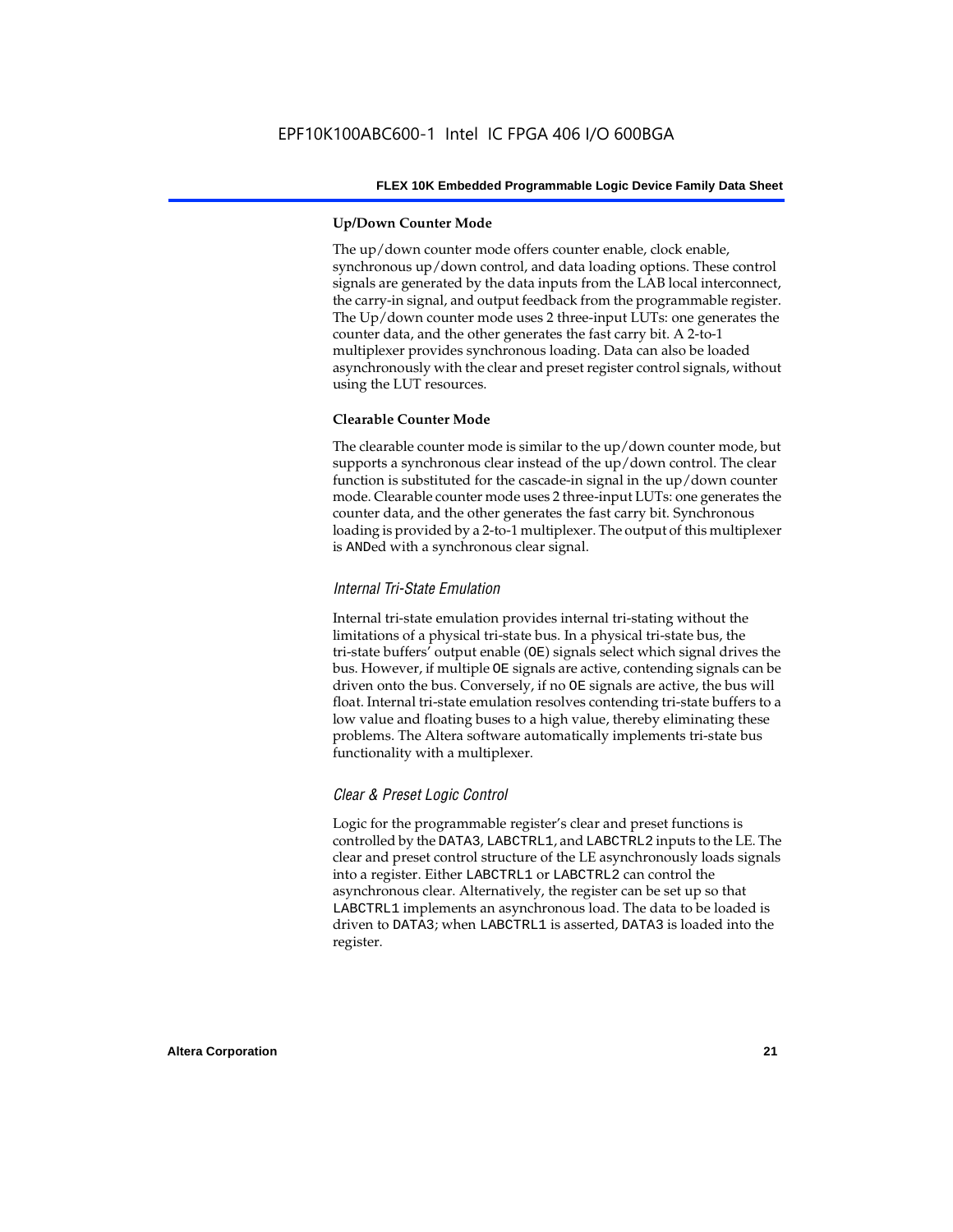During compilation, the Compiler automatically selects the best control signal implementation. Because the clear and preset functions are activelow, the Compiler automatically assigns a logic high to an unused clear or preset.

The clear and preset logic is implemented in one of the following six modes chosen during design entry:

- Asynchronous clear
- Asynchronous preset
- Asynchronous clear and preset
- Asynchronous load with clear
- Asynchronous load with preset
- Asynchronous load without clear or preset

In addition to the six clear and preset modes, FLEX 10K devices provide a chip-wide reset pin that can reset all registers in the device. Use of this feature is set during design entry. In any of the clear and preset modes, the chip-wide reset overrides all other signals. Registers with asynchronous presets may be preset when the chip-wide reset is asserted. Inversion can be used to implement the asynchronous preset. Figure 10 shows examples of how to enter a section of a design for the desired functionality.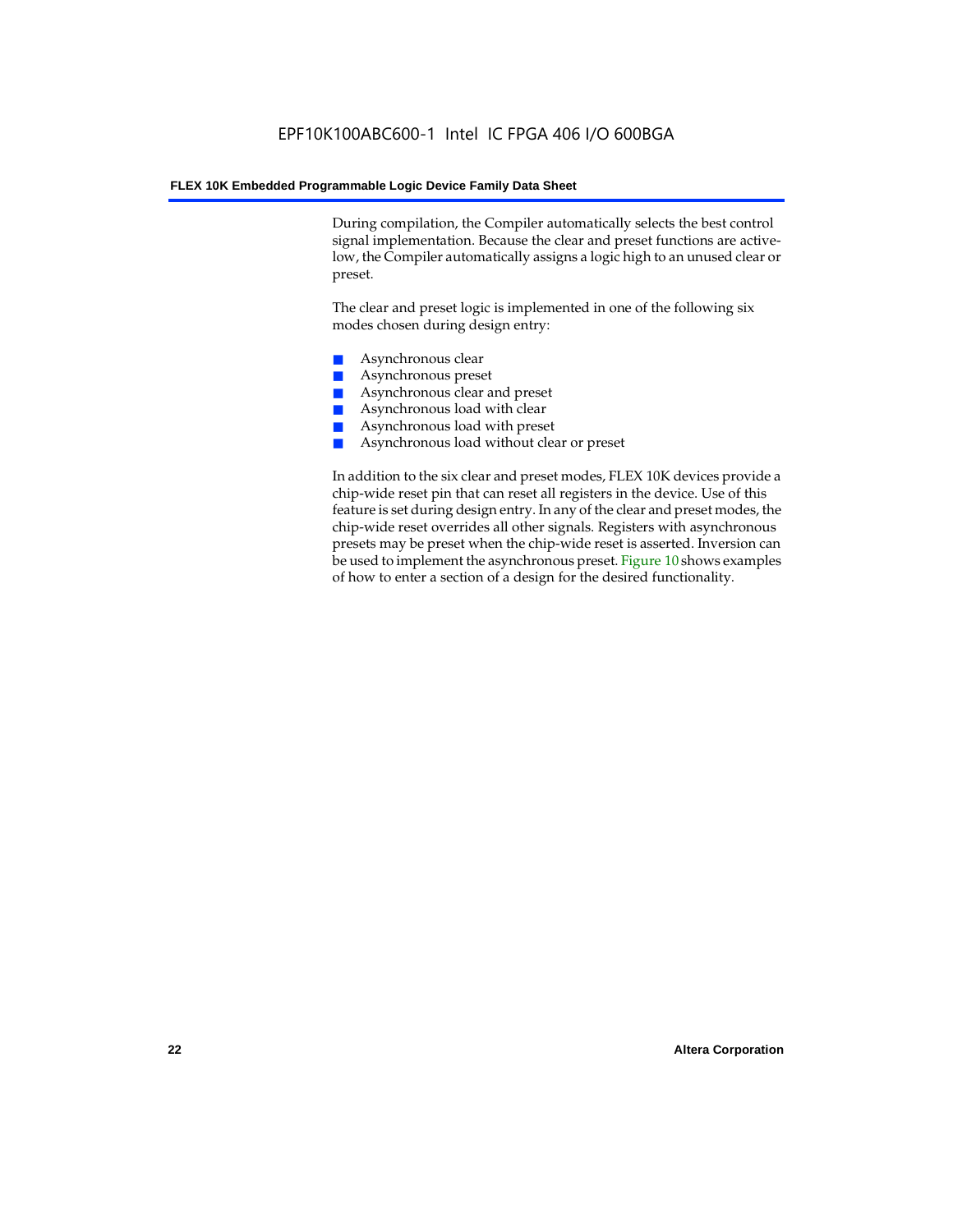### *Figure 10. LE Clear & Preset Modes*



#### **Asynchronous Clear**

The flipflop can be cleared by either LABCTRL1 or LABCTRL2. In this mode, the preset signal is tied to  $V_{CC}$  to deactivate it.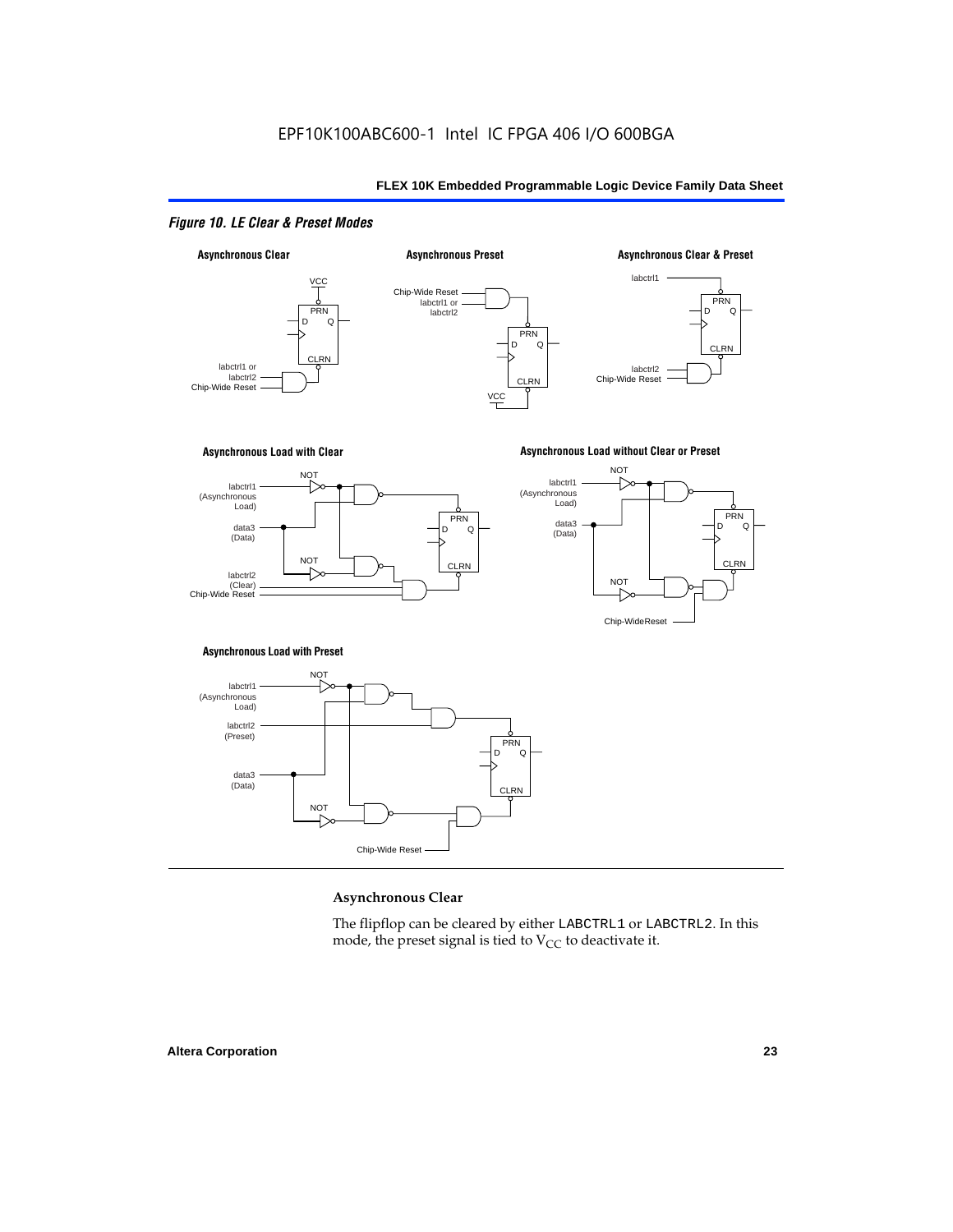#### **Asynchronous Preset**

An asynchronous preset is implemented as either an asynchronous load, or with an asynchronous clear. If DATA3 is tied to  $V_{CC}$ , asserting LABCTRL1 asynchronously loads a one into the register. Alternatively, the Altera software can provide preset control by using the clear and inverting the input and output of the register. Inversion control is available for the inputs to both LEs and IOEs. Therefore, if a register is preset by only one of the two LABCTRL signals, the DATA3 input is not needed and can be used for one of the LE operating modes.

#### **Asynchronous Preset & Clear**

When implementing asynchronous clear and preset, LABCTRL1 controls the preset and LABCTRL2 controls the clear. DATA3 is tied to  $V_{CC}$ , therefore, asserting LABCTRL1 asynchronously loads a one into the register, effectively presetting the register. Asserting LABCTRL2 clears the register.

#### **Asynchronous Load with Clear**

When implementing an asynchronous load in conjunction with the clear, LABCTRL1 implements the asynchronous load of DATA3 by controlling the register preset and clear. LABCTRL2 implements the clear by controlling the register clear; LABCTRL2 does not have to feed the preset circuits.

#### **Asynchronous Load with Preset**

When implementing an asynchronous load in conjunction with preset, the Altera software provides preset control by using the clear and inverting the input and output of the register. Asserting LABCTRL2 presets the register, while asserting LABCTRL1 loads the register. The Altera software inverts the signal that drives DATA3 to account for the inversion of the register's output.

#### **Asynchronous Load without Preset or Clear**

When implementing an asynchronous load without preset or clear, LABCTRL1 implements the asynchronous load of DATA3 by controlling the register preset and clear.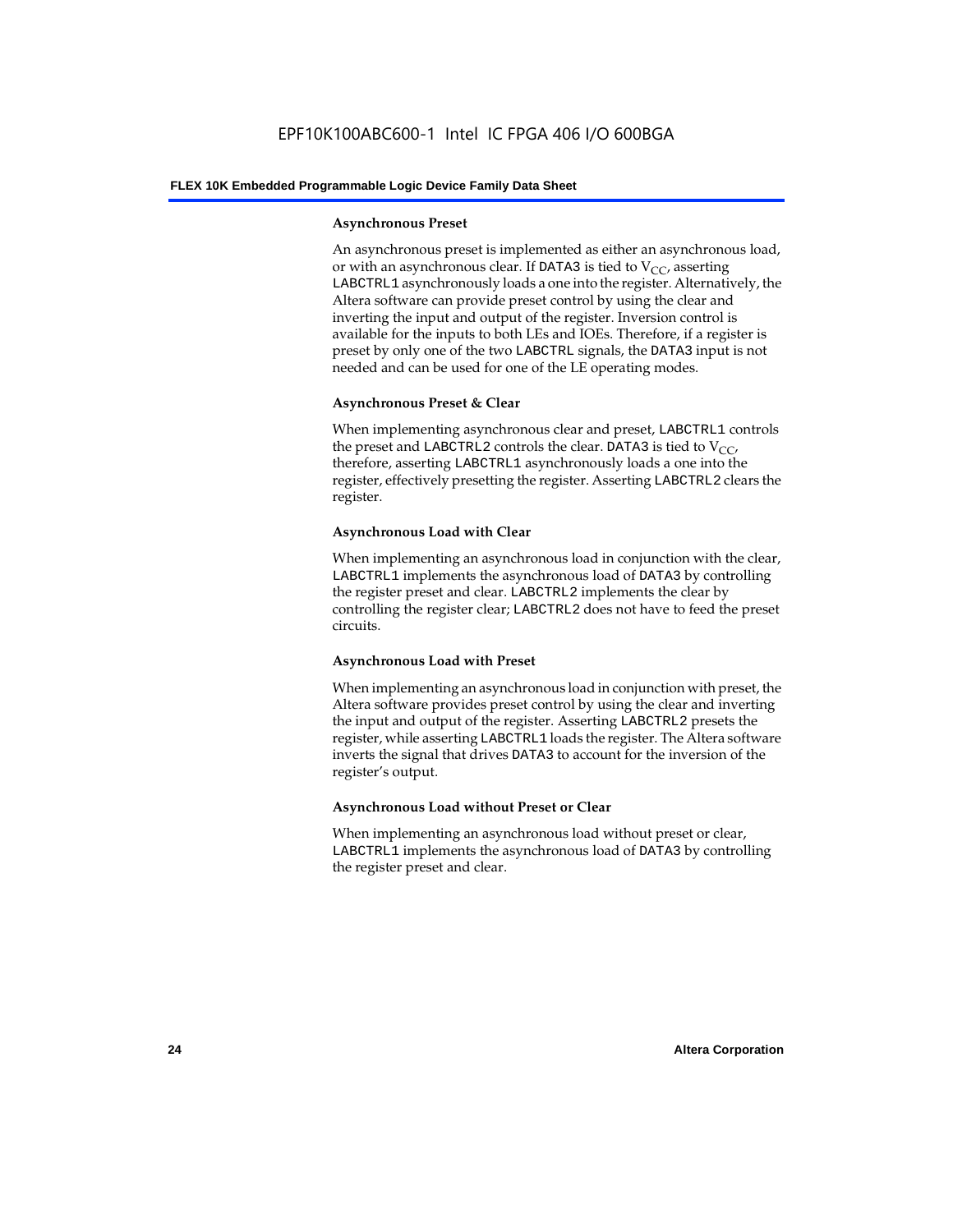#### **FastTrack Interconnect**

In the FLEX 10K architecture, connections between LEs and device I/O pins are provided by the FastTrack Interconnect, which is a series of continuous horizontal and vertical routing channels that traverse the device. This global routing structure provides predictable performance, even in complex designs. In contrast, the segmented routing in FPGAs requires switch matrices to connect a variable number of routing paths, increasing the delays between logic resources and reducing performance.

The FastTrack Interconnect consists of row and column interconnect channels that span the entire device. Each row of LABs is served by a dedicated row interconnect. The row interconnect can drive I/O pins and feed other LABs in the device. The column interconnect routes signals between rows and can drive I/O pins.

A row channel can be driven by an LE or by one of three column channels. These four signals feed dual 4-to-1 multiplexers that connect to two specific row channels. These multiplexers, which are connected to each LE, allow column channels to drive row channels even when all eight LEs in an LAB drive the row interconnect.

Each column of LABs is served by a dedicated column interconnect. The column interconnect can then drive I/O pins or another row's interconnect to route the signals to other LABs in the device. A signal from the column interconnect, which can be either the output of an LE or an input from an I/O pin, must be routed to the row interconnect before it can enter an LAB or EAB. Each row channel that is driven by an IOE or EAB can drive one specific column channel.

Access to row and column channels can be switched between LEs in adjacent pairs of LABs. For example, an LE in one LAB can drive the row and column channels normally driven by a particular LE in the adjacent LAB in the same row, and vice versa. This routing flexibility enables routing resources to be used more efficiently. See Figure 11.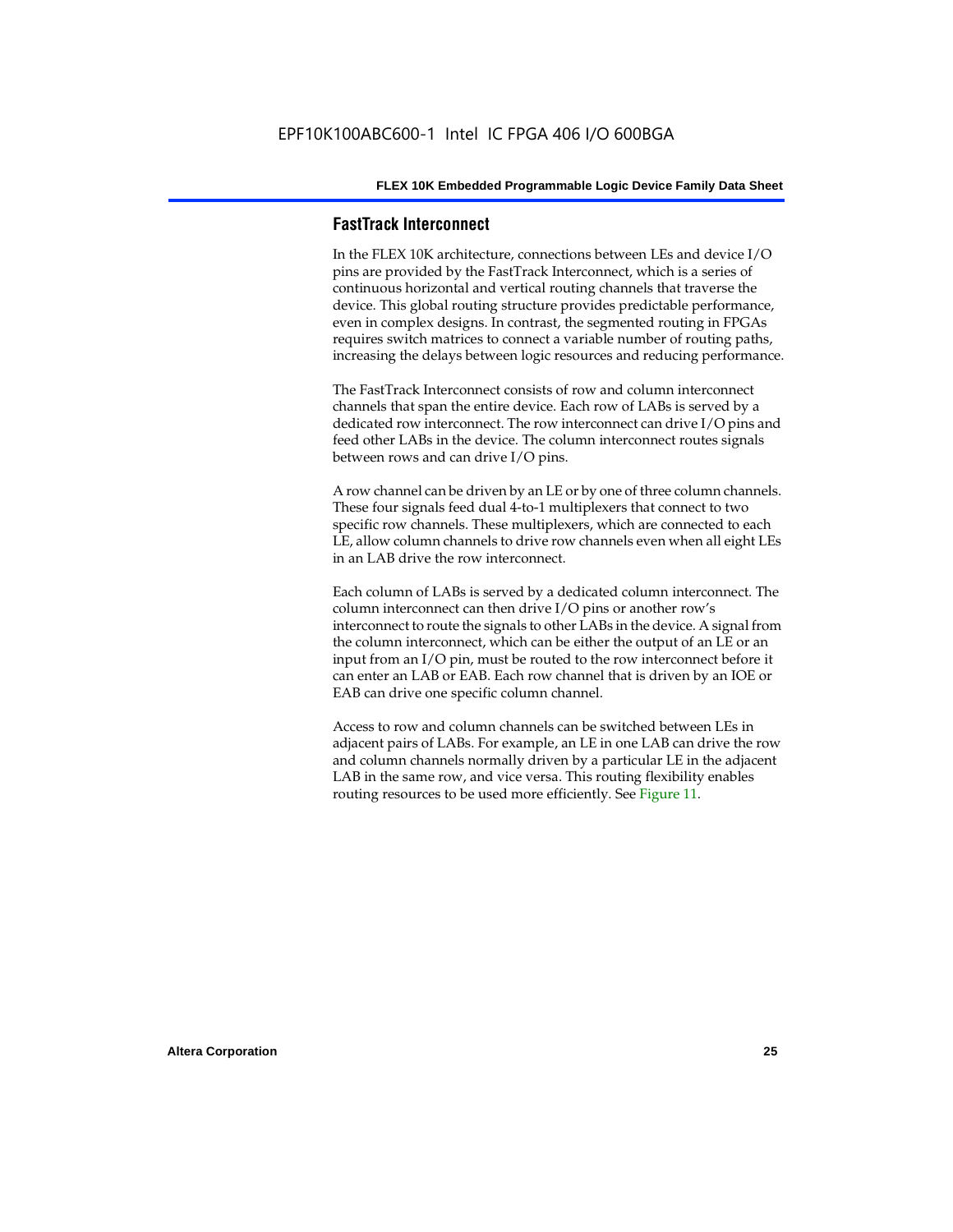### *Figure 11. LAB Connections to Row & Column Interconnect*

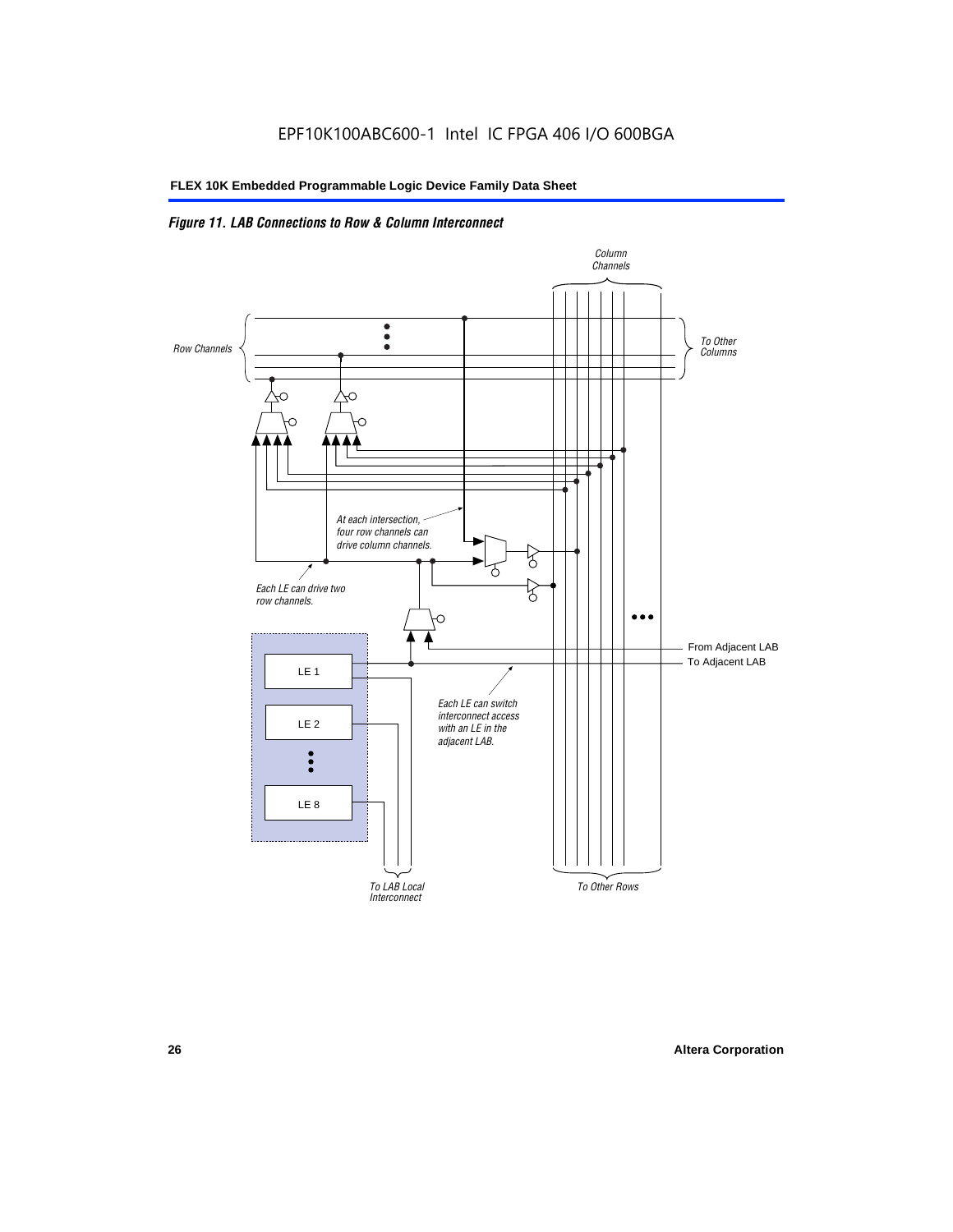For improved routing, the row interconnect is comprised of a combination of full-length and half-length channels. The full-length channels connect to all LABs in a row; the half-length channels connect to the LABs in half of the row. The EAB can be driven by the half-length channels in the left half of the row and by the full-length channels. The EAB drives out to the full-length channels. In addition to providing a predictable, row-wide interconnect, this architecture provides increased routing resources. Two neighboring LABs can be connected using a half-row channel, thereby saving the other half of the channel for the other half of the row.

Table 7 summarizes the FastTrack Interconnect resources available in each FLEX 10K device.

| Table 7. FLEX 10K FastTrack Interconnect Resources |             |                                   |                |                               |  |
|----------------------------------------------------|-------------|-----------------------------------|----------------|-------------------------------|--|
| <b>Device</b>                                      | <b>Rows</b> | <b>Channels per</b><br><b>Row</b> | <b>Columns</b> | <b>Channels per</b><br>Column |  |
| EPF10K10                                           | 3           | 144                               | 24             | 24                            |  |
| EPF10K10A                                          |             |                                   |                |                               |  |
| EPF10K20                                           | 6           | 144                               | 24             | 24                            |  |
| EPF10K30                                           | 6           | 216                               | 36             | 24                            |  |
| EPF10K30A                                          |             |                                   |                |                               |  |
| EPF10K40                                           | 8           | 216                               | 36             | 24                            |  |
| EPF10K50                                           | 10          | 216                               | 36             | 24                            |  |
| <b>EPF10K50V</b>                                   |             |                                   |                |                               |  |
| EPF10K70                                           | 9           | 312                               | 52             | 24                            |  |
| EPF10K100                                          | 12          | 312                               | 52             | 24                            |  |
| EPF10K100A                                         |             |                                   |                |                               |  |
| EPF10K130V                                         | 16          | 312                               | 52             | 32                            |  |
| EPF10K250A                                         | 20          | 456                               | 76             | 40                            |  |

In addition to general-purpose I/O pins, FLEX 10K devices have six dedicated input pins that provide low-skew signal distribution across the device. These six inputs can be used for global clock, clear, preset, and peripheral output enable and clock enable control signals. These signals are available as control signals for all LABs and IOEs in the device.

The dedicated inputs can also be used as general-purpose data inputs because they can feed the local interconnect of each LAB in the device. However, the use of dedicated inputs as data inputs can introduce additional delay into the control signal network.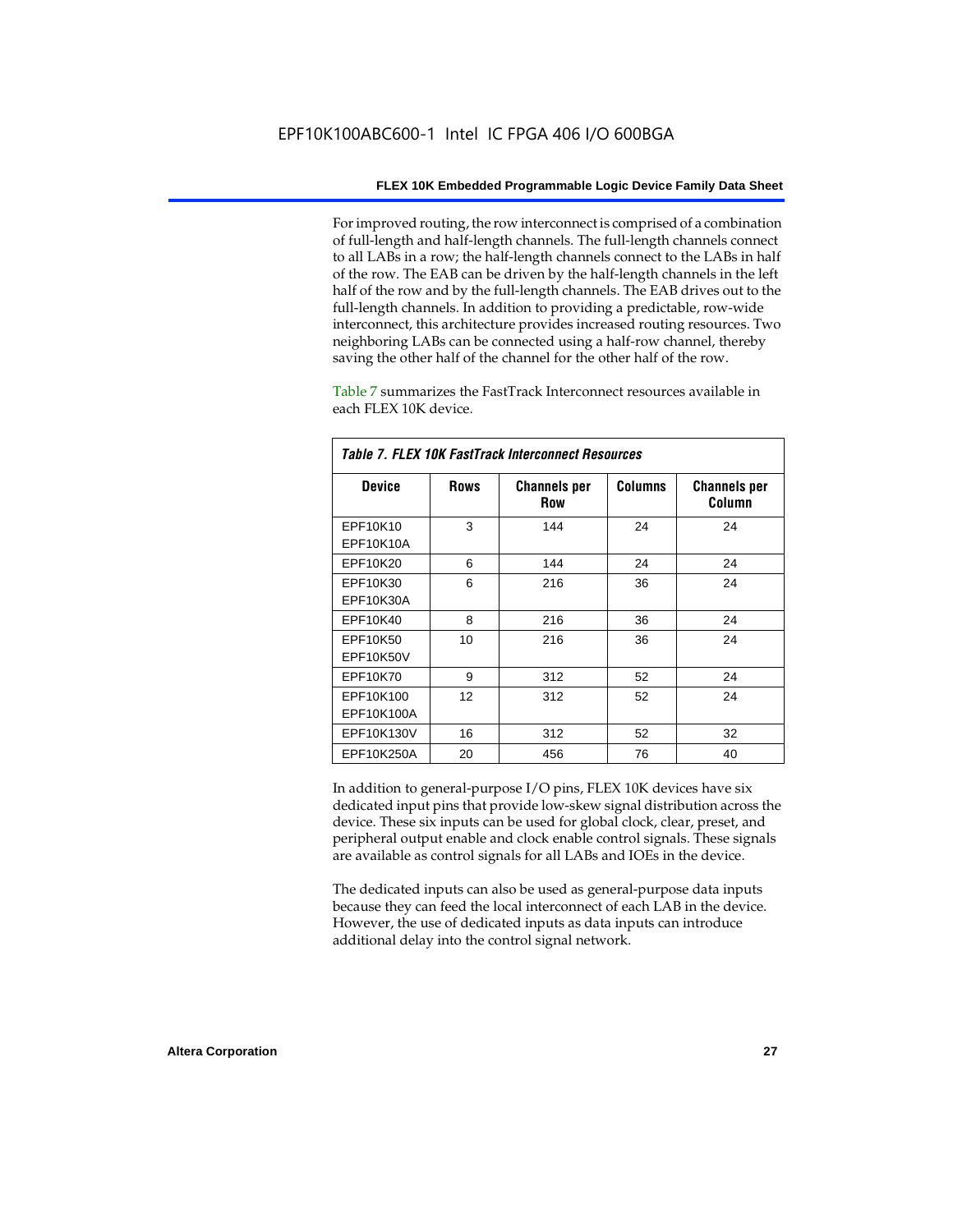Figure 12 shows the interconnection of adjacent LABs and EABs with row, column, and local interconnects, as well as the associated cascade and carry chains. Each LAB is labeled according to its location: a letter represents the row and a number represents the column. For example, LAB B3 is in row B, column 3.



*Figure 12. Interconnect Resources*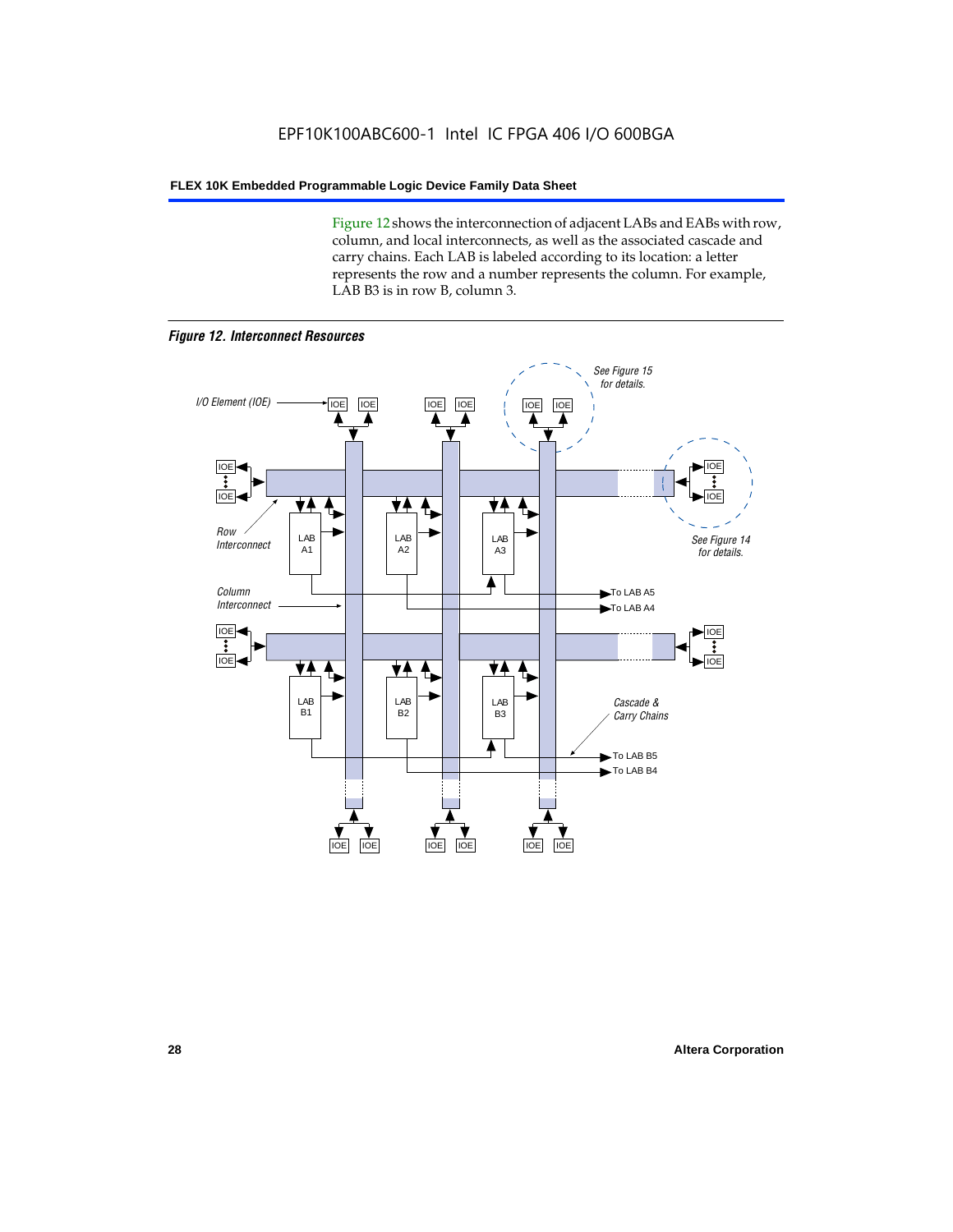#### **I/O Element**

An I/O element (IOE) contains a bidirectional I/O buffer and a register that can be used either as an input register for external data that requires a fast setup time, or as an output register for data that requires fast clockto-output performance. In some cases, using an LE register for an input register will result in a faster setup time than using an IOE register. IOEs can be used as input, output, or bidirectional pins. For bidirectional registered I/O implementation, the output register should be in the IOE and, the data input and output enable register should be LE registers placed adjacent to the bidirectional pin. The Compiler uses the programmable inversion option to invert signals from the row and column interconnect automatically where appropriate. Figure 13 shows the bidirectional I/O registers.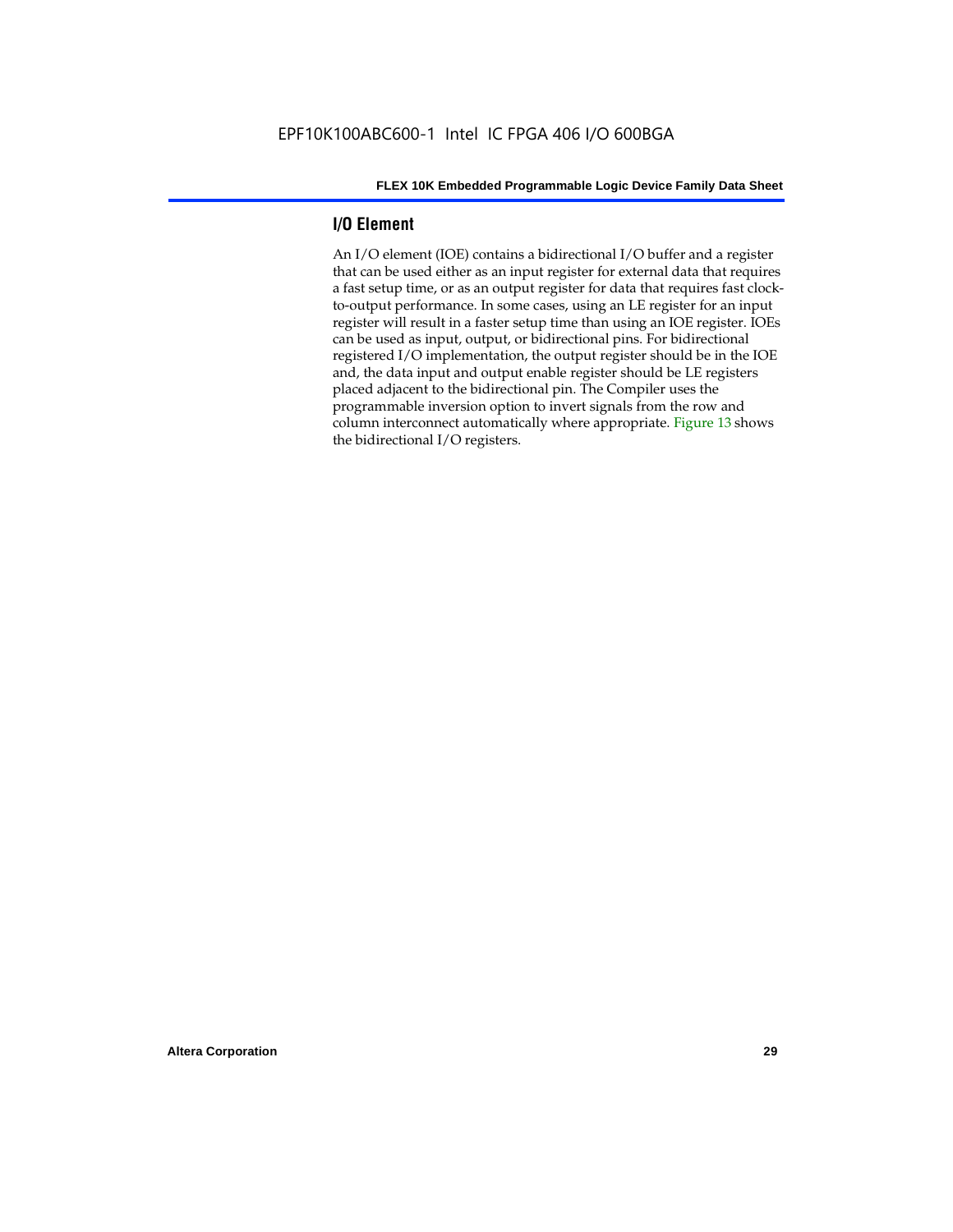#### *Figure 13. Bidirectional I/O Registers*

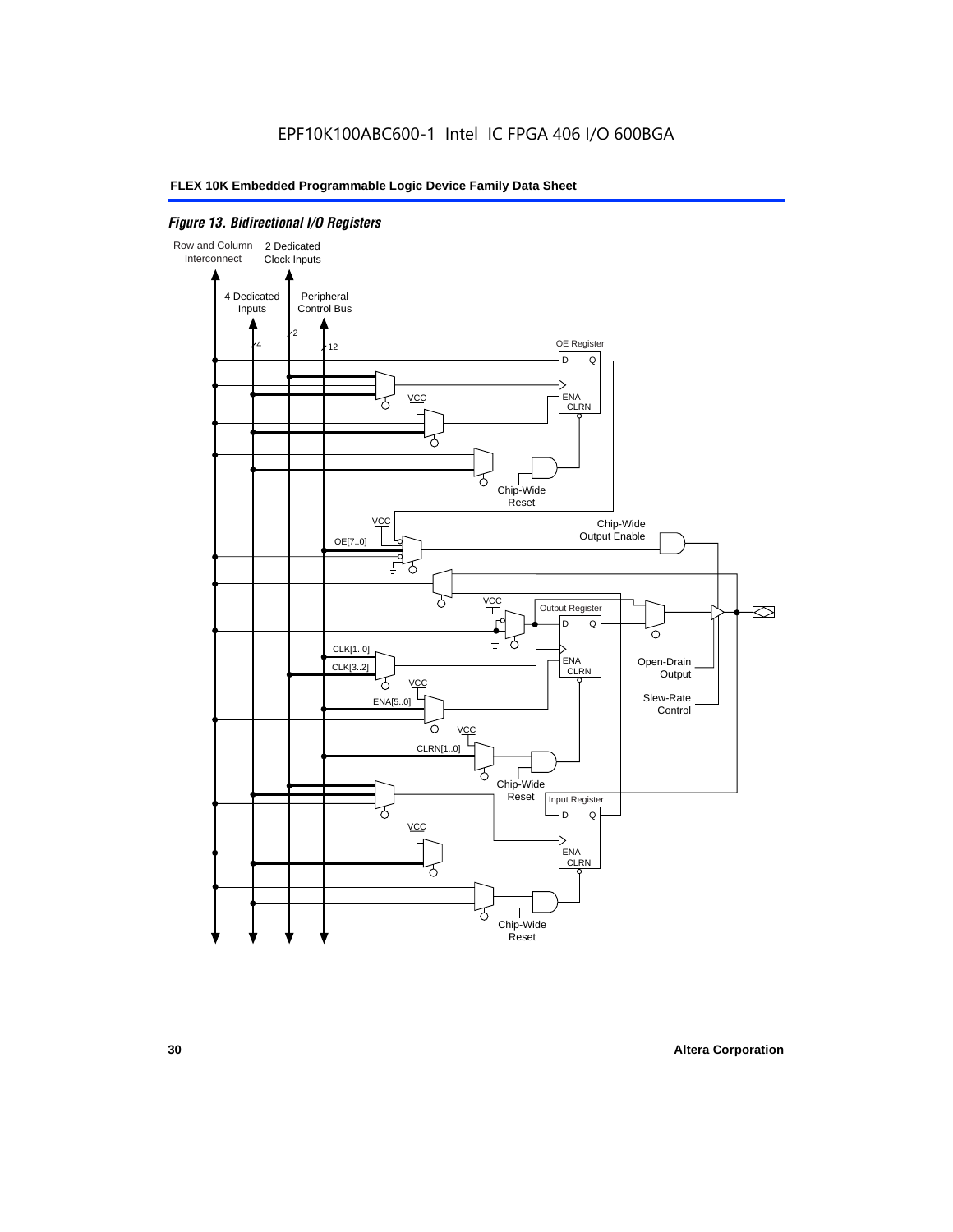Each IOE selects the clock, clear, clock enable, and output enable controls from a network of I/O control signals called the peripheral control bus. The peripheral control bus uses high-speed drivers to minimize signal skew across devices; it provides up to 12 peripheral control signals that can be allocated as follows:

- Up to eight output enable signals
- Up to six clock enable signals
- Up to two clock signals
- Up to two clear signals

If more than six clock enable or eight output enable signals are required, each IOE on the device can be controlled by clock enable and output enable signals driven by specific LEs. In addition to the two clock signals available on the peripheral control bus, each IOE can use one of two dedicated clock pins. Each peripheral control signal can be driven by any of the dedicated input pins or the first LE of each LAB in a particular row. In addition, an LE in a different row can drive a column interconnect, which causes a row interconnect to drive the peripheral control signal. The chip-wide reset signal will reset all IOE registers, overriding any other control signals.

Tables 8 and 9 list the sources for each peripheral control signal, and the rows that can drive global signals. These tables also show how the output enable, clock enable, clock, and clear signals share 12 peripheral control signals.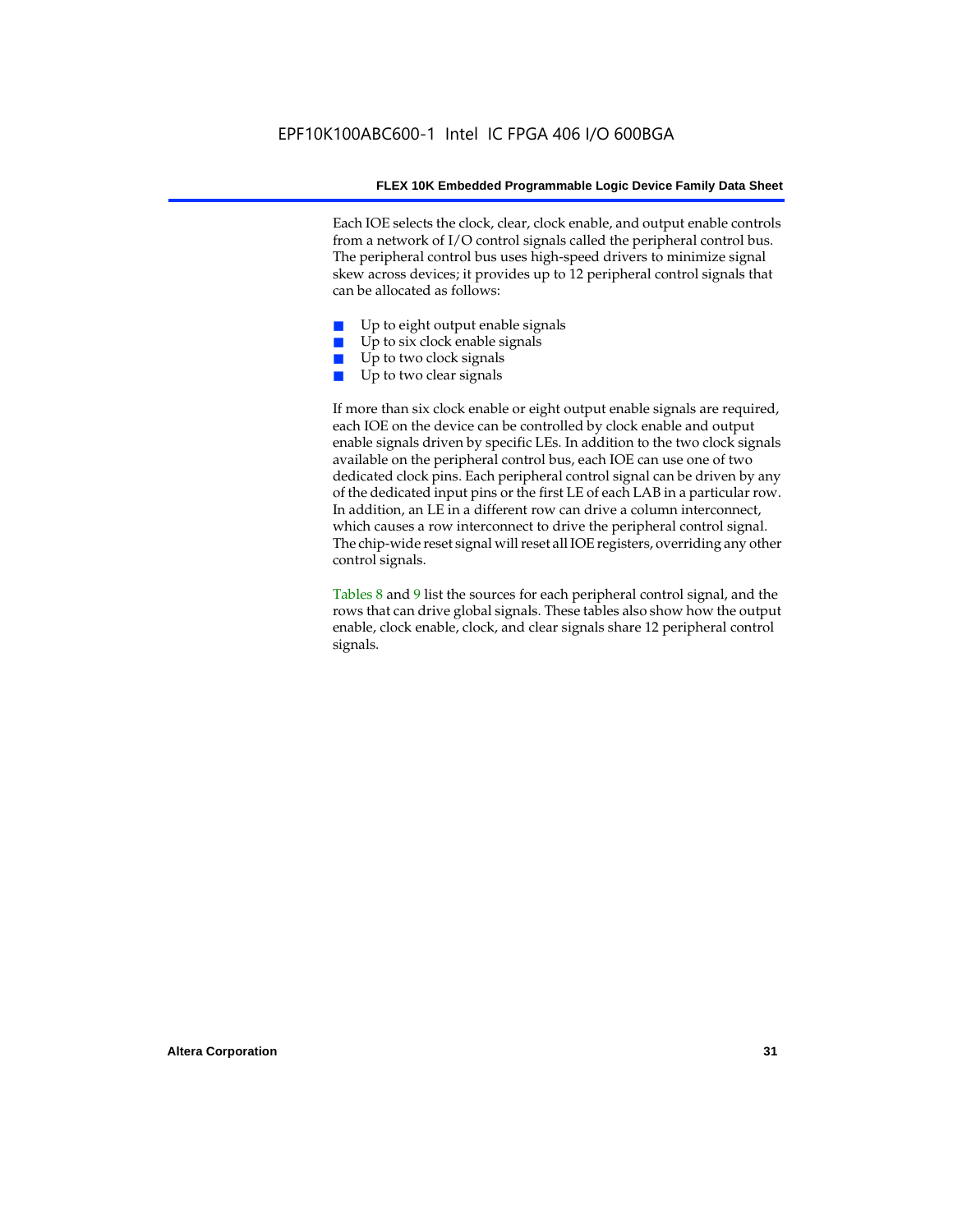| Table 8. EPF10K10, EPF10K20, EPF10K30, EPF10K40 & EPF10K50 Peripheral Bus Sources |                              |                 |                              |                 |                              |
|-----------------------------------------------------------------------------------|------------------------------|-----------------|------------------------------|-----------------|------------------------------|
| <b>Peripheral</b><br><b>Control Signal</b>                                        | <b>EPF10K10</b><br>EPF10K10A | <b>EPF10K20</b> | <b>EPF10K30</b><br>EPF10K30A | <b>EPF10K40</b> | <b>EPF10K50</b><br>EPF10K50V |
| OE0                                                                               | Row A                        | Row A           | Row A                        | Row A           | Row A                        |
| OE1                                                                               | Row A                        | Row B           | Row B                        | Row C           | Row B                        |
| OE2                                                                               | Row B                        | Row C           | Row C                        | Row D           | Row D                        |
| OE3                                                                               | Row B                        | Row D           | Row D                        | Row E           | Row F                        |
| OE4                                                                               | Row C                        | Row E           | Row E                        | Row F           | Row H                        |
| OE5                                                                               | Row C                        | Row F           | Row F                        | Row G           | Row J                        |
| CLKENA0/CLK0/GLOBAL0                                                              | Row A                        | Row A           | Row A                        | Row B           | Row A                        |
| CLKENA1/OE6/GLOBAL1                                                               | Row A                        | Row B           | Row B                        | Row C           | Row C                        |
| CLKENA2/CLR0                                                                      | Row B                        | Row C           | Row C                        | Row D           | Row E                        |
| CLKENA3/OE7/GLOBAL2                                                               | Row B                        | Row D           | Row D                        | Row E           | Row G                        |
| CLKENA4/CLR1                                                                      | Row C                        | Row E           | Row E                        | Row F           | Row I                        |
| CLKENA5/CLK1/GLOBAL3                                                              | Row C                        | Row F           | Row F                        | Row H           | Row J                        |

### *Table 9. EPF10K70, EPF10K100, EPF10K130V & EPF10K250A Peripheral Bus Sources*

| Peripheral<br><b>Control Signal</b> | <b>EPF10K70</b> | <b>EPF10K100</b><br><b>EPF10K100A</b> | <b>EPF10K130V</b> | <b>EPF10K250A</b> |
|-------------------------------------|-----------------|---------------------------------------|-------------------|-------------------|
| OE0                                 | Row A           | Row A                                 | Row C             | Row E             |
| OE1                                 | Row B           | Row C                                 | Row E             | Row G             |
| OE <sub>2</sub>                     | Row D           | Row E                                 | Row G             | Row I             |
| OE3                                 | Row I           | Row L                                 | Row N             | Row P             |
| OE4                                 | Row G           | Row I                                 | Row K             | Row M             |
| OE5                                 | Row H           | Row K                                 | Row M             | Row O             |
| CLKENA0/CLK0/GLOBAL0                | Row E           | Row F                                 | Row H             | Row J             |
| CLKENA1/OE6/GLOBAL1                 | Row C           | Row D                                 | Row F             | Row H             |
| CLKENA2/CLR0                        | Row B           | Row B                                 | Row D             | Row F             |
| CLKENA3/OE7/GLOBAL2                 | Row F           | Row H                                 | Row J             | Row L             |
| CLKENA4/CLR1                        | Row H           | Row J                                 | Row L             | Row N             |
| CLKENA5/CLK1/GLOBAL3                | Row E           | Row G                                 | Row I             | Row K             |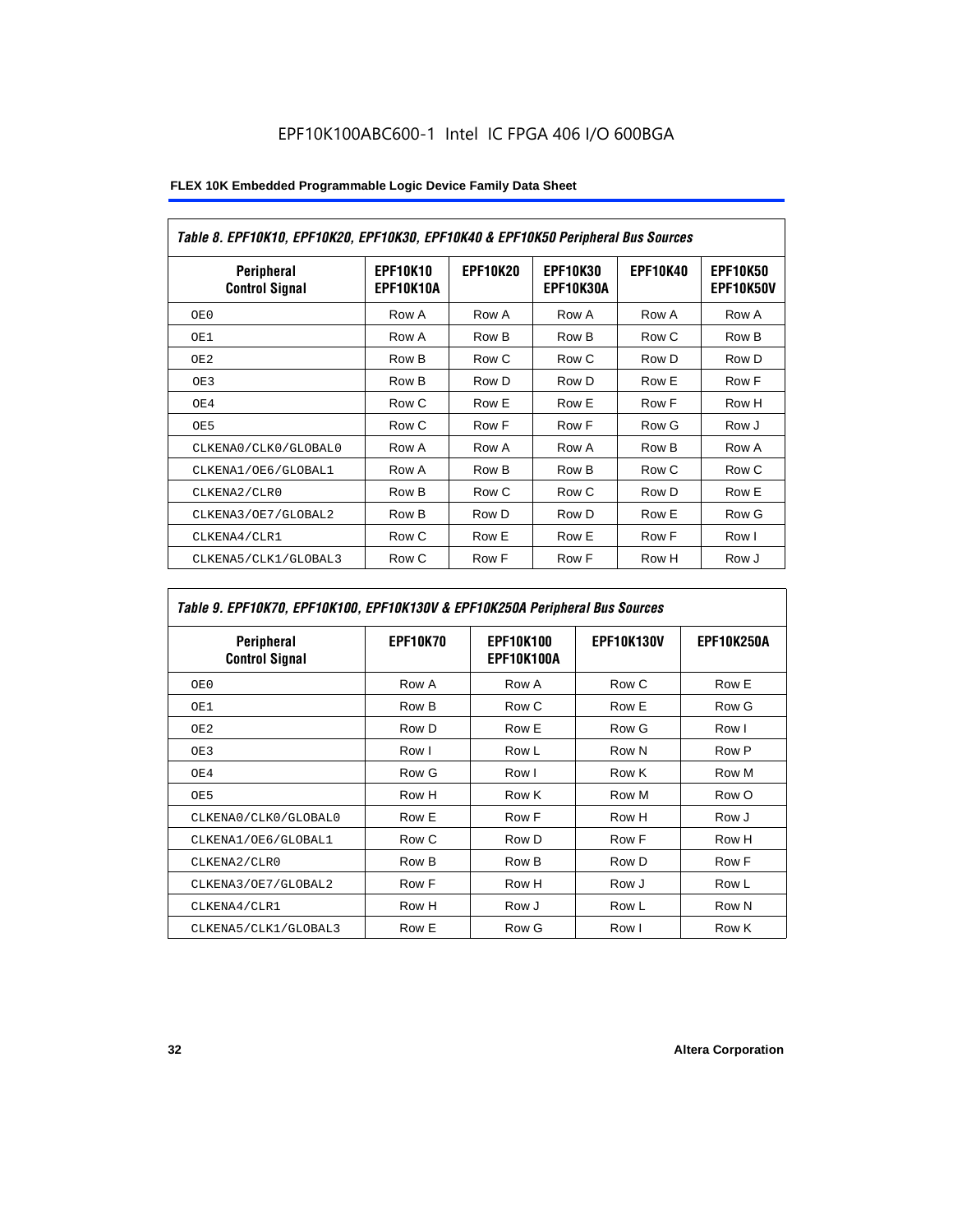Signals on the peripheral control bus can also drive the four global signals, referred to as GLOBAL0 through GLOBAL3 in Tables 8 and 9. The internally generated signal can drive the global signal, providing the same low-skew, low-delay characteristics for an internally generated signal as for a signal driven by an input. This feature is ideal for internally generated clear or clock signals with high fan-out. When a global signal is driven by internal logic, the dedicated input pin that drives that global signal cannot be used. The dedicated input pin should be driven to a known logic state (such as ground) and not be allowed to float.

When the chip-wide output enable pin is held low, it will tri-state all pins on the device. This option can be set in the Global Project Device Options menu. Additionally, the registers in the IOE can be reset by holding the chip-wide reset pin low.

#### *Row-to-IOE Connections*

When an IOE is used as an input signal, it can drive two separate row channels. The signal is accessible by all LEs within that row. When an IOE is used as an output, the signal is driven by a multiplexer that selects a signal from the row channels. Up to eight IOEs connect to each side of each row channel. See Figure 14.

#### *Figure 14. FLEX 10K Row-to-IOE Connections*

*The values for m and n are provided in Table 10.*

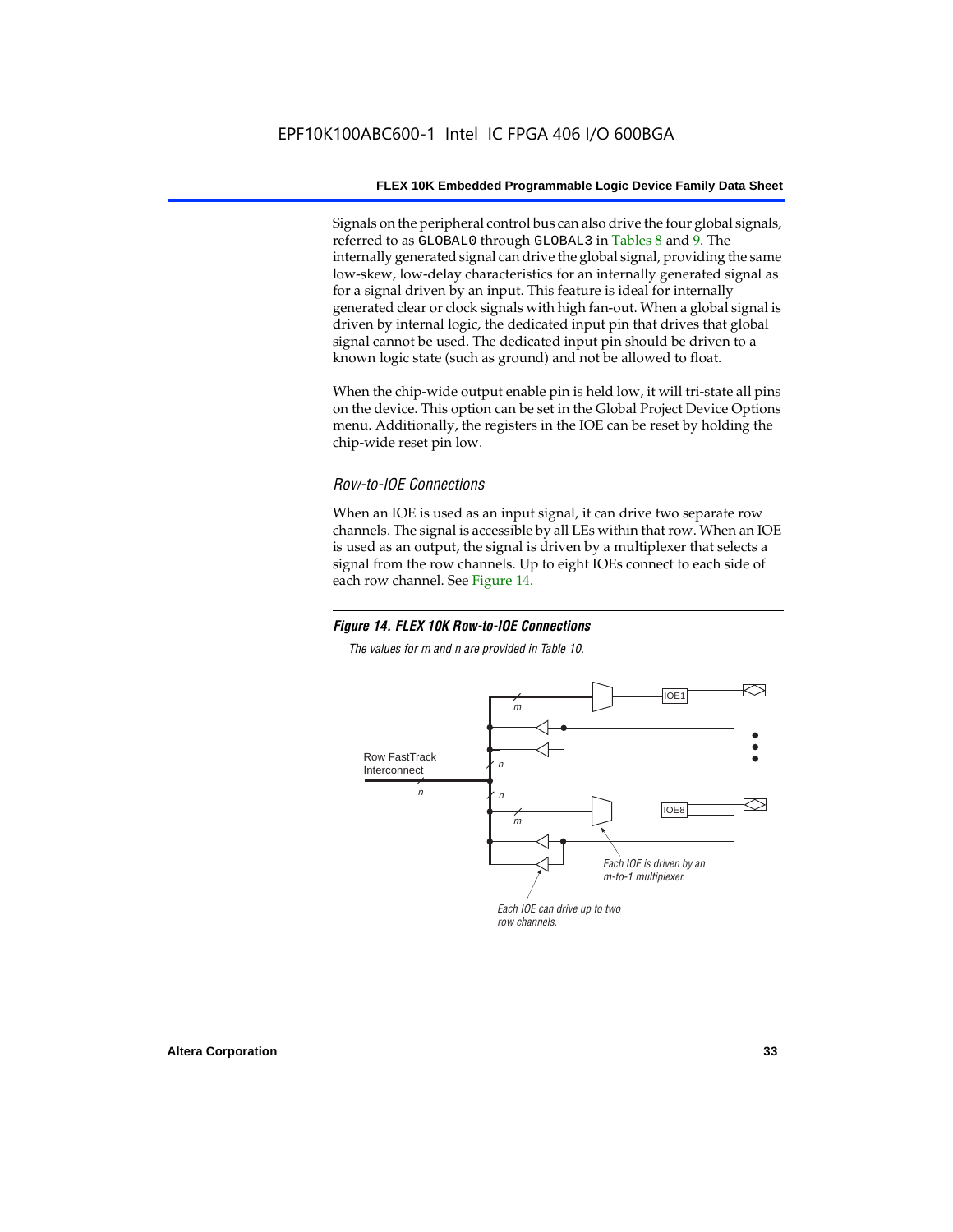| Table 10. FLEX 10K Row-to-IOE Interconnect Resources |                      |                          |  |  |  |
|------------------------------------------------------|----------------------|--------------------------|--|--|--|
| <b>Device</b>                                        | Channels per Row (n) | Row Channels per Pin (m) |  |  |  |
| EPF10K10<br>EPF10K10A                                | 144                  | 18                       |  |  |  |
| EPF10K20                                             | 144                  | 18                       |  |  |  |
| EPF10K30<br>EPF10K30A                                | 216                  | 27                       |  |  |  |
| EPF10K40                                             | 216                  | 27                       |  |  |  |
| EPF10K50<br>EPF10K50V                                | 216                  | 27                       |  |  |  |
| EPF10K70                                             | 312                  | 39                       |  |  |  |
| EPF10K100<br>EPF10K100A                              | 312                  | 39                       |  |  |  |
| EPF10K130V                                           | 312                  | 39                       |  |  |  |
| EPF10K250A                                           | 456                  | 57                       |  |  |  |

Table 10 lists the FLEX 10K row-to-IOE interconnect resources.

#### *Column-to-IOE Connections*

When an IOE is used as an input, it can drive up to two separate column channels. When an IOE is used as an output, the signal is driven by a multiplexer that selects a signal from the column channels. Two IOEs connect to each side of the column channels. Each IOE can be driven by column channels via a multiplexer. The set of column channels that each IOE can access is different for each IOE. See Figure 15.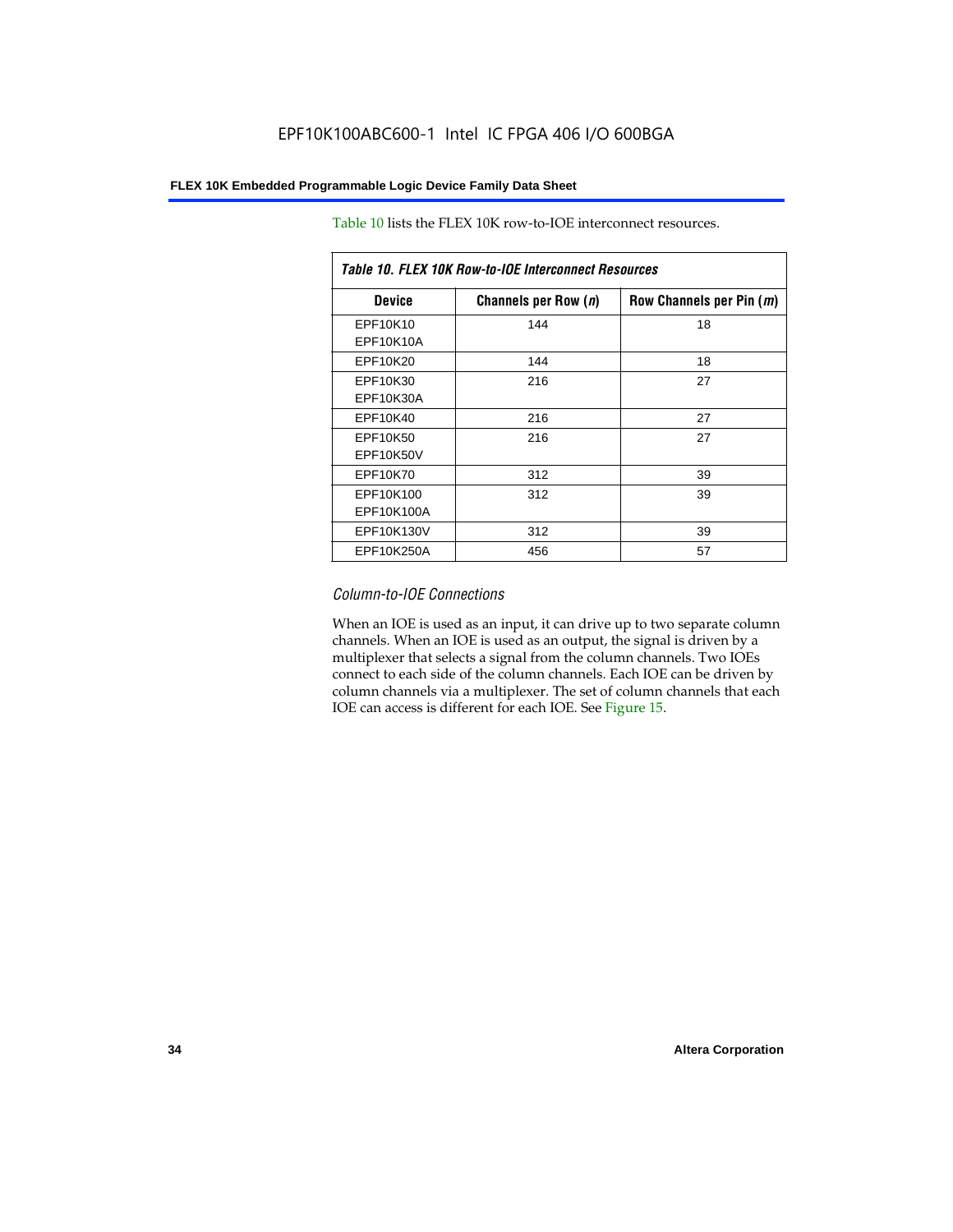#### *Figure 15. FLEX 10K Column-to-IOE Connections*

*The values for m and n are provided in Table 11.*



#### Table 11 lists the FLEX 10K column-to-IOE interconnect resources.

| Table 11, FLEX 10K Column-to-IOE Interconnect Resources |                         |                            |  |  |  |
|---------------------------------------------------------|-------------------------|----------------------------|--|--|--|
| <b>Device</b>                                           | Channels per Column (n) | Column Channel per Pin (m) |  |  |  |
| EPF10K10                                                | 24                      | 16                         |  |  |  |
| EPF10K10A                                               |                         |                            |  |  |  |
| EPF10K20                                                | 24                      | 16                         |  |  |  |
| EPF10K30                                                | 24                      | 16                         |  |  |  |
| EPF10K30A                                               |                         |                            |  |  |  |
| EPF10K40                                                | 24                      | 16                         |  |  |  |
| EPF10K50                                                | 24                      | 16                         |  |  |  |
| EPF10K50V                                               |                         |                            |  |  |  |
| EPF10K70                                                | 24                      | 16                         |  |  |  |
| EPF10K100                                               | 24                      | 16                         |  |  |  |
| EPF10K100A                                              |                         |                            |  |  |  |
| EPF10K130V                                              | 32                      | 24                         |  |  |  |
| EPF10K250A                                              | 40                      | 32                         |  |  |  |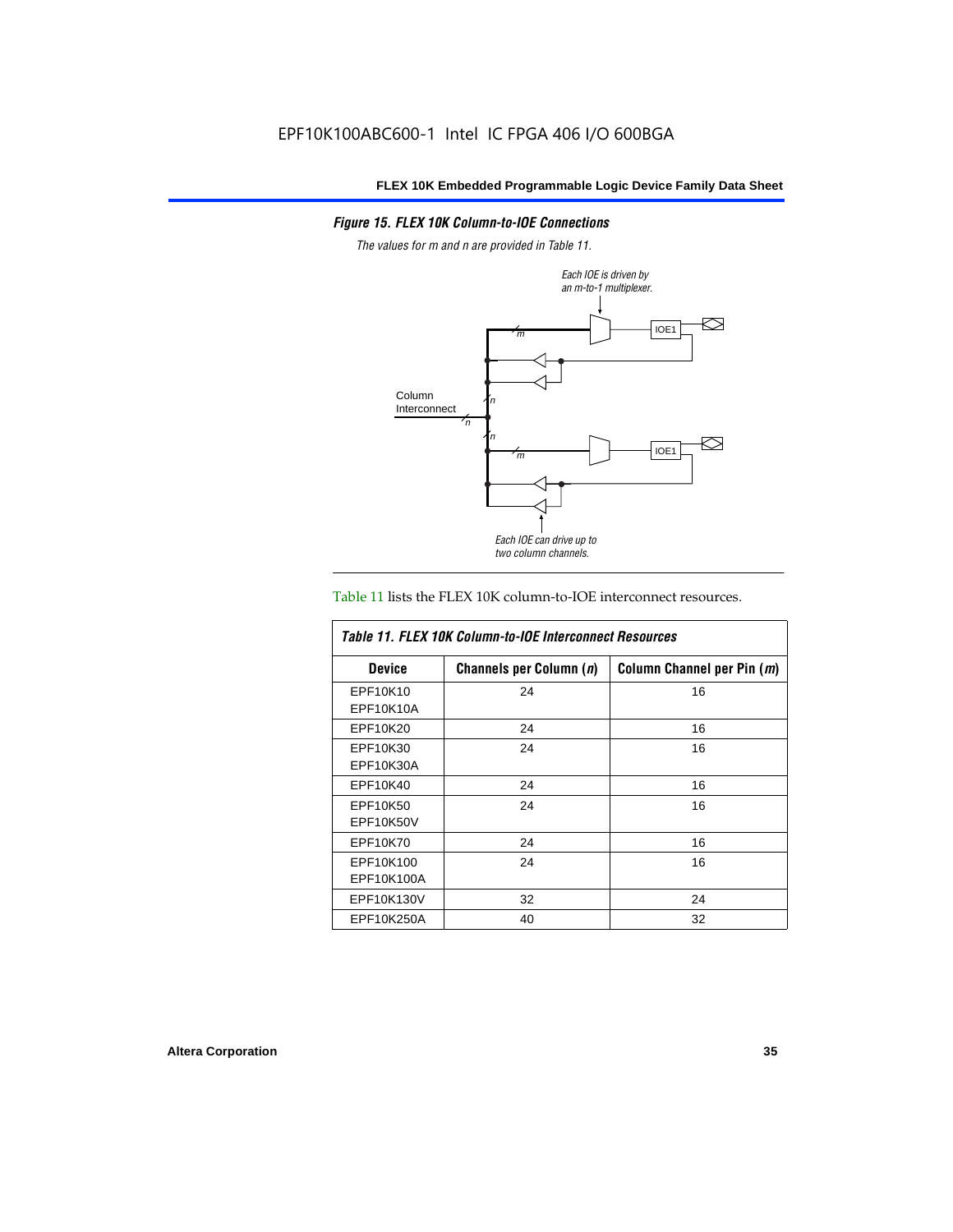# **SameFrame Pin-Outs**

FLEX 10KE devices support the SameFrame pin-out feature for FineLine BGA packages. The SameFrame pin-out feature is the arrangement of balls on FineLine BGA packages such that the lower-ballcount packages form a subset of the higher-ball-count packages. SameFrame pin-outs provide the flexibility to migrate not only from device to device within the same package, but also from one package to another. A given printed circuit board (PCB) layout can support multiple device density/package combinations. For example, a single board layout can support a range of devices from an EPF10K10A device in a 256-pin FineLine BGA package to an EPF10K100A device in a 484-pin FineLine BGA package.

The Altera software provides support to design PCBs with SameFrame pin-out devices. Devices can be defined for present and future use. The Altera software generates pin-outs describing how to lay out a board to take advantage of this migration (see Figure 16).







256-Pin FineLine BGA Package (Reduced I/O Count or Logic Requirements) 484-Pin FineLine BGA Package (Increased I/O Count or Logic Requirements)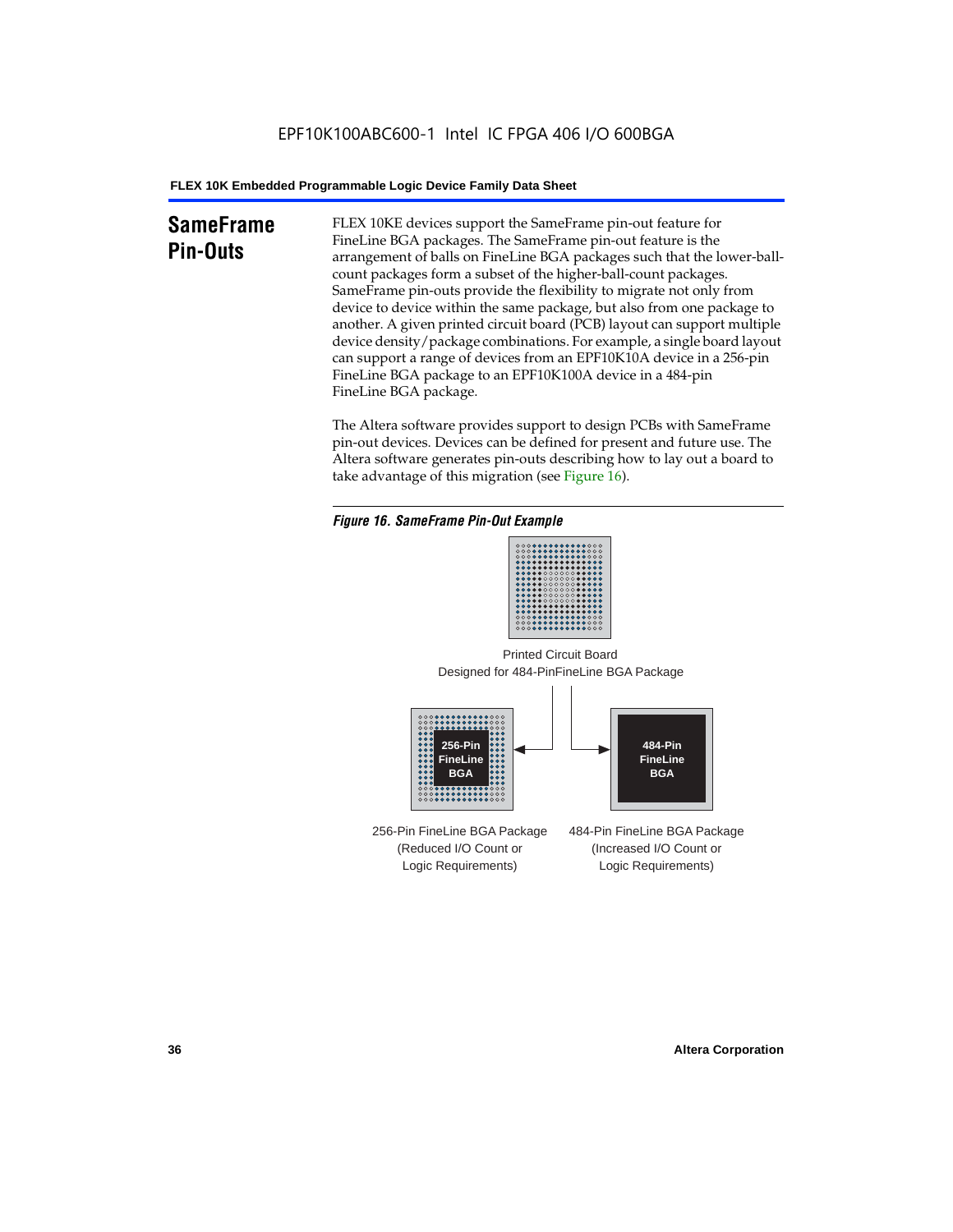| ClockLock &       | Т٥ |
|-------------------|----|
|                   |    |
| <b>ClockBoost</b> | th |
| <b>Features</b>   | C  |
|                   | ar |
|                   | se |
|                   |    |

o support high-speed designs, selected FLEX 10K devices offer optional lockLock and ClockBoost circuitry containing a phase-locked loop (PLL) at is used to increase design speed and reduce resource usage. The lockLock circuitry uses a synchronizing PLL that reduces the clock delay and skew within a device. This reduction minimizes clock-to-output and tup times while maintaining zero hold times. The ClockBoost circuitry, which provides a clock multiplier, allows the designer to enhance device area efficiency by sharing resources within the device. The ClockBoost feature allows the designer to distribute a low-speed clock and multiply that clock on-device. Combined, the ClockLock and ClockBoost features provide significant improvements in system performance and bandwidth.

The ClockLock and ClockBoost features in FLEX 10K devices are enabled through the Altera software. External devices are not required to use these features. The output of the ClockLock and ClockBoost circuits is not available at any of the device pins.

The ClockLock and ClockBoost circuitry locks onto the rising edge of the incoming clock. The circuit output can only drive the clock inputs of registers; the generated clock cannot be gated or inverted.

The dedicated clock pin (GCLK1) supplies the clock to the ClockLock and ClockBoost circuitry. When the dedicated clock pin is driving the ClockLock or ClockBoost circuitry, it cannot drive elsewhere in the device.

In designs that require both a multiplied and non-multiplied clock, the clock trace on the board can be connected to GCLK1. With the Altera software, GCLK1 can feed both the ClockLock and ClockBoost circuitry in the FLEX 10K device. However, when both circuits are used, the other clock pin (GCLK0) cannot be used. Figure 17 shows a block diagram of how to enable both the ClockLock and ClockBoost circuits in the Altera software. The example shown is a schematic, but a similar approach applies for designs created in AHDL, VHDL, and Verilog HDL. When the ClockLock and ClockBoost circuits are used simultaneously, the input frequency parameter must be the same for both circuits. In Figure 17, the input frequency must meet the requirements specified when the ClockBoost multiplication factor is two.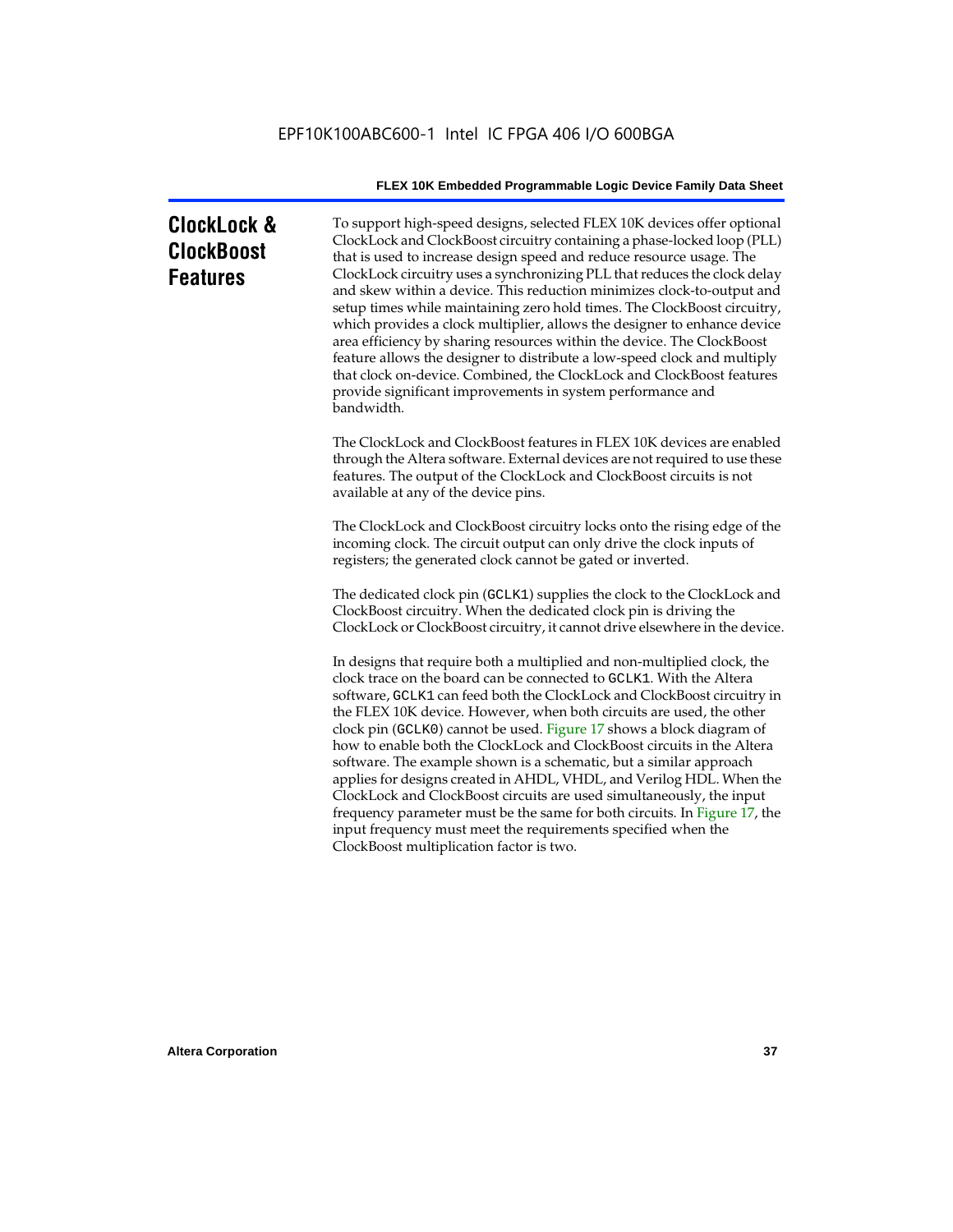

*Figure 17. Enabling ClockLock & ClockBoost in the Same Design*

To use both the ClockLock and ClockBoost circuits in the same design, designers must use Revision C EPF10K100GC503-3DX devices and MAX+PLUS II software versions 7.2 or higher. The die revision is indicated by the third digit of the nine-digit code on the top side of the device.

# **Output Configuration**

This section discusses the peripheral component interconnect (PCI) pull-up clamping diode option, slew-rate control, open-drain output option, MultiVolt I/O interface, and power sequencing for FLEX 10K devices. The PCI pull-up clamping diode, slew-rate control, and open-drain output options are controlled pin-by-pin via Altera logic options. The MultiVolt I/O interface is controlled by connecting  $V_{\text{CCIO}}$  to a different voltage than  $V_{\text{CCINT}}$ . Its effect can be simulated in the Altera software via the **Global Project Device Options** dialog box (Assign menu).

# **PCI Clamping Diodes**

The EPF10K10A and EPF10K30A devices have a pull-up clamping diode on every I/O, dedicated input, and dedicated clock pin. PCI clamping diodes clamp the transient overshoot caused by reflected waves to the  $V_{\text{CCIO}}$  value and are required for 3.3-V PCI compliance. Clamping diodes can also be used to limit overshoot in other systems.

Clamping diodes are controlled on a pin-by-pin basis via a logic option in the Altera software. When  $V_{\text{CCIO}}$  is 3.3 V, a pin that has the clamping diode turned on can be driven by a 2.5-V or 3.3-V signal, but not a 5.0-V signal. When  $V_{\text{CCIO}}$  is 2.5 V, a pin that has the clamping diode turned on can be driven by a 2.5-V signal, but not a 3.3-V or 5.0-V signal. However, a clamping diode can be turned on for a subset of pins, which allows devices to bridge between a 3.3-V PCI bus and a 5.0-V device.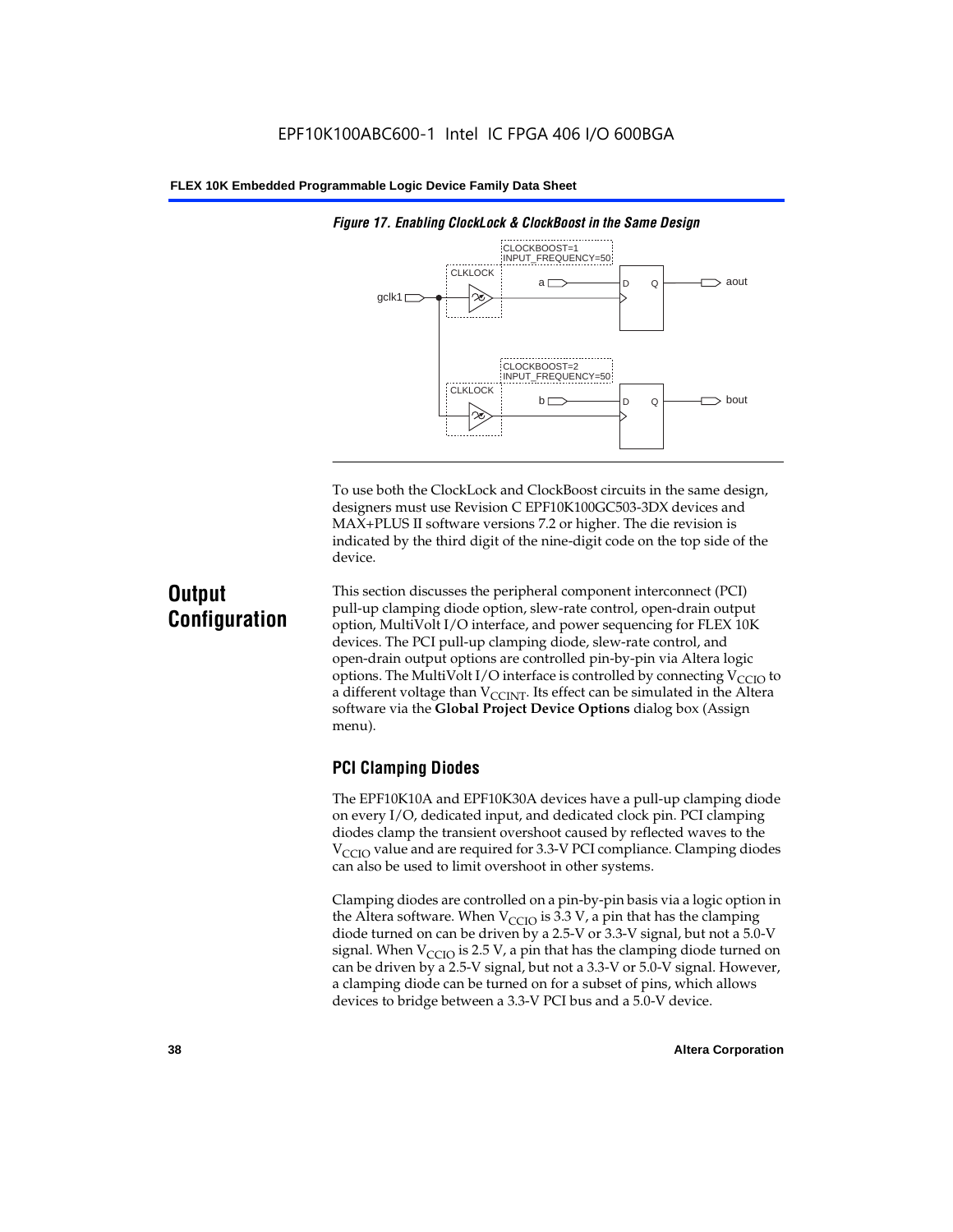# **Slew-Rate Control**

The output buffer in each IOE has an adjustable output slew rate that can be configured for low-noise or high-speed performance. A slower slew rate reduces system noise and adds a maximum delay of approximately 2.9 ns. The fast slew rate should be used for speed-critical outputs in systems that are adequately protected against noise. Designers can specify the slew rate on a pin-by-pin basis during design entry or assign a default slew rate to all pins on a device-wide basis. The slow slew rate setting affects only the falling edge of the output.

# **Open-Drain Output Option**

FLEX 10K devices provide an optional open-drain (electrically equivalent to an open-collector) output for each I/O pin. This open-drain output enables the device to provide system-level control signals (e.g., interrupt and write enable signals) that can be asserted by any of several devices. It can also provide an additional wired-OR plane. Additionally, the Altera software can convert tri-state buffers with grounded data inputs to opendrain pins automatically.

Open-drain output pins on FLEX 10K devices (with a pull-up resistor to the 5.0-V supply) can drive 5.0-V CMOS input pins that require a  $V<sub>IH</sub>$  of 3.5 V. When the open-drain pin is active, it will drive low. When the pin is inactive, the trace will be pulled up to 5.0 V by the resistor. The open-drain pin will only drive low or tri-state; it will never drive high. The rise time is dependent on the value of the pull-up resistor and load impedance. The  $I_{\text{OL}}$  current specification should be considered when selecting a pull-up resistor.

Output pins on 5.0-V FLEX 10K devices with  $V_{\text{CCIO}} = 3.3$  V or 5.0 V (with a pull-up resistor to the 5.0-V supply) can also drive 5.0-V CMOS input pins. In this case, the pull-up transistor will turn off when the pin voltage exceeds 3.3 V. Therefore, the pin does not have to be open-drain.

# **MultiVolt I/O Interface**

The FLEX 10K device architecture supports the MultiVolt I/O interface feature, which allows FLEX 10K devices to interface with systems of differing supply voltages. These devices have one set of  $V_{CC}$  pins for internal operation and input buffers (VCCINT) and another set for I/O output drivers (VCCIO).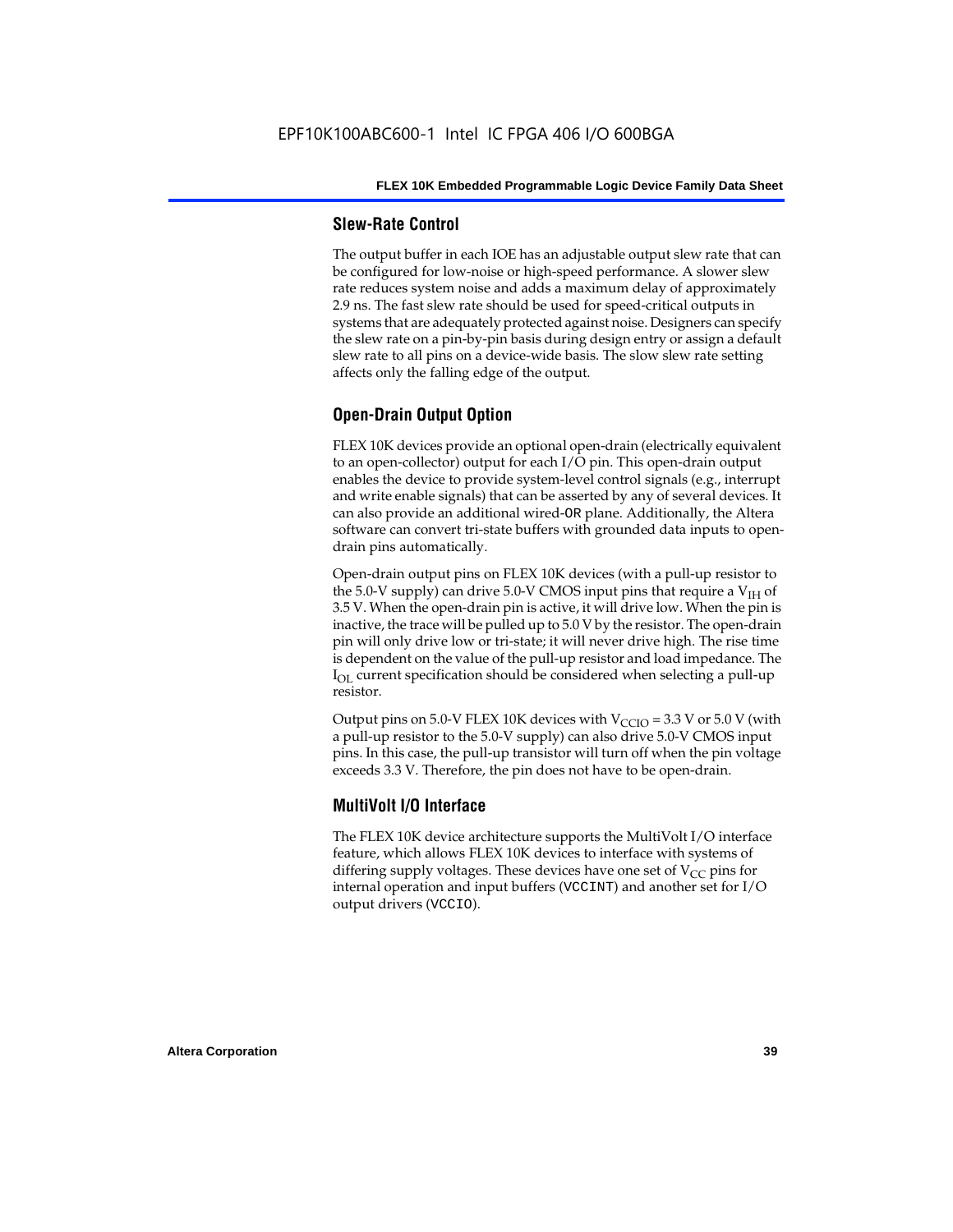Table 12 describes the FLEX 10K device supply voltages and MultiVolt I/O support levels.

| Table 12. Supply Voltages & MultiVolt I/O Support Levels |                          |                   |                                         |                |  |
|----------------------------------------------------------|--------------------------|-------------------|-----------------------------------------|----------------|--|
| <b>Devices</b>                                           | Supply Voltage (V)       |                   | <b>MultiVolt I/O Support Levels (V)</b> |                |  |
|                                                          | <b>V<sub>CCINT</sub></b> | V <sub>CCIO</sub> | Input                                   | <b>Output</b>  |  |
| FLEX 10K (1)                                             | 5.0                      | 5.0               | 3.3 or 5.0                              | 5.0            |  |
|                                                          | 5.0                      | 3.3               | 3.3 or 5.0                              | 3.3 or 5.0     |  |
| EPF10K50V (1)                                            | 3.3                      | 3.3               | 3.3 or 5.0                              | $3.3$ or $5.0$ |  |
| EPF10K130V                                               | 3.3                      | 3.3               | 3.3 or 5.0                              | 3.3 or 5.0     |  |
| FLEX 10KA (1)                                            | 3.3                      | 3.3               | 2.5, 3.3, or 5.0                        | 3.3 or 5.0     |  |
|                                                          | 3.3                      | 2.5               | 2.5, 3.3, or 5.0                        | 2.5            |  |

*Note*

(1) 240-pin QFP packages do not support the MultiVolt I/O features, so they do not have separate V<sub>CCIO</sub> pins.

# **Power Sequencing & Hot-Socketing**

Because FLEX 10K devices can be used in a multi-voltage environment, they have been designed specifically to tolerate any possible power-up sequence. The  $V_{\text{CCIO}}$  and  $V_{\text{CCINT}}$  power supplies can be powered in any order.

Signals can be driven into FLEX 10KA devices before and during power up without damaging the device. Additionally, FLEX 10KA devices do not drive out during power up. Once operating conditions are reached, FLEX 10KA devices operate as specified by the user.

# **IEEE Std. 1149.1 (JTAG) Boundary-Scan Support**

All FLEX 10K devices provide JTAG BST circuitry that complies with the IEEE Std. 1149.1-1990 specification. All FLEX 10K devices can also be configured using the JTAG pins through the BitBlaster serial download cable, or ByteBlasterMV parallel port download cable, or via hardware that uses the Jam<sup>TM</sup> programming and test language. JTAG BST can be performed before or after configuration, but not during configuration. FLEX 10K devices support the JTAG instructions shown in Table 13.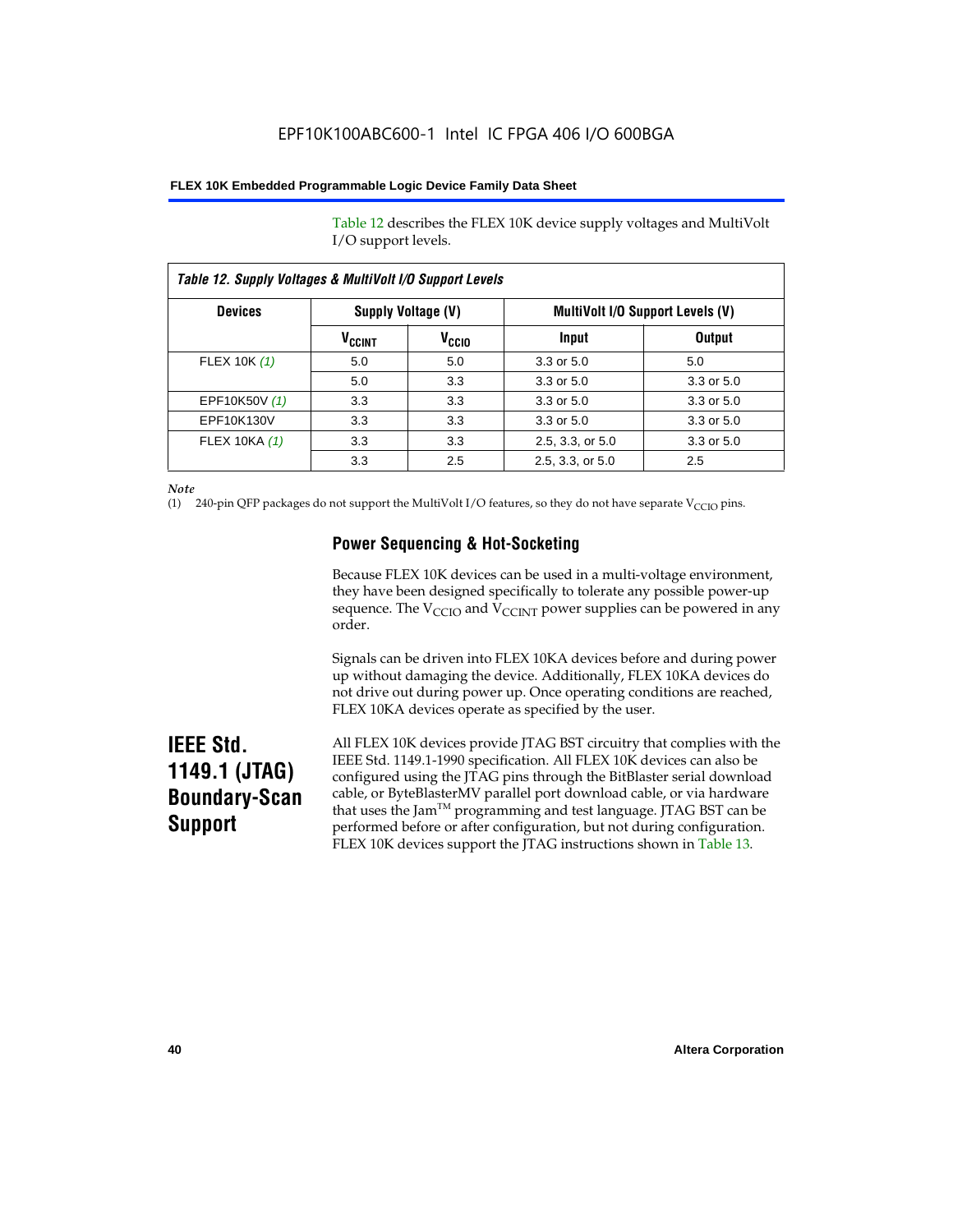|                         | Table 13. FLEX 10K JTAG Instructions                                                                                                                                                                                                        |  |  |  |  |
|-------------------------|---------------------------------------------------------------------------------------------------------------------------------------------------------------------------------------------------------------------------------------------|--|--|--|--|
| <b>JTAG Instruction</b> | <b>Description</b>                                                                                                                                                                                                                          |  |  |  |  |
| SAMPLE/PRELOAD          | Allows a snapshot of signals at the device pins to be captured and examined during<br>normal device operation, and permits an initial data pattern output at the device pins.                                                               |  |  |  |  |
| <b>EXTEST</b>           | Allows the external circuitry and board-level interconnections to be tested by forcing a<br>test pattern at the output pins and capturing test results at the input pins.                                                                   |  |  |  |  |
| <b>BYPASS</b>           | Places the 1-bit bypass register between the TDI and TDO pins, which allows the BST<br>data to pass synchronously through a selected device to adjacent devices during normal<br>device operation.                                          |  |  |  |  |
| <b>USERCODE</b>         | Selects the user electronic signature (USERCODE) register and places it between the<br>TDI and TDO pins, allowing the USERCODE to be serially shifted out of TDO.                                                                           |  |  |  |  |
| <b>IDCODE</b>           | Selects the IDCODE register and places it between TDI and TDO, allowing the IDCODE<br>to be serially shifted out of TDO.                                                                                                                    |  |  |  |  |
| <b>ICR Instructions</b> | These instructions are used when configuring a FLEX 10K device via JTAG ports with a<br>BitBlaster, or ByteBlasterMV or MasterBlaster download cable, or using a Jam File<br>(.jam) or Jam Byte-Code File (.jbc) via an embedded processor. |  |  |  |  |

The instruction register length of FLEX 10K devices is 10 bits. The USERCODE register length in FLEX 10K devices is 32 bits; 7 bits are determined by the user, and 25 bits are predetermined. Tables 14 and 15 show the boundary-scan register length and device IDCODE information for FLEX 10K devices.

| Table 14. FLEX 10K Boundary-Scan Register Length |                                                |  |  |  |
|--------------------------------------------------|------------------------------------------------|--|--|--|
| <b>Device</b>                                    | <b>Boundary-Scan</b><br><b>Register Length</b> |  |  |  |
| EPF10K10, EPF10K10A                              | 480                                            |  |  |  |
| EPF10K20                                         | 624                                            |  |  |  |
| EPF10K30, EPF10K30A                              | 768                                            |  |  |  |
| EPF10K40                                         | 864                                            |  |  |  |
| EPF10K50, EPF10K50V                              | 960                                            |  |  |  |
| EPF10K70                                         | 1,104                                          |  |  |  |
| EPF10K100, EPF10K100A                            | 1,248                                          |  |  |  |
| EPF10K130V                                       | 1,440                                          |  |  |  |
| EPF10K250A                                       | 1,440                                          |  |  |  |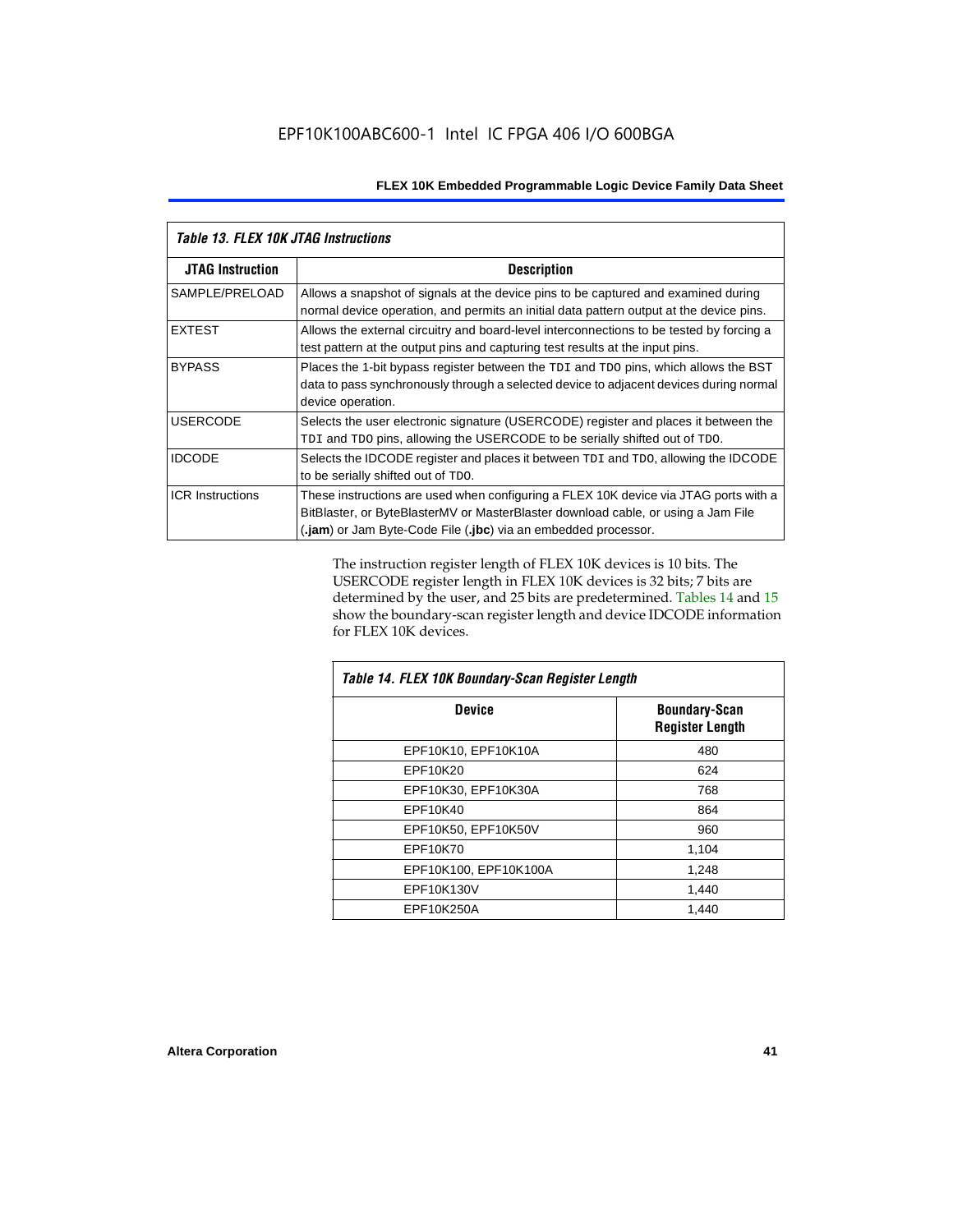| Table 15. 32-Bit FLEX 10K Device IDCODE<br>Note (1) |                            |                                           |                                                       |                 |  |  |  |
|-----------------------------------------------------|----------------------------|-------------------------------------------|-------------------------------------------------------|-----------------|--|--|--|
| <b>Device</b>                                       |                            | <b>IDCODE (32 Bits)</b>                   |                                                       |                 |  |  |  |
|                                                     | <b>Version</b><br>(4 Bits) | <b>Part Number</b><br>$(16 \text{ bits})$ | <b>Manufacturer's Identity</b><br>$(11 \text{ Bits})$ | 1(1 Bit)<br>(2) |  |  |  |
| EPF10K10, EPF10K10A                                 | 0000                       | 0000<br>0001 0000<br>0001                 | 00001101110                                           | $\mathbf{1}$    |  |  |  |
| EPF10K20                                            | 0000                       | 0000 0010 0000<br>0001                    | 00001101110                                           | $\mathbf{1}$    |  |  |  |
| EPF10K30, EPF10K30A                                 | 0000                       | 0001 0000 0011 0000                       | 00001101110                                           | 1               |  |  |  |
| EPF10K40                                            | 0000                       | 0000<br>0100<br>0001<br>0000              | 00001101110                                           | $\mathbf{1}$    |  |  |  |
| EPF10K50, EPF10K50V                                 | 0000                       | 0001 0000 0101 0000                       | 00001101110                                           | 1               |  |  |  |
| EPF10K70                                            | 0000                       | 0001 0000 0111 0000                       | 00001101110                                           | $\mathbf{1}$    |  |  |  |
| EPF10K100, EPF10K100A                               | 0000                       | 0001 0000<br>0000<br>0000                 | 00001101110                                           | $\mathbf{1}$    |  |  |  |
| EPF10K130V                                          | 0000                       | 0001 0011 0000<br>0000                    | 00001101110                                           | $\mathbf{1}$    |  |  |  |
| EPF10K250A                                          | 0000                       | 0000<br>0010<br>0101<br>0000              | 00001101110                                           | 1               |  |  |  |

#### *Notes:*

(1) The most significant bit (MSB) is on the left.

(2) The least significant bit (LSB) for all JTAG IDCODEs is 1.

FLEX 10K devices include weak pull-ups on JTAG pins.



**for more information, see the following documents:** 

- *Application Note 39 (IEEE 1149.1 (JTAG) Boundary-Scan Testing in Altera Devices)*
- *BitBlaster Serial Download Cable Data Sheet*
- *ByteBlasterMV Parallel Port Download Cable Data Sheet*
- *Jam Programming & Test Language Specification*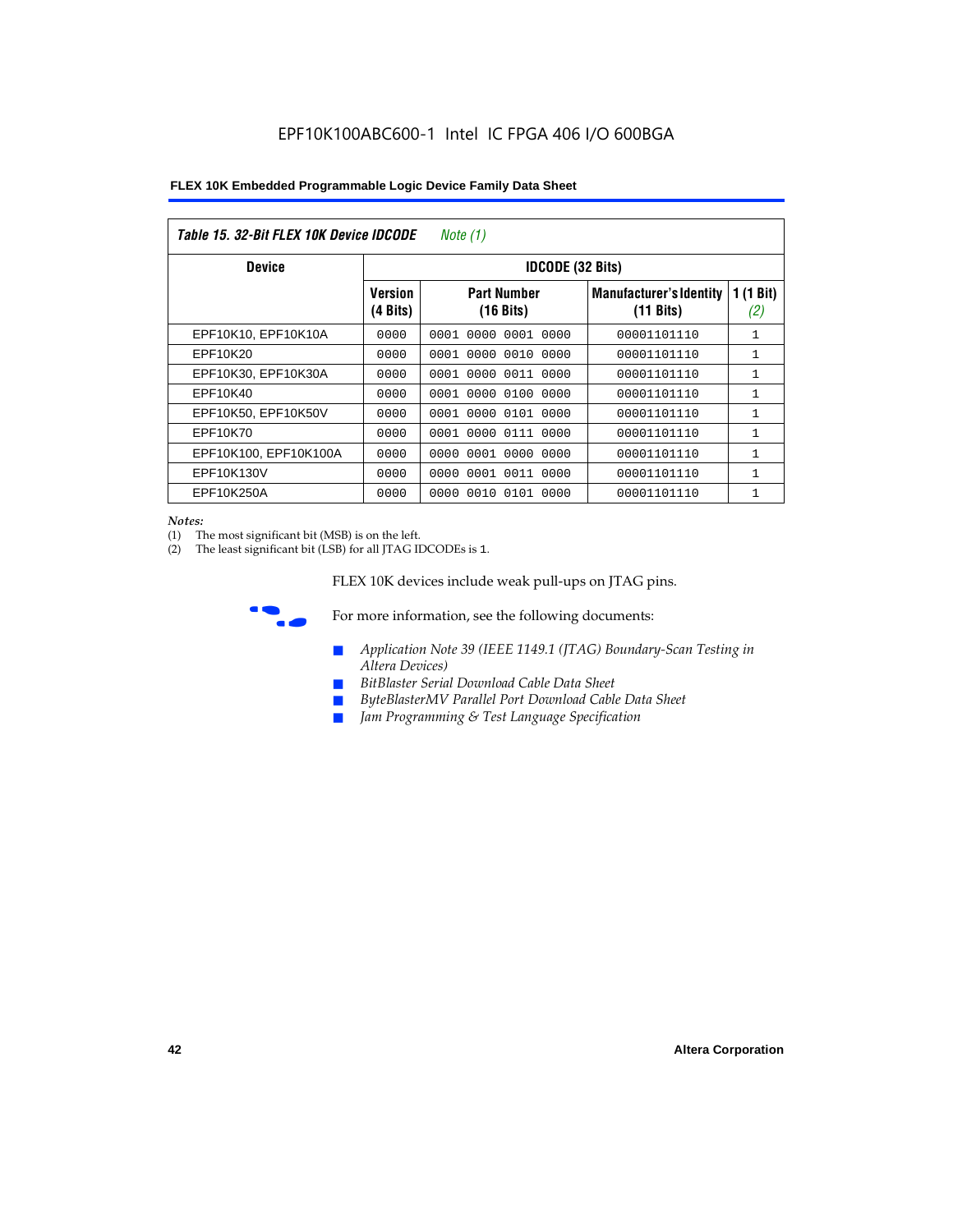Figure 18 shows the timing requirements for the JTAG signals.

*Figure 18. JTAG Waveforms*



Table 16 shows the timing parameters and values for FLEX 10K devices.

| Table 16. JTAG Timing Parameters & Values |                                                |     |            |      |  |  |
|-------------------------------------------|------------------------------------------------|-----|------------|------|--|--|
| <b>Symbol</b>                             | Parameter                                      | Min | <b>Max</b> | Unit |  |  |
| $t_{\rm JCP}$                             | <b>TCK clock period</b>                        | 100 |            | ns   |  |  |
| t <sub>JCH</sub>                          | TCK clock high time                            | 50  |            | ns   |  |  |
| $t_{JCL}$                                 | TCK clock low time                             | 50  |            | ns   |  |  |
| tjpsu                                     | JTAG port setup time                           | 20  |            | ns   |  |  |
| t <sub>JPH</sub>                          | JTAG port hold time                            | 45  |            | ns   |  |  |
| <sup>t</sup> JPCO                         | JTAG port clock to output                      |     | 25         | ns   |  |  |
| t <sub>JPZX</sub>                         | JTAG port high impedance to valid output       |     | 25         | ns   |  |  |
| t <sub>JPXZ</sub>                         | JTAG port valid output to high impedance       |     | 25         | ns   |  |  |
| tjssu                                     | Capture register setup time                    | 20  |            | ns   |  |  |
| $t_{\mathsf{JSH}}$                        | Capture register hold time                     | 45  |            | ns   |  |  |
| t <sub>JSCO</sub>                         | Update register clock to output                |     | 35         | ns   |  |  |
| t <sub>JSZX</sub>                         | Update register high-impedance to valid output |     | 35         | ns   |  |  |
| t <sub>JSXZ</sub>                         | Update register valid output to high impedance |     | 35         | ns   |  |  |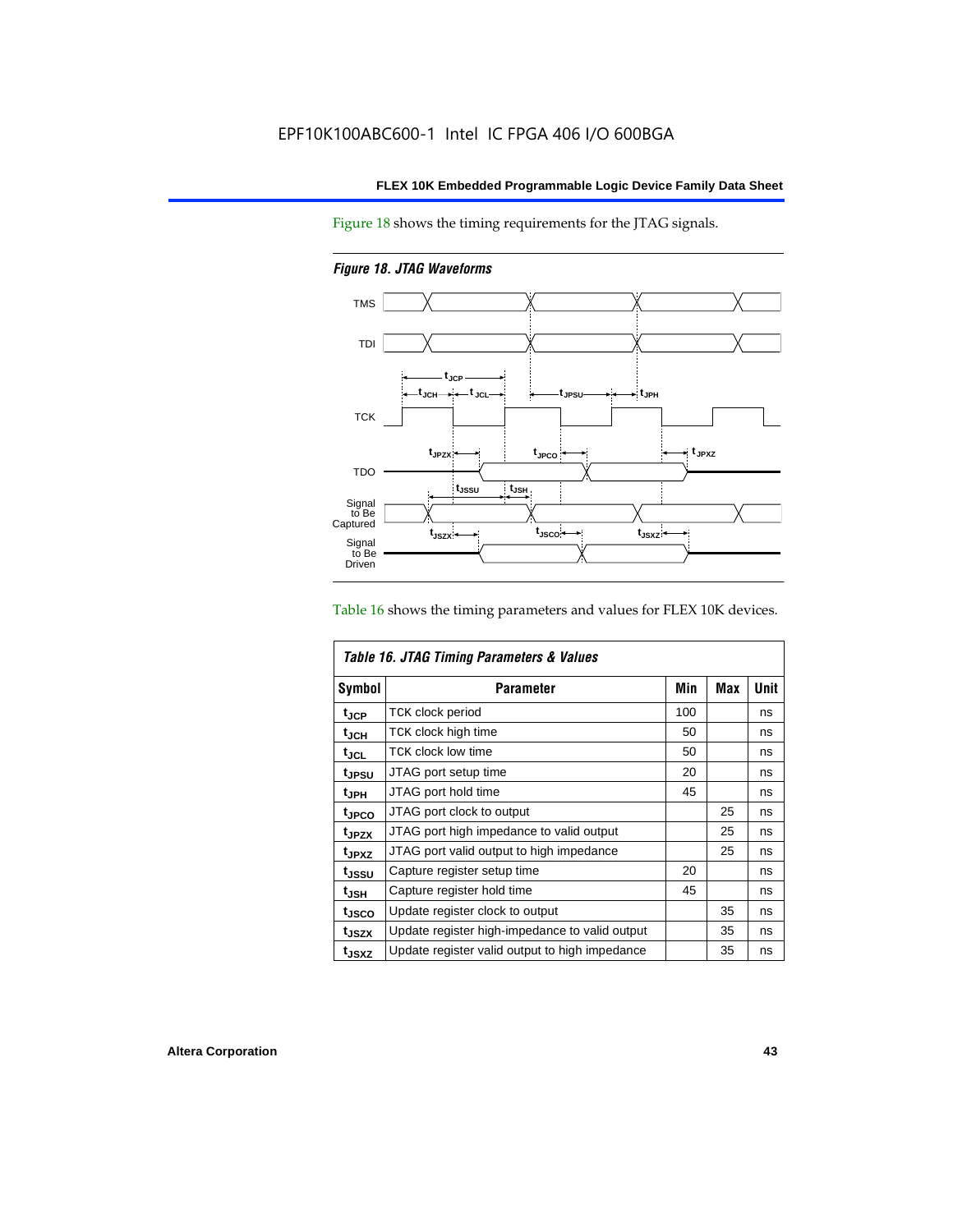**Generic Testing** Each FLEX 10K device is functionally tested. Complete testing of each configurable SRAM bit and all logic functionality ensures 100% yield. AC test measurements for FLEX 10K devices are made under conditions equivalent to those shown in Figure 19. Multiple test patterns can be used to configure devices during all stages of the production flow.

#### *Figure 19. FLEX 10K AC Test Conditions*

*Power supply transients can affect AC measurements. Simultaneous transitions of*  $V<sub>CC</sub>$ *multiple outputs should be avoided for* 464 Ω *accurate measurement. Threshold tests must* (703 Ω) ξ *not be performed under AC conditions.*  $[521 \Omega]$ *Large-amplitude, fast-ground-current* To Test Device *transients normally occur as the device* Output System *outputs discharge the load capacitances. When these transients flow through the parasitic inductance between the device* 250 Ω *ground pin and the test system ground,*  $(8.06 \text{ k}\Omega)$ C1 (includes *significant reductions in observable noise* [481 $\Omega$ ] JIG capacitance) *immunity can result. Numbers without*  Device input *parentheses are for 5.0-V devices or outputs.*  rise and fall *Numbers in parentheses are for 3.3-V devices*  times  $<$  3 ns ŧ *or outputs. Numbers in brackets are for 2.5-V devices or outputs.*

# **Operating Conditions**

Tables 17 through 21 provide information on absolute maximum ratings, recommended operating conditions, DC operating conditions, and capacitance for 5.0-V FLEX 10K devices.

| Table 17. FLEX 10K 5.0-V Device Absolute Maximum Ratings<br>Note (1) |                            |                              |        |     |              |  |  |
|----------------------------------------------------------------------|----------------------------|------------------------------|--------|-----|--------------|--|--|
| Symbol                                                               | <b>Parameter</b>           | <b>Conditions</b>            | Min    | Max | <b>Unit</b>  |  |  |
| $V_{\rm CC}$                                                         | Supply voltage             | With respect to ground $(2)$ | $-2.0$ | 7.0 | V            |  |  |
| $V_{I}$                                                              | DC input voltage           |                              | $-2.0$ | 7.0 | V            |  |  |
| $I_{\text{OUT}}$                                                     | DC output current, per pin |                              | $-25$  | 25  | mA           |  |  |
| $\mathsf{T}_{\texttt{STG}}$                                          | Storage temperature        | No bias                      | $-65$  | 150 | °C           |  |  |
| $\mathsf{T}_{\mathsf{AMB}}$                                          | Ambient temperature        | Under bias                   | $-65$  | 135 | $^{\circ}$ C |  |  |
| $T_{\rm J}$                                                          | Junction temperature       | Ceramic packages, under bias |        | 150 | °C           |  |  |
|                                                                      |                            | PQFP, TQFP, RQFP, and BGA    |        | 135 | $^{\circ}$ C |  |  |
|                                                                      |                            | packages, under bias         |        |     |              |  |  |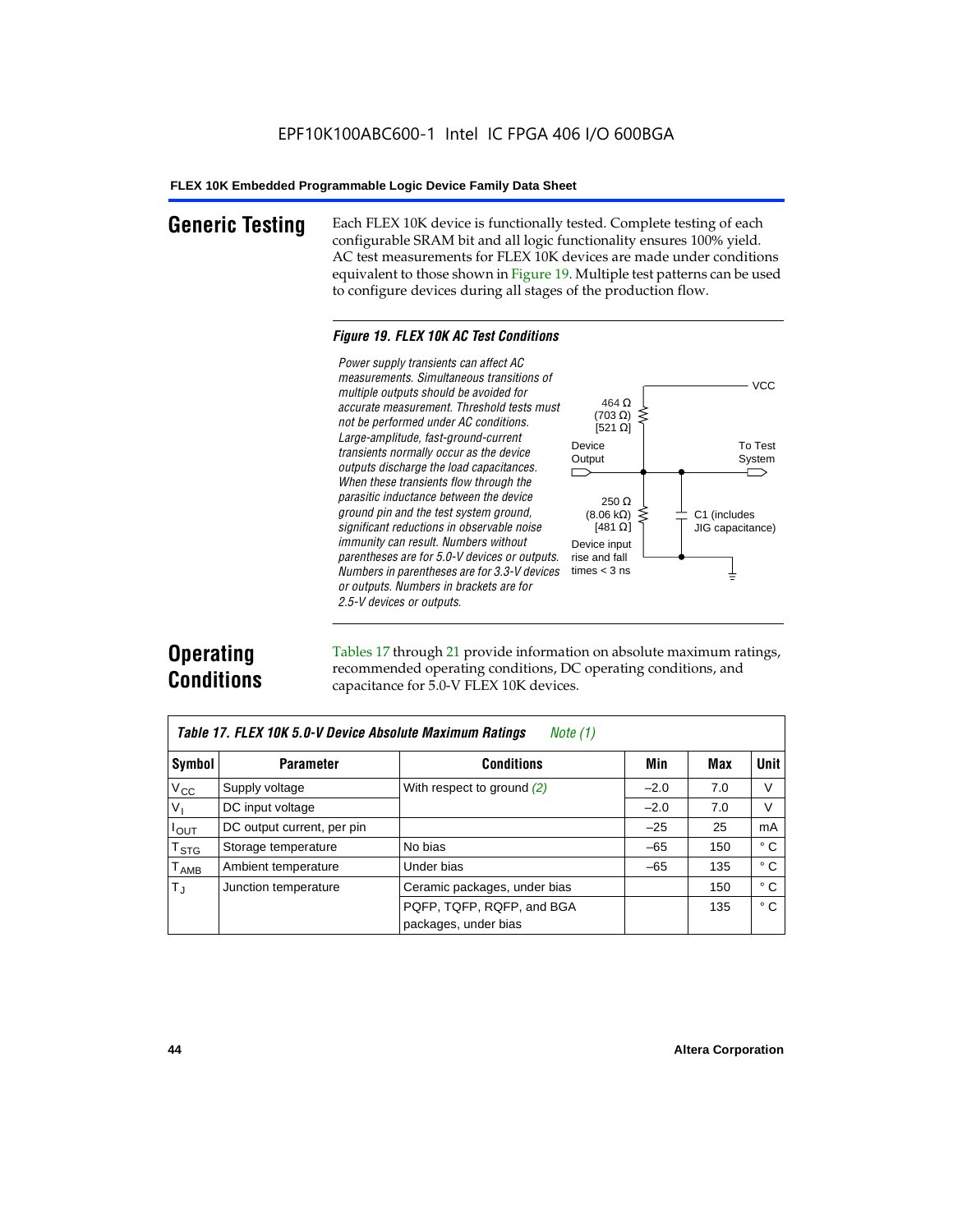|                    | Table 18. FLEX 10K 5.0-V Device Recommended Operating Conditions |                    |             |                       |              |  |  |
|--------------------|------------------------------------------------------------------|--------------------|-------------|-----------------------|--------------|--|--|
| Symbol             | <b>Parameter</b>                                                 | <b>Conditions</b>  | Min         | Max                   | Unit         |  |  |
| V <sub>CCINT</sub> | Supply voltage for internal logic<br>and input buffers           | (3), (4)           | 4.75 (4.50) | 5.25(5.50)            | V            |  |  |
| V <sub>CCIO</sub>  | Supply voltage for output<br>buffers, 5.0-V operation            | (3), (4)           | 4.75 (4.50) | 5.25(5.50)            | $\vee$       |  |  |
|                    | Supply voltage for output<br>buffers, 3.3-V operation            | (3), (4)           | 3.00(3.00)  | 3.60(3.60)            | $\vee$       |  |  |
| V <sub>1</sub>     | Input voltage                                                    |                    | $-0.5$      | $V_{\rm CCINT}$ + 0.5 | V            |  |  |
| $V_{\rm O}$        | Output voltage                                                   |                    | 0           | V <sub>CCIO</sub>     | V            |  |  |
| $T_A$              | Ambient temperature                                              | For commercial use | $\Omega$    | 70                    | $^{\circ}$ C |  |  |
|                    |                                                                  | For industrial use | -40         | 85                    | $^{\circ}$ C |  |  |
| $T_{\rm J}$        | Operating temperature                                            | For commercial use | $\Omega$    | 85                    | ° C          |  |  |
|                    |                                                                  | For industrial use | $-40$       | 100                   | ° C          |  |  |
| $t_{R}$            | Input rise time                                                  |                    |             | 40                    | ns           |  |  |
| $t_F$              | Input fall time                                                  |                    |             | 40                    | ns           |  |  |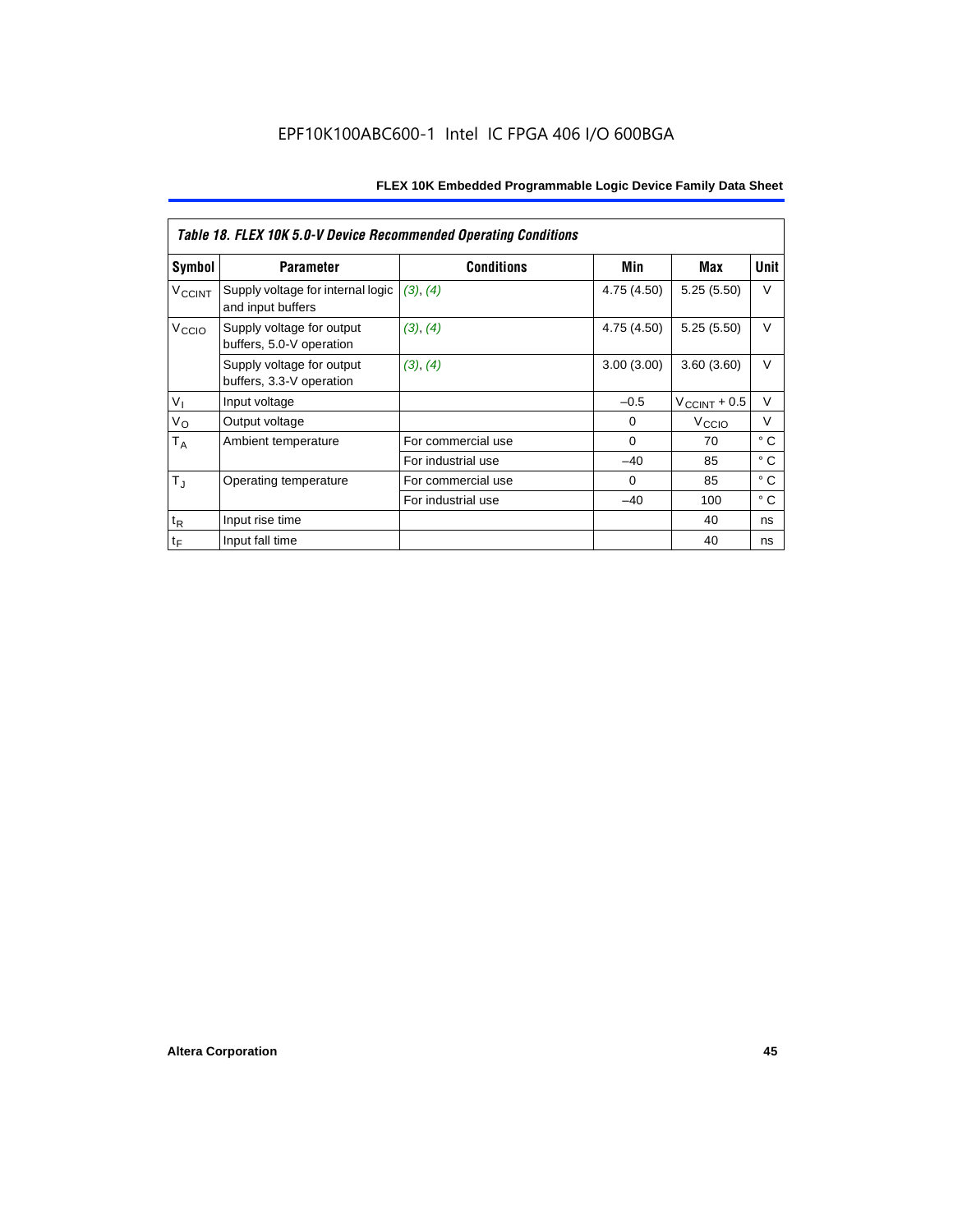# EPF10K100ABC600-1 Intel IC FPGA 406 I/O 600BGA

|                 | Table 19. FLEX 10K 5.0-V Device DC Operating Conditions<br><i>Notes</i> $(5)$ , $(6)$ |                                                               |                         |            |                          |             |  |  |
|-----------------|---------------------------------------------------------------------------------------|---------------------------------------------------------------|-------------------------|------------|--------------------------|-------------|--|--|
| Symbol          | <b>Parameter</b>                                                                      | <b>Conditions</b>                                             | Min                     | <b>Typ</b> | Max                      | <b>Unit</b> |  |  |
| V <sub>IH</sub> | High-level input<br>voltage                                                           |                                                               | 2.0                     |            | $V_{\text{CCINT}} + 0.5$ | V           |  |  |
| $V_{IL}$        | Low-level input voltage                                                               |                                                               | $-0.5$                  |            | 0.8                      | V           |  |  |
| V <sub>OH</sub> | 5.0-V high-level TTL<br>output voltage                                                | $I_{OH} = -4$ mA DC, $V_{CCIO} = 4.75$ V<br>(7)               | 2.4                     |            |                          | V           |  |  |
|                 | 3.3-V high-level TTL<br>output voltage                                                | $I_{OH} = -4$ mA DC, $V_{CGIO} = 3.00$ V<br>(7)               | 2.4                     |            |                          | $\vee$      |  |  |
|                 | 3.3-V high-level CMOS<br>output voltage                                               | $1_{OH} = -0.1$ mA DC, $V_{CCIO} = 3.00$ V<br>(7)             | $V_{\text{CCIO}} - 0.2$ |            |                          | $\vee$      |  |  |
| $V_{OL}$        | 5.0-V low-level TTL<br>output voltage                                                 | $I_{\text{OI}}$ = 12 mA DC, $V_{\text{CCIO}}$ = 4.75 V<br>(8) |                         |            | 0.45                     | $\vee$      |  |  |
|                 | 3.3-V low-level TTL<br>output voltage                                                 | $I_{OL}$ = 12 mA DC, $V_{CCIO}$ = 3.00 V<br>(8)               |                         |            | 0.45                     | V           |  |  |
|                 | 3.3-V low-level CMOS<br>output voltage                                                | $I_{OL}$ = 0.1 mA DC, $V_{CClO}$ = 3.00 V<br>(8)              |                         |            | 0.2                      | $\vee$      |  |  |
| $I_1$           | Input pin leakage<br>current                                                          | $V_1 = V_{CC}$ or ground<br>(9)                               | $-10$                   |            | 10                       | μA          |  |  |
| $I_{OZ}$        | Tri-stated I/O pin<br>leakage current                                                 | $V_O = V_{CC}$ or ground<br>(9)                               | $-40$                   |            | 40                       | μA          |  |  |
| $I_{CC0}$       | V <sub>CC</sub> supply current<br>(standby)                                           | $V_1$ = ground, no load                                       |                         | 0.5        | 10                       | mA          |  |  |

| Table 20. 5.0-V Device Capacitance of EPF10K10, EPF10K20 & EPF10K30 Devices | Note (10) |
|-----------------------------------------------------------------------------|-----------|
|-----------------------------------------------------------------------------|-----------|

| Symbol    | <b>Parameter</b>                                                         | <b>Conditions</b>                   | Min | Max | <b>Unit</b> |
|-----------|--------------------------------------------------------------------------|-------------------------------------|-----|-----|-------------|
| $C_{IN}$  | Input capacitance                                                        | $V_{IN} = 0 V$ , f = 1.0 MHz        |     |     | pF          |
| CINCLK    | Input capacitance on dedicated $V_{IN} = 0 V$ , f = 1.0 MHz<br>clock pin |                                     |     | 12  | pF          |
| $C_{OUT}$ | Output capacitance                                                       | $V_{\text{OUT}} = 0 V, f = 1.0 MHz$ |     |     | рF          |

| Table 21. 5.0-V Device Capacitance of EPF10K40, EPF10K50, EPF10K70 & EPF10K100 Devices<br><i>Note (10)</i> |                                                                          |                               |     |     |      |  |
|------------------------------------------------------------------------------------------------------------|--------------------------------------------------------------------------|-------------------------------|-----|-----|------|--|
| Symbol                                                                                                     | <b>Parameter</b>                                                         | <b>Conditions</b>             | Min | Max | Unit |  |
| $C_{IN}$                                                                                                   | Input capacitance                                                        | $V_{IN} = 0 V$ , f = 1.0 MHz  |     | 10  | рF   |  |
| CINCLK                                                                                                     | Input capacitance on dedicated $V_{IN} = 0 V$ , f = 1.0 MHz<br>clock pin |                               |     | 15  | рF   |  |
| $C_{OUT}$                                                                                                  | Output capacitance                                                       | $V_{OIII}$ = 0 V, f = 1.0 MHz |     | 10  | рF   |  |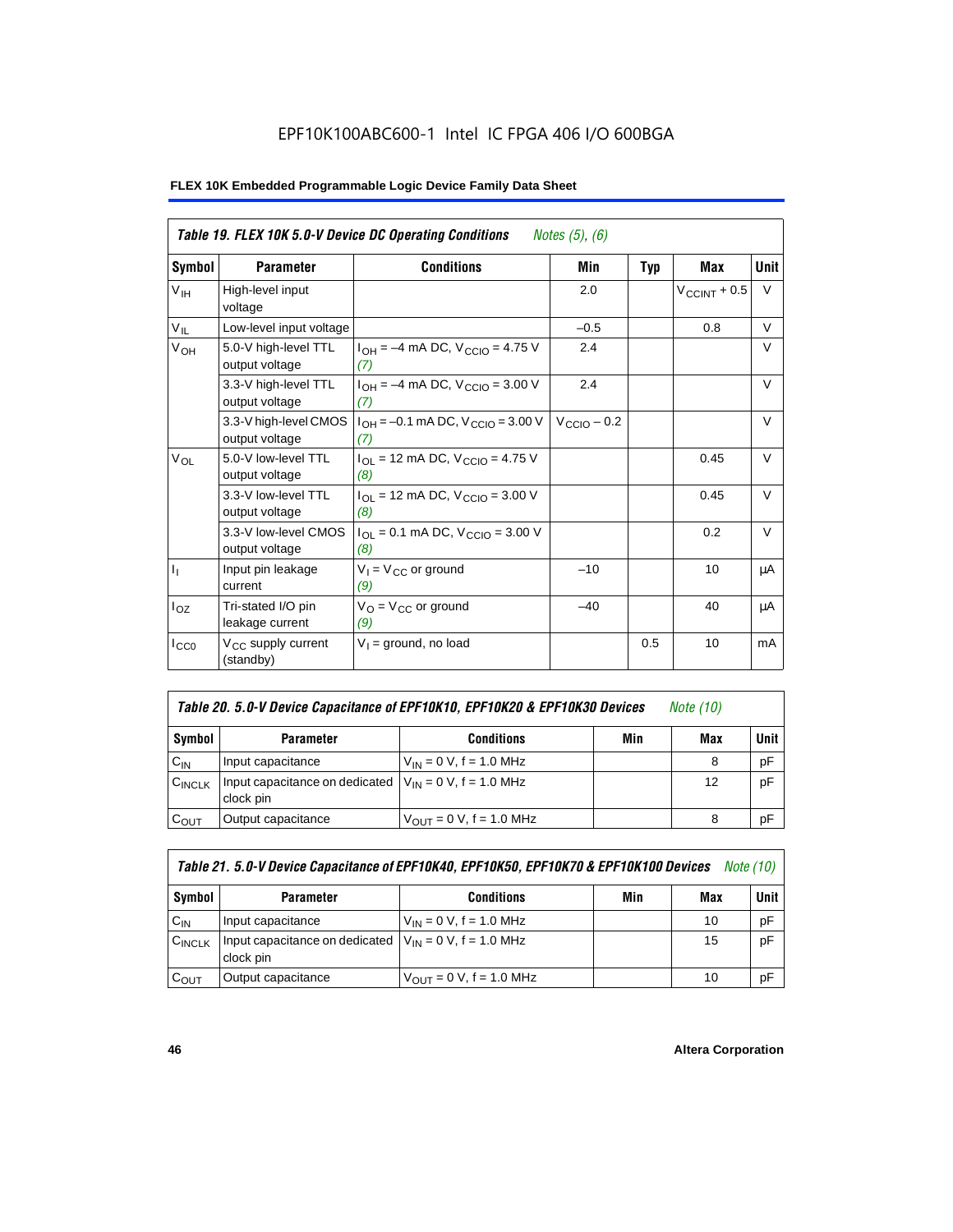#### *Notes to tables:*

- (1) See the *Operating Requirements for Altera Devices Data Sheet*.
- Minimum DC input voltage is  $-0.5$  V. During transitions, the inputs may undershoot to  $-2.0$  V for input currents less than 100 mA and periods shorter than 20 ns.
- (3) Numbers in parentheses are for industrial-temperature-range devices.<br>(4) Maximum  $V_{CC}$  rise time is 100 ms.  $V_{CC}$  must rise monotonically.
- (4) Maximum V<sub>CC</sub> rise time is 100 ms. V<sub>CC</sub> must rise monotonically.<br>(5) Typical values are for T<sub>A</sub> = 25° C and V<sub>CC</sub> = 5.0 V.
- (5) Typical values are for  $T_A = 25^\circ$  C and  $V_{CC} = 5.0$  V.<br>(6) These values are specified under the Recommende
- (6) These values are specified under the Recommended Operation Condition shown in Table 18 on page 45.<br>(7) The  $I_{OH}$  parameter refers to high-level TTL or CMOS output current.
- (7) The  $I_{OH}$  parameter refers to high-level TTL or CMOS output current.<br>(8) The  $I_{OL}$  parameter refers to low-level TTL or CMOS output current. T
- The I<sub>OL</sub> parameter refers to low-level TTL or CMOS output current. This parameter applies to open-drain pins as well as output pins.
- (9) This value is specified for normal device operation. The value may vary during power-up.
- (10) Capacitance is sample-tested only.

Figure 20 shows the typical output drive characteristics of FLEX 10K devices with 5.0-V and 3.3-V  $V_{CCIO}$ . The output driver is compliant with the 5.0-V *PCI Local Bus Specification, Revision 2.2* (for 5.0-V  $V_{\text{CCIO}}$ ).

*Figure 20. Output Drive Characteristics of FLEX 10K Devices*

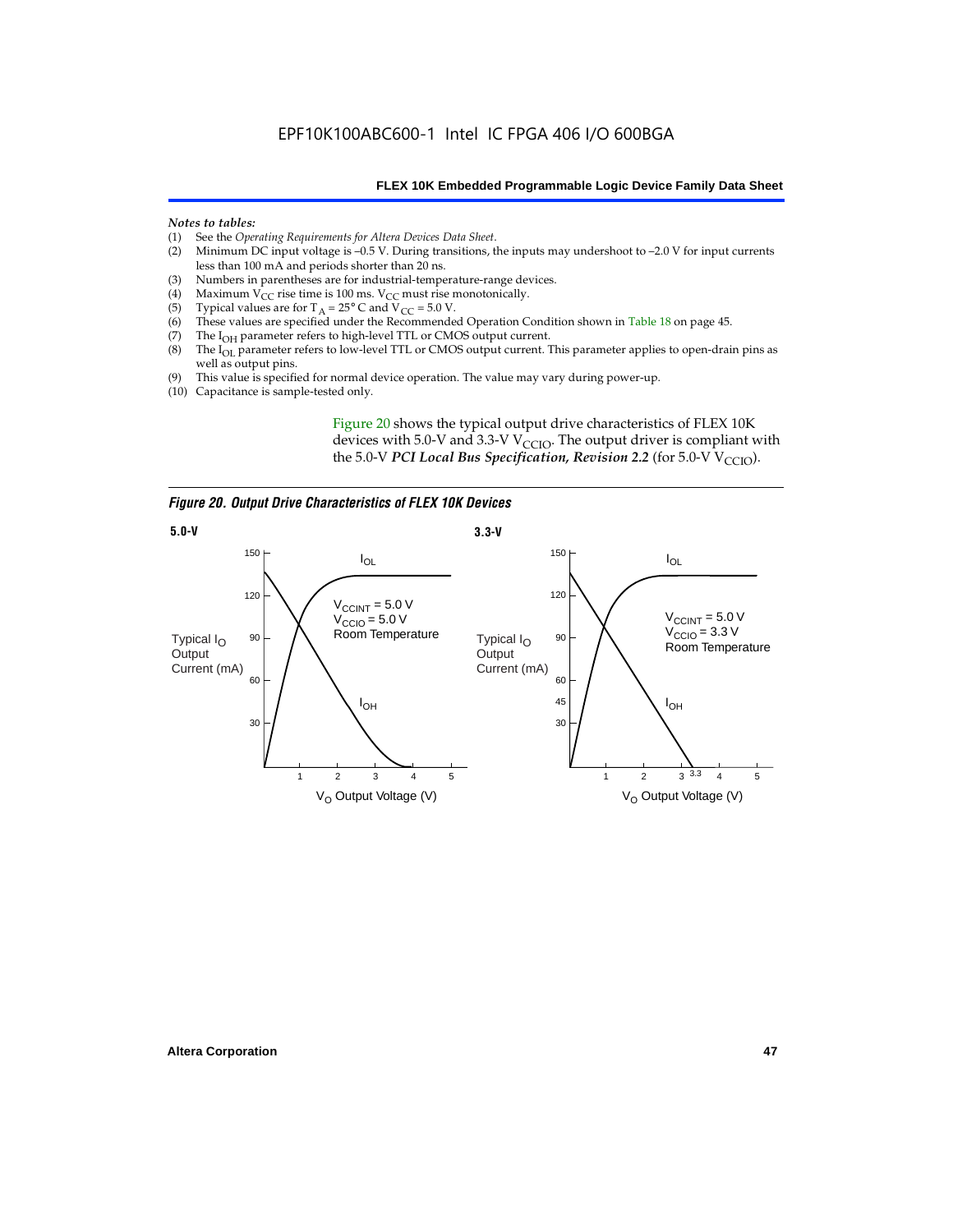Tables 22 through 25 provide information on absolute maximum ratings, recommended operating conditions, DC operating conditions, and capacitance for EPF10K50V and EPF10K130V devices.

|                           | Table 22. EPF10K50V & EPF10K130V Device Absolute Maximum Ratings | Note (1)                             |        |      |             |
|---------------------------|------------------------------------------------------------------|--------------------------------------|--------|------|-------------|
| Symbol                    | <b>Parameter</b>                                                 | <b>Conditions</b>                    | Min    | Max  | <b>Unit</b> |
| $V_{\rm CC}$              | Supply voltage                                                   | With respect to ground $(2)$         | $-0.5$ | 4.6  | V           |
| $V_{I}$                   | DC input voltage                                                 |                                      | $-2.0$ | 5.75 | V           |
| $I_{\text{OUT}}$          | DC output current, per pin                                       |                                      | $-25$  | 25   | mA          |
| $\mathsf{T}_{\text{STG}}$ | Storage temperature                                              | No bias                              | $-65$  | 150  | ° C         |
| $T_{\sf AMB}$             | Ambient temperature                                              | Under bias                           | $-65$  | 135  | ° C         |
| $\mathsf{T}_{\text{d}}$   | Junction temperature                                             | Ceramic packages, under bias         |        | 150  | ° C         |
|                           |                                                                  | RQFP and BGA packages, under<br>bias |        | 135  | ° C         |

|                          | Table 23. EPF10K50V & EPF10K130V Device Recommended Operating Conditions |                    |            |                   |              |  |  |
|--------------------------|--------------------------------------------------------------------------|--------------------|------------|-------------------|--------------|--|--|
| Symbol                   | <b>Parameter</b>                                                         | <b>Conditions</b>  | Min        | Max               | Unit         |  |  |
| <b>V<sub>CCINT</sub></b> | Supply voltage for internal logic<br>and input buffers                   | (3), (4)           | 3.00(3.00) | 3.60(3.60)        | $\vee$       |  |  |
| V <sub>CCIO</sub>        | Supply voltage for output<br>buffers                                     | (3), (4)           | 3.00(3.00) | 3.60(3.60)        | V            |  |  |
| $V_{I}$                  | Input voltage                                                            | (5)                | $-0.5$     | 5.75              | $\vee$       |  |  |
| $V_{\rm O}$              | Output voltage                                                           |                    | $\Omega$   | V <sub>CCIO</sub> | V            |  |  |
| $T_A$                    | Ambient temperature                                                      | For commercial use | $\Omega$   | 70                | $^{\circ}$ C |  |  |
|                          |                                                                          | For industrial use | $-40$      | 85                | ° C          |  |  |
| $T_{\rm J}$              | Operating temperature                                                    | For commercial use | $\Omega$   | 85                | $^{\circ}$ C |  |  |
|                          |                                                                          | For industrial use | $-40$      | 100               | ° C          |  |  |
| $t_{\mathsf{R}}$         | Input rise time                                                          |                    |            | 40                | ns           |  |  |
| $t_F$                    | Input fall time                                                          |                    |            | 40                | ns           |  |  |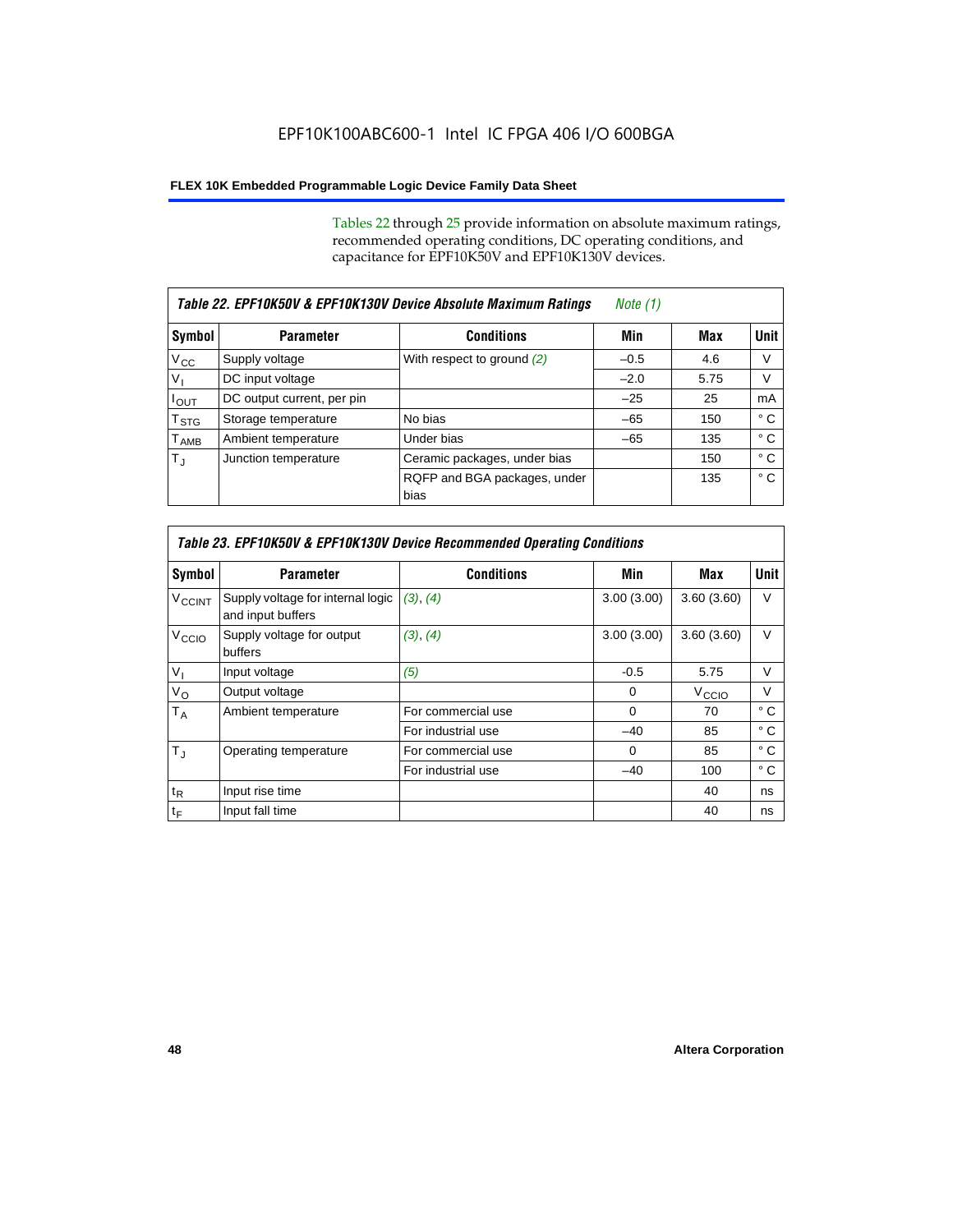| Table 24. EPF10K50V & EPF10K130V Device DC Operating Conditions<br><i>Notes <math>(6)</math>, <math>(7)</math></i> |                                          |                                          |                         |            |      |        |
|--------------------------------------------------------------------------------------------------------------------|------------------------------------------|------------------------------------------|-------------------------|------------|------|--------|
| Symbol                                                                                                             | <b>Parameter</b>                         | <b>Conditions</b>                        | Min                     | <b>Typ</b> | Max  | Unit   |
| V <sub>IH</sub>                                                                                                    | High-level input voltage                 |                                          | 2.0                     |            | 5.75 | V      |
| $V_{IL}$                                                                                                           | Low-level input voltage                  |                                          | $-0.5$                  |            | 0.8  | V      |
| V <sub>OH</sub>                                                                                                    | 3.3-V high-level TTL output<br>voltage   | $I_{OH} = -8$ mA DC (8)                  | 2.4                     |            |      | V      |
|                                                                                                                    | 3.3-V high-level CMOS output<br>voltage  | $I_{OH} = -0.1$ mA DC (8)                | $V_{\text{CCIO}} - 0.2$ |            |      | V      |
| $V_{OL}$                                                                                                           | 3.3-V low-level TTL output<br>voltage    | $I_{\Omega I}$ = 8 mA DC (9)             |                         |            | 0.45 | $\vee$ |
|                                                                                                                    | 3.3-V low-level CMOS output<br>voltage   | $I_{\text{OI}} = 0.1 \text{ mA DC } (9)$ |                         |            | 0.2  | V      |
| $\mathsf{I}_1$                                                                                                     | Input pin leakage current                | $V_1 = 5.3$ V to -0.3 V (10)             | $-10$                   |            | 10   | μA     |
| $I_{OZ}$                                                                                                           | Tri-stated I/O pin leakage<br>current    | $V_O = 5.3 V$ to -0.3 V (10)             | $-10$                   |            | 10   | μA     |
| $I_{CC0}$                                                                                                          | V <sub>CC</sub> supply current (standby) | $V_1$ = ground, no load                  |                         | 0.3        | 10   | mA     |
|                                                                                                                    |                                          | $V_1$ = ground, no load (11)             |                         | 10         |      | mA     |

| Table 25. EPF10K50V & EPF10K130V Device Capacitance<br>(12) |                                                                           |                               |     |     |             |  |
|-------------------------------------------------------------|---------------------------------------------------------------------------|-------------------------------|-----|-----|-------------|--|
| Symbol                                                      | <b>Parameter</b>                                                          | <b>Conditions</b>             | Min | Max | <b>Unit</b> |  |
| $C_{IN}$                                                    | Input capacitance                                                         | $V_{IN} = 0$ V, f = 1.0 MHz   |     | 10  | pF          |  |
| CINCLK                                                      | Input capacitance on dedicated $ V_{IN} = 0 V$ , f = 1.0 MHz<br>clock pin |                               |     | 15  | pF          |  |
| $C_{OUT}$                                                   | Output capacitance                                                        | $V_{OUT} = 0 V$ , f = 1.0 MHz |     | 10  | pF          |  |

#### *Notes to tables:*

- (1) See the *Operating Requirements for Altera Devices Data Sheet*.
- Minimum DC input voltage is –0.5 V. During transitions, the inputs may undershoot to –2.0 V or overshoot to 5.75 V for input currents less than 100 mA and periods shorter than 20 ns.
- (3) Numbers in parentheses are for industrial-temperature-range devices.<br>(4) Maximum  $V_{CC}$  rise time is 100 ms.  $V_{CC}$  must rise monotonically.
- (4) Maximum  $V_{CC}$  rise time is 100 ms.  $V_{CC}$  must rise monotonically.<br>(5) EPF10K50V and EPF10K130V device inputs may be driven before
- (5) EPF10K50V and EPF10K130V device inputs may be driven before V<sub>CCINT</sub> and V<sub>CCIO</sub> are powered.<br>(6) Typical values are for T<sub>A</sub> = 25° C and V<sub>CC</sub> = 3.3 V.
- Typical values are for  $T_A = 25^\circ$  C and  $V_{CC} = 3.3$  V.
- (7) These values are specified under the EPF10K50V and EPF10K130V device Recommended Operating Conditions in Table 23 on page 48.
- (8) The  $I<sub>OH</sub>$  parameter refers to high-level TTL or CMOS output current.
- (9) The  $I_{OL}$  parameter refers to low-level TTL or CMOS output current. This parameter applies to open-drain pins as well as output pins.
- (10) This value is specified for normal device operation. The value may vary during power-up.
- (11) This parameter applies to -1 speed grade EPF10K50V devices, -2 speed grade EPF10K50V industrial temperature devices, and -2 speed grade EPF10K130V devices.
- (12) Capacitance is sample-tested only.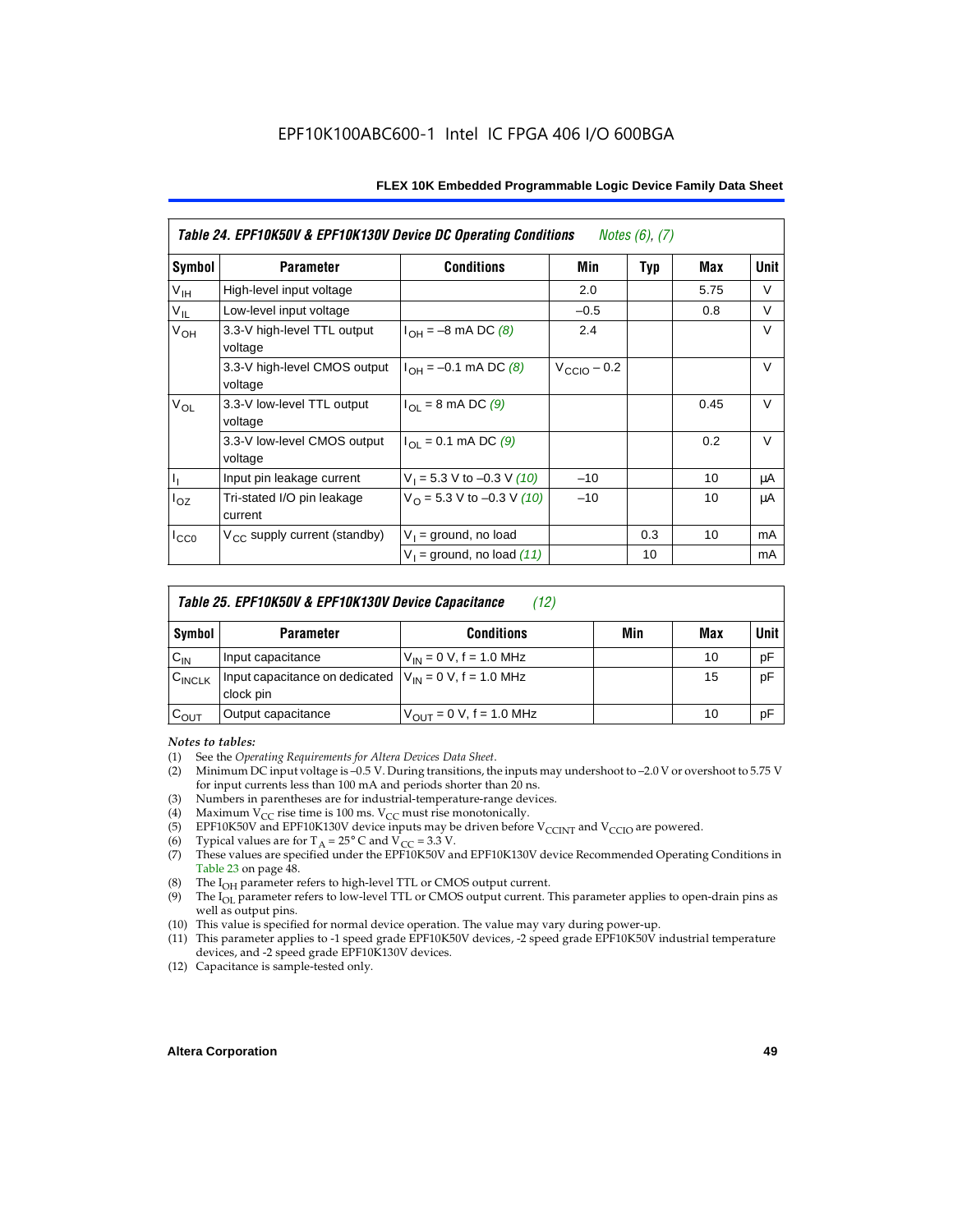Figure 21 shows the typical output drive characteristics of EPF10K50V and EPF10K130V devices.

#### *Figure 21. Output Drive Characteristics of EPF10K50V & EPF10K130V Devices*



Tables 26 through 31 provide information on absolute maximum ratings, recommended operating conditions, DC operating conditions, and capacitance for 3.3-V FLEX 10K devices.

|                  | Table 26. FLEX 10KA 3.3-V Device Absolute Maximum Ratings<br>Note (1) |                              |        |      |              |  |  |
|------------------|-----------------------------------------------------------------------|------------------------------|--------|------|--------------|--|--|
| Symbol           | <b>Parameter</b>                                                      | <b>Conditions</b>            | Min    | Max  | Unit         |  |  |
| $V_{\rm CC}$     | Supply voltage                                                        | With respect to ground $(2)$ | $-0.5$ | 4.6  | V            |  |  |
| $V_{I}$          | DC input voltage                                                      |                              | $-2.0$ | 5.75 | V            |  |  |
| $I_{OUT}$        | DC output current, per pin                                            |                              | $-25$  | 25   | mA           |  |  |
| $T_{\text{STG}}$ | Storage temperature                                                   | No bias                      | $-65$  | 150  | $^{\circ}$ C |  |  |
| $T_{\sf AMB}$    | Ambient temperature                                                   | Under bias                   | $-65$  | 135  | ° C          |  |  |
| $T_{\rm J}$      | Junction temperature                                                  | Ceramic packages, under bias |        | 150  | ° C          |  |  |
|                  |                                                                       | PQFP, TQFP, RQFP, and BGA    |        | 135  | $^{\circ}$ C |  |  |
|                  |                                                                       | packages, under bias         |        |      |              |  |  |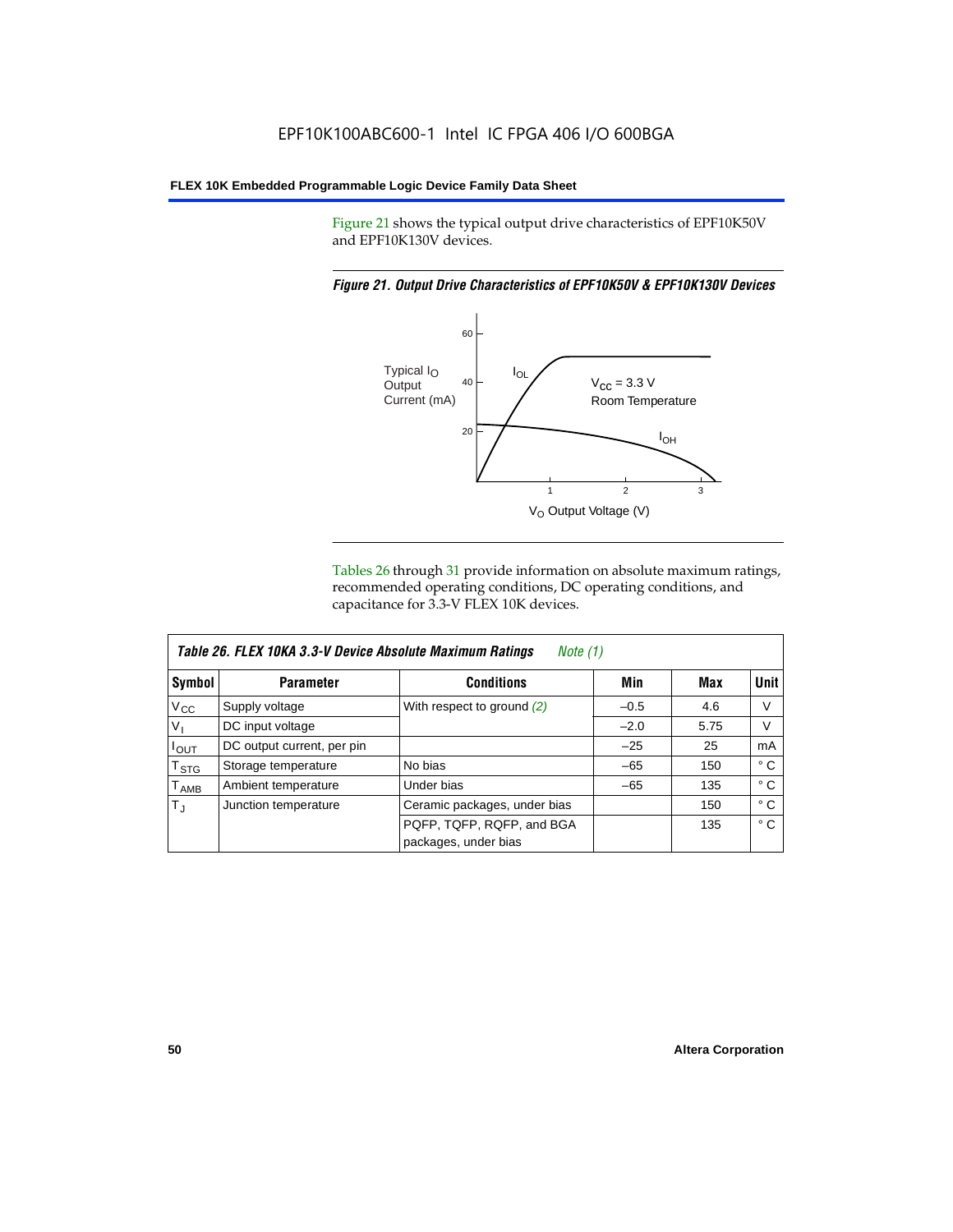| <b>Table 27. FLEX 10KA 3.3-V Device Recommended Operating Conditions</b> |                                                        |                    |            |                   |              |  |  |
|--------------------------------------------------------------------------|--------------------------------------------------------|--------------------|------------|-------------------|--------------|--|--|
| Symbol                                                                   | <b>Parameter</b>                                       | <b>Conditions</b>  | Min        | Max               | Unit         |  |  |
| V <sub>CCINT</sub>                                                       | Supply voltage for internal logic<br>and input buffers | (3), (4)           | 3.00(3.00) | 3.60(3.60)        | V            |  |  |
| V <sub>CCIO</sub>                                                        | Supply voltage for output<br>buffers, 3.3-V operation  | (3), (4)           | 3.00(3.00) | 3.60(3.60)        | $\vee$       |  |  |
|                                                                          | Supply voltage for output<br>buffers, 2.5-V operation  | (3), (4)           | 2.30(2.30) | 2.70(2.70)        | $\vee$       |  |  |
| $V_{I}$                                                                  | Input voltage                                          | (5)                | $-0.5$     | 5.75              | $\vee$       |  |  |
| $V_{\rm O}$                                                              | Output voltage                                         |                    | 0          | V <sub>CCIO</sub> | $\vee$       |  |  |
| $T_A$                                                                    | Ambient temperature                                    | For commercial use | $\Omega$   | 70                | $^{\circ}$ C |  |  |
|                                                                          |                                                        | For industrial use | $-40$      | 85                | $^{\circ}$ C |  |  |
| $T_{\rm J}$                                                              | Operating temperature                                  | For commercial use | $\Omega$   | 85                | ° C          |  |  |
|                                                                          |                                                        | For industrial use | $-40$      | 100               | ° C          |  |  |
| $t_{R}$                                                                  | Input rise time                                        |                    |            | 40                | ns           |  |  |
| $t_F$                                                                    | Input fall time                                        |                    |            | 40                | ns           |  |  |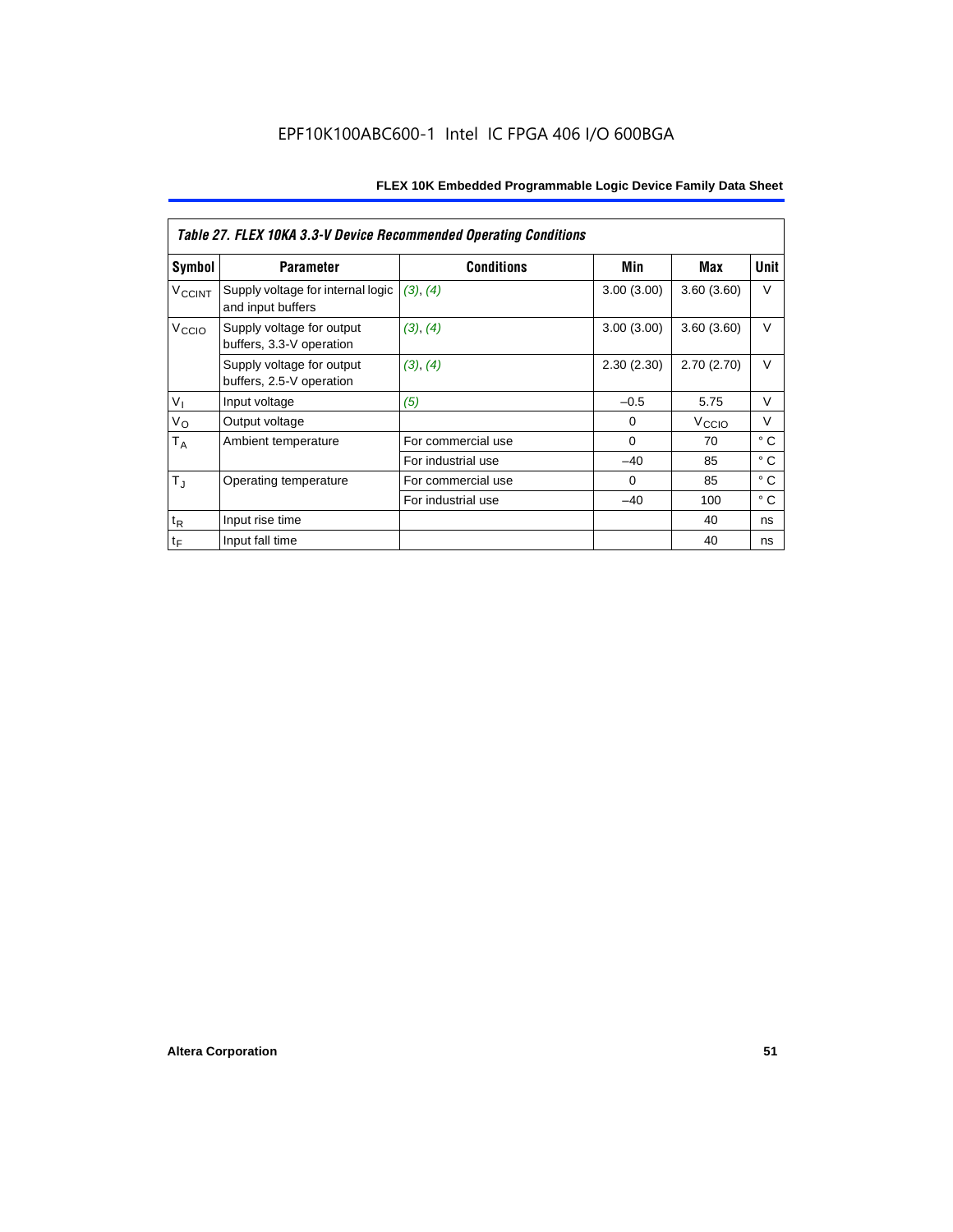# EPF10K100ABC600-1 Intel IC FPGA 406 I/O 600BGA

|                 | Table 28. FLEX 10KA 3.3-V Device DC Operating Conditions<br><i>Notes</i> $(6)$ , $(7)$ |                                                                                 |                                                             |            |                              |        |  |  |
|-----------------|----------------------------------------------------------------------------------------|---------------------------------------------------------------------------------|-------------------------------------------------------------|------------|------------------------------|--------|--|--|
| <b>Symbol</b>   | <b>Parameter</b>                                                                       | <b>Conditions</b>                                                               | Min                                                         | <b>Typ</b> | Max                          | Unit   |  |  |
| V <sub>IH</sub> | High-level input voltage                                                               |                                                                                 | $1.7$ or<br>$0.5 \times V_{CCINT}$<br>whichever is<br>lower |            | 5.75                         | V      |  |  |
| $V_{IL}$        | Low-level input voltage                                                                |                                                                                 | $-0.5$                                                      |            | $0.3 \times V_{CCINT}$       | $\vee$ |  |  |
| $V_{OH}$        | 3.3-V high-level TTL output<br>voltage                                                 | $I_{OH} = -11$ mA DC,<br>$V_{\text{CCIO}} = 3.00 \text{ V } (8)$                | 2.4                                                         |            |                              | $\vee$ |  |  |
|                 | 3.3-V high-level CMOS output<br>voltage                                                | $I_{OH} = -0.1$ mA DC,<br>$V_{\text{CCIO}} = 3.00 \text{ V } (8)$               | $V_{\text{CCIO}} - 0.2$                                     |            |                              | V      |  |  |
|                 | 3.3-V high-level PCI output<br>voltage                                                 | $I_{OH} = -0.5$ mA DC,<br>$V_{\text{CCIO}} = 3.00$ to 3.60 V (8)                | $0.9 \times V_{\text{CCIO}}$                                |            |                              | $\vee$ |  |  |
|                 | 2.5-V high-level output voltage                                                        | $I_{OH} = -0.1$ mA DC,<br>$V_{\text{CCIO}} = 2.30 \text{ V } (8)$               | 2.1                                                         |            |                              | $\vee$ |  |  |
|                 |                                                                                        | $I_{OH} = -1$ mA DC,<br>$V_{\text{CCIO}} = 2.30 \text{ V } (8)$                 | 2.0                                                         |            |                              | $\vee$ |  |  |
|                 |                                                                                        | $I_{OH} = -2$ mA DC,<br>$V_{\text{CCIO}} = 2.30 \text{ V } (8)$                 | 1.7                                                         |            |                              | V      |  |  |
| $V_{OL}$        | 3.3-V low-level TTL output<br>voltage                                                  | $I_{OL}$ = 9 mA DC,<br>$V_{\text{CCIO}} = 3.00 \text{ V} (9)$                   |                                                             |            | 0.45                         | $\vee$ |  |  |
|                 | 3.3-V low-level CMOS output<br>voltage                                                 | $I_{\text{OI}} = 0.1 \text{ mA} \text{ DC},$<br>$V_{\text{CCIO}} = 3.00 V (9)$  |                                                             |            | 0.2                          | $\vee$ |  |  |
|                 | 3.3-V low-level PCI output<br>voltage                                                  | $I_{\text{O1}} = 1.5 \text{ mA DC}$ ,<br>$V_{\text{CCIO}} = 3.00$ to 3.60 V (9) |                                                             |            | $0.1 \times V_{\text{CCIO}}$ | V      |  |  |
|                 | 2.5-V low-level output voltage                                                         | $I_{OL} = 0.1$ mA DC,<br>$V_{\text{CCIO}} = 2.30 V (9)$                         |                                                             |            | 0.2                          | $\vee$ |  |  |
|                 |                                                                                        | $I_{OL}$ = 1 mA DC,<br>$V_{\text{CCIO}} = 2.30 \text{ V} (9)$                   |                                                             |            | 0.4                          | $\vee$ |  |  |
|                 |                                                                                        | $I_{OL}$ = 2 mA DC,<br>$V_{\text{CCIO}} = 2.30 V (9)$                           |                                                             |            | 0.7                          | $\vee$ |  |  |
| Τ,              | Input pin leakage current                                                              | $V_1 = 5.3$ V to -0.3 V (10)                                                    | $-10$                                                       |            | 10                           | μA     |  |  |
| $I_{OZ}$        | Tri-stated I/O pin leakage<br>current                                                  | $V_O = 5.3 V to -0.3 V (10)$                                                    | $-10$                                                       |            | 10                           | μA     |  |  |
| $I_{CC0}$       | V <sub>CC</sub> supply current (standby)                                               | $V_1$ = ground, no load                                                         |                                                             | 0.3        | 10                           | mA     |  |  |
|                 |                                                                                        | $V_1$ = ground, no load (11)                                                    |                                                             | 10         |                              | mA     |  |  |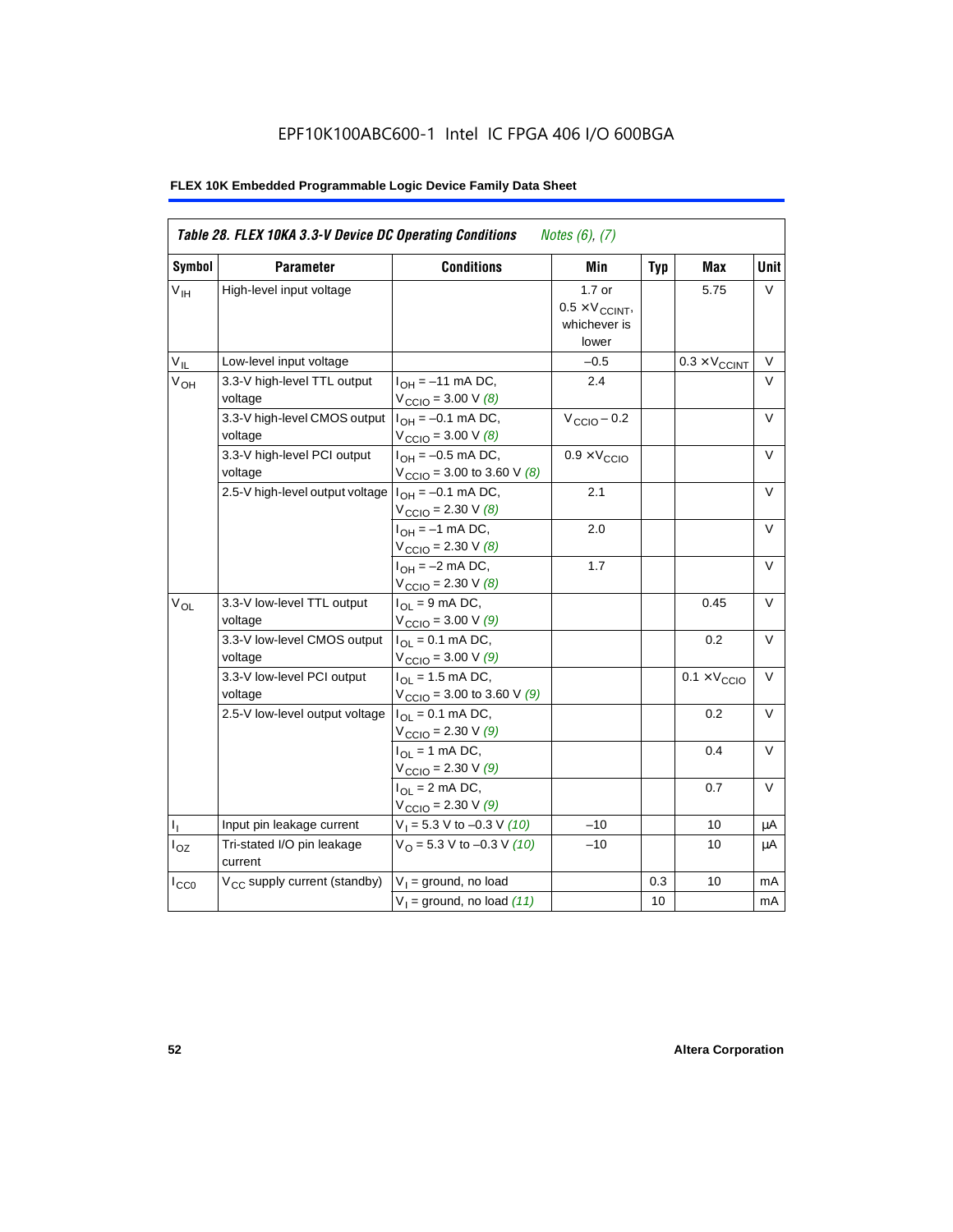|                    |                                                                           | Table 29. 3.3-V Device Capacitance of EPF10K10A & EPF10K30A Devices | <i>Note</i> (12) |     |        |
|--------------------|---------------------------------------------------------------------------|---------------------------------------------------------------------|------------------|-----|--------|
| Symbol             | <b>Parameter</b>                                                          | <b>Conditions</b>                                                   | Min              | Max | Unit I |
| $C_{IN}$           | Input capacitance                                                         | $V_{IN} = 0 V$ , f = 1.0 MHz                                        |                  | 8   | pF     |
| $C_{\text{INCLK}}$ | Input capacitance on dedicated $ V_{IN} = 0 V$ , f = 1.0 MHz<br>clock pin |                                                                     |                  | 12  | pF     |
| $C_{OUT}$          | Output capacitance                                                        | $V_{OUT} = 0 V$ , f = 1.0 MHz                                       |                  | 8   | pF     |

#### *Table 30. 3.3-V Device Capacitance of EPF10K100A Devices Note (12)*

| Symbol    | <b>Parameter</b>                                                          | <b>Conditions</b>                   | Min | Max | <b>Unit</b> |
|-----------|---------------------------------------------------------------------------|-------------------------------------|-----|-----|-------------|
| $C_{IN}$  | Input capacitance                                                         | $V_{IN} = 0 V$ , f = 1.0 MHz        |     | 10  | pF          |
| CINCLK    | Input capacitance on dedicated $ V_{1N}  = 0$ V, f = 1.0 MHz<br>clock pin |                                     |     | 15  | pF          |
| $C_{OUT}$ | Output capacitance                                                        | $V_{\text{OUT}} = 0$ V, f = 1.0 MHz |     | 10  | pF          |

### *Table 31. 3.3-V Device Capacitance of EPF10K250A Devices Note (12)*

| Symbol             | <b>Parameter</b>                                                         | <b>Conditions</b>                   | Min | Max | <b>Unit</b> |
|--------------------|--------------------------------------------------------------------------|-------------------------------------|-----|-----|-------------|
| $C_{\text{IN}}$    | Input capacitance                                                        | $V_{IN} = 0$ V, f = 1.0 MHz         |     | 10  | pF          |
| $C_{\text{INCLK}}$ | Input capacitance on dedicated $V_{IN} = 0 V$ , f = 1.0 MHz<br>clock pin |                                     |     | 15  | pF          |
| $C_{\text{OUT}}$   | Output capacitance                                                       | $V_{\text{OUT}} = 0$ V, f = 1.0 MHz |     | 10  | pF          |

#### *Notes to tables:*

- (1) See the *Operating Requirements for Altera Devices Data Sheet*.
- (2) Minimum DC voltage input is –0.5 V. During transitions, the inputs may undershoot to –2.0 V or overshoot to 5.75 V for input currents less than 100 mA and periods shorter than 20 ns.
- (3) Numbers in parentheses are for industrial-temperature-range devices.
- (4) Maximum V<sub>CC</sub> rise time is 100 ms, and V<sub>CC</sub> must rise monotonically.<br>(5) ELEX 10KA device inputs may be driven before V<sub>CCINT</sub> and V<sub>CCIO</sub> ar
- (5) FLEX 10KA device inputs may be driven before  $V_{CCTN}$  and  $V_{CCTO}$  are powered.<br>(6) Typical values are for T<sub>A</sub> = 25° C and  $V_{CC}$  = 3.3 V.
- (6) Typical values are for  $T_A = 25^\circ$  C and  $V_{CC} = 3.3$  V.<br>(7) These values are specified under the Recommende
- These values are specified under the Recommended Operating Conditions shown in Table 27 on page 51.
- (8) The  $I_{OH}$  parameter refers to high-level TTL, PCI, or CMOS output current. The  $I_{OH}$  parameter refers to low-level TTL, PCI, or CMOS output current. The
- The I<sub>OL</sub> parameter refers to low-level TTL, PCI, or CMOS output current. This parameter applies to open-drain pins as well as output pins.
- (10) This value is specified for normal device operation. The value may vary during power-up.
- (11) This parameter applies to all -1 speed grade commercial temperature devices and all -2 speed grade industrial-temperature devices.
- (12) Capacitance is sample-tested only.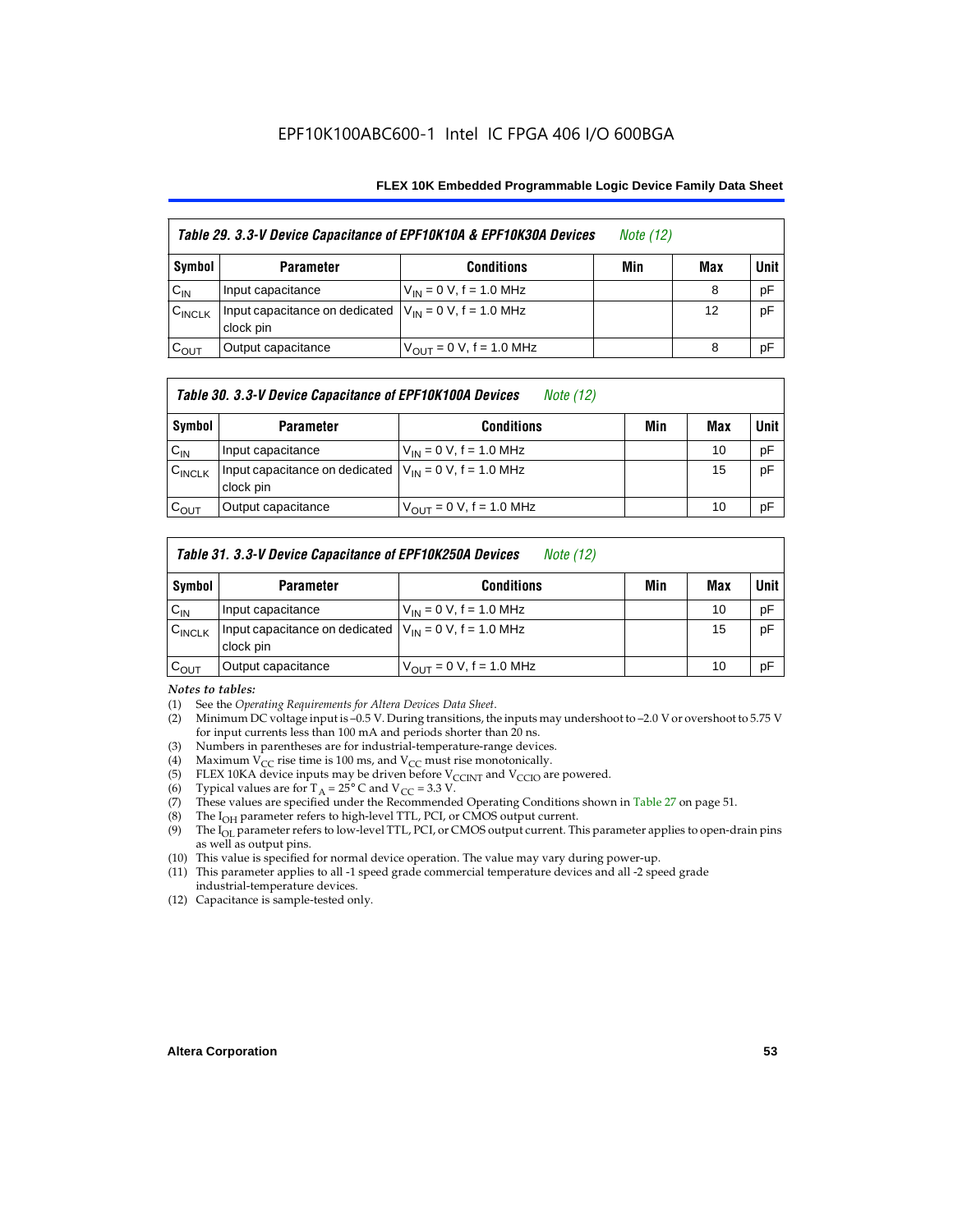Figure 22 shows the typical output drive characteristics of EPF10K10A, EPF10K30A, EPF10K100A, and EPF10K250A devices with 3.3-V and 2.5-V V<sub>CCIO</sub>. The output driver is compliant with the 3.3-V PCI Local Bus *Specification, Revision 2.2* (with 3.3-V V<sub>CCIO</sub>). Moreover, device analysis shows that the EPF10K10A, EPF10K30A, and EPF 10K100A devices can drive a 5.0-V PCI bus with eight or fewer loads.

*Figure 22. Output Drive Characteristics for EPF10K10A, EPF10K30A & EPF10K100A Devices*



Figure 23 shows the typical output drive characteristics of the EPF10K250A device with 3.3-V and 2.5-V  $V_{\text{CCIO}}$ .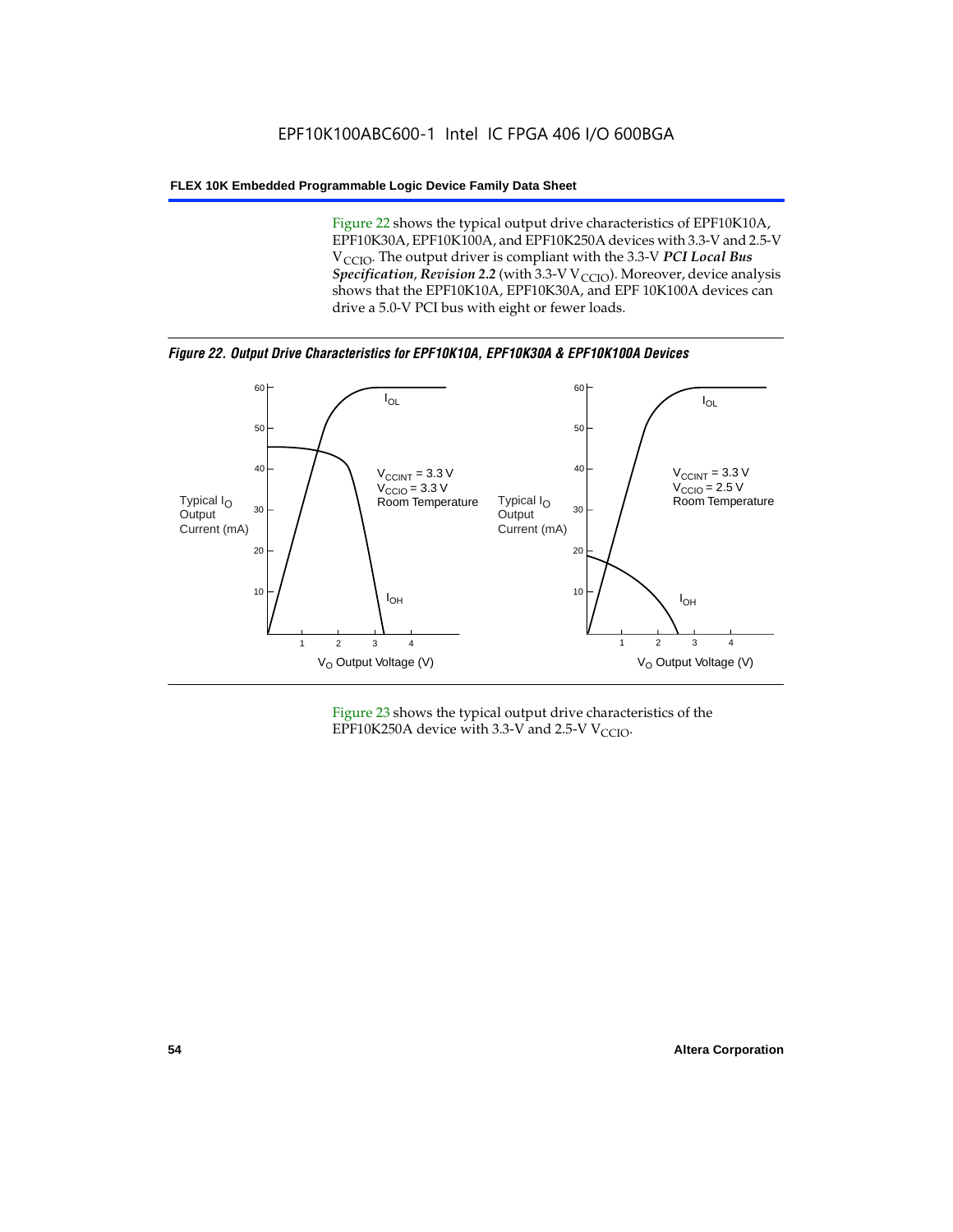



**Timing Model** The continuous, high-performance FastTrack Interconnect routing resources ensure predictable performance and accurate simulation and timing analysis. This predictable performance contrasts with that of FPGAs, which use a segmented connection scheme and therefore have unpredictable performance.

> Device performance can be estimated by following the signal path from a source, through the interconnect, to the destination. For example, the registered performance between two LEs on the same row can be calculated by adding the following parameters:

- **E** LE register clock-to-output delay  $(t_{CO})$ <br> **E** Interconnect delay  $(t_{CMBOW})$
- Interconnect delay (*t<sub>SAMEROW</sub>*)
- LE look-up table delay  $(t_{LUT})$
- LE register setup time ( $t_{SI}$ )

The routing delay depends on the placement of the source and destination LEs. A more complex registered path may involve multiple combinatorial LEs between the source and destination LEs.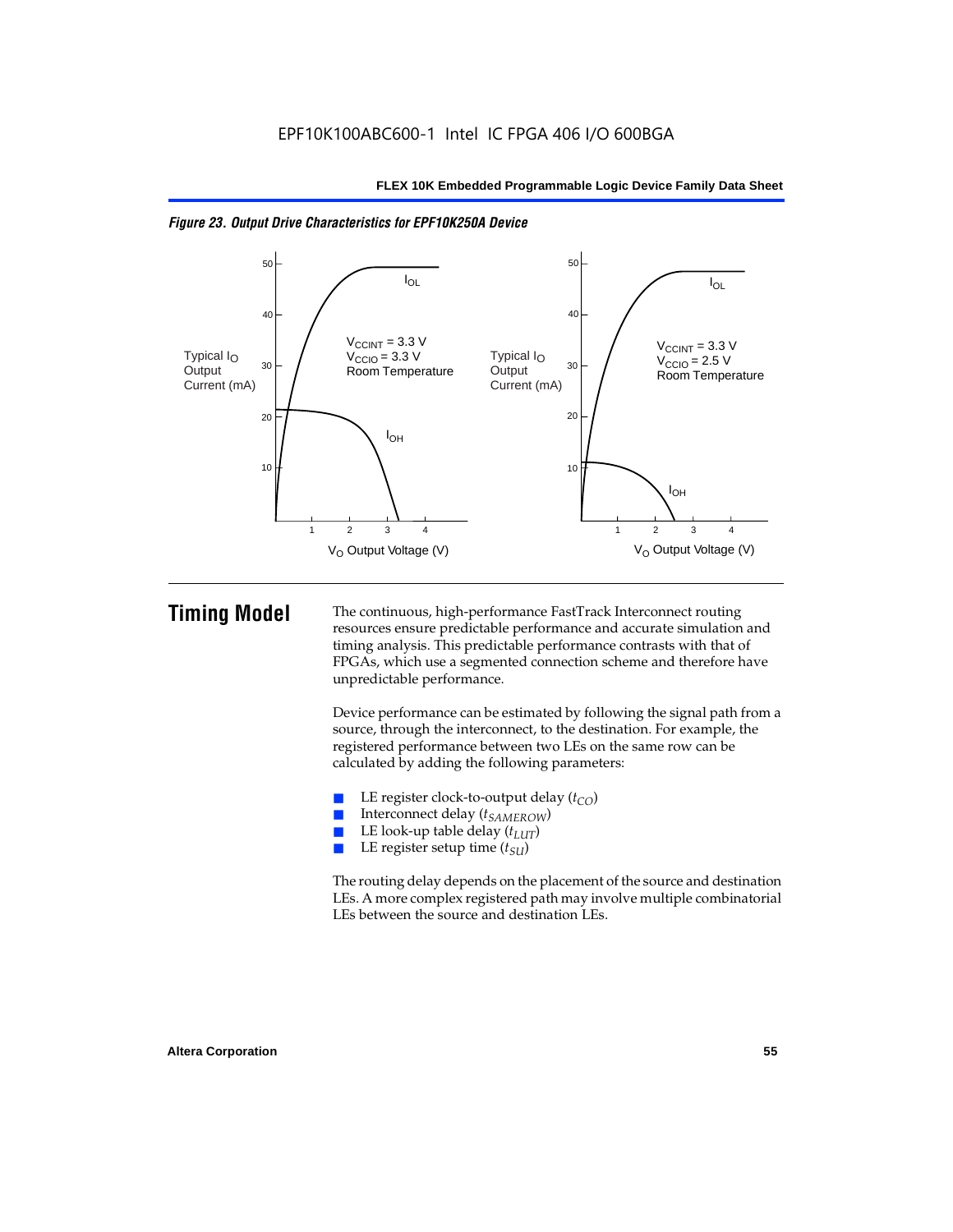Timing simulation and delay prediction are available with the MAX+PLUS II Simulator and Timing Analyzer, or with industrystandard EDA tools. The Simulator offers both pre-synthesis functional simulation to evaluate logic design accuracy and post-synthesis timing simulation with 0.1-ns resolution. The Timing Analyzer provides pointto-point timing delay information, setup and hold time analysis, and device-wide performance analysis.

Figure 24 shows the overall timing model, which maps the possible paths to and from the various elements of the FLEX 10K device.

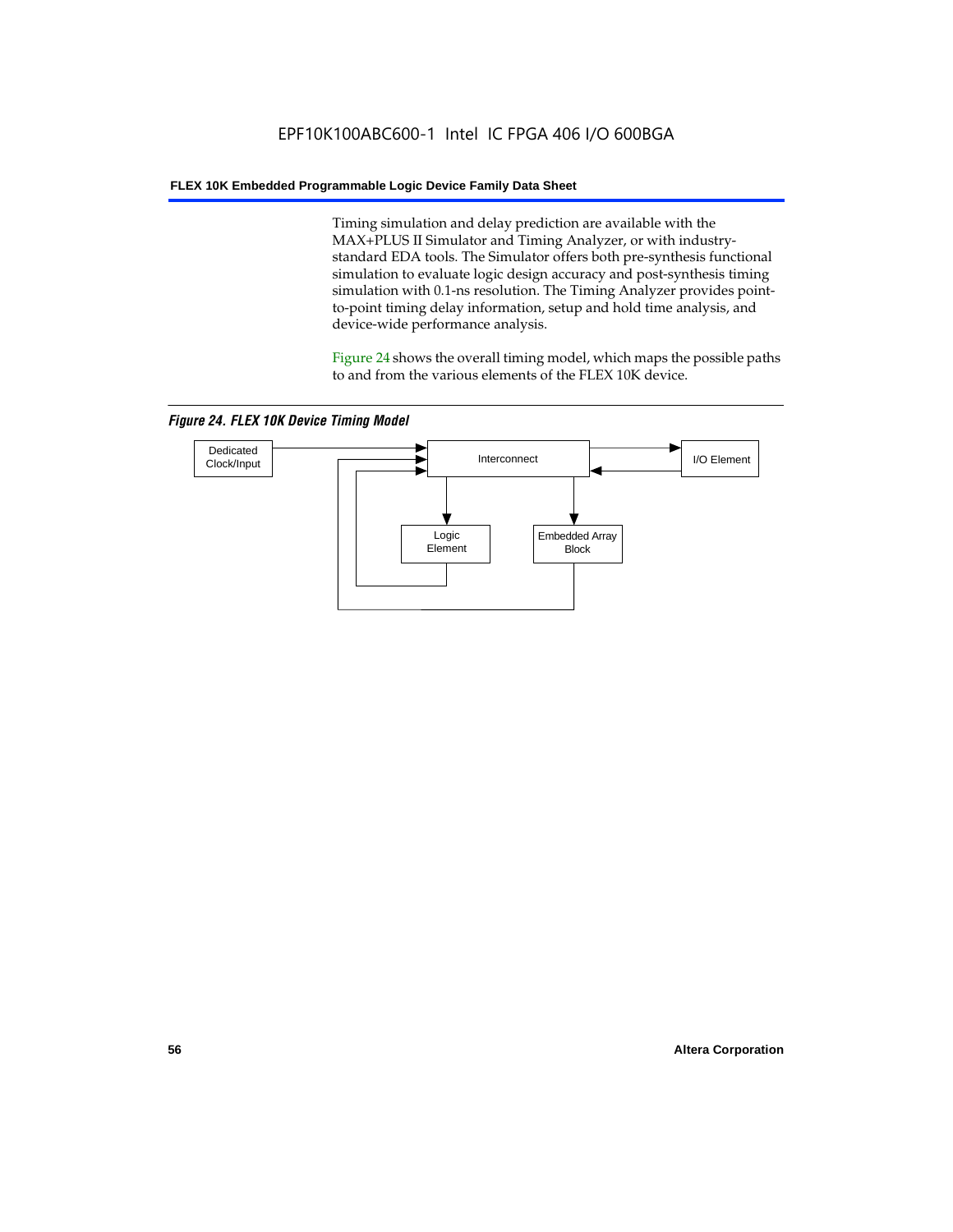Figures 25 through 27 show the delays that correspond to various paths and functions within the LE, IOE, and EAB timing models.



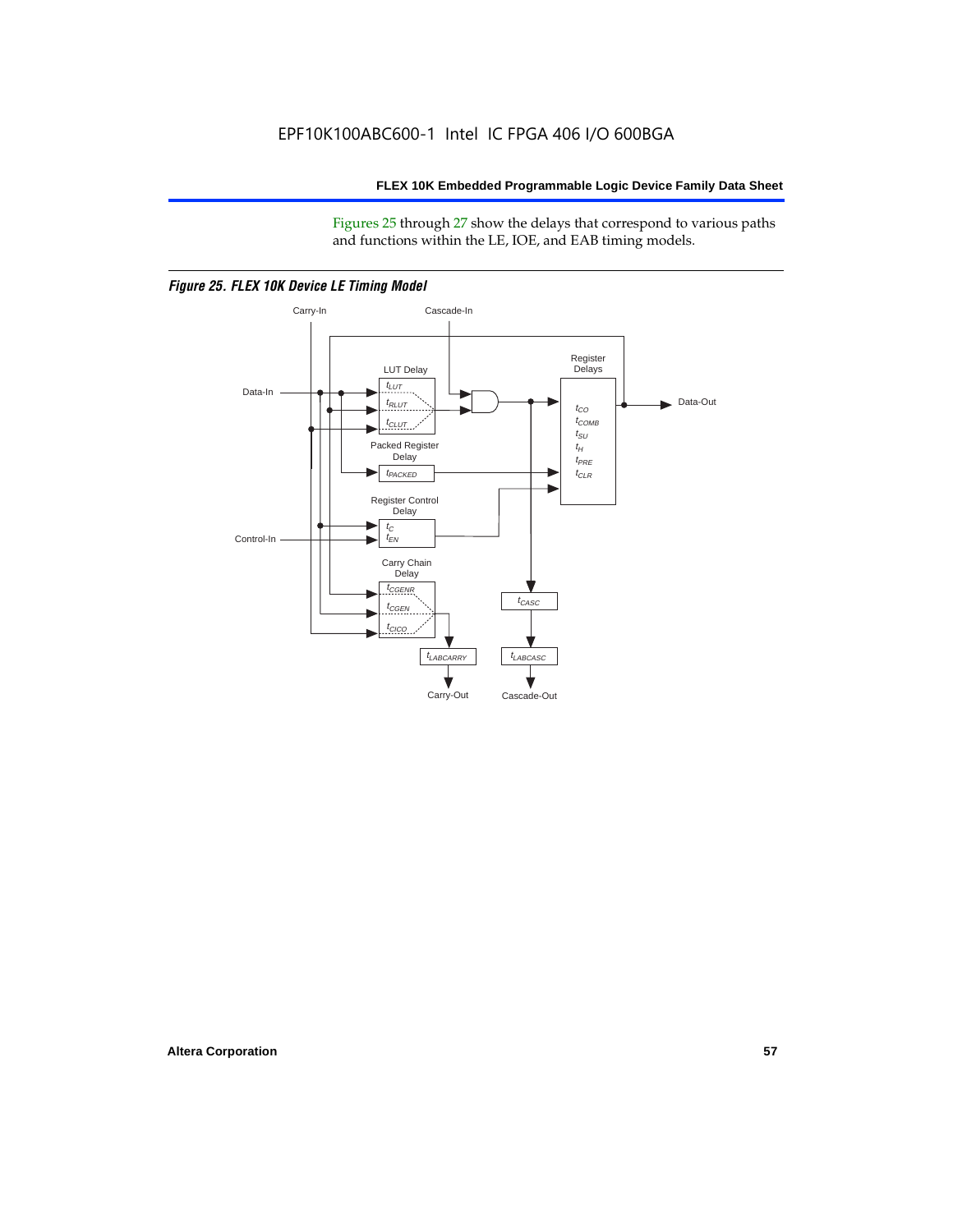

# *Figure 26. FLEX 10K Device IOE Timing Model*

*Figure 27. FLEX 10K Device EAB Timing Model*



Figures 28 shows the timing model for bidirectional I/O pin timing.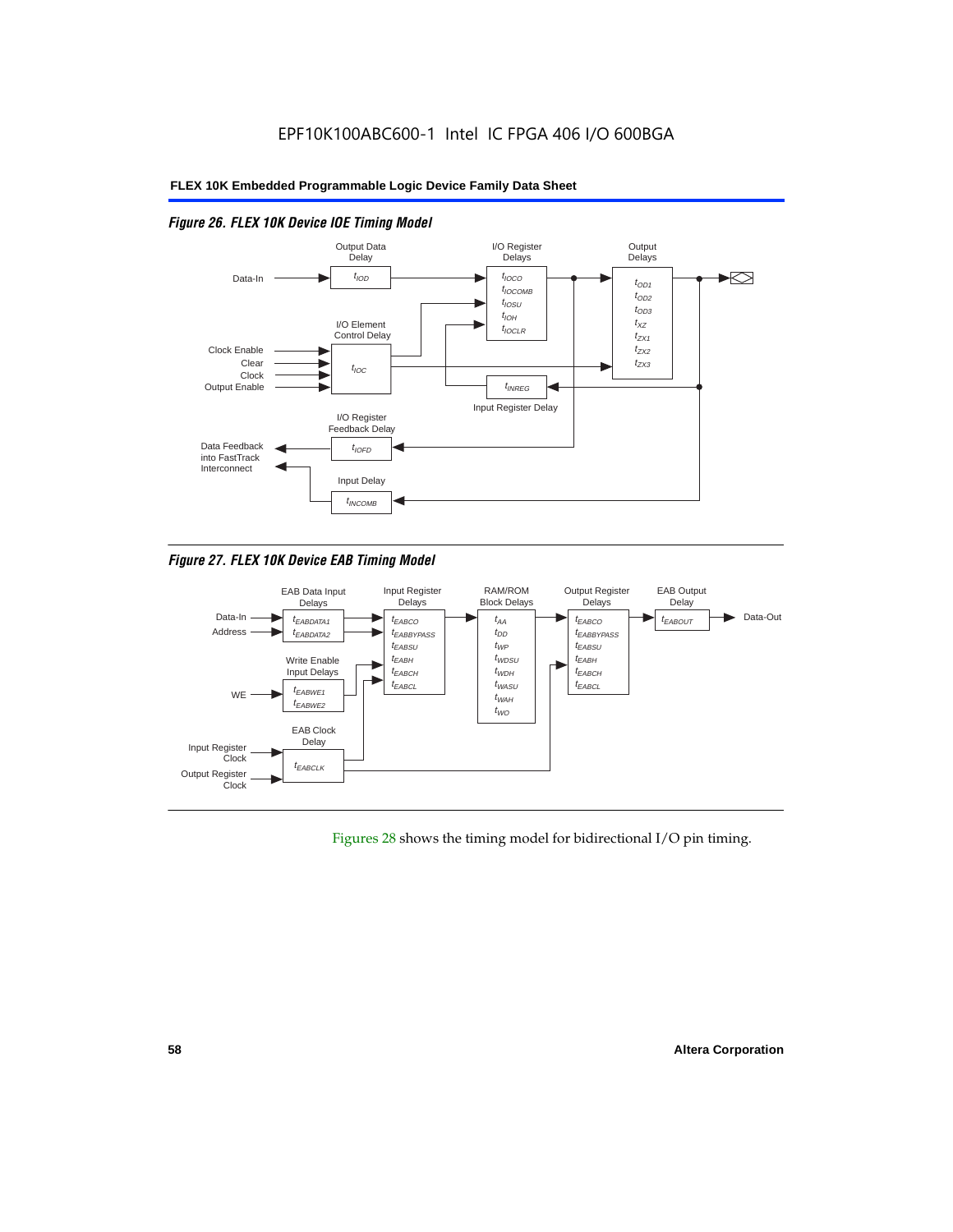

Tables 32 through 36 describe the FLEX 10K device internal timing parameters. These internal timing parameters are expressed as worst-case values. Using hand calculations, these parameters can be used to estimate design performance. However, before committing designs to silicon, actual worst-case performance should be modeled using timing simulation and analysis. Tables 37 through 38 describe FLEX 10K external timing parameters.

| Table 32. LE Timing Microparameters (Part 1 of 2)<br>Note $(1)$ |                                         |                   |  |  |
|-----------------------------------------------------------------|-----------------------------------------|-------------------|--|--|
| Symbol                                                          | <b>Parameter</b>                        | <b>Conditions</b> |  |  |
| $t_{LUT}$                                                       | LUT delay for data-in                   |                   |  |  |
| $t_{CLUT}$                                                      | LUT delay for carry-in                  |                   |  |  |
| $t_{RLUT}$                                                      | LUT delay for LE register feedback      |                   |  |  |
| <sup>t</sup> PACKED                                             | Data-in to packed register delay        |                   |  |  |
| ι <sub>ΕΝ</sub>                                                 | LE register enable delay                |                   |  |  |
| $t_{CICO}$                                                      | Carry-in to carry-out delay             |                   |  |  |
| <sup>t</sup> CGEN                                               | Data-in to carry-out delay              |                   |  |  |
| <sup>t</sup> CGENR                                              | LE register feedback to carry-out delay |                   |  |  |
| t <sub>CASC</sub>                                               | Cascade-in to cascade-out delay         |                   |  |  |
| $t_C$                                                           | LE register control signal delay        |                   |  |  |
| $t_{CO}$                                                        | LE register clock-to-output delay       |                   |  |  |
| t <sub>COMB</sub>                                               | Combinatorial delay                     |                   |  |  |

*Figure 28. Synchronous Bidirectional Pin External Timing Model*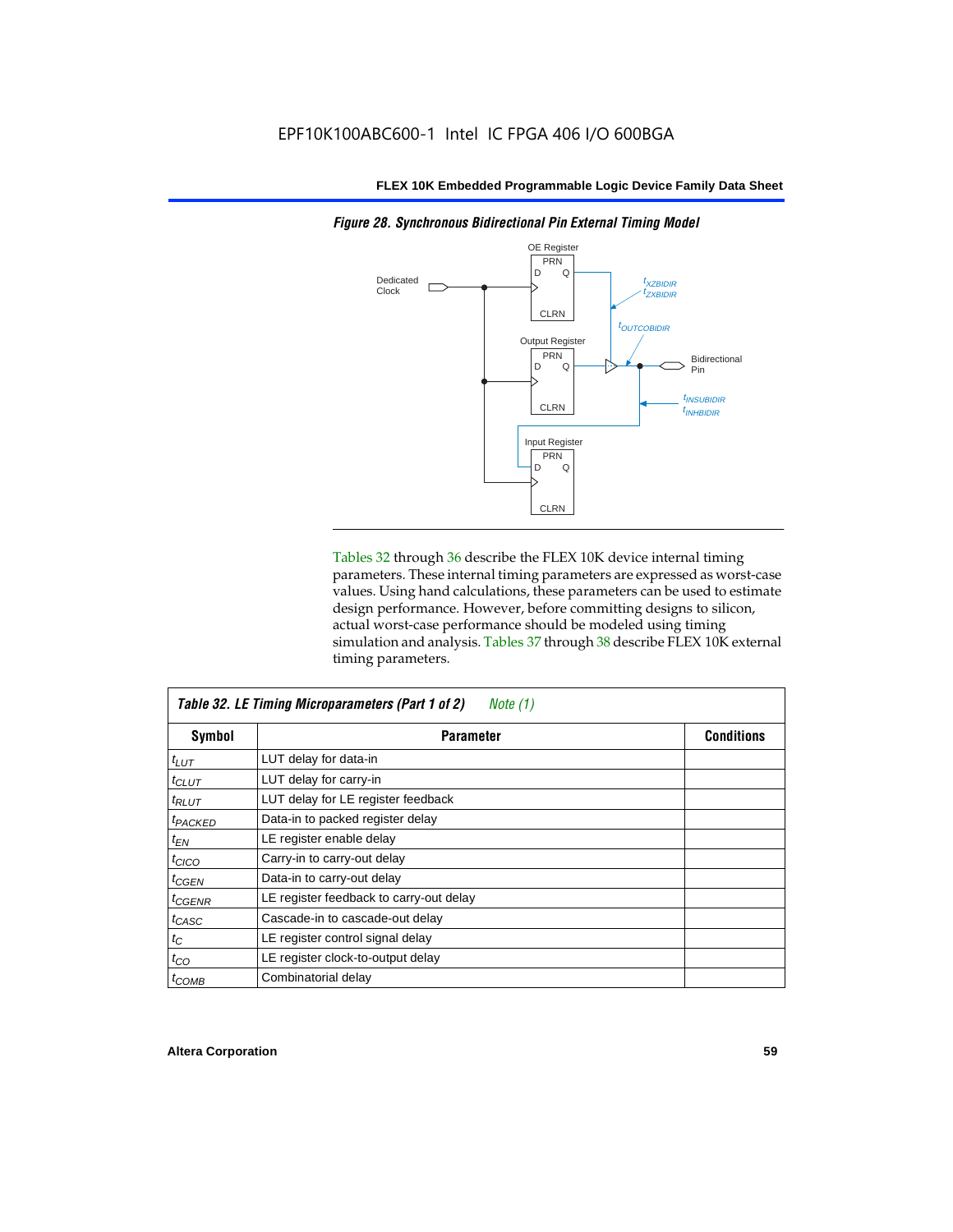| Table 32. LE Timing Microparameters (Part 2 of 2)<br>Note (1) |                                                                                                                                         |                   |  |  |  |
|---------------------------------------------------------------|-----------------------------------------------------------------------------------------------------------------------------------------|-------------------|--|--|--|
| <b>Symbol</b>                                                 | <b>Parameter</b>                                                                                                                        | <b>Conditions</b> |  |  |  |
| $t_{\rm SU}$                                                  | LE register setup time for data and enable signals before clock; LE register<br>recovery time after asynchronous clear, preset, or load |                   |  |  |  |
| $t_H$                                                         | LE register hold time for data and enable signals after clock                                                                           |                   |  |  |  |
| $t_{PRE}$                                                     | LE register preset delay                                                                                                                |                   |  |  |  |
| $t_{CLR}$                                                     | LE register clear delay                                                                                                                 |                   |  |  |  |
| $t_{CH}$                                                      | Minimum clock high time from clock pin                                                                                                  |                   |  |  |  |
| $t_{CL}$                                                      | Minimum clock low time from clock pin                                                                                                   |                   |  |  |  |

# *Table 33. IOE Timing Microparameters Note (1)*

| Symbol              | <b>Parameter</b>                                                                                                         | <b>Conditions</b>  |
|---------------------|--------------------------------------------------------------------------------------------------------------------------|--------------------|
| t <sub>IOD</sub>    | IOE data delay                                                                                                           |                    |
| $t_{\text{IOC}}$    | IOE register control signal delay                                                                                        |                    |
| $t_{\text{IOCO}}$   | IOE register clock-to-output delay                                                                                       |                    |
| $t_{IOCOMB}$        | IOE combinatorial delay                                                                                                  |                    |
| $t_{IOSU}$          | IOE register setup time for data and enable signals before clock; IOE register<br>recovery time after asynchronous clear |                    |
| $t_{IOH}$           | IOE register hold time for data and enable signals after clock                                                           |                    |
| $t_{IOCLR}$         | IOE register clear time                                                                                                  |                    |
| $t_{OD1}$           | Output buffer and pad delay, slow slew rate = off, $V_{\text{CCIO}} = V_{\text{CCINT}}$                                  | $C1 = 35$ pF $(2)$ |
| $t_{OD2}$           | Output buffer and pad delay, slow slew rate = off, $V_{CCIO}$ = low voltage                                              | $C1 = 35$ pF $(3)$ |
| $t_{OD3}$           | Output buffer and pad delay, slow slew rate $=$ on                                                                       | $C1 = 35$ pF $(4)$ |
| $t_{XZ}$            | IOE output buffer disable delay                                                                                          |                    |
| $t_{ZX1}$           | IOE output buffer enable delay, slow slew rate = off, $V_{\text{CCIO}} = V_{\text{CCINT}}$                               | $C1 = 35$ pF $(2)$ |
| $t_{ZX2}$           | IOE output buffer enable delay, slow slew rate = off, $V_{\text{CCIO}}$ = low voltage                                    | $C1 = 35$ pF $(3)$ |
| $t_{ZX3}$           | IOE output buffer enable delay, slow slew rate $=$ on                                                                    | $C1 = 35$ pF $(4)$ |
| <sup>t</sup> INREG  | IOE input pad and buffer to IOE register delay                                                                           |                    |
| $t_{IOFD}$          | IOE register feedback delay                                                                                              |                    |
| <sup>t</sup> INCOMB | IOE input pad and buffer to FastTrack Interconnect delay                                                                 |                    |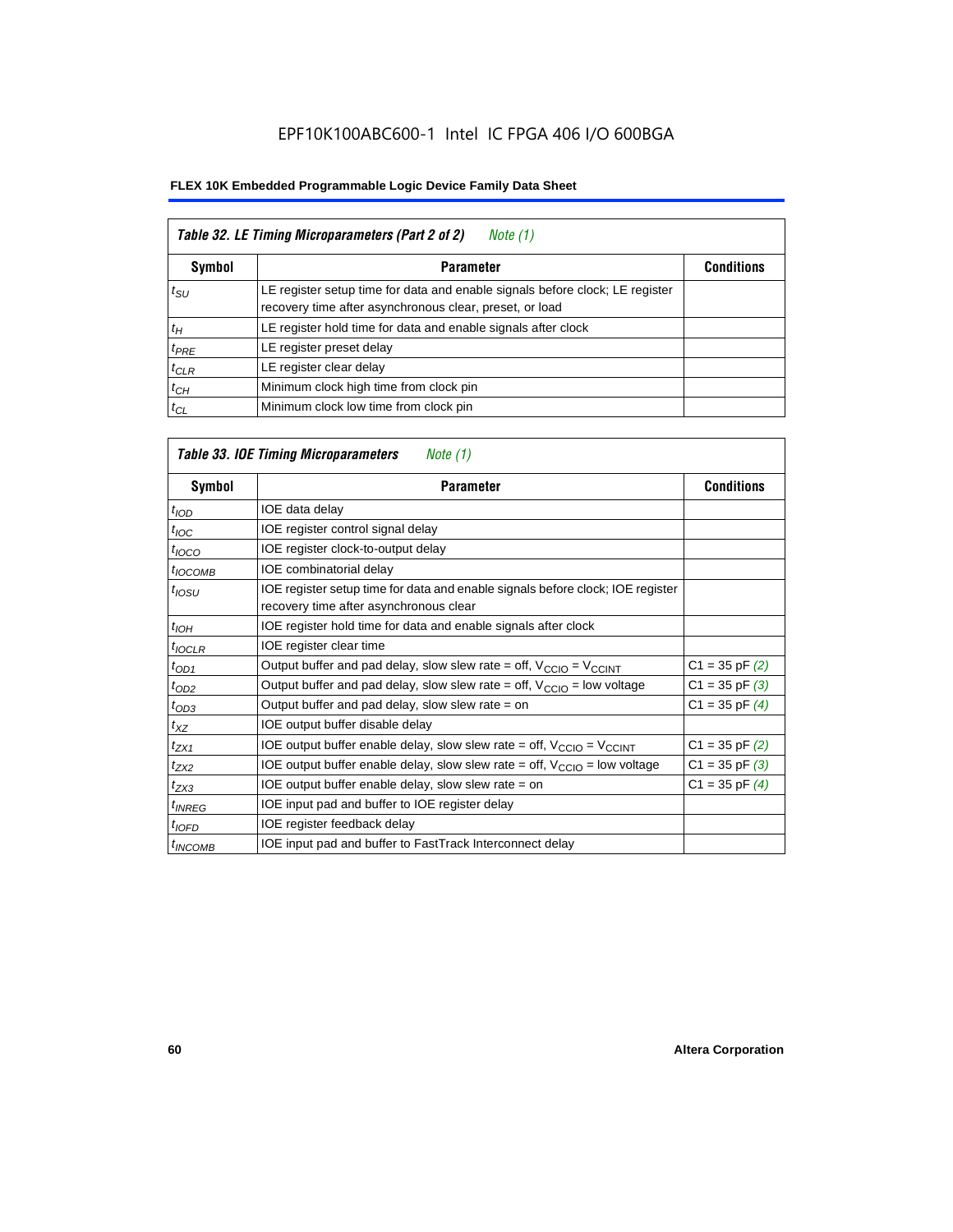| <b>Table 34. EAB Timing Microparameters</b><br>Note (1) |                                                      |                   |  |  |
|---------------------------------------------------------|------------------------------------------------------|-------------------|--|--|
| Symbol                                                  | <b>Parameter</b>                                     | <b>Conditions</b> |  |  |
| $t_{EABDATA1}$                                          | Data or address delay to EAB for combinatorial input |                   |  |  |
| <sup>t</sup> EABDATA2                                   | Data or address delay to EAB for registered input    |                   |  |  |
| t <sub>EABWE1</sub>                                     | Write enable delay to EAB for combinatorial input    |                   |  |  |
| t <sub>EABWE2</sub>                                     | Write enable delay to EAB for registered input       |                   |  |  |
| <b><i>EABCLK</i></b>                                    | EAB register clock delay                             |                   |  |  |
| $t_{EABCO}$                                             | EAB register clock-to-output delay                   |                   |  |  |
| <sup>t</sup> EABBYPASS                                  | Bypass register delay                                |                   |  |  |
| <sup>t</sup> EABSU                                      | EAB register setup time before clock                 |                   |  |  |
| $t_{EABH}$                                              | EAB register hold time after clock                   |                   |  |  |
| $t_{AA}$                                                | Address access delay                                 |                   |  |  |
| $t_{WP}$                                                | Write pulse width                                    |                   |  |  |
| $t_{WDSU}$                                              | Data setup time before falling edge of write pulse   | (5)               |  |  |
| $t_{WDH}$                                               | Data hold time after falling edge of write pulse     | (5)               |  |  |
| $t_{WASU}$                                              | Address setup time before rising edge of write pulse | (5)               |  |  |
| $t_{WAH}$                                               | Address hold time after falling edge of write pulse  | (5)               |  |  |
| $t_{WO}$                                                | Write enable to data output valid delay              |                   |  |  |
| $t_{DD}$                                                | Data-in to data-out valid delay                      |                   |  |  |
| <b><i>EABOUT</i></b>                                    | Data-out delay                                       |                   |  |  |
| t <sub>EABCH</sub>                                      | Clock high time                                      |                   |  |  |
| <sup>t</sup> EABCL                                      | Clock low time                                       |                   |  |  |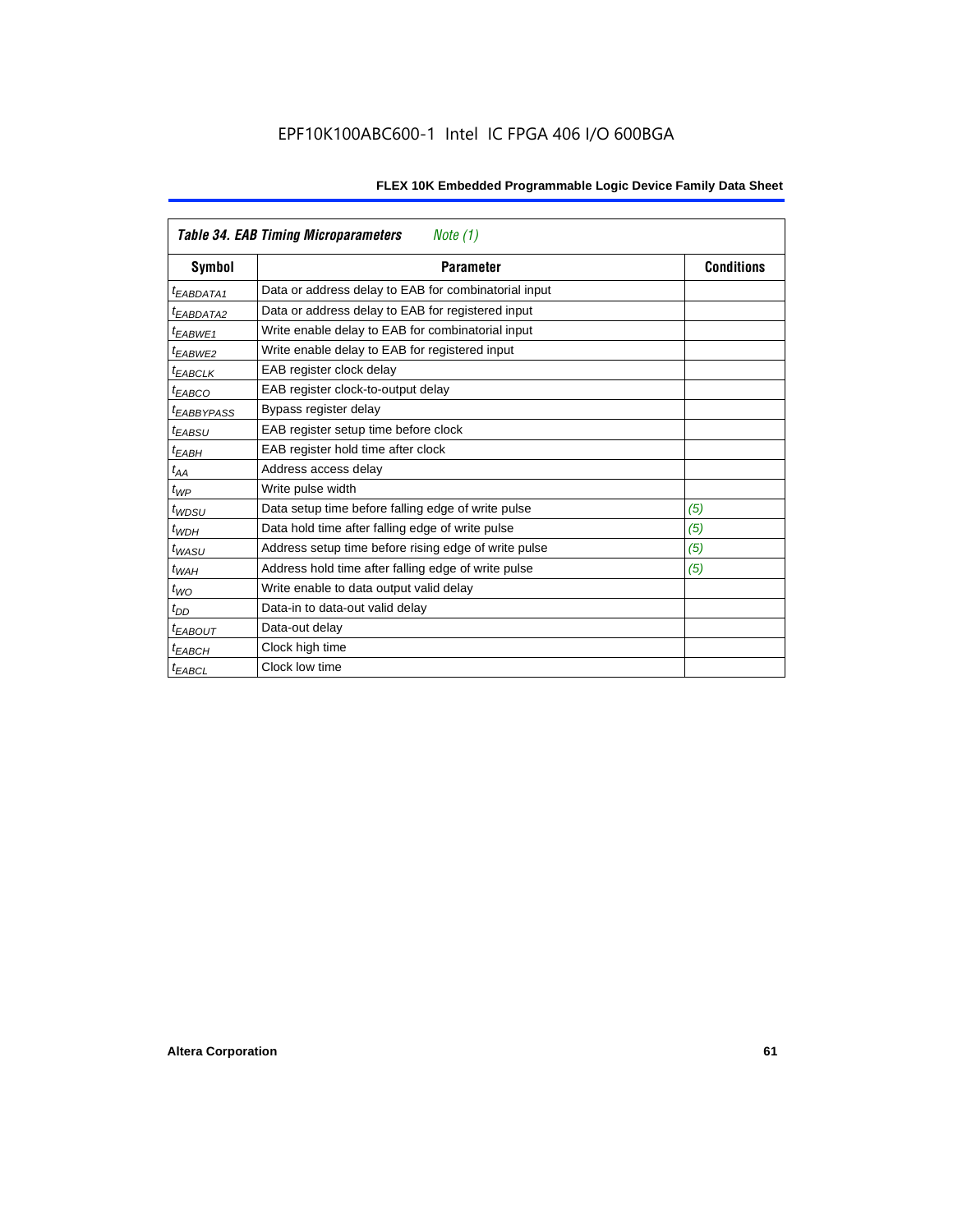| <b>Table 35. EAB Timing Macroparameters</b><br><i>Notes (1), (6)</i> |                                                                                           |                   |  |  |  |  |  |
|----------------------------------------------------------------------|-------------------------------------------------------------------------------------------|-------------------|--|--|--|--|--|
| Symbol                                                               | <b>Parameter</b>                                                                          | <b>Conditions</b> |  |  |  |  |  |
| t <sub>EABAA</sub>                                                   | EAB address access delay                                                                  |                   |  |  |  |  |  |
| <sup>t</sup> EABRCCOMB                                               | EAB asynchronous read cycle time                                                          |                   |  |  |  |  |  |
| <sup>t</sup> EABRCREG                                                | EAB synchronous read cycle time                                                           |                   |  |  |  |  |  |
| <sup>t</sup> EABWP                                                   | EAB write pulse width                                                                     |                   |  |  |  |  |  |
| <sup>t</sup> EABWCCOMB                                               | EAB asynchronous write cycle time                                                         |                   |  |  |  |  |  |
| <sup>t</sup> EABWCREG                                                | EAB synchronous write cycle time                                                          |                   |  |  |  |  |  |
| <sup>t</sup> EABDD                                                   | EAB data-in to data-out valid delay                                                       |                   |  |  |  |  |  |
| <sup>t</sup> EABDATACO                                               | EAB clock-to-output delay when using output registers                                     |                   |  |  |  |  |  |
| <sup>t</sup> EABDATASU                                               | EAB data/address setup time before clock when using input register                        |                   |  |  |  |  |  |
| <sup>t</sup> EABDATAH                                                | EAB data/address hold time after clock when using input register                          |                   |  |  |  |  |  |
| <sup>t</sup> EABWESU                                                 | EAB WE setup time before clock when using input register                                  |                   |  |  |  |  |  |
| <sup>t</sup> EABWEH                                                  | EAB WE hold time after clock when using input register                                    |                   |  |  |  |  |  |
| <sup>t</sup> EABWDSU                                                 | EAB data setup time before falling edge of write pulse when not using input<br>registers  |                   |  |  |  |  |  |
| <sup>t</sup> EABWDH                                                  | EAB data hold time after falling edge of write pulse when not using input                 |                   |  |  |  |  |  |
|                                                                      | registers                                                                                 |                   |  |  |  |  |  |
| t <sub>EABWASU</sub>                                                 | EAB address setup time before rising edge of write pulse when not using                   |                   |  |  |  |  |  |
|                                                                      | input registers                                                                           |                   |  |  |  |  |  |
| <sup>t</sup> EABWAH                                                  | EAB address hold time after falling edge of write pulse when not using input<br>registers |                   |  |  |  |  |  |
| $t_{EABWO}$                                                          | EAB write enable to data output valid delay                                               |                   |  |  |  |  |  |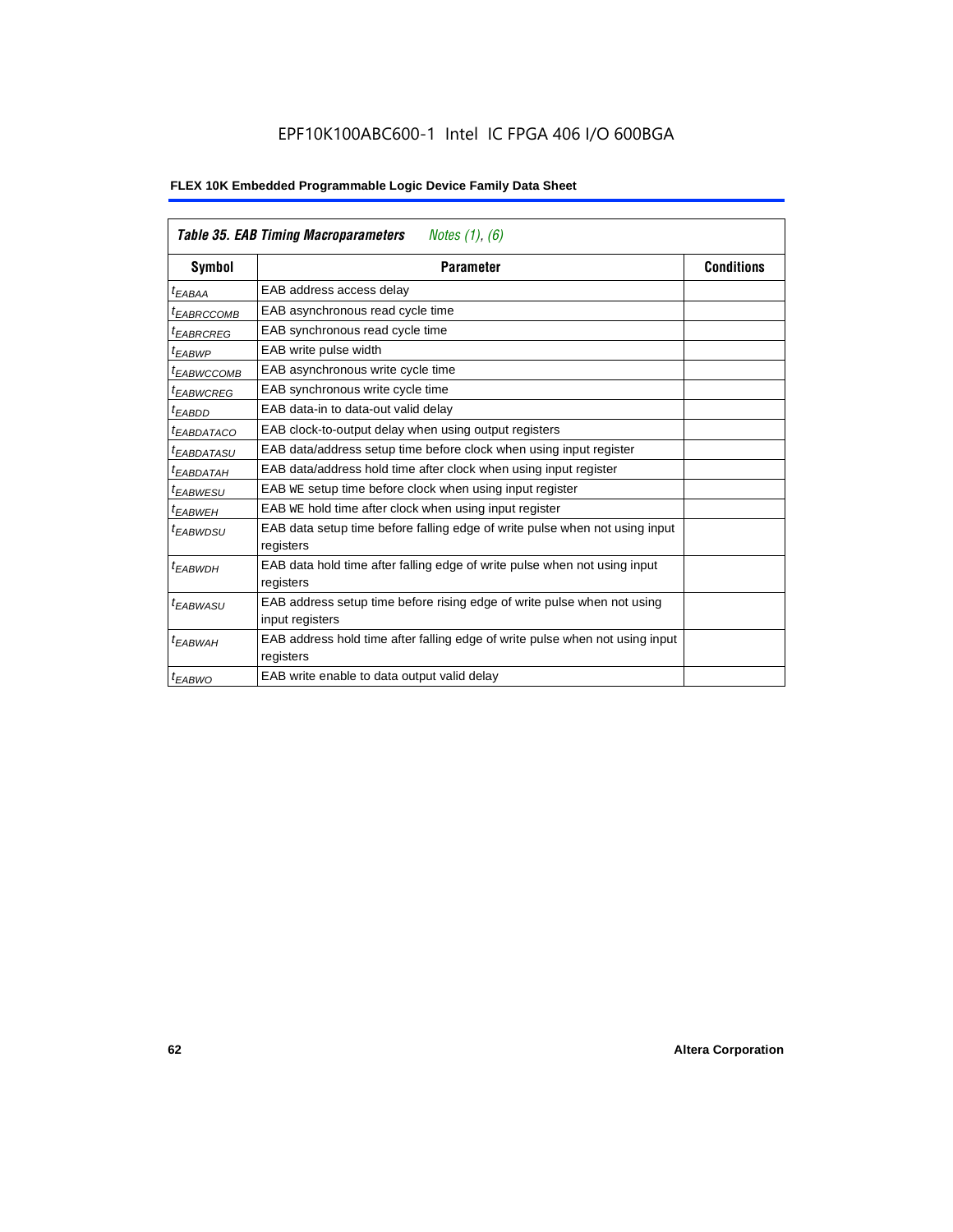| <b>Table 36. Interconnect Timing Microparameters</b><br>Note (1) |                                                                                                                         |                   |  |  |  |
|------------------------------------------------------------------|-------------------------------------------------------------------------------------------------------------------------|-------------------|--|--|--|
| Symbol                                                           | <b>Parameter</b>                                                                                                        | <b>Conditions</b> |  |  |  |
| <i>t<sub>DIN2IOE</sub></i>                                       | Delay from dedicated input pin to IOE control input                                                                     | (7)               |  |  |  |
| $t_{DCLK2LE}$                                                    | Delay from dedicated clock pin to LE or EAB clock                                                                       | (7)               |  |  |  |
| <sup>t</sup> DIN2DATA                                            | Delay from dedicated input or clock to LE or EAB data                                                                   | (7)               |  |  |  |
| t <sub>DCLK2IOE</sub>                                            | Delay from dedicated clock pin to IOE clock                                                                             | (7)               |  |  |  |
| t <sub>DIN2LE</sub>                                              | Delay from dedicated input pin to LE or EAB control input                                                               | (7)               |  |  |  |
| <sup>t</sup> SAMELAB                                             | Routing delay for an LE driving another LE in the same LAB                                                              |                   |  |  |  |
| <sup>t</sup> SAMEROW                                             | Routing delay for a row IOE, LE, or EAB driving a row IOE, LE, or EAB in the<br>same row                                | (7)               |  |  |  |
| <sup>t</sup> SAMECOLUMN                                          | Routing delay for an LE driving an IOE in the same column                                                               | (7)               |  |  |  |
| <i>t<sub>DIFFROW</sub></i>                                       | Routing delay for a column IOE, LE, or EAB driving an LE or EAB in a different<br>row                                   | (7)               |  |  |  |
| <i>t</i> <sub>T</sub> worows                                     | Routing delay for a row IOE or EAB driving an LE or EAB in a different row                                              | (7)               |  |  |  |
| $t_{LEPERIPH}$                                                   | Routing delay for an LE driving a control signal of an IOE via the peripheral<br>control bus                            | (7)               |  |  |  |
| <b>LABCARRY</b>                                                  | Routing delay for the carry-out signal of an LE driving the carry-in signal of a<br>different LE in a different LAB     |                   |  |  |  |
| $t_{LABCASC}$                                                    | Routing delay for the cascade-out signal of an LE driving the cascade-in<br>signal of a different LE in a different LAB |                   |  |  |  |

| <b>Table 37. External Timing Parameters</b><br>Notes (8), (10) |                                                                                                         |                   |  |  |  |
|----------------------------------------------------------------|---------------------------------------------------------------------------------------------------------|-------------------|--|--|--|
| Symbol                                                         | <b>Parameter</b>                                                                                        | <b>Conditions</b> |  |  |  |
| <sup>t</sup> DRR                                               | Register-to-register delay via four LEs, three row interconnects, and four local $(9)$<br>interconnects |                   |  |  |  |
| t <sub>insu</sub>                                              | Setup time with global clock at IOE register                                                            |                   |  |  |  |
| t <sub>INH</sub>                                               | Hold time with global clock at IOE register                                                             |                   |  |  |  |
| <sup>I</sup> OUTCO                                             | Clock-to-output delay with global clock at IOE register                                                 |                   |  |  |  |

# *Table 38. External Bidirectional Timing Parameters Note (10)*

| Symbol                  | <b>Condition</b>                                                               |  |
|-------------------------|--------------------------------------------------------------------------------|--|
| <sup>t</sup> INSUBIDIR  | Setup time for bidirectional pins with global clock at adjacent LE register    |  |
| <sup>t</sup> INHBIDIR   | Hold time for bidirectional pins with global clock at adjacent LE register     |  |
| t <sub>outcobidir</sub> | Clock-to-output delay for bidirectional pins with global clock at IOE register |  |
| <sup>t</sup> xzbidir    | Synchronous IOE output buffer disable delay                                    |  |
| tzxbidir                | Synchronous IOE output buffer enable delay, slow slew rate = off               |  |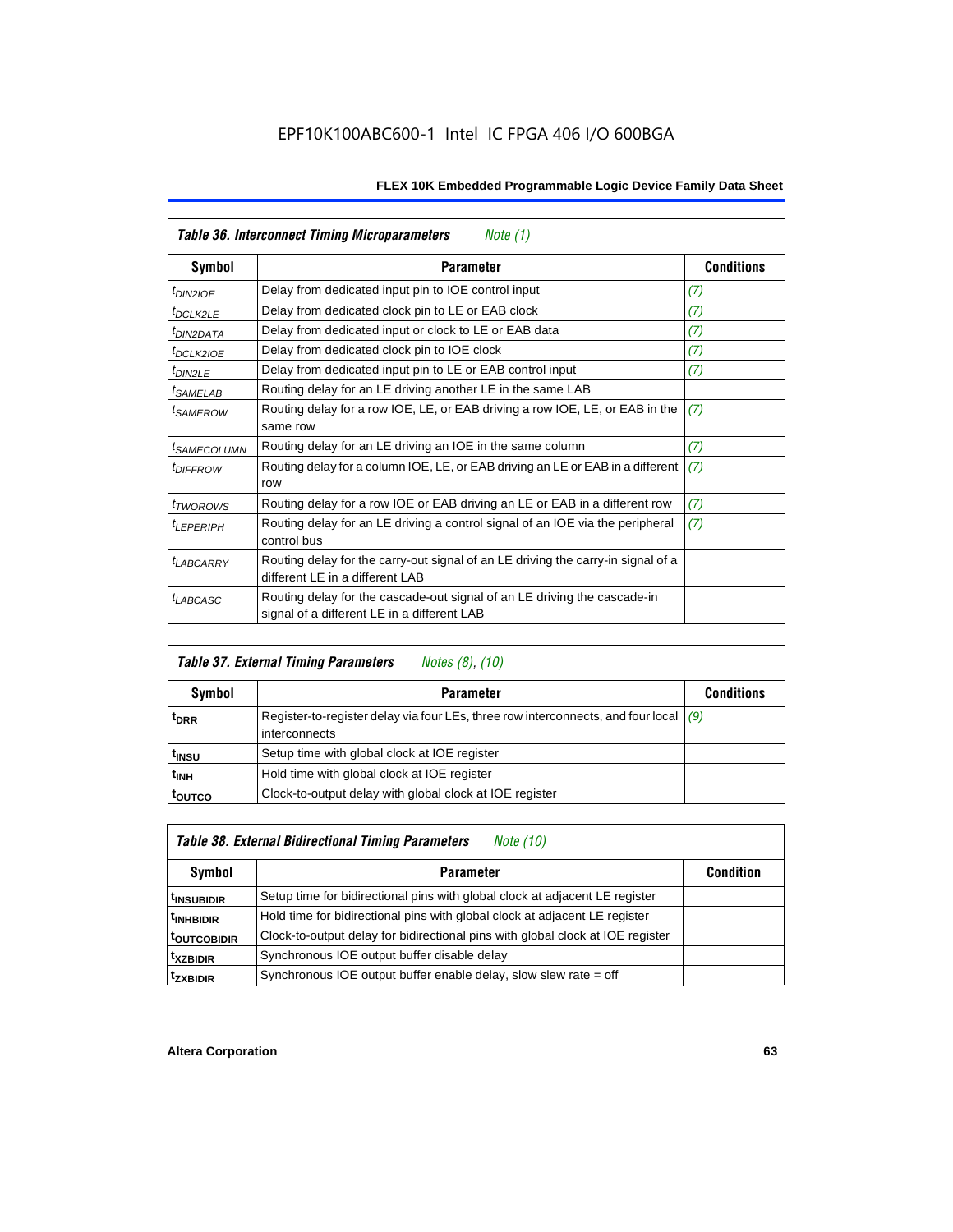# EPF10K100ABC600-1 Intel IC FPGA 406 I/O 600BGA

#### **FLEX 10K Embedded Programmable Logic Device Family Data Sheet**

#### *Notes to tables:*

| (1) Microparameters are timing delays contributed by individual architectural elements. These parameters cannot be |
|--------------------------------------------------------------------------------------------------------------------|
| measured explicitly.                                                                                               |

| (2) Operating conditions: $V_{CCIO} = 5.0 V \pm 5%$ for commercial use in FLEX 10K devices. |  |  |  |
|---------------------------------------------------------------------------------------------|--|--|--|
|                                                                                             |  |  |  |

 $V<sub>CCIO</sub>$  = 5.0 V  $\pm$  10% for industrial use in FLEX 10K devices.

 $V_{\text{CCIO}} = 3.3 \text{ V} \pm 10\%$  for commercial or industrial use in FLEX 10KA devices.

(3) Operating conditions:  $V_{\text{CCIO}} = 3.3 V \pm 10\%$  for commercial or industrial use in FLEX 10K devices.

 $V_{\text{CCIO}} = 2.5 \text{ V} \pm 0.2 \text{ V}$  for commercial or industrial use in FLEX 10KA devices.

- (4) Operating conditions:  $V_{\text{CCIO}} = 2.5 V$ , 3.3 V, or 5.0 V.<br>(5) Because the RAM in the EAB is self-timed, this param
- (5) Because the RAM in the EAB is self-timed, this parameter can be ignored when the WE signal is registered.<br>(6) EAB macroparameters are internal parameters that can simplify predicting the behavior of an EAB at its bou
- EAB macroparameters are internal parameters that can simplify predicting the behavior of an EAB at its boundary; these parameters are calculated by summing selected microparameters.
- (7) These parameters are worst-case values for typical applications. Post-compilation timing simulation and timing analysis are required to determine actual worst-case performance.
- (8) External reference timing parameters are factory-tested, worst-case values specified by Altera. A representative subset of signal paths is tested to approximate typical device applications.
- (9) Contact Altera Applications for test circuit specifications and test conditions.
- (10) These timing parameters are sample-tested only.

Figures 29 and 30 show the asynchronous and synchronous timing waveforms, respectively, for the EAB macroparameters in Table 34.

### *Figure 29. EAB Asynchronous Timing Waveforms*

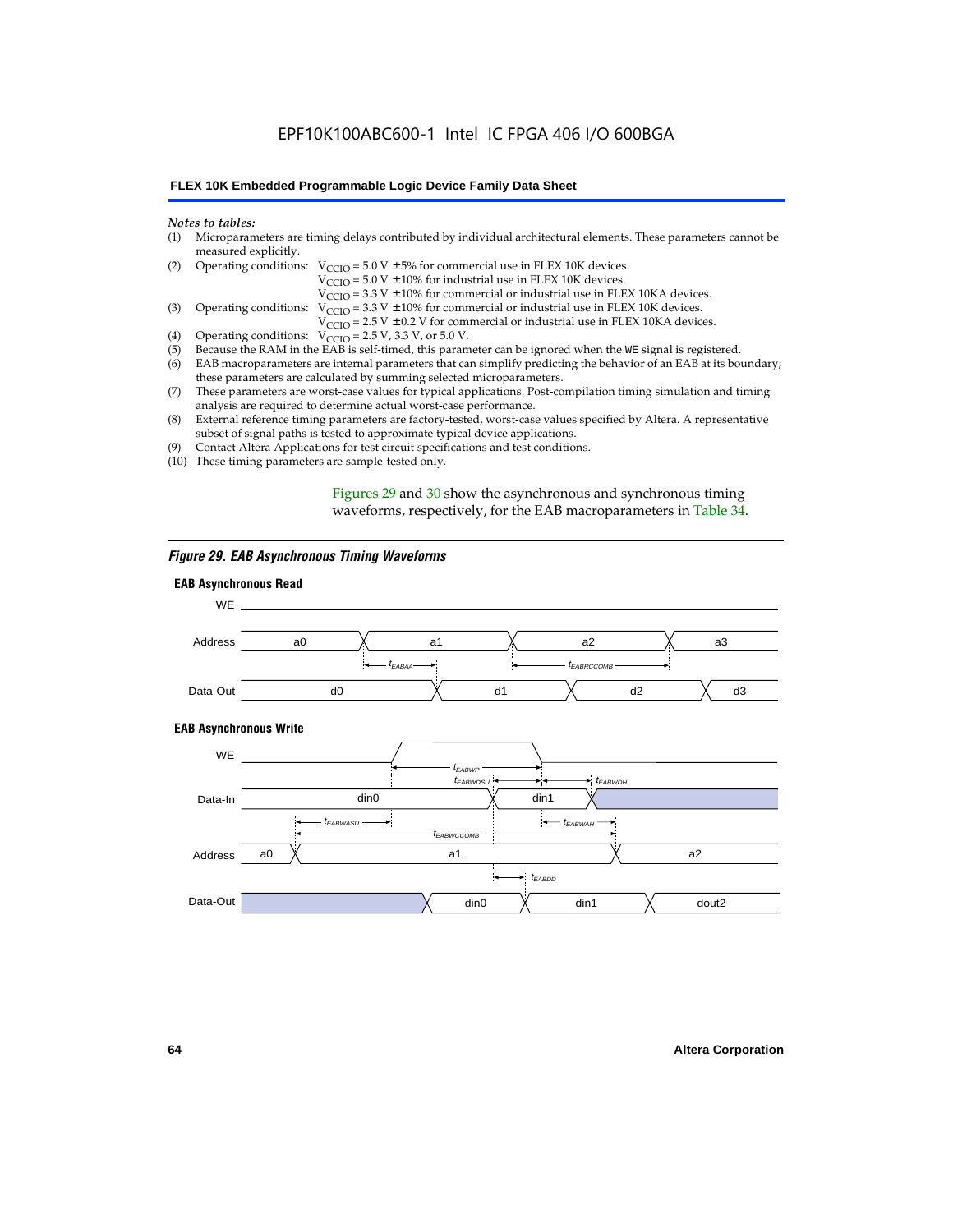# *Figure 30. EAB Synchronous Timing Waveforms*





#### **EAB Synchronous Write (EAB Output Registers Used)**

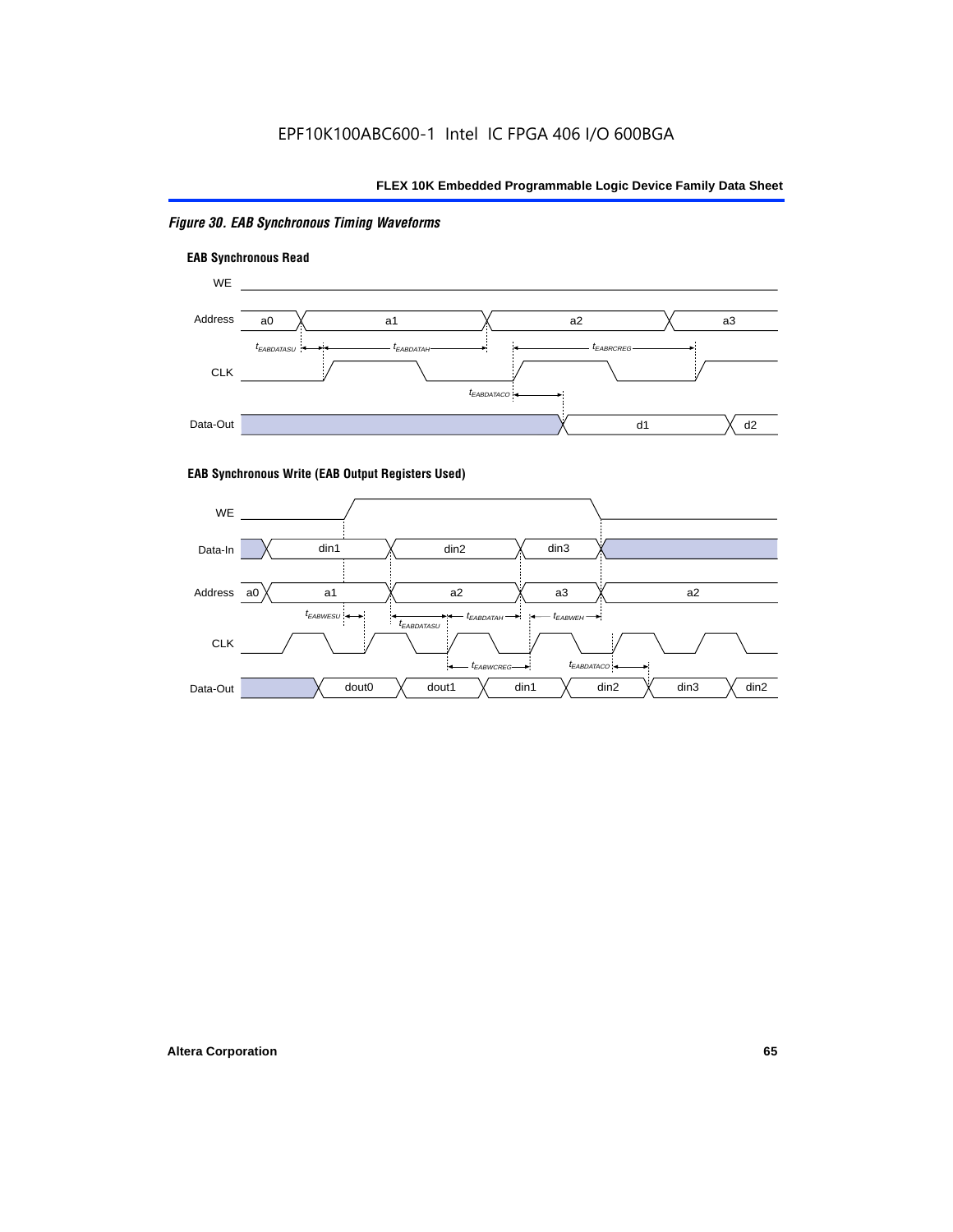Tables 39 through 47 show EPF10K10 and EPF10K20 device internal and external timing parameters.

| Table 39. EPF10K10 & EPF10K20 Device LE Timing Microparameters Note (1) |                |     |                |     |             |
|-------------------------------------------------------------------------|----------------|-----|----------------|-----|-------------|
| Symbol                                                                  | -3 Speed Grade |     | -4 Speed Grade |     | <b>Unit</b> |
|                                                                         | Min            | Max | Min            | Max |             |
| $t_{LUT}$                                                               |                | 1.4 |                | 1.7 | ns          |
| $t_{CLUT}$                                                              |                | 0.6 |                | 0.7 | ns          |
| $t_{RLUT}$                                                              |                | 1.5 |                | 1.9 | ns          |
| t <sub>PACKED</sub>                                                     |                | 0.6 |                | 0.9 | ns          |
| $t_{EN}$                                                                |                | 1.0 |                | 1.2 | ns          |
| $t_{CICO}$                                                              |                | 0.2 |                | 0.3 | ns          |
| $t_{\text{GEN}}$                                                        |                | 0.9 |                | 1.2 | ns          |
| $t_{\text{GENR}}$                                                       |                | 0.9 |                | 1.2 | ns          |
| $t_{CASC}$                                                              |                | 0.8 |                | 0.9 | ns          |
| $t_C$                                                                   |                | 1.3 |                | 1.5 | ns          |
| $t_{CO}$                                                                |                | 0.9 |                | 1.1 | ns          |
| $t_{\text{COMB}}$                                                       |                | 0.5 |                | 0.6 | ns          |
| $t_{\text{SU}}$                                                         | 1.3            |     | 2.5            |     | ns          |
| $t_H$                                                                   | 1.4            |     | 1.6            |     | ns          |
| $t_{PRE}$                                                               |                | 1.0 |                | 1.2 | ns          |
| $t_{\text{CLR}}$                                                        |                | 1.0 |                | 1.2 | ns          |
| $t_{CH}$                                                                | 4.0            |     | 4.0            |     | ns          |
| $t_{CL}$                                                                | 4.0            |     | 4.0            |     | ns          |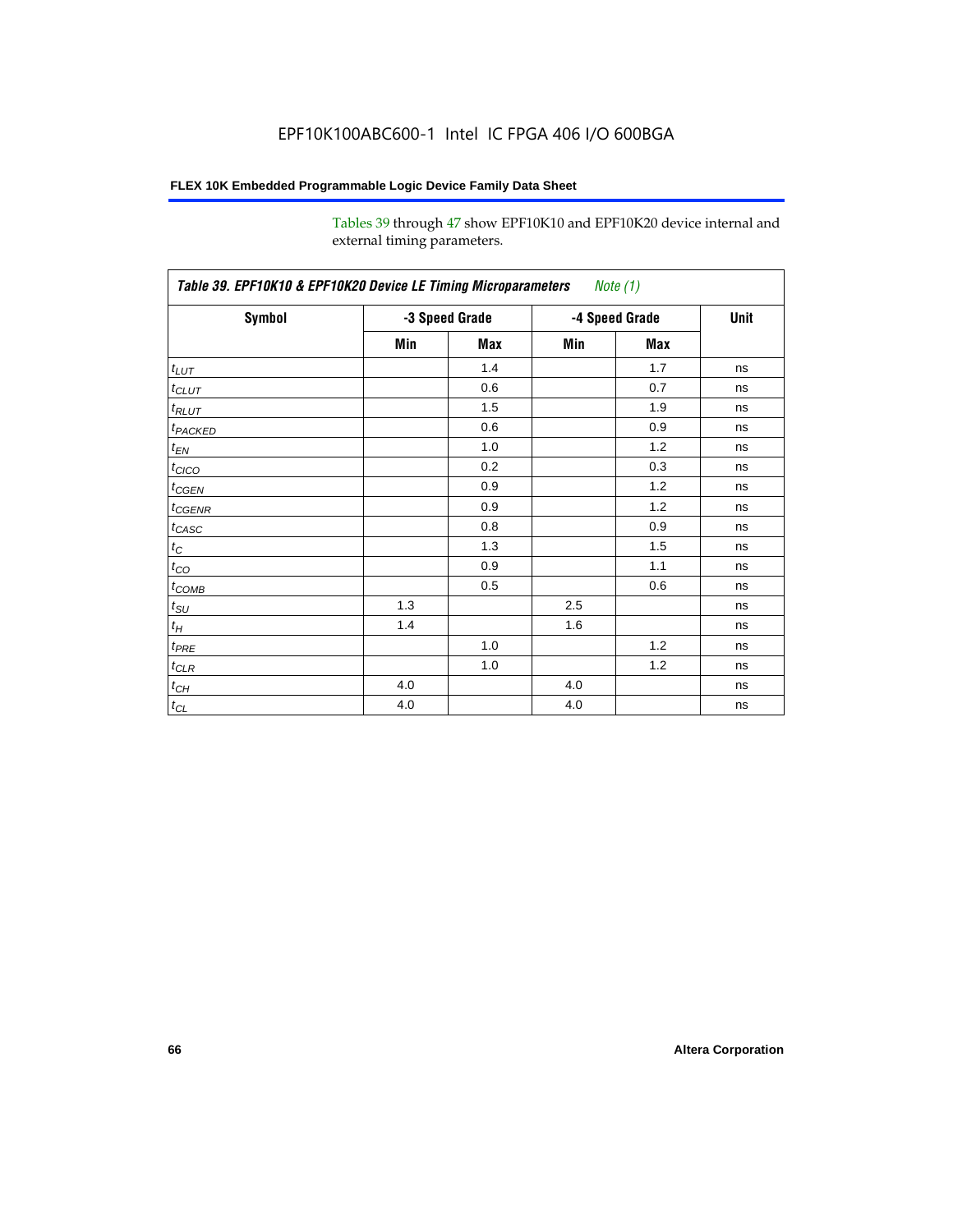| <b>Symbol</b>       | -3 Speed Grade |            | -4 Speed Grade |            | Unit |
|---------------------|----------------|------------|----------------|------------|------|
|                     | Min            | <b>Max</b> | Min            | <b>Max</b> |      |
| t <sub>IOD</sub>    |                | 1.3        |                | 1.6        | ns   |
| $t_{\text{IOC}}$    |                | 0.5        |                | 0.7        | ns   |
| $t_{IOCO}$          |                | 0.2        |                | 0.2        | ns   |
| t <sub>IOCOMB</sub> |                | 0.0        |                | 0.0        | ns   |
| $t_{IOSU}$          | 2.8            |            | 3.2            |            | ns   |
| $t_{IOH}$           | 1.0            |            | 1.2            |            | ns   |
| $t_{IOCLR}$         |                | 1.0        |                | 1.2        | ns   |
| $t_{OD1}$           |                | 2.6        |                | 3.5        | ns   |
| $t_{OD2}$           |                | 4.9        |                | 6.4        | ns   |
| $t_{OD3}$           |                | 6.3        |                | 8.2        | ns   |
| $t_{XZ}$            |                | 4.5        |                | 5.4        | ns   |
| $t_{ZX1}$           |                | 4.5        |                | 5.4        | ns   |
| $t_{ZX2}$           |                | 6.8        |                | 8.3        | ns   |
| $t_{ZX3}$           |                | 8.2        |                | 10.1       | ns   |
| $t_{INREG}$         |                | 6.0        |                | 7.5        | ns   |
| $t_{IOFD}$          |                | 3.1        |                | 3.5        | ns   |
| $t_{INCOMB}$        |                | 3.1        |                | 3.5        | ns   |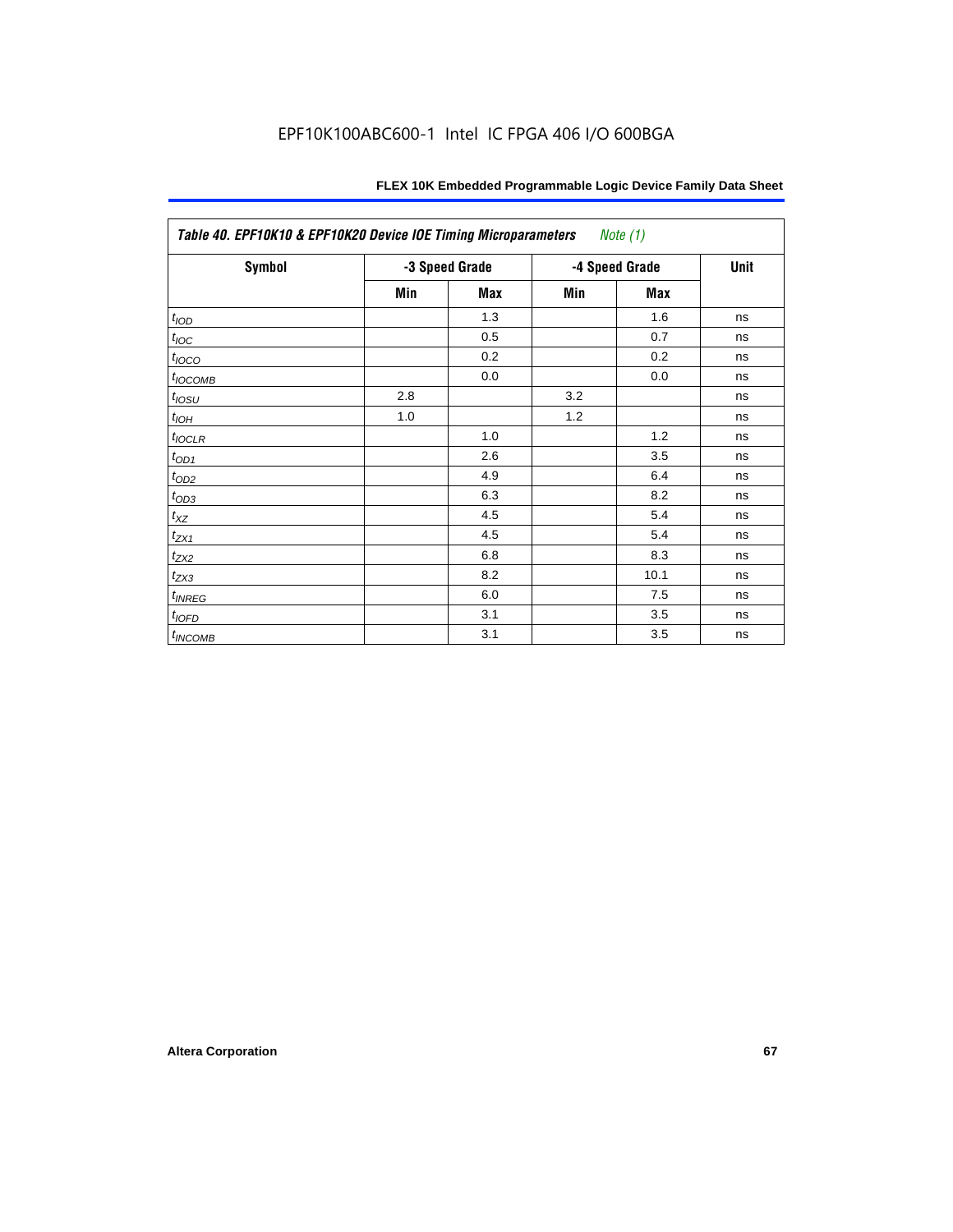| Symbol                 | -3 Speed Grade |            | -4 Speed Grade |            | Unit |
|------------------------|----------------|------------|----------------|------------|------|
|                        | Min            | <b>Max</b> | Min            | <b>Max</b> |      |
| <sup>t</sup> EABDATA1  |                | 1.5        |                | 1.9        | ns   |
| <sup>t</sup> EABDATA2  |                | 4.8        |                | 6.0        | ns   |
| t <sub>EABWE1</sub>    |                | 1.0        |                | 1.2        | ns   |
| <sup>t</sup> EABWE2    |                | 5.0        |                | 6.2        | ns   |
| <sup>t</sup> EABCLK    |                | 1.0        |                | 2.2        | ns   |
| t <sub>EABCO</sub>     |                | 0.5        |                | 0.6        | ns   |
| <sup>t</sup> EABBYPASS |                | 1.5        |                | 1.9        | ns   |
| $t_{EABSU}$            | 1.5            |            | 1.8            |            | ns   |
| $t_{EABH}$             | 2.0            |            | 2.5            |            | ns   |
| $t_{AA}$               |                | 8.7        |                | 10.7       | ns   |
| $t_{\mathit{WP}}$      | 5.8            |            | 7.2            |            | ns   |
| $t_{WDSU}$             | 1.6            |            | 2.0            |            | ns   |
| $t_{WDH}$              | 0.3            |            | 0.4            |            | ns   |
| $t_{WASU}$             | 0.5            |            | 0.6            |            | ns   |
| $t_{W\underline{AH}}$  | 1.0            |            | 1.2            |            | ns   |
| $t_{WO}$               |                | 5.0        |                | 6.2        | ns   |
| $t_{DD}$               |                | 5.0        |                | 6.2        | ns   |
| <sup>t</sup> EABOUT    |                | 0.5        |                | 0.6        | ns   |
| $t_{EABCH}$            | 4.0            |            | 4.0            |            | ns   |
| $t_{EABCL}$            | 5.8            |            | 7.2            |            | ns   |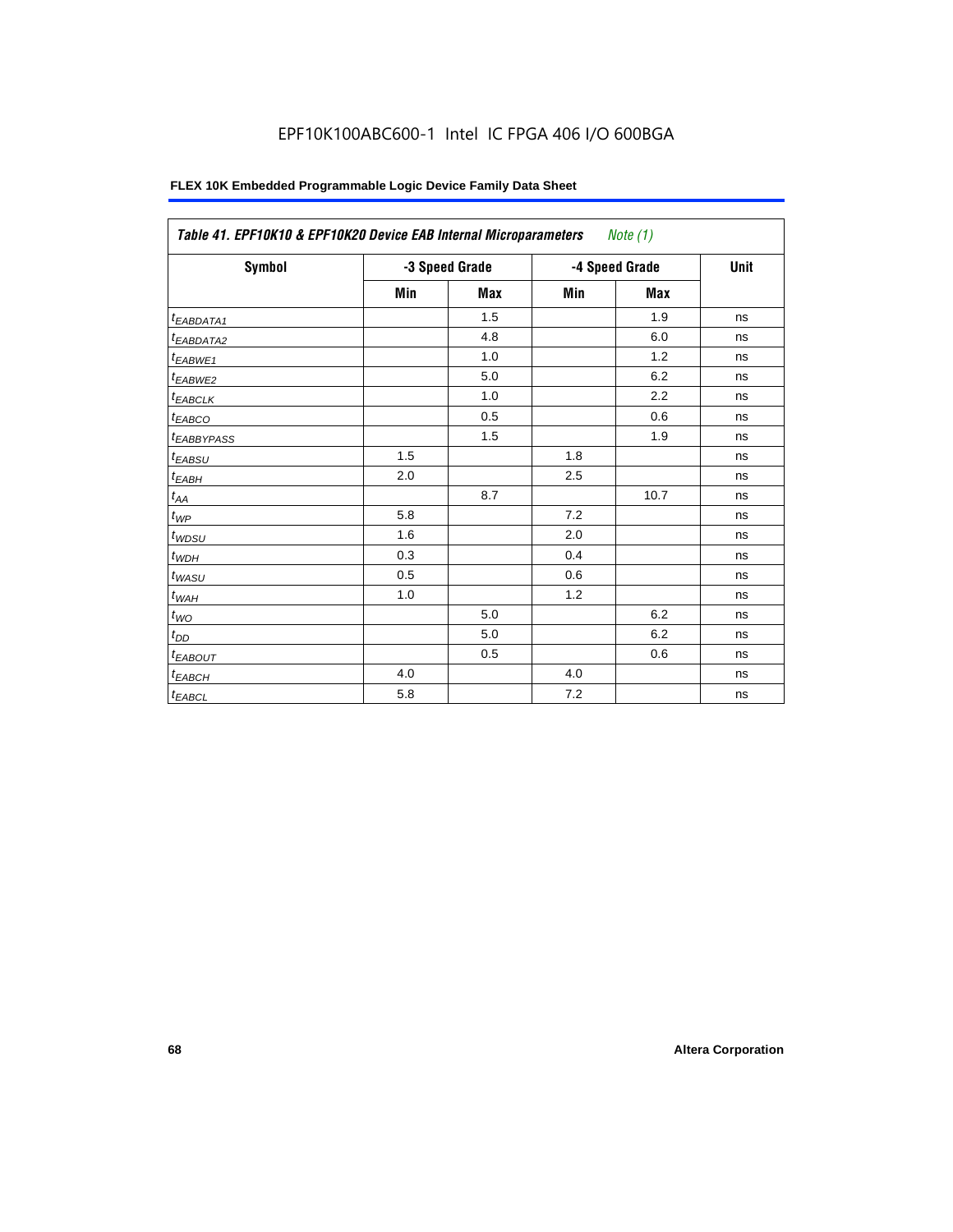| Table 42. EPF10K10 & EPF10K20 Device EAB Internal Timing Macroparameters<br>Note (1) |                |      |                |      |             |
|--------------------------------------------------------------------------------------|----------------|------|----------------|------|-------------|
| <b>Symbol</b>                                                                        | -3 Speed Grade |      | -4 Speed Grade |      | <b>Unit</b> |
|                                                                                      | Min            | Max  | Min            | Max  |             |
| t <sub>EABAA</sub>                                                                   |                | 13.7 |                | 17.0 | ns          |
| <sup>t</sup> EABRCCOMB                                                               | 13.7           |      | 17.0           |      | ns          |
| <b><i>EABRCREG</i></b>                                                               | 9.7            |      | 11.9           |      | ns          |
| t <sub>EABWP</sub>                                                                   | 5.8            |      | 7.2            |      | ns          |
| <sup>t</sup> EABWCCOMB                                                               | 7.3            |      | 9.0            |      | ns          |
| <sup>t</sup> EABWCREG                                                                | 13.0           |      | 16.0           |      | ns          |
| t <sub>EABDD</sub>                                                                   |                | 10.0 |                | 12.5 | ns          |
| <sup>t</sup> EABDATACO                                                               |                | 2.0  |                | 3.4  | ns          |
| <sup>t</sup> EABDATASU                                                               | 5.3            |      | 5.6            |      | ns          |
| <sup>t</sup> EABDATAH                                                                | 0.0            |      | 0.0            |      | ns          |
| <sup>t</sup> EABWESU                                                                 | 5.5            |      | 5.8            |      | ns          |
| <sup>t</sup> EABWEH                                                                  | 0.0            |      | 0.0            |      | ns          |
| <sup>t</sup> EABWDSU                                                                 | 5.5            |      | 5.8            |      | ns          |
| <sup>t</sup> EABWDH                                                                  | 0.0            |      | 0.0            |      | ns          |
| t <sub>EABWASU</sub>                                                                 | 2.1            |      | 2.7            |      | ns          |
| <sup>t</sup> EABWAH                                                                  | 0.0            |      | 0.0            |      | ns          |
| <sup>t</sup> EABWO                                                                   |                | 9.5  |                | 11.8 | ns          |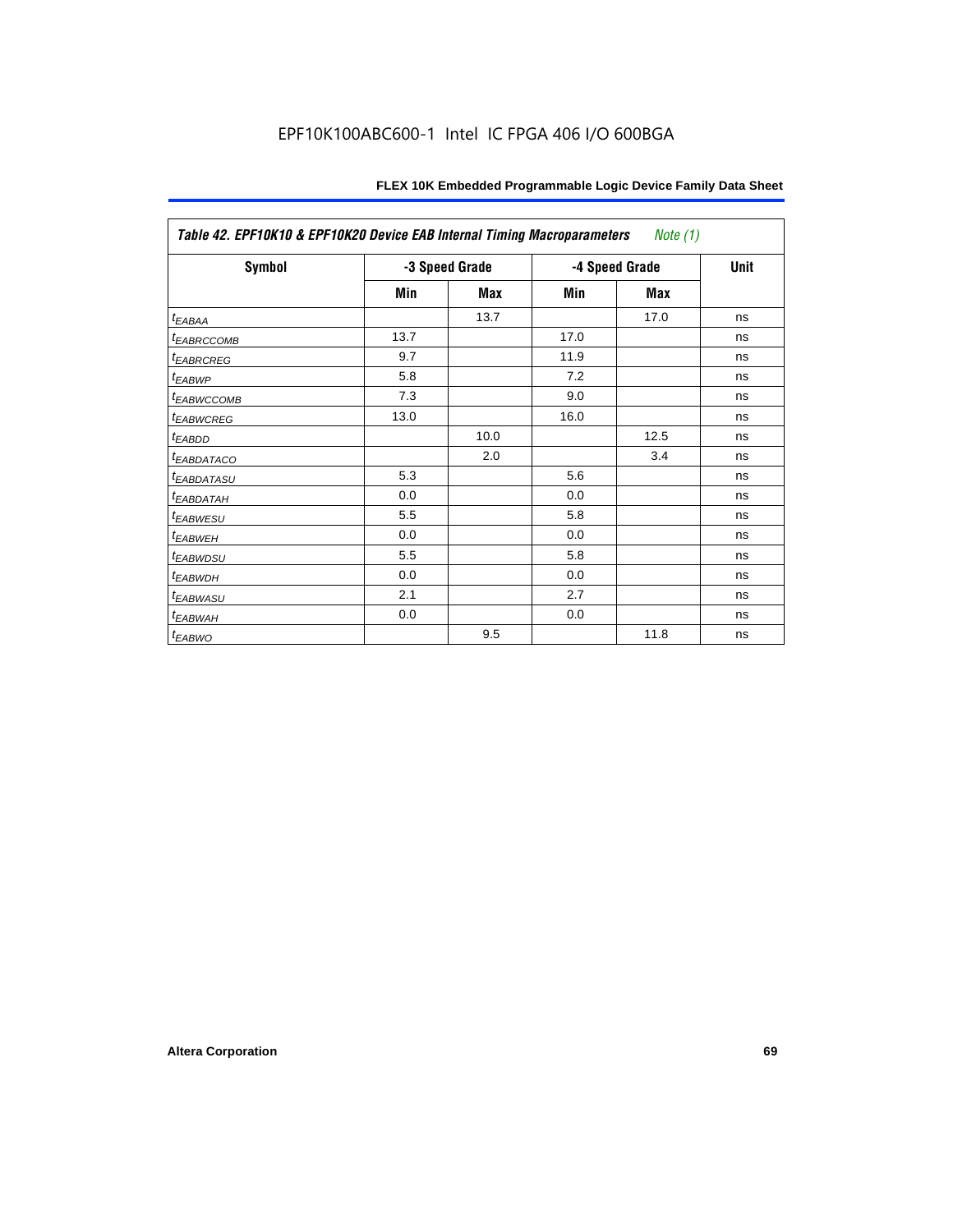| FLEX 10K Embedded Programmable Logic Device Family Data Sheet |  |
|---------------------------------------------------------------|--|
|---------------------------------------------------------------|--|

| <b>Table 43. EPF10K10 Device Interconnect Timing Microparameters</b><br><i>Note</i> $(1)$ |                |            |                |            |             |
|-------------------------------------------------------------------------------------------|----------------|------------|----------------|------------|-------------|
| <b>Symbol</b>                                                                             | -3 Speed Grade |            | -4 Speed Grade |            | <b>Unit</b> |
|                                                                                           | Min            | <b>Max</b> | Min            | <b>Max</b> |             |
| <sup>t</sup> DIN2IOE                                                                      |                | 4.8        |                | 6.2        | ns          |
| <sup>t</sup> DIN2LE                                                                       |                | 2.6        |                | 3.8        | ns          |
| <sup>t</sup> DIN2DATA                                                                     |                | 4.3        |                | 5.2        | ns          |
| <sup>t</sup> DCLK2IOE                                                                     |                | 3.4        |                | 4.0        | ns          |
| <sup>t</sup> DCLK2LE                                                                      |                | 2.6        |                | 3.8        | ns          |
| <sup>t</sup> SAMELAB                                                                      |                | 0.6        |                | 0.6        | ns          |
| <sup>t</sup> SAMEROW                                                                      |                | 3.6        |                | 3.8        | ns          |
| <sup>t</sup> SAMECOLUMN                                                                   |                | 0.9        |                | 1.1        | ns          |
| <i>t<sub>DIFFROW</sub></i>                                                                |                | 4.5        |                | 4.9        | ns          |
| <sup>t</sup> TWOROWS                                                                      |                | 8.1        |                | 8.7        | ns          |
| <sup>t</sup> LEPERIPH                                                                     |                | 3.3        |                | 3.9        | ns          |
| <sup>t</sup> LABCARRY                                                                     |                | 0.5        |                | 0.8        | ns          |
| <sup>t</sup> LABCASC                                                                      |                | 2.7        |                | 3.0        | ns          |

| Symbol                  |     | -3 Speed Grade |     | -4 Speed Grade | Unit |
|-------------------------|-----|----------------|-----|----------------|------|
|                         | Min | Max            | Min | Max            |      |
| $t_{DINZIOE}$           |     | 5.2            |     | 6.6            | ns   |
| <sup>t</sup> DIN2LE     |     | 2.6            |     | 3.8            | ns   |
| <sup>t</sup> DIN2DATA   |     | 4.3            |     | 5.2            | ns   |
| <sup>I</sup> DCLK2IOE   |     | 4.3            |     | 4.0            | ns   |
| t <sub>DCLK2LE</sub>    |     | 2.6            |     | 3.8            | ns   |
| <sup>t</sup> SAMELAB    |     | 0.6            |     | 0.6            | ns   |
| <sup>I</sup> SAMEROW    |     | 3.7            |     | 3.9            | ns   |
| <sup>t</sup> SAMECOLUMN |     | 1.4            |     | 1.6            | ns   |
| <sup>I</sup> DIFFROW    |     | 5.1            |     | 5.5            | ns   |
| <sup>t</sup> TWOROWS    |     | 8.8            |     | 9.4            | ns   |
| <sup>t</sup> LEPERIPH   |     | 4.7            |     | 5.6            | ns   |
| <b>LABCARRY</b>         |     | 0.5            |     | 0.8            | ns   |
| <sup>t</sup> LABCASC    |     | 2.7            |     | 3.0            | ns   |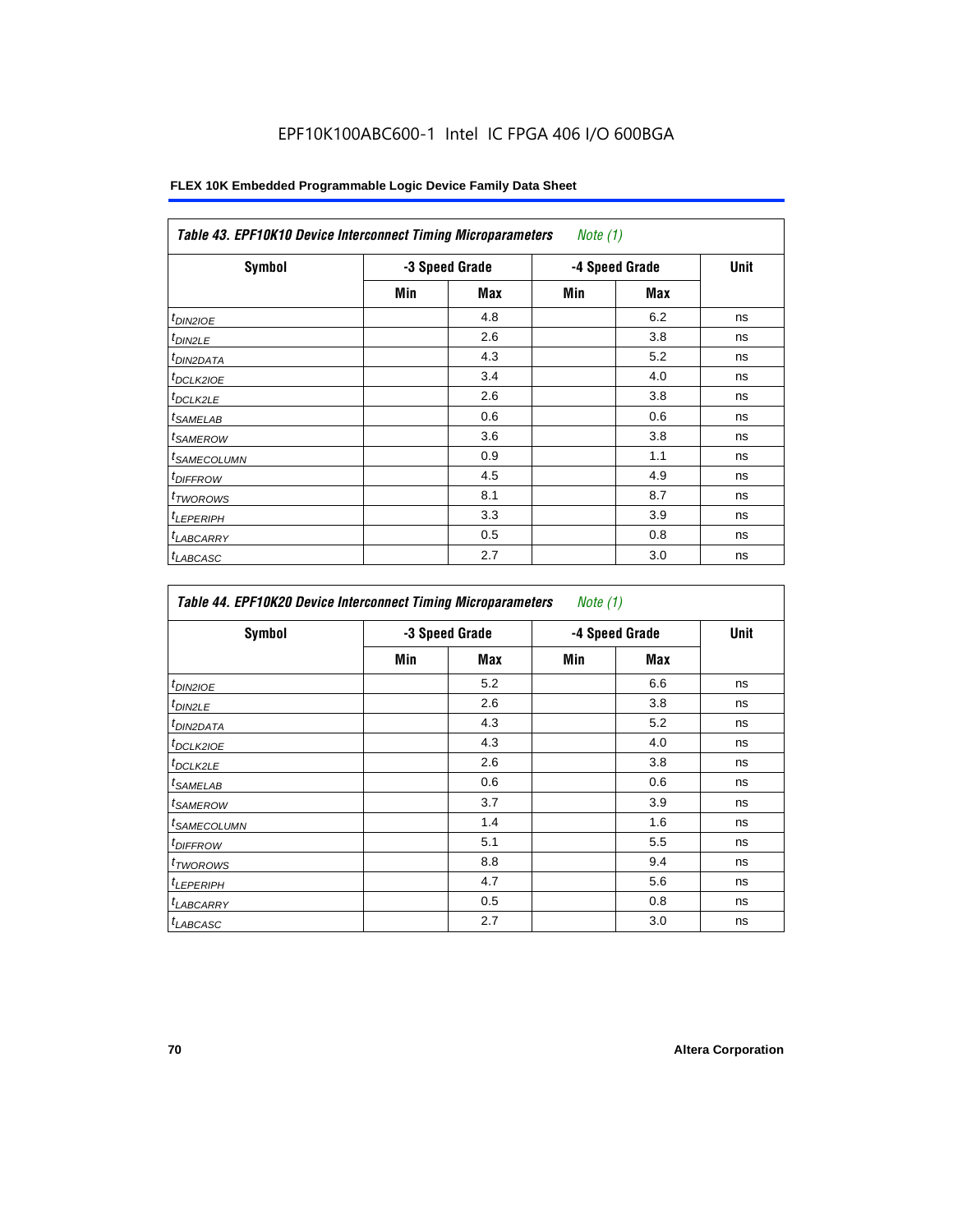| Table 45. EPF10K10 & EPF10K20 Device External Timing Parameters<br>Note (1) |                                  |      |     |      |             |  |
|-----------------------------------------------------------------------------|----------------------------------|------|-----|------|-------------|--|
| <b>Symbol</b>                                                               | -4 Speed Grade<br>-3 Speed Grade |      |     |      | <b>Unit</b> |  |
|                                                                             | Min                              | Max  | Min | Max  |             |  |
| t <sub>DRR</sub>                                                            |                                  | 16.1 |     | 20.0 | ns          |  |
| $t_{INSU}$ (2), (3)                                                         | 5.5                              |      | 6.0 |      | ns          |  |
| $t_{INH}$ (3)                                                               | 0.0                              |      | 0.0 |      | ns          |  |
| $\vert$ toutco (3)                                                          | 2.0                              | 6.7  | 2.0 | 8.4  | ns          |  |

| Table 46. EPF10K10 Device External Bidirectional Timing Parameters<br>Note $(1)$ |                |      |                |      |             |  |
|----------------------------------------------------------------------------------|----------------|------|----------------|------|-------------|--|
| Symbol                                                                           | -3 Speed Grade |      | -4 Speed Grade |      | <b>Unit</b> |  |
|                                                                                  | Min            | Max  | Min            | Max  |             |  |
| <sup>t</sup> insubidir                                                           | 4.5            |      | 5.6            |      | ns          |  |
| <sup>t</sup> INHBIDIR                                                            | 0.0            |      | 0.0            |      | ns          |  |
| <sup>t</sup> OUTCOBIDIR                                                          | 2.0            | 6.7  | 2.0            | 8.4  | ns          |  |
| <sup>t</sup> xzbidir                                                             |                | 10.5 |                | 13.4 | ns          |  |
| <sup>t</sup> zxbidir                                                             |                | 10.5 |                | 13.4 | ns          |  |

| Table 47. EPF10K20 Device External Bidirectional Timing Parameters<br><i>Note</i> $(1)$ |                |      |                |      |             |  |
|-----------------------------------------------------------------------------------------|----------------|------|----------------|------|-------------|--|
| Symbol                                                                                  | -3 Speed Grade |      | -4 Speed Grade |      | <b>Unit</b> |  |
|                                                                                         | Min            | Max  | Min            | Max  |             |  |
| <sup>t</sup> INSUBIDIR                                                                  | 4.6            |      | 5.7            |      | ns          |  |
| <sup>t</sup> INHBIDIR                                                                   | 0.0            |      | 0.0            |      | ns          |  |
| <b>TOUTCOBIDIR</b>                                                                      | 2.0            | 6.7  | 2.0            | 8.4  | ns          |  |
| <sup>t</sup> xzbidir                                                                    |                | 10.5 |                | 13.4 | ns          |  |
| <sup>T</sup> ZXBIDIR                                                                    |                | 10.5 |                | 13.4 | ns          |  |

*Notes to tables:*

(1) All timing parameters are described in Tables 32 through 38 in this data sheet.

(2) Using an LE to register the signal may provide a lower setup time.

(3) This parameter is specified by characterization.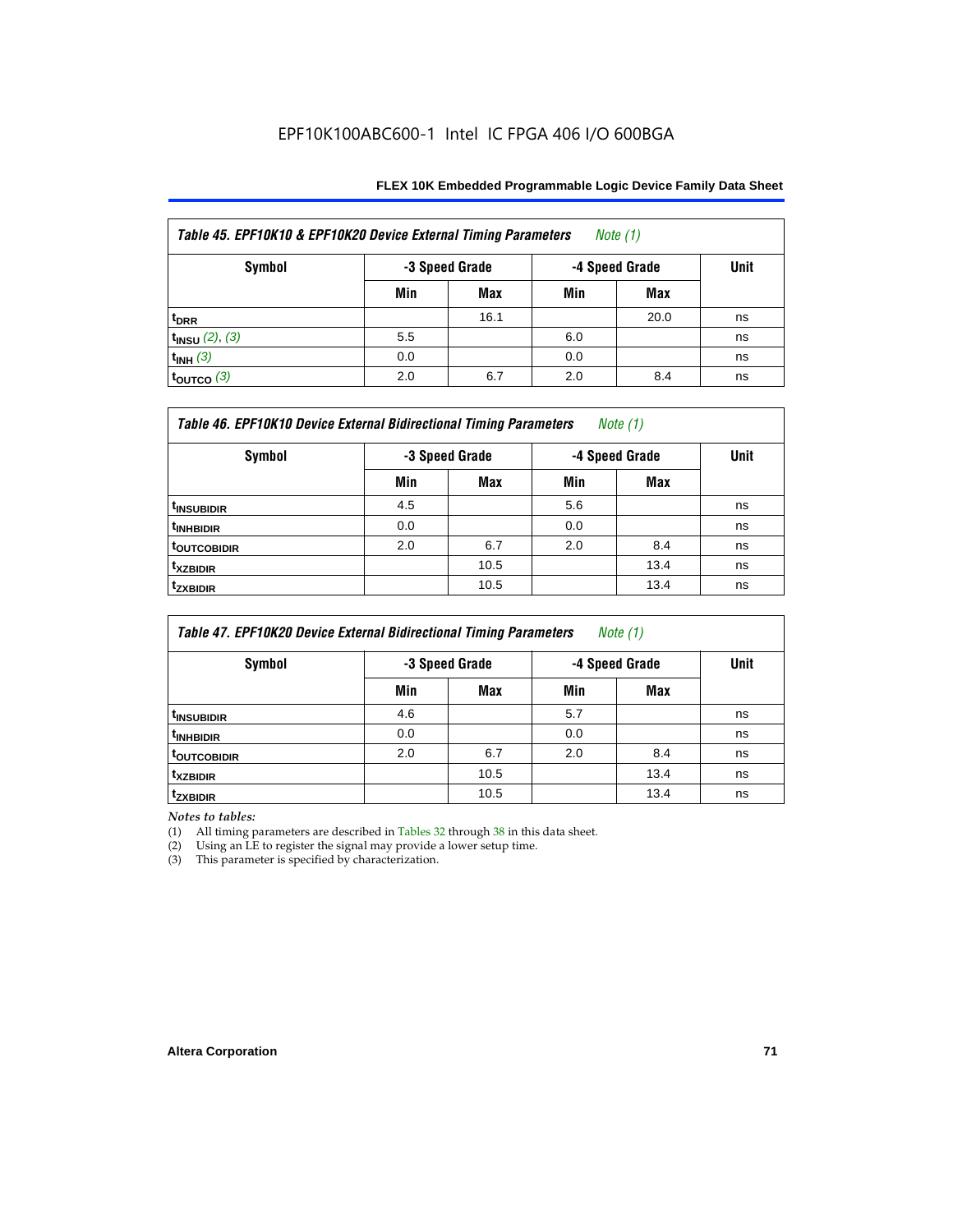Tables 48 through 56 show EPF10K30, EPF10K40, and EPF10K50 device internal and external timing parameters.

| Symbol                     |                |     | -4 Speed Grade | <b>Unit</b> |    |
|----------------------------|----------------|-----|----------------|-------------|----|
|                            | -3 Speed Grade |     |                |             |    |
|                            | Min            | Max | Min            | Max         |    |
| $t_{LUT}$                  |                | 1.3 |                | 1.8         | ns |
| $t_{CLUT}$                 |                | 0.6 |                | 0.6         | ns |
| $t_{RLUT}$                 |                | 1.5 |                | 2.0         | ns |
| <b>t</b> <sub>PACKED</sub> |                | 0.5 |                | 0.8         | ns |
| $t_{EN}$                   |                | 0.9 |                | 1.5         | ns |
| $t_{CICO}$                 |                | 0.2 |                | 0.4         | ns |
| $t_{CGEN}$                 |                | 0.9 |                | 1.4         | ns |
| $t_{\text{GENR}}$          |                | 0.9 |                | 1.4         | ns |
| $t_{CASC}$                 |                | 1.0 |                | 1.2         | ns |
| $t_{\rm C}$                |                | 1.3 |                | 1.6         | ns |
| $t_{CO}$                   |                | 0.9 |                | 1.2         | ns |
| $t_{\text{COMB}}$          |                | 0.6 |                | 0.6         | ns |
| $t_{\text{SU}}$            | 1.4            |     | 1.4            |             | ns |
| $t_H$                      | 0.9            |     | 1.3            |             | ns |
| $t_{PRE}$                  |                | 0.9 |                | 1.2         | ns |
| $t_{\text{CLR}}$           |                | 0.9 |                | 1.2         | ns |
| $t_{CH}$                   | 4.0            |     | 4.0            |             | ns |
| $t_{CL}$                   | 4.0            |     | 4.0            |             | ns |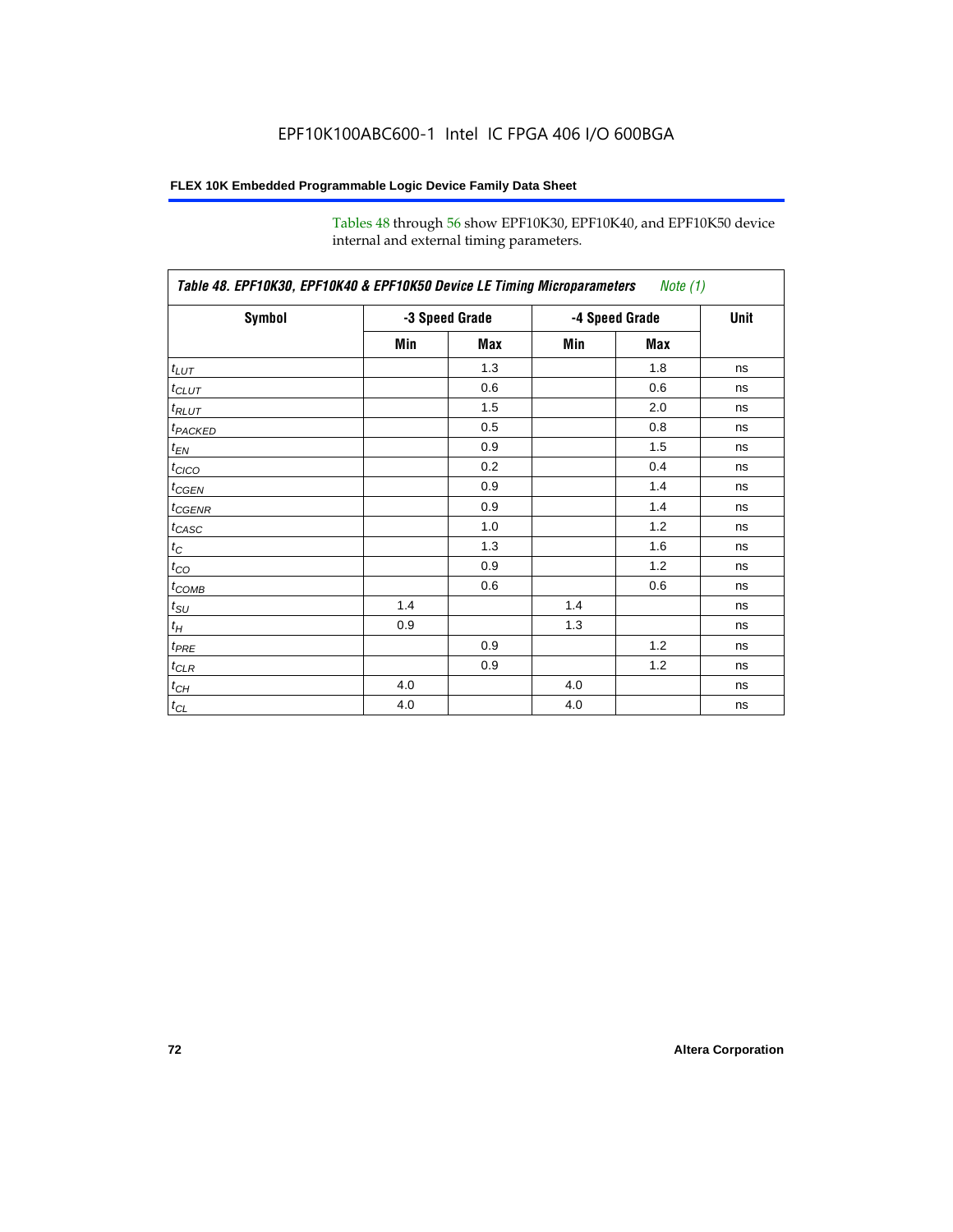| Table 49. EPF10K30, EPF10K40 & EPF10K50 Device IOE Timing Microparameters<br><i>Note</i> $(1)$ |     |                |     |                |    |  |  |  |  |
|------------------------------------------------------------------------------------------------|-----|----------------|-----|----------------|----|--|--|--|--|
| <b>Symbol</b>                                                                                  |     | -3 Speed Grade |     | -4 Speed Grade |    |  |  |  |  |
|                                                                                                | Min | <b>Max</b>     | Min | Max            |    |  |  |  |  |
| t <sub>IOD</sub>                                                                               |     | 0.4            |     | 0.6            | ns |  |  |  |  |
| $t_{\text{IOC}}$                                                                               |     | 0.5            |     | 0.9            | ns |  |  |  |  |
| $t_{IOCO}$                                                                                     |     | 0.4            |     | 0.5            | ns |  |  |  |  |
| $t_{IOCOMB}$                                                                                   |     | 0.0            |     | 0.0            | ns |  |  |  |  |
| $t_{IOSU}$                                                                                     | 3.1 |                | 3.5 |                | ns |  |  |  |  |
| $t_{IOH}$                                                                                      | 1.0 |                | 1.9 |                | ns |  |  |  |  |
| $t_{\text{IOCLR}}$                                                                             |     | 1.0            |     | 1.2            | ns |  |  |  |  |
| $t_{OD1}$                                                                                      |     | 3.3            |     | 3.6            | ns |  |  |  |  |
| $t_{OD2}$                                                                                      |     | 5.6            |     | 6.5            | ns |  |  |  |  |
| $t_{OD3}$                                                                                      |     | 7.0            |     | 8.3            | ns |  |  |  |  |
| $t_{\mathsf{XZ}}$                                                                              |     | 5.2            |     | 5.5            | ns |  |  |  |  |
| $t_{ZX1}$                                                                                      |     | 5.2            |     | 5.5            | ns |  |  |  |  |
| $t_{ZX2}$                                                                                      |     | 7.5            |     | 8.4            | ns |  |  |  |  |
| $t_{ZX3}$                                                                                      |     | 8.9            |     | 10.2           | ns |  |  |  |  |
| $t_{INREG}$                                                                                    |     | 7.7            |     | 10.0           | ns |  |  |  |  |
| $t_{IOFD}$                                                                                     |     | 3.3            |     | 4.0            | ns |  |  |  |  |
| $t_{INCOMB}$                                                                                   |     | 3.3            |     | 4.0            | ns |  |  |  |  |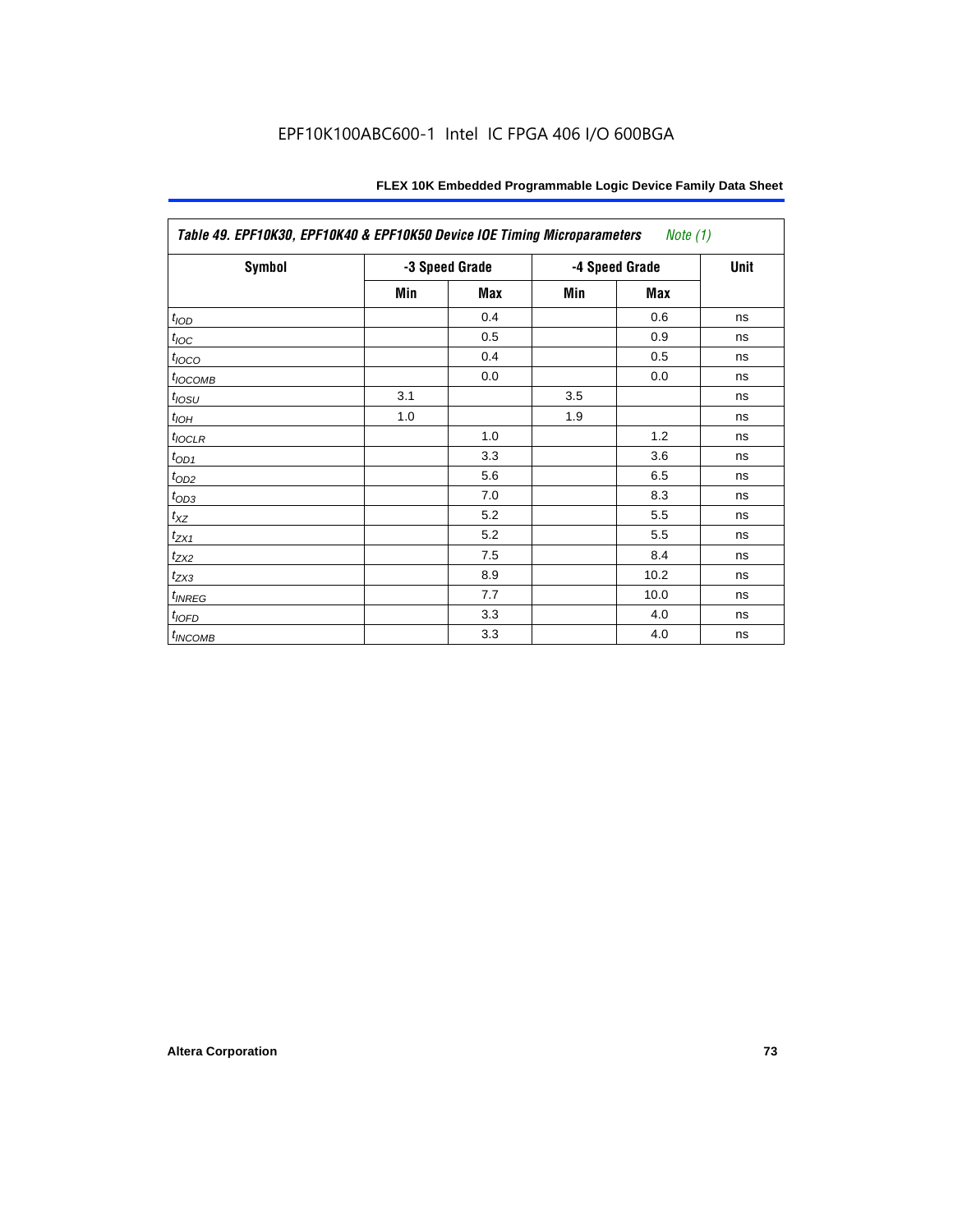| Symbol                         |     | -3 Speed Grade |     | -4 Speed Grade | <b>Unit</b> |
|--------------------------------|-----|----------------|-----|----------------|-------------|
|                                | Min | <b>Max</b>     | Min | Max            |             |
| <sup>t</sup> EABDATA1          |     | 1.5            |     | 1.9            | ns          |
| $t_{EABDATA2}$                 |     | 4.8            |     | 6.0            | ns          |
| t <sub>EABWE1</sub>            |     | 1.0            |     | 1.2            | ns          |
| <sup>t</sup> EABWE2            |     | 5.0            |     | 6.2            | ns          |
| <sup>t</sup> EABCLK            |     | 1.0            |     | 2.2            | ns          |
| t <sub>EABCO</sub>             |     | 0.5            |     | 0.6            | ns          |
| <i><b><i>EABBYPASS</i></b></i> |     | 1.5            |     | 1.9            | ns          |
| t <sub>EABSU</sub>             | 1.5 |                | 1.8 |                | ns          |
| <sup>t</sup> ЕАВН              | 2.0 |                | 2.5 |                | ns          |
| $t_{AA}$                       |     | 8.7            |     | 10.7           | ns          |
| $t_{WP}$                       | 5.8 |                | 7.2 |                | ns          |
| $t_{W\!D\!S\!U}$               | 1.6 |                | 2.0 |                | ns          |
| $t_{WDH}$                      | 0.3 |                | 0.4 |                | ns          |
| $t_{WASU}$                     | 0.5 |                | 0.6 |                | ns          |
| $t_{W\!A\!H}$                  | 1.0 |                | 1.2 |                | ns          |
| $t_{WO}$                       |     | 5.0            |     | 6.2            | ns          |
| $t_{DD}$                       |     | 5.0            |     | 6.2            | ns          |
| <sup>t</sup> EABOUT            |     | 0.5            |     | 0.6            | ns          |
| t <sub>EABCH</sub>             | 4.0 |                | 4.0 |                | ns          |
| <sup>t</sup> EABCL             | 5.8 |                | 7.2 |                | ns          |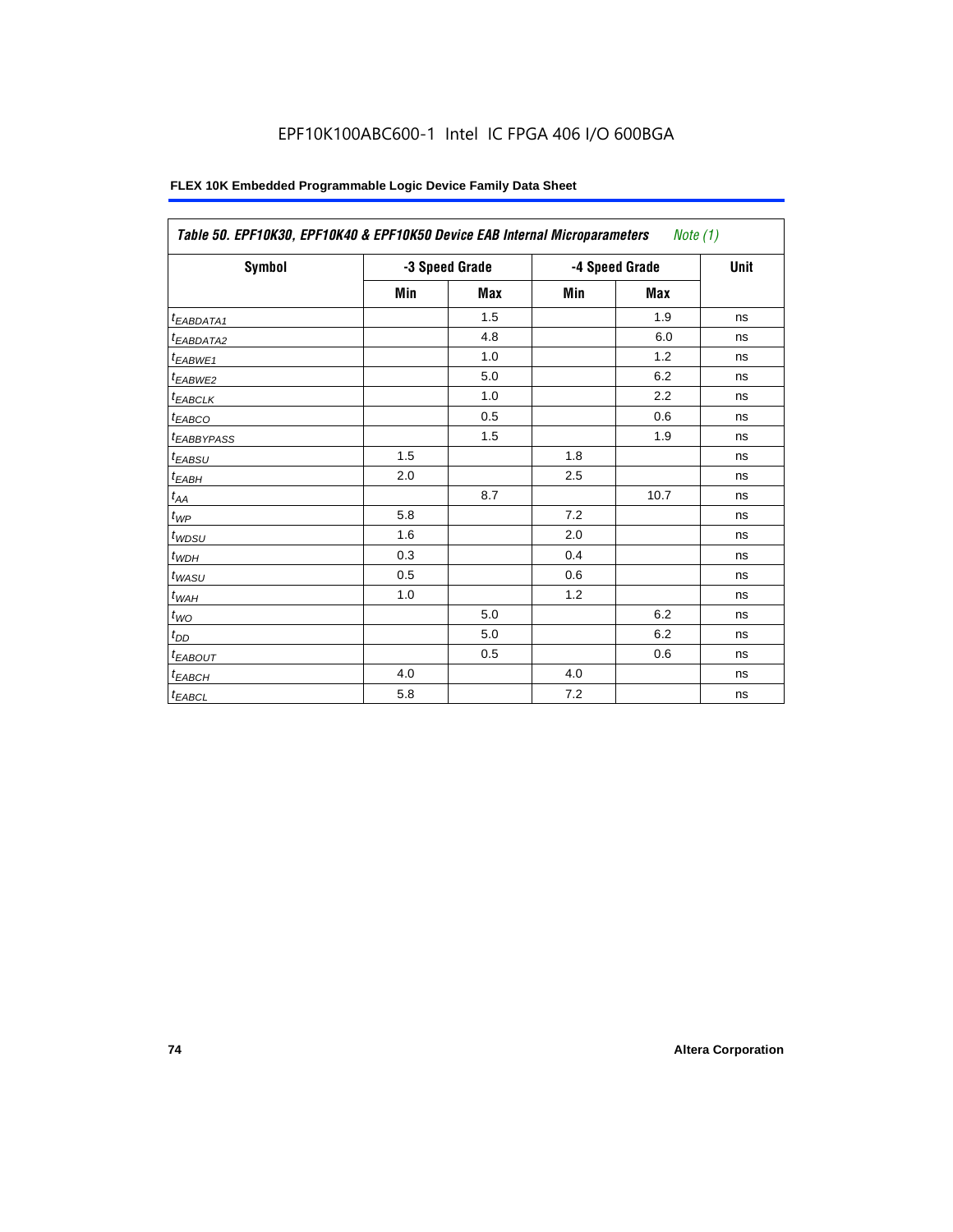| Table 51. EPF10K30, EPF10K40 & EPF10K50 Device EAB Internal Timing Macroparameters<br>Note $(1)$ |      |                |      |                |             |  |  |
|--------------------------------------------------------------------------------------------------|------|----------------|------|----------------|-------------|--|--|
| Symbol                                                                                           |      | -3 Speed Grade |      | -4 Speed Grade | <b>Unit</b> |  |  |
|                                                                                                  | Min  | <b>Max</b>     | Min  | Max            |             |  |  |
| $t_{EABA}$                                                                                       |      | 13.7           |      | 17.0           | ns          |  |  |
| <b><i>EABRCCOMB</i></b>                                                                          | 13.7 |                | 17.0 |                | ns          |  |  |
| <b><i>EABRCREG</i></b>                                                                           | 9.7  |                | 11.9 |                | ns          |  |  |
| <sup>t</sup> EABWP                                                                               | 5.8  |                | 7.2  |                | ns          |  |  |
| <b><i>EABWCCOMB</i></b>                                                                          | 7.3  |                | 9.0  |                | ns          |  |  |
| <b><i>EABWCREG</i></b>                                                                           | 13.0 |                | 16.0 |                | ns          |  |  |
| <sup>t</sup> EABDD                                                                               |      | 10.0           |      | 12.5           | ns          |  |  |
| <i>EABDATACO</i>                                                                                 |      | 2.0            |      | 3.4            | ns          |  |  |
| <sup>I</sup> EABDATASU                                                                           | 5.3  |                | 5.6  |                | ns          |  |  |
| <sup>t</sup> EABDATAH                                                                            | 0.0  |                | 0.0  |                | ns          |  |  |
| <b><i>EABWESU</i></b>                                                                            | 5.5  |                | 5.8  |                | ns          |  |  |
| <sup>t</sup> EABWEH                                                                              | 0.0  |                | 0.0  |                | ns          |  |  |
| <sup>t</sup> EABWDSU                                                                             | 5.5  |                | 5.8  |                | ns          |  |  |
| <sup>t</sup> EABWDH                                                                              | 0.0  |                | 0.0  |                | ns          |  |  |
| <sup>t</sup> EABWASU                                                                             | 2.1  |                | 2.7  |                | ns          |  |  |
| <sup>t</sup> EABWAH                                                                              | 0.0  |                | 0.0  |                | ns          |  |  |
| $t_{EABWO}$                                                                                      |      | 9.5            |      | 11.8           | ns          |  |  |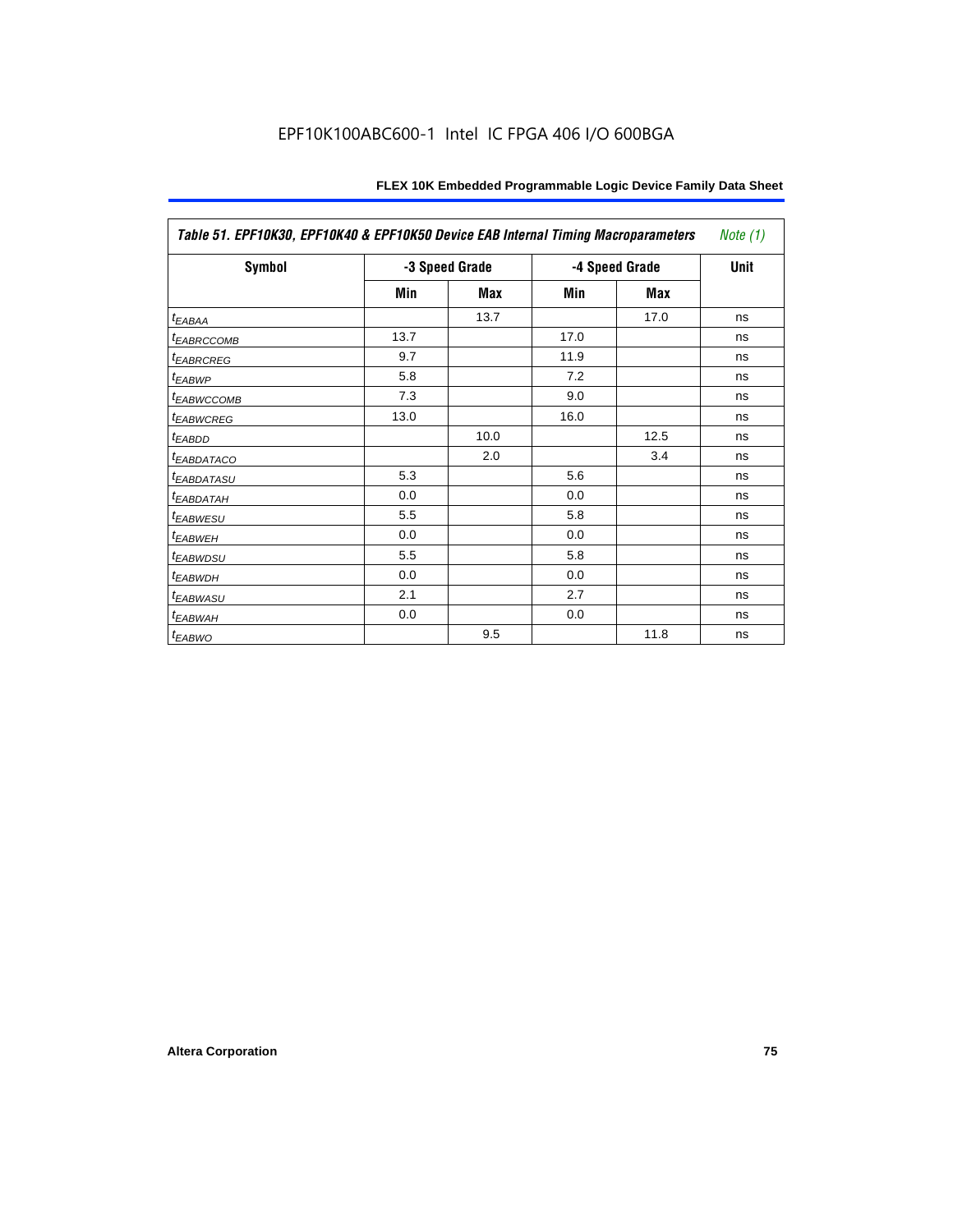| FLEX 10K Embedded Programmable Logic Device Family Data Sheet |  |
|---------------------------------------------------------------|--|
|---------------------------------------------------------------|--|

| <b>Symbol</b>              |     | -3 Speed Grade |     | -4 Speed Grade | <b>Unit</b> |
|----------------------------|-----|----------------|-----|----------------|-------------|
|                            | Min | Max            | Min | <b>Max</b>     |             |
| t <sub>DIN2IOE</sub>       |     | 6.9            |     | 8.7            | ns          |
| <sup>t</sup> DIN2LE        |     | 3.6            |     | 4.8            | ns          |
| <sup>t</sup> DIN2DATA      |     | 5.5            |     | 7.2            | ns          |
| <sup>t</sup> DCLK2IOE      |     | 4.6            |     | 6.2            | ns          |
| ${}^t$ DCLK2LE             |     | 3.6            |     | 4.8            | ns          |
| <sup>t</sup> SAMELAB       |     | 0.3            |     | 0.3            | ns          |
| <sup>t</sup> SAMEROW       |     | 3.3            |     | 3.7            | ns          |
| <sup>t</sup> SAMECOLUMN    |     | 2.5            |     | 2.7            | ns          |
| <i>t<sub>DIFFROW</sub></i> |     | 5.8            |     | 6.4            | ns          |
| <sup>t</sup> TWOROWS       |     | 9.1            |     | 10.1           | ns          |
| <sup>t</sup> LEPERIPH      |     | 6.2            |     | 7.1            | ns          |
| <sup>I</sup> LABCARRY      |     | 0.4            |     | 0.6            | ns          |
| <sup>t</sup> LABCASC       |     | 2.4            |     | 3.0            | ns          |

| Symbol                  |     | -3 Speed Grade |     | -4 Speed Grade | Unit |
|-------------------------|-----|----------------|-----|----------------|------|
|                         | Min | Max            | Min | Max            |      |
| $t_{DINZIOE}$           |     | 7.6            |     | 9.4            | ns   |
| <sup>t</sup> DIN2LE     |     | 3.6            |     | 4.8            | ns   |
| <sup>t</sup> DIN2DATA   |     | 5.5            |     | 7.2            | ns   |
| <sup>I</sup> DCLK2IOE   |     | 4.6            |     | 6.2            | ns   |
| t <sub>DCLK2LE</sub>    |     | 3.6            |     | 4.8            | ns   |
| <sup>t</sup> SAMELAB    |     | 0.3            |     | 0.3            | ns   |
| <sup>I</sup> SAMEROW    |     | 3.3            |     | 3.7            | ns   |
| <sup>I</sup> SAMECOLUMN |     | 3.1            |     | 3.2            | ns   |
| <sup>I</sup> DIFFROW    |     | 6.4            |     | 6.4            | ns   |
| <sup>t</sup> TWOROWS    |     | 9.7            |     | 10.6           | ns   |
| <sup>t</sup> LEPERIPH   |     | 6.4            |     | 7.1            | ns   |
| <b>LABCARRY</b>         |     | 0.4            |     | 0.6            | ns   |
| <sup>t</sup> LABCASC    |     | 2.4            |     | 3.0            | ns   |

<u> 1980 - Johann Barn, mars ann an t-Amhain Aonaichte ann an t-Amhain Aonaichte ann an t-Amhain Aonaichte ann an</u>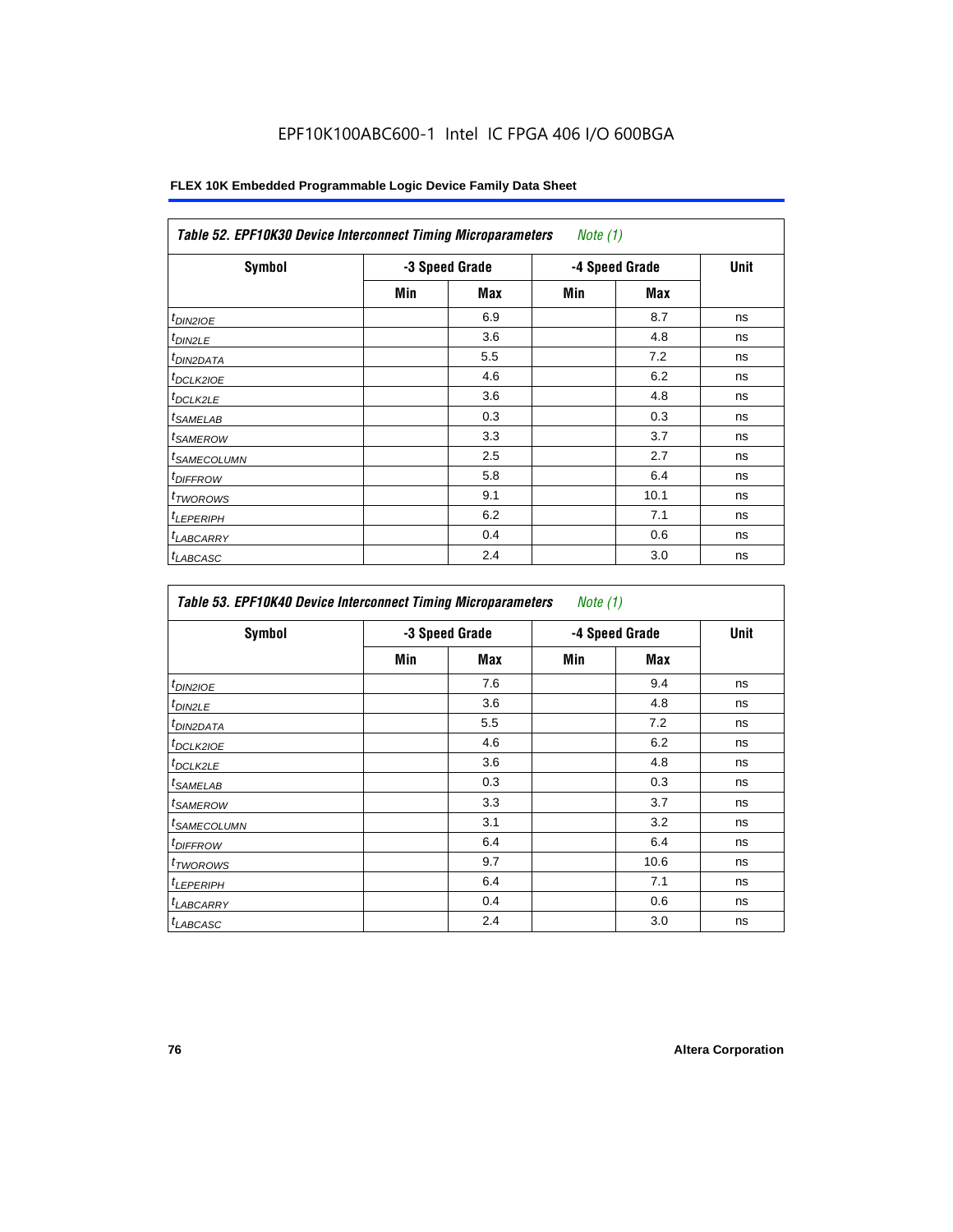| <b>Table 54. EPF10K50 Device Interconnect Timing Microparameters</b><br>Note $(1)$ |     |                |     |                |             |  |  |  |  |  |
|------------------------------------------------------------------------------------|-----|----------------|-----|----------------|-------------|--|--|--|--|--|
| <b>Symbol</b>                                                                      |     | -3 Speed Grade |     | -4 Speed Grade | <b>Unit</b> |  |  |  |  |  |
|                                                                                    | Min | Max            | Min | Max            |             |  |  |  |  |  |
| $t_{DINZIOE}$                                                                      |     | 8.4            |     | 10.2           | ns          |  |  |  |  |  |
| t <sub>DIN2LE</sub>                                                                |     | 3.6            |     | 4.8            | ns          |  |  |  |  |  |
| <sup>t</sup> DIN2DATA                                                              |     | 5.5            |     | 7.2            | ns          |  |  |  |  |  |
| t <sub>DCLK2IOE</sub>                                                              |     | 4.6            |     | 6.2            | ns          |  |  |  |  |  |
| $t_{DCLK2LE}$                                                                      |     | 3.6            |     | 4.8            | ns          |  |  |  |  |  |
| <sup>t</sup> SAMELAB                                                               |     | 0.3            |     | 0.3            | ns          |  |  |  |  |  |
| <i>t</i> SAMEROW                                                                   |     | 3.3            |     | 3.7            | ns          |  |  |  |  |  |
| <i>t<sub>SAMECOLUMN</sub></i>                                                      |     | 3.9            |     | 4.1            | ns          |  |  |  |  |  |
| <i>t<sub>DIFFROW</sub></i>                                                         |     | 7.2            |     | 7.8            | ns          |  |  |  |  |  |
| <i>t</i> <sub>TWOROWS</sub>                                                        |     | 10.5           |     | 11.5           | ns          |  |  |  |  |  |
| <sup>t</sup> LEPERIPH                                                              |     | 7.5            |     | 8.2            | ns          |  |  |  |  |  |
| <b>LABCARRY</b>                                                                    |     | 0.4            |     | 0.6            | ns          |  |  |  |  |  |
| <sup>t</sup> LABCASC                                                               |     | 2.4            |     | 3.0            | ns          |  |  |  |  |  |

| Table 55. EPF10K30, EPF10K40 & EPF10K50 Device External Timing Parameters<br>Note $(1)$ |                |      |                |      |    |  |  |  |  |
|-----------------------------------------------------------------------------------------|----------------|------|----------------|------|----|--|--|--|--|
| Symbol                                                                                  | -3 Speed Grade |      | -4 Speed Grade | Unit |    |  |  |  |  |
|                                                                                         | Min            | Max  | Min            | Max  |    |  |  |  |  |
| <sup>t</sup> DRR                                                                        |                | 17.2 |                | 21.1 | ns |  |  |  |  |
| $t_{INSU}$ (2), (3)                                                                     | 5.7            |      | 6.4            |      | ns |  |  |  |  |
| $t_{INH}$ (3)                                                                           | 0.0            |      | 0.0            |      | ns |  |  |  |  |
| $t_{\text{OUTCO}}(3)$                                                                   | 2.0            | 8.8  | 2.0            | 11.2 | ns |  |  |  |  |

| Table 56. EPF10K30, EPF10K40 & EPF10K50 Device External Bidirectional Timing Parameters<br>Note $(1)$ |                |      |                |      |             |  |  |  |  |  |
|-------------------------------------------------------------------------------------------------------|----------------|------|----------------|------|-------------|--|--|--|--|--|
| Symbol                                                                                                | -3 Speed Grade |      | -4 Speed Grade |      | <b>Unit</b> |  |  |  |  |  |
|                                                                                                       | Min            | Max  | Min            | Max  |             |  |  |  |  |  |
| <sup>t</sup> INSUBIDIR                                                                                | 4.1            |      | 4.6            |      | ns          |  |  |  |  |  |
| <sup>t</sup> INHBIDIR                                                                                 | 0.0            |      | 0.0            |      | ns          |  |  |  |  |  |
| t <sub>outcobidir</sub>                                                                               | 2.0            | 8.8  | 2.0            | 11.2 | ns          |  |  |  |  |  |
| <sup>t</sup> xzbidir                                                                                  |                | 12.3 |                | 15.0 | ns          |  |  |  |  |  |
| <sup>t</sup> zxbidir                                                                                  |                | 12.3 |                | 15.0 | ns          |  |  |  |  |  |

r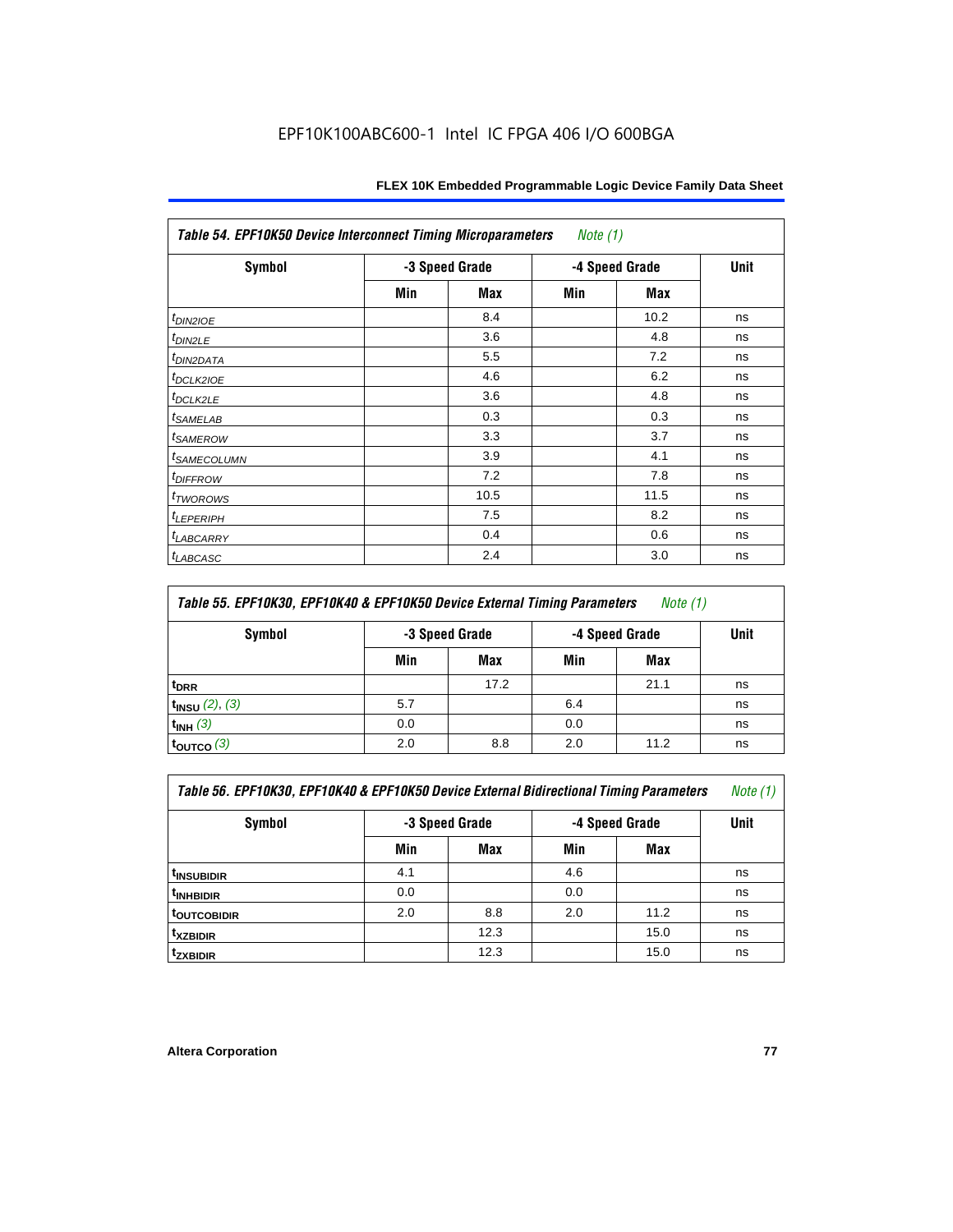#### *Notes to tables:*

- (1) All timing parameters are described in Tables 32 through 38 in this data sheet.
- (2) Using an LE to register the signal may provide a lower setup time.
- (3) This parameter is specified by characterization.

Tables 57 through 63 show EPF10K70 device internal and external timing parameters.

| <b>Table 57. EPF10K70 Device LE Timing Microparameters</b><br>Note (1) |     |                |     |                |     |                |      |  |  |
|------------------------------------------------------------------------|-----|----------------|-----|----------------|-----|----------------|------|--|--|
| <b>Symbol</b>                                                          |     | -2 Speed Grade |     | -3 Speed Grade |     | -4 Speed Grade | Unit |  |  |
|                                                                        | Min | Max            | Min | <b>Max</b>     | Min | <b>Max</b>     |      |  |  |
| $t_{LUT}$                                                              |     | 1.3            |     | 1.5            |     | 2.0            | ns   |  |  |
| $t$ CLUT                                                               |     | 0.4            |     | 0.4            |     | 0.5            | ns   |  |  |
| $t_{RLUT}$                                                             |     | 1.5            |     | 1.6            |     | 2.0            | ns   |  |  |
| t <sub>PACKED</sub>                                                    |     | 0.8            |     | 0.9            |     | 1.3            | ns   |  |  |
| $t_{EN}$                                                               |     | 0.8            |     | 0.9            |     | 1.2            | ns   |  |  |
| $t_{CICO}$                                                             |     | 0.2            |     | 0.2            |     | 0.3            | ns   |  |  |
| $t_{GEN}$                                                              |     | 1.0            |     | 1.1            |     | 1.4            | ns   |  |  |
| $t_{\text{GENR}}$                                                      |     | 1.1            |     | 1.2            |     | 1.5            | ns   |  |  |
| $t_{CASC}$                                                             |     | 1.0            |     | 1.1            |     | 1.3            | ns   |  |  |
| $t_C$                                                                  |     | 0.7            |     | 0.8            |     | 1.0            | ns   |  |  |
| $t_{CO}$                                                               |     | 0.9            |     | 1.0            |     | 1.4            | ns   |  |  |
| $t_{COMB}$                                                             |     | 0.4            |     | 0.5            |     | 0.7            | ns   |  |  |
| $t_{\text{SU}}$                                                        | 1.9 |                | 2.1 |                | 2.6 |                | ns   |  |  |
| $t_H$                                                                  | 2.1 |                | 2.3 |                | 3.1 |                | ns   |  |  |
| $t_{PRE}$                                                              |     | 0.9            |     | 1.0            |     | 1.4            | ns   |  |  |
| $t_{CLR}$                                                              |     | 0.9            |     | 1.0            |     | 1.4            | ns   |  |  |
| $t_{CH}$                                                               | 4.0 |                | 4.0 |                | 4.0 |                | ns   |  |  |
| $t_{CL}$                                                               | 4.0 |                | 4.0 |                | 4.0 |                | ns   |  |  |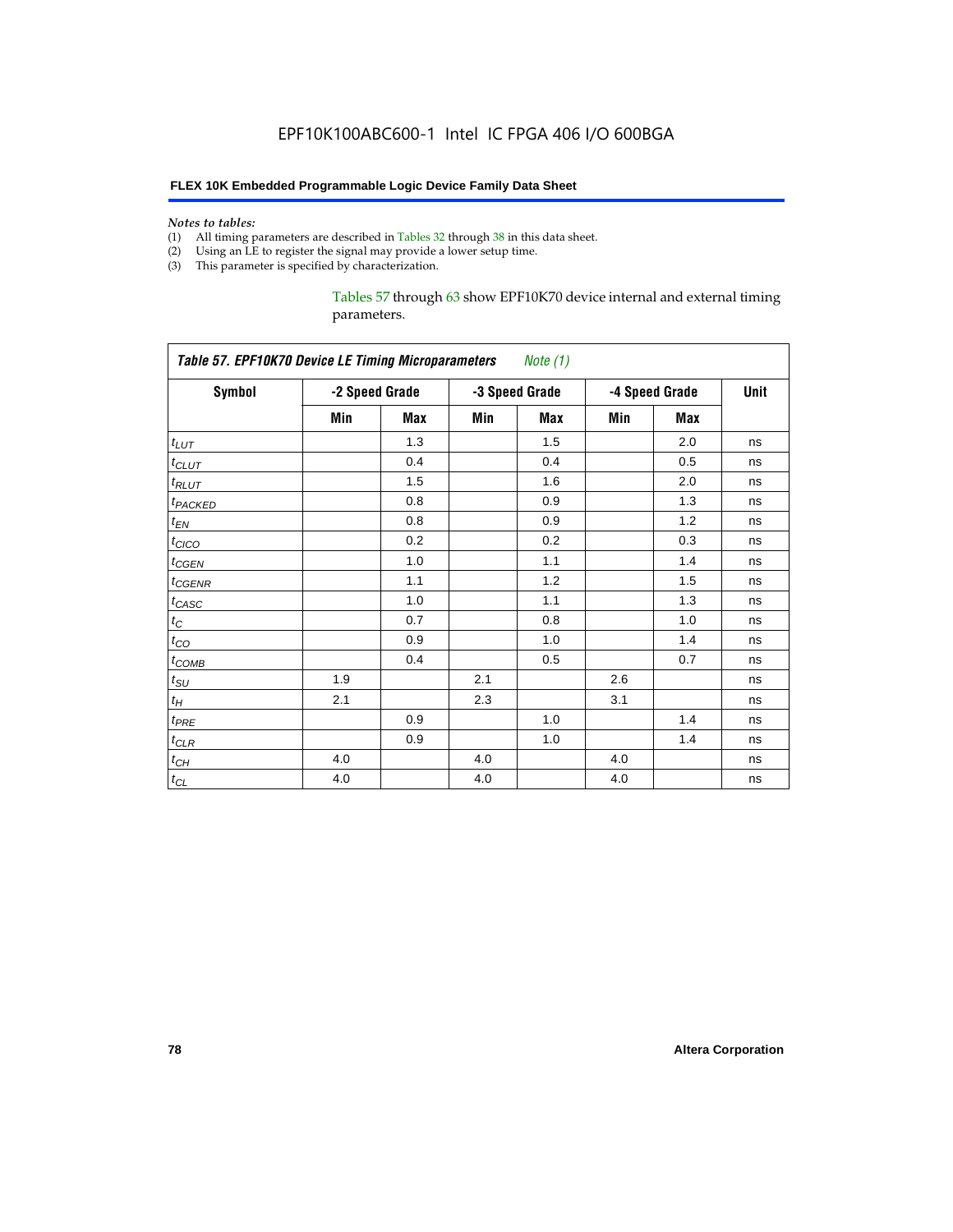| Table 58. EPF10K70 Device IOE Timing Microparameters<br>Note $(1)$ |                |            |                |            |                |            |    |  |  |  |
|--------------------------------------------------------------------|----------------|------------|----------------|------------|----------------|------------|----|--|--|--|
| Symbol                                                             | -2 Speed Grade |            | -3 Speed Grade |            | -4 Speed Grade | Unit       |    |  |  |  |
|                                                                    | Min            | <b>Max</b> | Min            | <b>Max</b> | Min            | <b>Max</b> |    |  |  |  |
| t <sub>IOD</sub>                                                   |                | 0.0        |                | 0.0        |                | 0.0        | ns |  |  |  |
| $t_{\text{loc}}$                                                   |                | 0.4        |                | 0.5        |                | 0.7        | ns |  |  |  |
| $t_{IOCO}$                                                         |                | 0.4        |                | 0.4        |                | 0.9        | ns |  |  |  |
| $t_{IOCOMB}$                                                       |                | 0.0        |                | 0.0        |                | 0.0        | ns |  |  |  |
| $t_{IOSU}$                                                         | 4.5            |            | 5.0            |            | 6.2            |            | ns |  |  |  |
| $t_{IOH}$                                                          | 0.4            |            | 0.5            |            | 0.7            |            | ns |  |  |  |
| $t_{IOCLR}$                                                        |                | 0.6        |                | 0.7        |                | 1.6        | ns |  |  |  |
| $t_{OD1}$                                                          |                | 3.6        |                | 4.0        |                | 5.0        | ns |  |  |  |
| $t_{OD2}$                                                          |                | 5.6        |                | 6.3        |                | 7.3        | ns |  |  |  |
| $t_{0D3}$                                                          |                | 6.9        |                | 7.7        |                | 8.7        | ns |  |  |  |
| $t_{\mathsf{XZ}}$                                                  |                | 5.5        |                | 6.2        |                | 6.8        | ns |  |  |  |
| $t_{ZX1}$                                                          |                | 5.5        |                | 6.2        |                | 6.8        | ns |  |  |  |
| $t_{ZX2}$                                                          |                | 7.5        |                | 8.5        |                | 9.1        | ns |  |  |  |
| $t_{ZX3}$                                                          |                | 8.8        |                | 9.9        |                | 10.5       | ns |  |  |  |
| $t_{INREG}$                                                        |                | 8.0        |                | 9.0        |                | 10.2       | ns |  |  |  |
| $t_{IOED}$                                                         |                | 7.2        |                | 8.1        |                | 10.3       | ns |  |  |  |
| $t_{INCOMB}$                                                       |                | 7.2        |                | 8.1        |                | 10.3       | ns |  |  |  |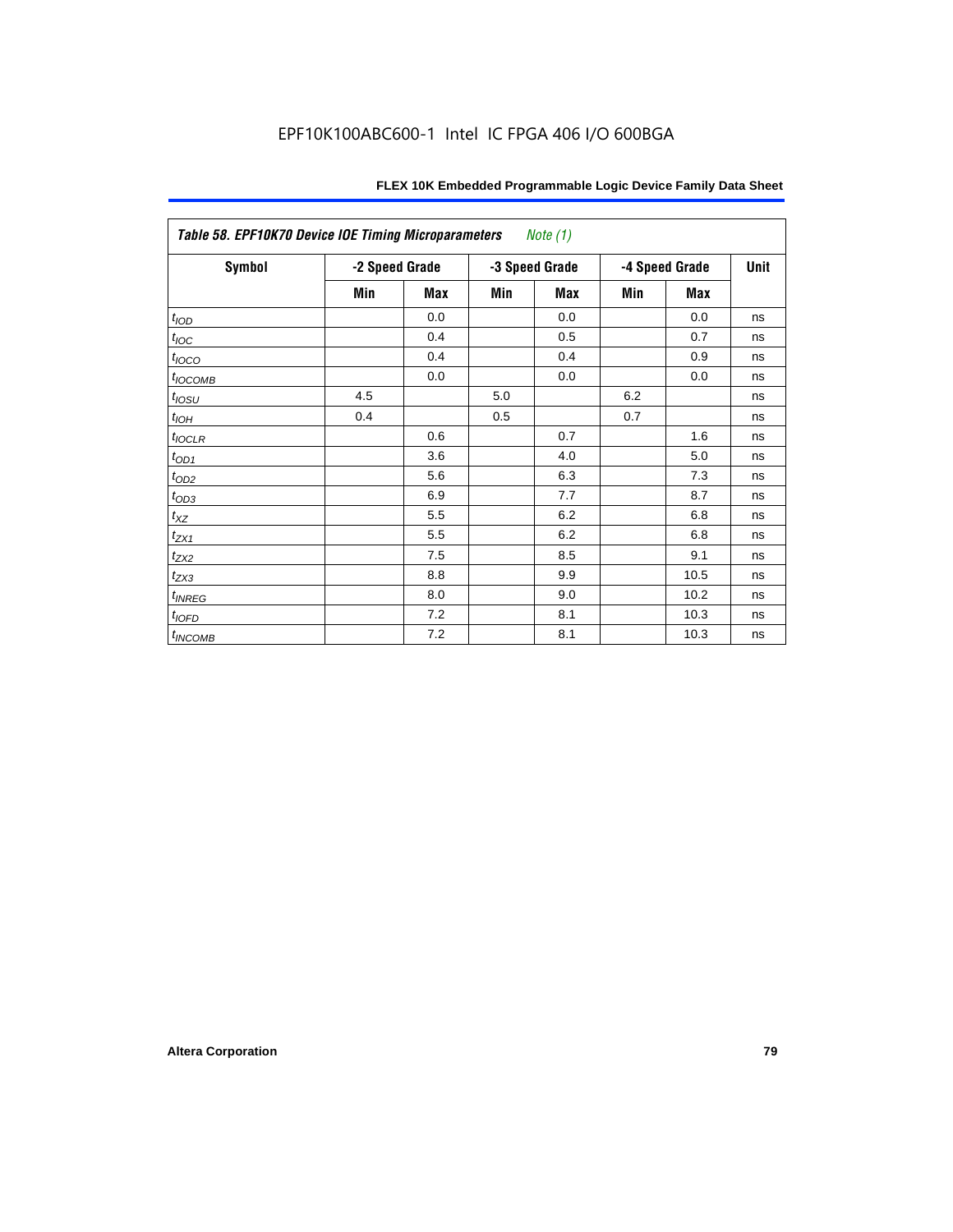# EPF10K100ABC600-1 Intel IC FPGA 406 I/O 600BGA

| Table 59. EPF10K70 Device EAB Internal Microparameters<br><i>Note</i> $(1)$ |                |     |     |                |     |                |             |  |  |
|-----------------------------------------------------------------------------|----------------|-----|-----|----------------|-----|----------------|-------------|--|--|
| Symbol                                                                      | -2 Speed Grade |     |     | -3 Speed Grade |     | -4 Speed Grade | <b>Unit</b> |  |  |
|                                                                             | Min            | Max | Min | <b>Max</b>     | Min | <b>Max</b>     |             |  |  |
| <sup>t</sup> EABDATA1                                                       |                | 1.3 |     | 1.5            |     | 1.9            | ns          |  |  |
| <sup>t</sup> EABDATA2                                                       |                | 4.3 |     | 4.8            |     | 6.0            | ns          |  |  |
| t <sub>EABWE1</sub>                                                         |                | 0.9 |     | 1.0            |     | 1.2            | ns          |  |  |
| t <sub>EABWE2</sub>                                                         |                | 4.5 |     | 5.0            |     | 6.2            | ns          |  |  |
| <sup>t</sup> EABCLK                                                         |                | 0.9 |     | 1.0            |     | 2.2            | ns          |  |  |
| <sup>t</sup> EABCO                                                          |                | 0.4 |     | 0.5            |     | 0.6            | ns          |  |  |
| <sup>t</sup> EABBYPASS                                                      |                | 1.3 |     | 1.5            |     | 1.9            | ns          |  |  |
| t <sub>EABSU</sub>                                                          | 1.3            |     | 1.5 |                | 1.8 |                | ns          |  |  |
| t <sub>EABH</sub>                                                           | 1.8            |     | 2.0 |                | 2.5 |                | ns          |  |  |
| $t_{AA}$                                                                    |                | 7.8 |     | 8.7            |     | 10.7           | ns          |  |  |
| $t_{\mathit{WP}}$                                                           | 5.2            |     | 5.8 |                | 7.2 |                | ns          |  |  |
| $t_{WDSU}$                                                                  | 1.4            |     | 1.6 |                | 2.0 |                | ns          |  |  |
| $t_{WDH}$                                                                   | 0.3            |     | 0.3 |                | 0.4 |                | ns          |  |  |
| $t_{WASU}$                                                                  | 0.4            |     | 0.5 |                | 0.6 |                | ns          |  |  |
| $t_{W\!\!AH}$                                                               | 0.9            |     | 1.0 |                | 1.2 |                | ns          |  |  |
| $t_{WO}$                                                                    |                | 4.5 |     | 5.0            |     | 6.2            | ns          |  |  |
| $t_{DD}$                                                                    |                | 4.5 |     | 5.0            |     | 6.2            | ns          |  |  |
| <sup>t</sup> EABOUT                                                         |                | 0.4 |     | 0.5            |     | 0.6            | ns          |  |  |
| $t_{EABCH}$                                                                 | 4.0            |     | 4.0 |                | 4.0 |                | ns          |  |  |
| $t_{EABCL}$                                                                 | 5.2            |     | 5.8 |                | 7.2 |                | ns          |  |  |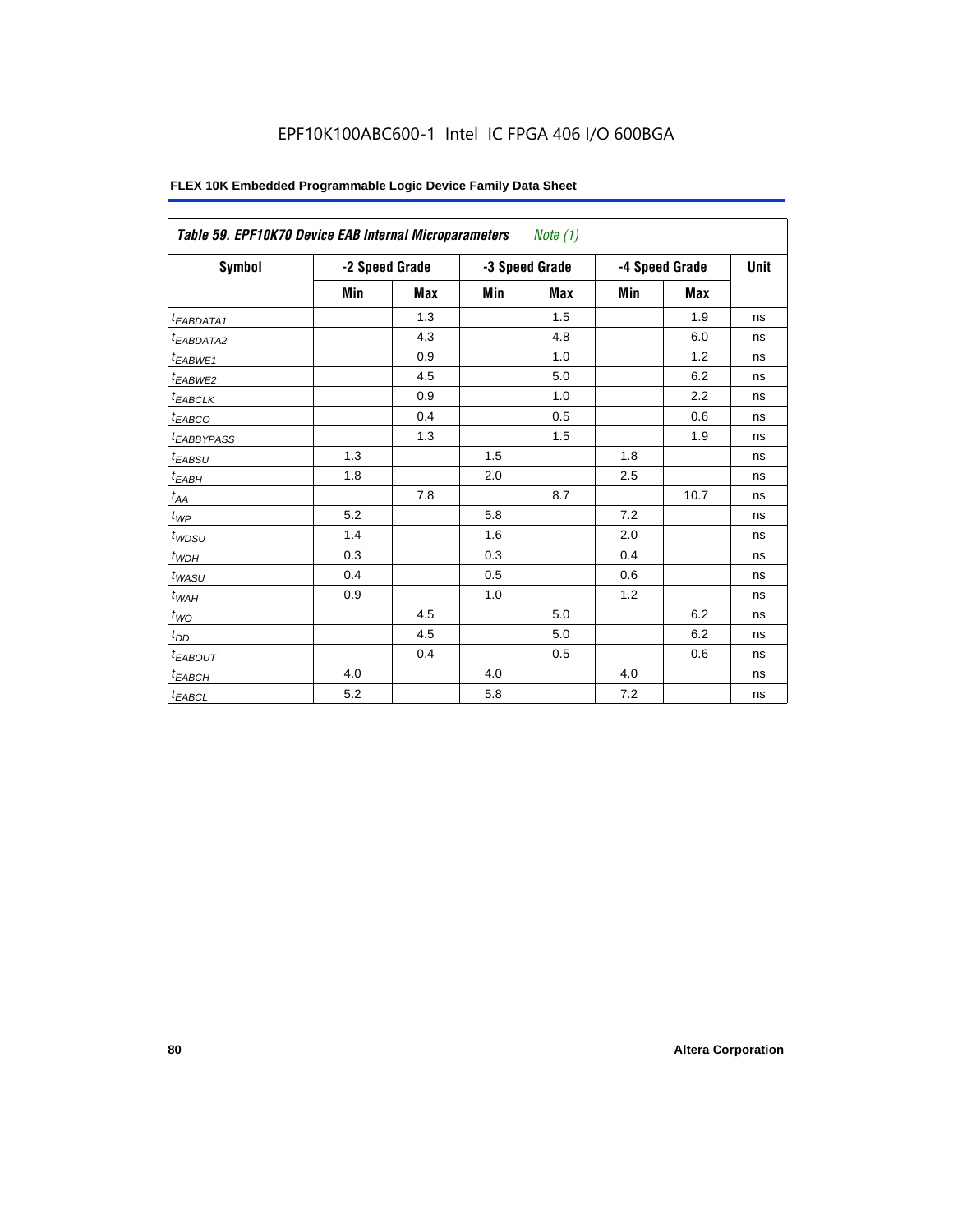| Table 60. EPF10K70 Device EAB Internal Timing Macroparameters<br><i>Note</i> $(1)$ |                |      |      |                |      |                |             |  |
|------------------------------------------------------------------------------------|----------------|------|------|----------------|------|----------------|-------------|--|
| Symbol                                                                             | -2 Speed Grade |      |      | -3 Speed Grade |      | -4 Speed Grade | <b>Unit</b> |  |
|                                                                                    | Min            | Max  | Min  | Max            | Min  | Max            |             |  |
| t <sub>EABAA</sub>                                                                 |                | 12.1 |      | 13.7           |      | 17.0           | ns          |  |
| <sup>t</sup> EABRCCOMB                                                             | 12.1           |      | 13.7 |                | 17.0 |                | ns          |  |
| <sup>t</sup> EABRCREG                                                              | 8.6            |      | 9.7  |                | 11.9 |                | ns          |  |
| <sup>t</sup> EABWP                                                                 | 5.2            |      | 5.8  |                | 7.2  |                | ns          |  |
| <sup>t</sup> EABWCCOMB                                                             | 6.5            |      | 7.3  |                | 9.0  |                | ns          |  |
| <sup>t</sup> EABWCREG                                                              | 11.6           |      | 13.0 |                | 16.0 |                | ns          |  |
| t <sub>EABDD</sub>                                                                 |                | 8.8  |      | 10.0           |      | 12.5           | ns          |  |
| <sup>t</sup> EABDATACO                                                             |                | 1.7  |      | 2.0            |      | 3.4            | ns          |  |
| <sup>t</sup> EABDATASU                                                             | 4.7            |      | 5.3  |                | 5.6  |                | ns          |  |
| <sup>t</sup> EABDATAH                                                              | 0.0            |      | 0.0  |                | 0.0  |                | ns          |  |
| <sup>t</sup> EABWESU                                                               | 4.9            |      | 5.5  |                | 5.8  |                | ns          |  |
| <sup>t</sup> EABWEH                                                                | 0.0            |      | 0.0  |                | 0.0  |                | ns          |  |
| <sup>t</sup> EABWDSU                                                               | 1.8            |      | 2.1  |                | 2.7  |                | ns          |  |
| <sup>t</sup> EABWDH                                                                | 0.0            |      | 0.0  |                | 0.0  |                | ns          |  |
| <sup>t</sup> EABWASU                                                               | 4.1            |      | 4.7  |                | 5.8  |                | ns          |  |
| <sup>t</sup> EABWAH                                                                | 0.0            |      | 0.0  |                | 0.0  |                | ns          |  |
| $t_{EABWO}$                                                                        |                | 8.4  |      | 9.5            |      | 11.8           | ns          |  |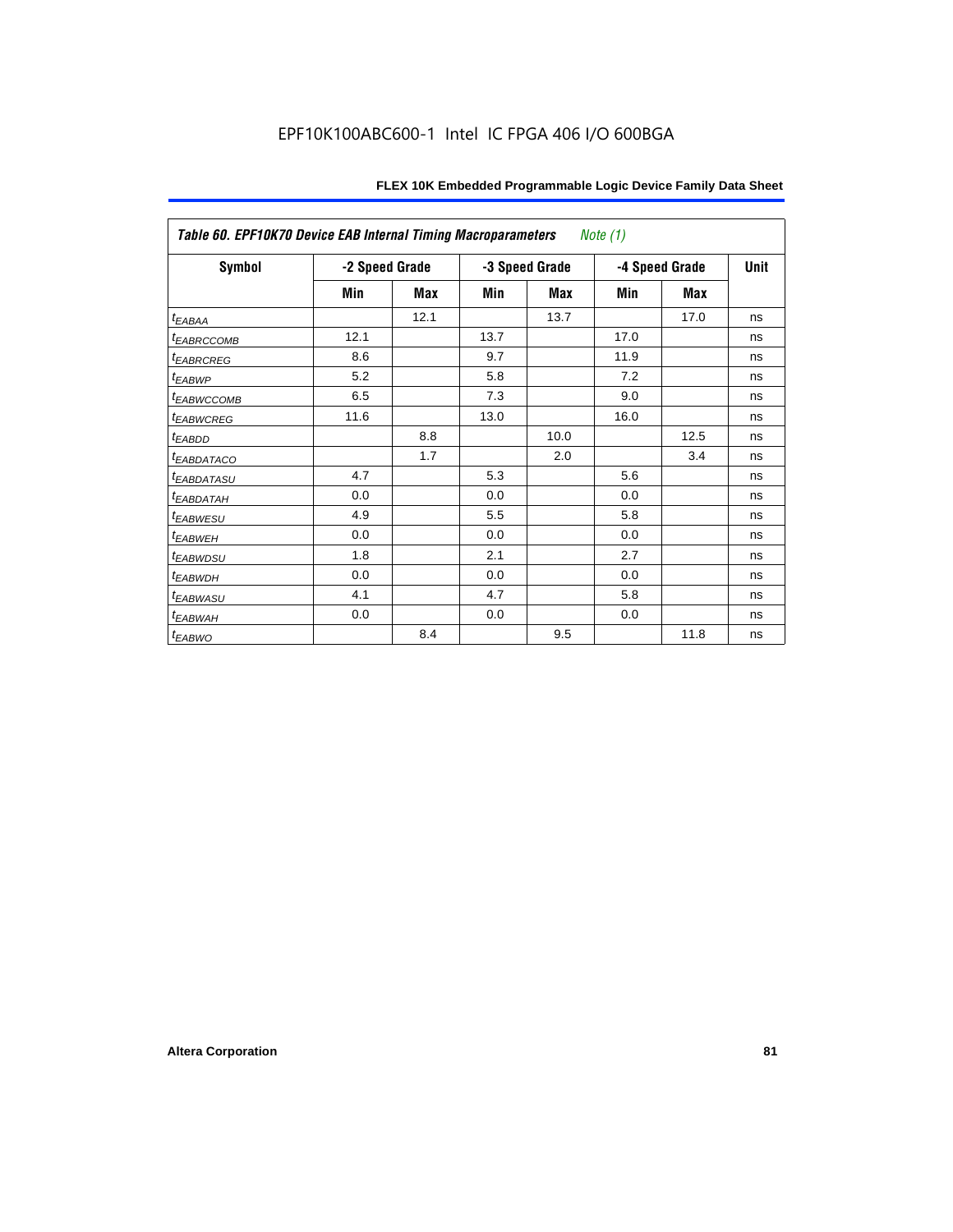| Table 61. EPF10K70 Device Interconnect Timing Microparameters<br>Note $(1)$ |     |                |     |                |     |                |      |  |
|-----------------------------------------------------------------------------|-----|----------------|-----|----------------|-----|----------------|------|--|
| Symbol                                                                      |     | -2 Speed Grade |     | -3 Speed Grade |     | -4 Speed Grade | Unit |  |
|                                                                             | Min | Max            | Min | Max            | Min | Max            |      |  |
| $t_{DINZIOE}$                                                               |     | 6.6            |     | 7.3            |     | 8.8            | ns   |  |
| $t_{DIN2LE}$                                                                |     | 4.2            |     | 4.8            |     | 6.0            | ns   |  |
| <sup>t</sup> DIN2DATA                                                       |     | 6.5            |     | 7.1            |     | 10.8           | ns   |  |
| <sup>t</sup> DCLK2IOE                                                       |     | 5.5            |     | 6.2            |     | 7.7            | ns   |  |
| $t$ DCLK2LE                                                                 |     | 4.2            |     | 4.8            |     | 6.0            | ns   |  |
| <sup>t</sup> SAMELAB                                                        |     | 0.4            |     | 0.4            |     | 0.5            | ns   |  |
| <sup>t</sup> SAMEROW                                                        |     | 4.8            |     | 4.9            |     | 5.5            | ns   |  |
| <sup>t</sup> SAMECOLUMN                                                     |     | 3.3            |     | 3.4            |     | 3.7            | ns   |  |
| <sup>t</sup> DIFFROW                                                        |     | 8.1            |     | 8.3            |     | 9.2            | ns   |  |
| <sup>T</sup> TWOROWS                                                        |     | 12.9           |     | 13.2           |     | 14.7           | ns   |  |
| <sup>t</sup> LEPERIPH                                                       |     | 5.5            |     | 5.7            |     | 6.5            | ns   |  |
| <b>LABCARRY</b>                                                             |     | 0.8            |     | 0.9            |     | 1.1            | ns   |  |
| <sup>t</sup> LABCASC                                                        |     | 2.7            |     | 3.0            |     | 3.2            | ns   |  |

| Table 62. EPF10K70 Device External Timing Parameters<br>Note $(1)$ |     |                |     |                |                |             |    |  |
|--------------------------------------------------------------------|-----|----------------|-----|----------------|----------------|-------------|----|--|
| Symbol                                                             |     | -2 Speed Grade |     | -3 Speed Grade | -4 Speed Grade | <b>Unit</b> |    |  |
|                                                                    | Min | Max            | Min | Max            | Min            | Max         |    |  |
| <sup>t</sup> DRR                                                   |     | 17.2           |     | 19.1           |                | 24.2        | ns |  |
| $t_{INSU}$ (2), (3)                                                | 6.6 |                | 7.3 |                | 8.0            |             | ns |  |
| $t_{INH}$ (3)                                                      | 0.0 |                | 0.0 |                | 0.0            |             | ns |  |
| $t_{\text{OUTCO}}(3)$                                              | 2.0 | 9.9            | 2.0 | 11.1           | 2.0            | 14.3        | ns |  |

*Table 63. EPF10K70 Device External Bidirectional Timing Parameters Note (1)*

| <b>Symbol</b>           | -2 Speed Grade |            |     | -3 Speed Grade | -4 Speed Grade | <b>Unit</b> |    |
|-------------------------|----------------|------------|-----|----------------|----------------|-------------|----|
|                         | Min            | <b>Max</b> | Min | <b>Max</b>     | Min            | <b>Max</b>  |    |
| <sup>t</sup> INSUBIDIR  | 7.4            |            | 8.1 |                | 10.4           |             | ns |
| <sup>t</sup> INHBIDIR   | 0.0            |            | 0.0 |                | 0.0            |             | ns |
| <sup>t</sup> OUTCOBIDIR | 2.0            | 9.9        | 2.0 | 11.1           | 2.0            | 14.3        | ns |
| <sup>t</sup> xzbidir    |                | 13.7       |     | 15.4           |                | 18.5        | ns |
| <sup>t</sup> zxbidir    |                | 13.7       |     | 15.4           |                | 18.5        | ns |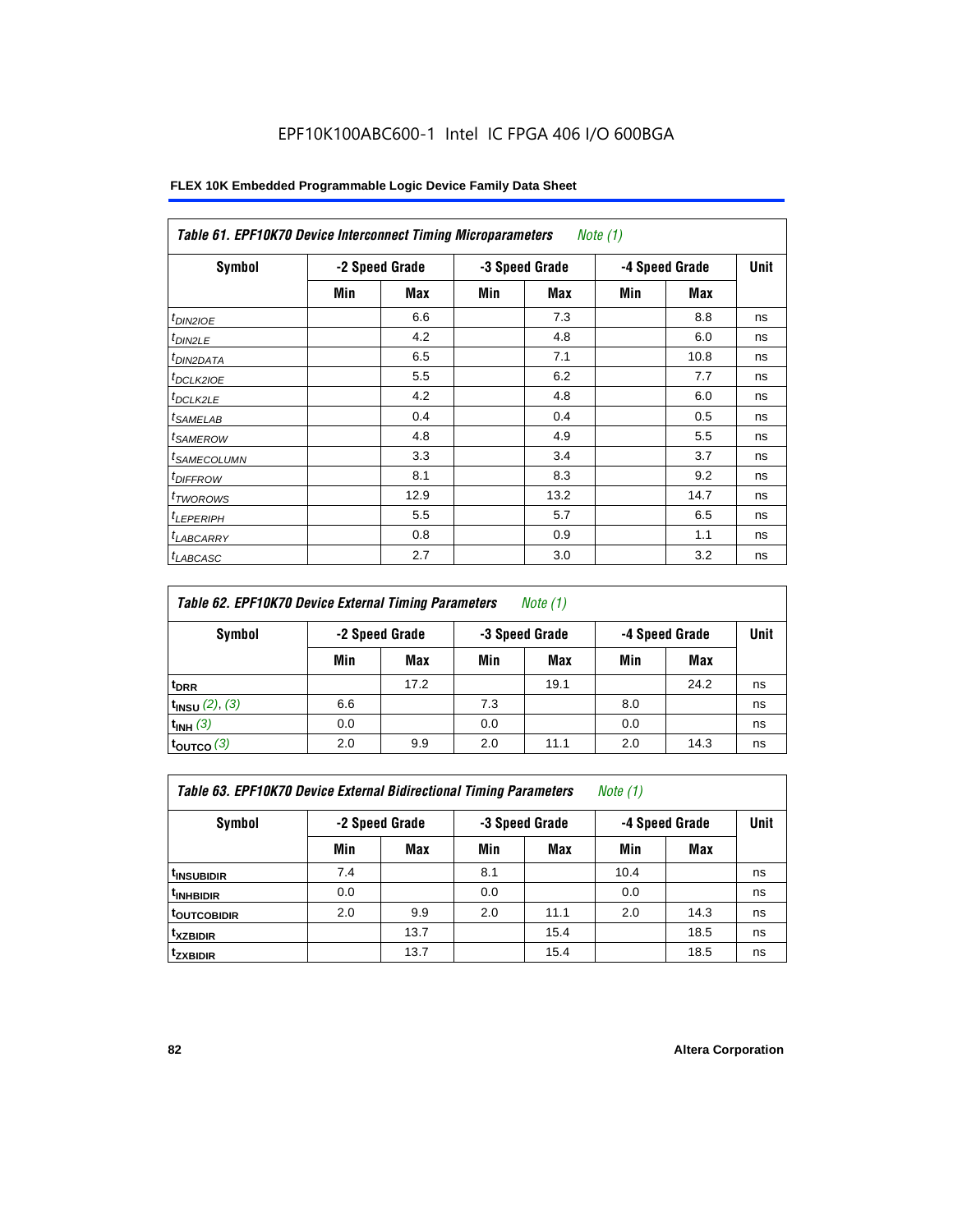#### *Notes to tables:*

- (1) All timing parameters are described in Tables 32 through 38 in this data sheet.
- (2) Using an LE to register the signal may provide a lower setup time.
- (3) This parameter is specified by characterization.

Tables 64 through 70 show EPF10K100 device internal and external timing parameters.

| <b>Symbol</b>       |     | -3DX Speed Grade |     | -3 Speed Grade |     | -4 Speed Grade | Unit |  |
|---------------------|-----|------------------|-----|----------------|-----|----------------|------|--|
|                     | Min | Max              | Min | Max            | Min | <b>Max</b>     |      |  |
| $t_{LUT}$           |     | 1.5              |     | 1.5            |     | 2.0            | ns   |  |
| $t_{CLUT}$          |     | 0.4              |     | 0.4            |     | 0.5            | ns   |  |
| $t_{RLUT}$          |     | 1.6              |     | 1.6            |     | 2.0            | ns   |  |
| t <sub>PACKED</sub> |     | 0.9              |     | 0.9            |     | 1.3            | ns   |  |
| $t_{EN}$            |     | 0.9              |     | 0.9            |     | 1.2            | ns   |  |
| $t_{CICO}$          |     | 0.2              |     | 0.2            |     | 0.3            | ns   |  |
| $t_{CGEN}$          |     | 1.1              |     | 1.1            |     | 1.4            | ns   |  |
| $t_{GENR}$          |     | 1.2              |     | 1.2            |     | 1.5            | ns   |  |
| $t_{CASC}$          |     | 1.1              |     | 1.1            |     | 1.3            | ns   |  |
| $t_C$               |     | 0.8              |     | 0.8            |     | 1.0            | ns   |  |
| $t_{CO}$            |     | 1.0              |     | 1.0            |     | 1.4            | ns   |  |
| $t_{COMB}$          |     | 0.5              |     | 0.5            |     | 0.7            | ns   |  |
| $t_{\text{SU}}$     | 2.1 |                  | 2.1 |                | 2.6 |                | ns   |  |
| $t_H$               | 2.3 |                  | 2.3 |                | 3.1 |                | ns   |  |
| $t_{PRE}$           |     | 1.0              |     | 1.0            |     | 1.4            | ns   |  |
| $t_{CLR}$           |     | 1.0              |     | 1.0            |     | 1.4            | ns   |  |
| $t_{CH}$            | 4.0 |                  | 4.0 |                | 4.0 |                | ns   |  |
| $t_{CL}$            | 4.0 |                  | 4.0 |                | 4.0 |                | ns   |  |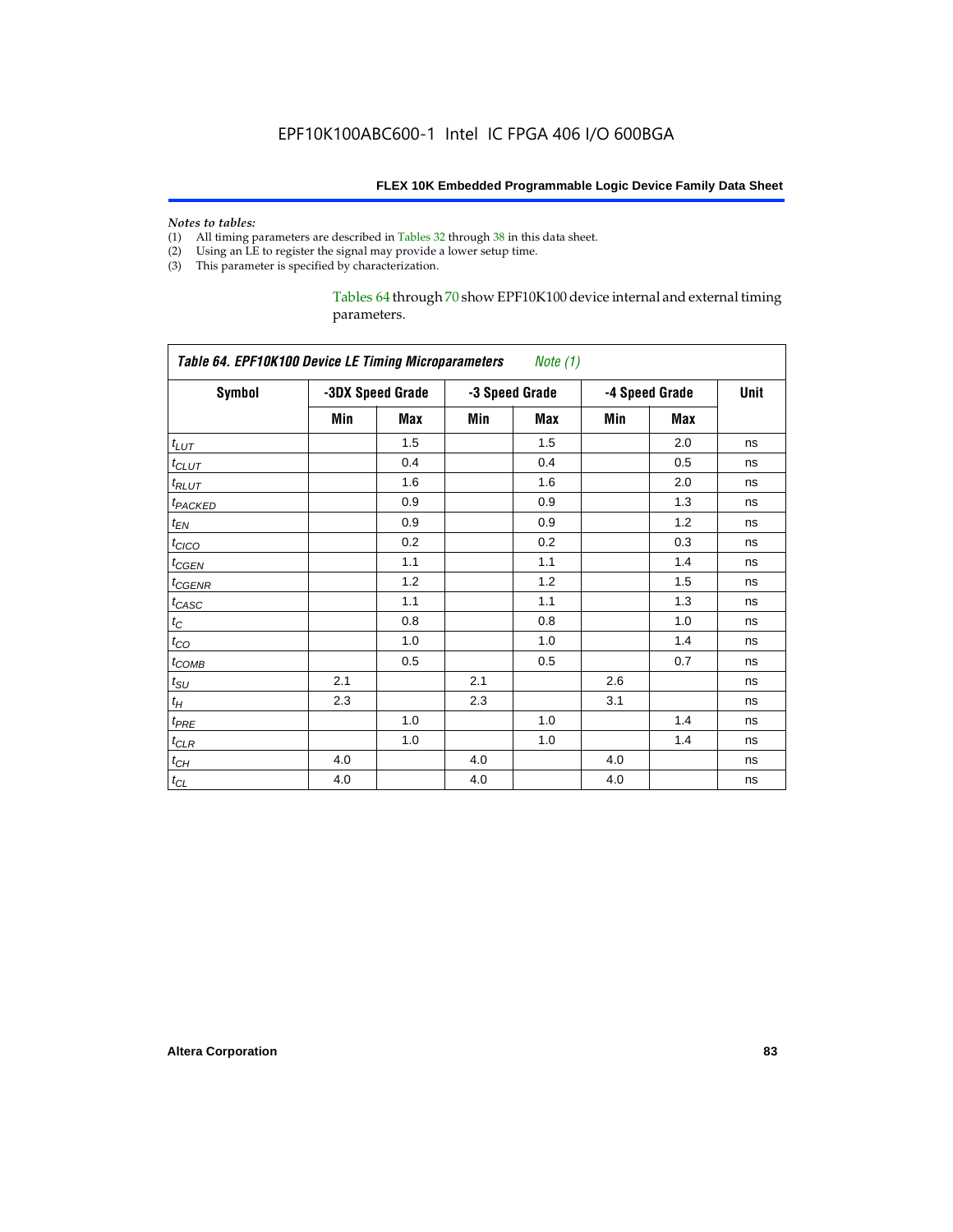# EPF10K100ABC600-1 Intel IC FPGA 406 I/O 600BGA

| Table 65. EPF10K100 Device IOE Timing Microparameters<br><i>Note</i> $(1)$ |     |                  |     |                |     |                |      |  |
|----------------------------------------------------------------------------|-----|------------------|-----|----------------|-----|----------------|------|--|
| <b>Symbol</b>                                                              |     | -3DX Speed Grade |     | -3 Speed Grade |     | -4 Speed Grade | Unit |  |
|                                                                            | Min | Max              | Min | <b>Max</b>     | Min | <b>Max</b>     |      |  |
| t <sub>IOD</sub>                                                           |     | 0.0              |     | 0.0            |     | 0.0            | ns   |  |
| $t_{\text{IOC}}$                                                           |     | 0.5              |     | 0.5            |     | 0.7            | ns   |  |
| $t_{IOCO}$                                                                 |     | 0.4              |     | 0.4            |     | 0.9            | ns   |  |
| t <sub>IOCOMB</sub>                                                        |     | 0.0              |     | 0.0            |     | 0.0            | ns   |  |
| $t_{IOSU}$                                                                 | 5.5 |                  | 5.5 |                | 6.7 |                | ns   |  |
| $t_{IOH}$                                                                  | 0.5 |                  | 0.5 |                | 0.7 |                | ns   |  |
| $t_{IOCLR}$                                                                |     | 0.7              |     | 0.7            |     | 1.6            | ns   |  |
| $t_{OD1}$                                                                  |     | 4.0              |     | 4.0            |     | 5.0            | ns   |  |
| $t_{OD2}$                                                                  |     | 6.3              |     | 6.3            |     | 7.3            | ns   |  |
| $t_{OD3}$                                                                  |     | 7.7              |     | 7.7            |     | 8.7            | ns   |  |
| $t_{XZ}$                                                                   |     | 6.2              |     | 6.2            |     | 6.8            | ns   |  |
| $t_{ZX1}$                                                                  |     | 6.2              |     | 6.2            |     | 6.8            | ns   |  |
| $t_{ZX2}$                                                                  |     | 8.5              |     | 8.5            |     | 9.1            | ns   |  |
| $t_{ZX3}$                                                                  |     | 9.9              |     | 9.9            |     | 10.5           | ns   |  |
| t <sub>INREG</sub> without ClockLock or<br><b>ClockBoost circuitry</b>     |     | 9.0              |     | 9.0            |     | 10.5           | ns   |  |
| t <sub>INREG</sub> with ClockLock or<br>ClockBoost circuitry               |     | 3.0              |     | -              |     |                | ns   |  |
| $t_{IOFD}$                                                                 |     | 8.1              |     | 8.1            |     | 10.3           | ns   |  |
| t <sub>INCOMB</sub>                                                        |     | 8.1              |     | 8.1            |     | 10.3           | ns   |  |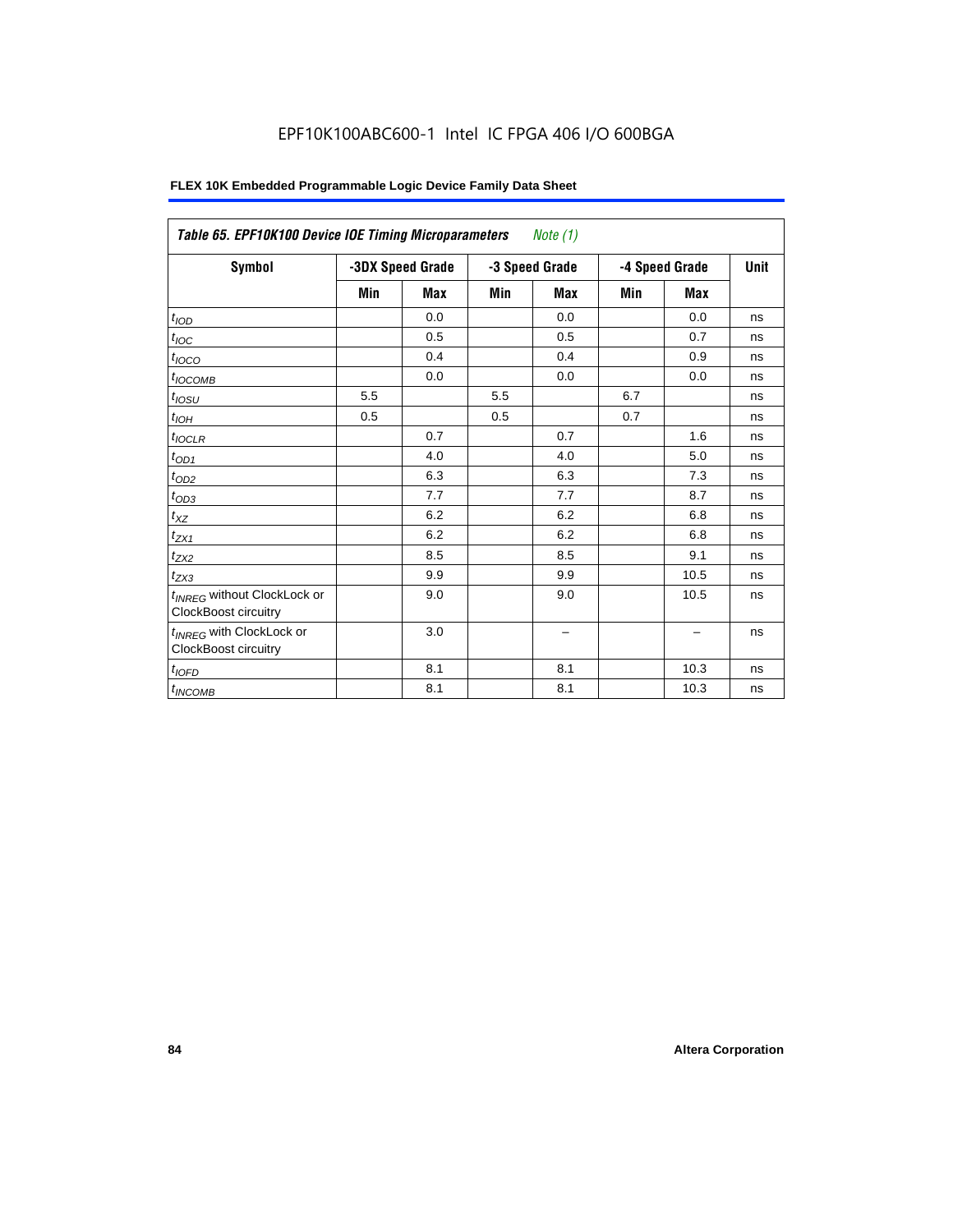| Table 66. EPF10K100 Device EAB Internal Microparameters<br>Note (1) |     |                  |     |                |     |                |      |  |
|---------------------------------------------------------------------|-----|------------------|-----|----------------|-----|----------------|------|--|
| Symbol                                                              |     | -3DX Speed Grade |     | -3 Speed Grade |     | -4 Speed Grade | Unit |  |
|                                                                     | Min | <b>Max</b>       | Min | <b>Max</b>     | Min | <b>Max</b>     |      |  |
| <i>EABDATA1</i>                                                     |     | 1.5              |     | 1.5            |     | 1.9            | ns   |  |
| t <sub>EABDATA2</sub>                                               |     | 4.8              |     | 4.8            |     | 6.0            | ns   |  |
| $t_{EABWE1}$                                                        |     | 1.0              |     | 1.0            |     | 1.2            | ns   |  |
| t <sub>EABWE2</sub>                                                 |     | 5.0              |     | 5.0            |     | 6.2            | ns   |  |
| $t_{EABCLK}$                                                        |     | 1.0              |     | 1.0            |     | 2.2            | ns   |  |
| $t_{EABCO}$                                                         |     | 0.5              |     | 0.5            |     | 0.6            | ns   |  |
| <i><b>EABBYPASS</b></i>                                             |     | 1.5              |     | 1.5            |     | 1.9            | ns   |  |
| $t_{EABSU}$                                                         | 1.5 |                  | 1.5 |                | 1.8 |                | ns   |  |
| $t_{EABH}$                                                          | 2.0 |                  | 2.0 |                | 2.5 |                | ns   |  |
| $t_{\mathit{AA}}$                                                   |     | 8.7              |     | 8.7            |     | 10.7           | ns   |  |
| $t_{WP}$                                                            | 5.8 |                  | 5.8 |                | 7.2 |                | ns   |  |
| $t_{W\!D\!S\!U}$                                                    | 1.6 |                  | 1.6 |                | 2.0 |                | ns   |  |
| $t_{WDH}$                                                           | 0.3 |                  | 0.3 |                | 0.4 |                | ns   |  |
| $t_{WASU}$                                                          | 0.5 |                  | 0.5 |                | 0.6 |                | ns   |  |
| $t_{WAH}$                                                           | 1.0 |                  | 1.0 |                | 1.2 |                | ns   |  |
| $t_{WO}$                                                            |     | 5.0              |     | 5.0            |     | 6.2            | ns   |  |
| $t_{DD}$                                                            |     | 5.0              |     | 5.0            |     | 6.2            | ns   |  |
| $t_{EABOUT}$                                                        |     | 0.5              |     | 0.5            |     | 0.6            | ns   |  |
| $t_{EABCH}$                                                         | 4.0 |                  | 4.0 |                | 4.0 |                | ns   |  |
| $t_{EABCL}$                                                         | 5.8 |                  | 5.8 |                | 7.2 |                | ns   |  |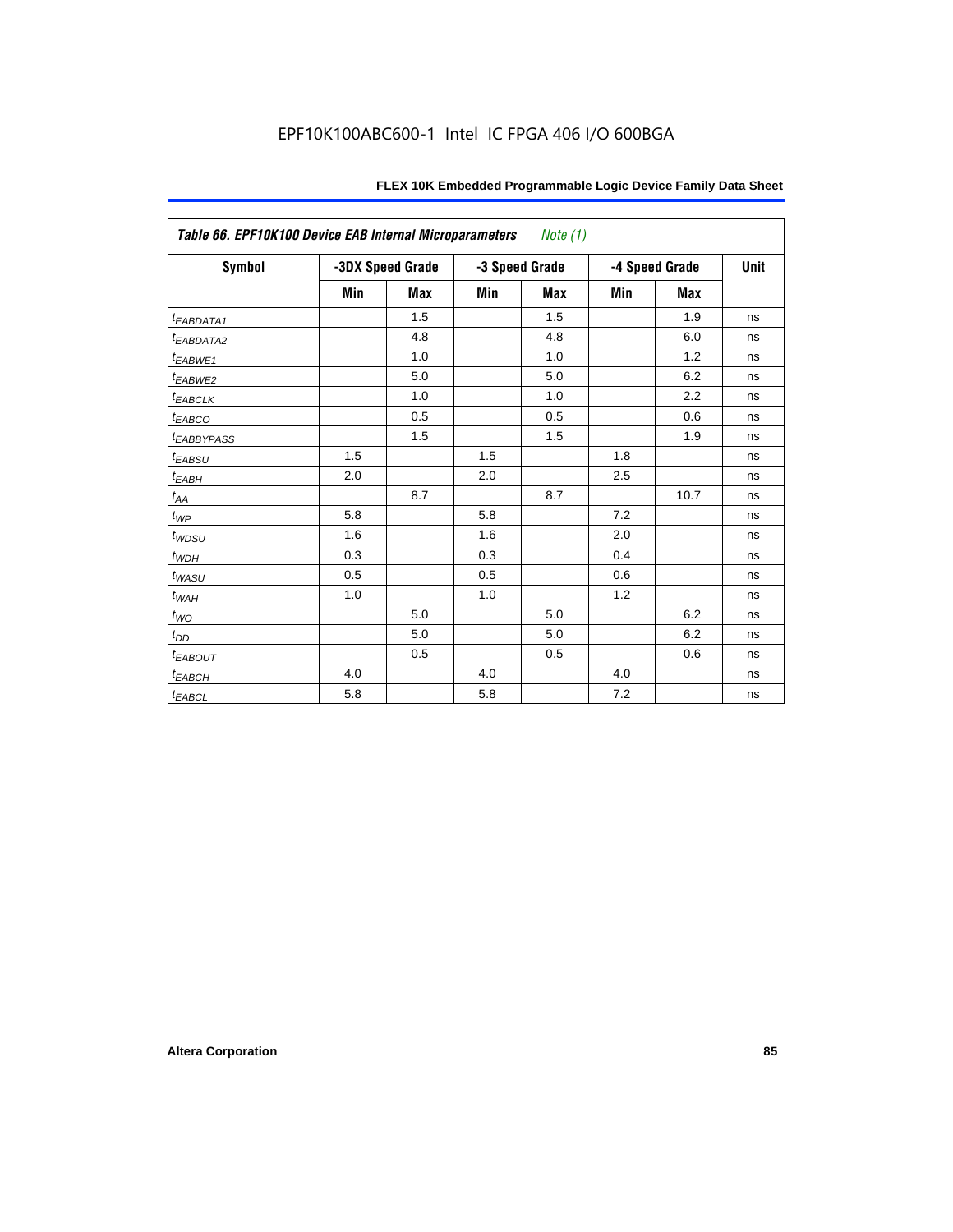| Table 67. EPF10K100 Device EAB Internal Timing Macroparameters<br>Note (1) |      |                  |      |                |      |                |             |  |
|----------------------------------------------------------------------------|------|------------------|------|----------------|------|----------------|-------------|--|
| Symbol                                                                     |      | -3DX Speed Grade |      | -3 Speed Grade |      | -4 Speed Grade | <b>Unit</b> |  |
|                                                                            | Min  | Max              | Min  | Max            | Min  | Max            |             |  |
| $t_{EABA}$                                                                 |      | 13.7             |      | 13.7           |      | 17.0           | ns          |  |
| <sup>t</sup> EABRCCOMB                                                     | 13.7 |                  | 13.7 |                | 17.0 |                | ns          |  |
| <sup>t</sup> EABRCREG                                                      | 9.7  |                  | 9.7  |                | 11.9 |                | ns          |  |
| <sup>t</sup> EABWP                                                         | 5.8  |                  | 5.8  |                | 7.2  |                | ns          |  |
| <sup>I</sup> EABWCCOMB                                                     | 7.3  |                  | 7.3  |                | 9.0  |                | ns          |  |
| <sup>t</sup> EABWCREG                                                      | 13.0 |                  | 13.0 |                | 16.0 |                | ns          |  |
| <sup>t</sup> EABDD                                                         |      | 10.0             |      | 10.0           |      | 12.5           | ns          |  |
| <sup>t</sup> EABDATACO                                                     |      | 2.0              |      | 2.0            |      | 3.4            | ns          |  |
| <sup>t</sup> EABDATASU                                                     | 5.3  |                  | 5.3  |                | 5.6  |                | ns          |  |
| <sup>t</sup> EABDATAH                                                      | 0.0  |                  | 0.0  |                | 0.0  |                | ns          |  |
| <sup>t</sup> EABWESU                                                       | 5.5  |                  | 5.5  |                | 5.8  |                | ns          |  |
| <sup>t</sup> EABWEH                                                        | 0.0  |                  | 0.0  |                | 0.0  |                | ns          |  |
| <sup>t</sup> EABWDSU                                                       | 5.5  |                  | 5.5  |                | 5.8  |                | ns          |  |
| <sup>t</sup> EABWDH                                                        | 0.0  |                  | 0.0  |                | 0.0  |                | ns          |  |
| <sup>t</sup> EABWASU                                                       | 2.1  |                  | 2.1  |                | 2.7  |                | ns          |  |
| <sup>t</sup> EABWAH                                                        | 0.0  |                  | 0.0  |                | 0.0  |                | ns          |  |
| t <sub>EABWO</sub>                                                         |      | 9.5              |      | 9.5            |      | 11.8           | ns          |  |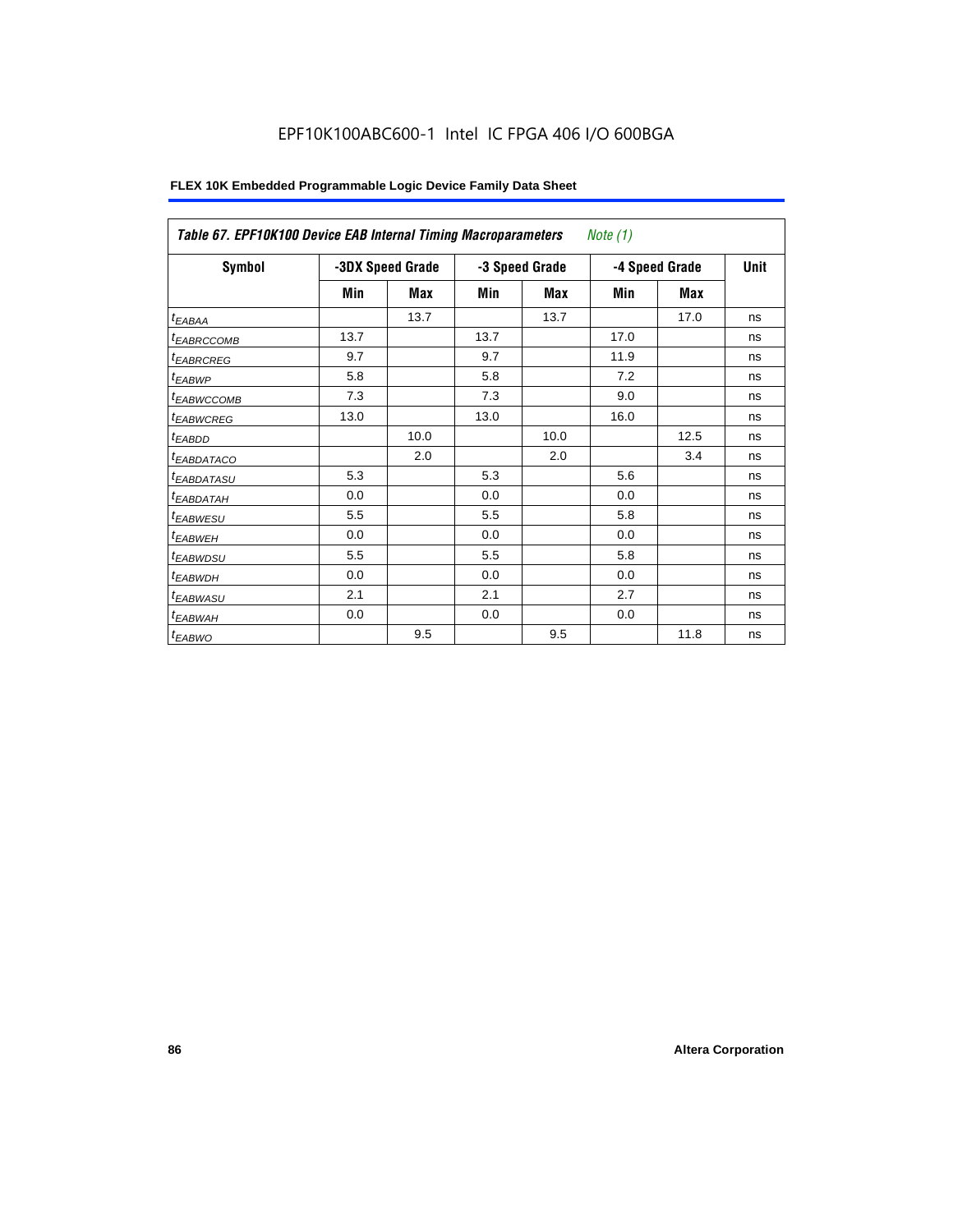| Table 68. EPF10K100 Device Interconnect Timing Microparameters<br>Note (1) |     |                  |                |            |                |            |             |
|----------------------------------------------------------------------------|-----|------------------|----------------|------------|----------------|------------|-------------|
| <b>Symbol</b>                                                              |     | -3DX Speed Grade | -3 Speed Grade |            | -4 Speed Grade |            | <b>Unit</b> |
|                                                                            | Min | Max              | Min            | <b>Max</b> | Min            | <b>Max</b> |             |
| t <sub>DIN2IOE</sub>                                                       |     | 10.3             |                | 10.3       |                | 12.2       | ns          |
| $t_{DIN2LE}$                                                               |     | 4.8              |                | 4.8        |                | 6.0        | ns          |
| <sup>t</sup> DIN2DATA                                                      |     | 7.3              |                | 7.3        |                | 11.0       | ns          |
| t <sub>DCLK2IOE</sub> without ClockLock or<br>ClockBoost circuitry         |     | 6.2              |                | 6.2        |                | 7.7        | ns          |
| t <sub>DCLK2IOE</sub> with ClockLock or ClockBoost<br>circuitry            |     | 2.3              |                |            |                |            | ns          |
| t <sub>DCLK2LE</sub> without ClockLock or<br>ClockBoost circuitry          |     | 4.8              |                | 4.8        |                | 6.0        | ns          |
| t <sub>DCLK2LE</sub> with ClockLock or ClockBoost<br>circuitry             |     | 2.3              |                |            |                |            | ns          |
| <sup>t</sup> SAMELAB                                                       |     | 0.4              |                | 0.4        |                | 0.5        | ns          |
| <i>t</i> SAMEROW                                                           |     | 4.9              |                | 4.9        |                | 5.5        | ns          |
| <sup>t</sup> SAMECOLUMN                                                    |     | 5.1              |                | 5.1        |                | 5.4        | ns          |
| <i>t<sub>DIFFROW</sub></i>                                                 |     | 10.0             |                | 10.0       |                | 10.9       | ns          |
| <sup>t</sup> TWOROWS                                                       |     | 14.9             |                | 14.9       |                | 16.4       | ns          |
| <sup>t</sup> LEPERIPH                                                      |     | 6.9              |                | 6.9        |                | 8.1        | ns          |
| <sup>t</sup> LABCARRY                                                      |     | 0.9              |                | 0.9        |                | 1.1        | ns          |
| $t_{LABCASC}$                                                              |     | 3.0              |                | 3.0        |                | 3.2        | ns          |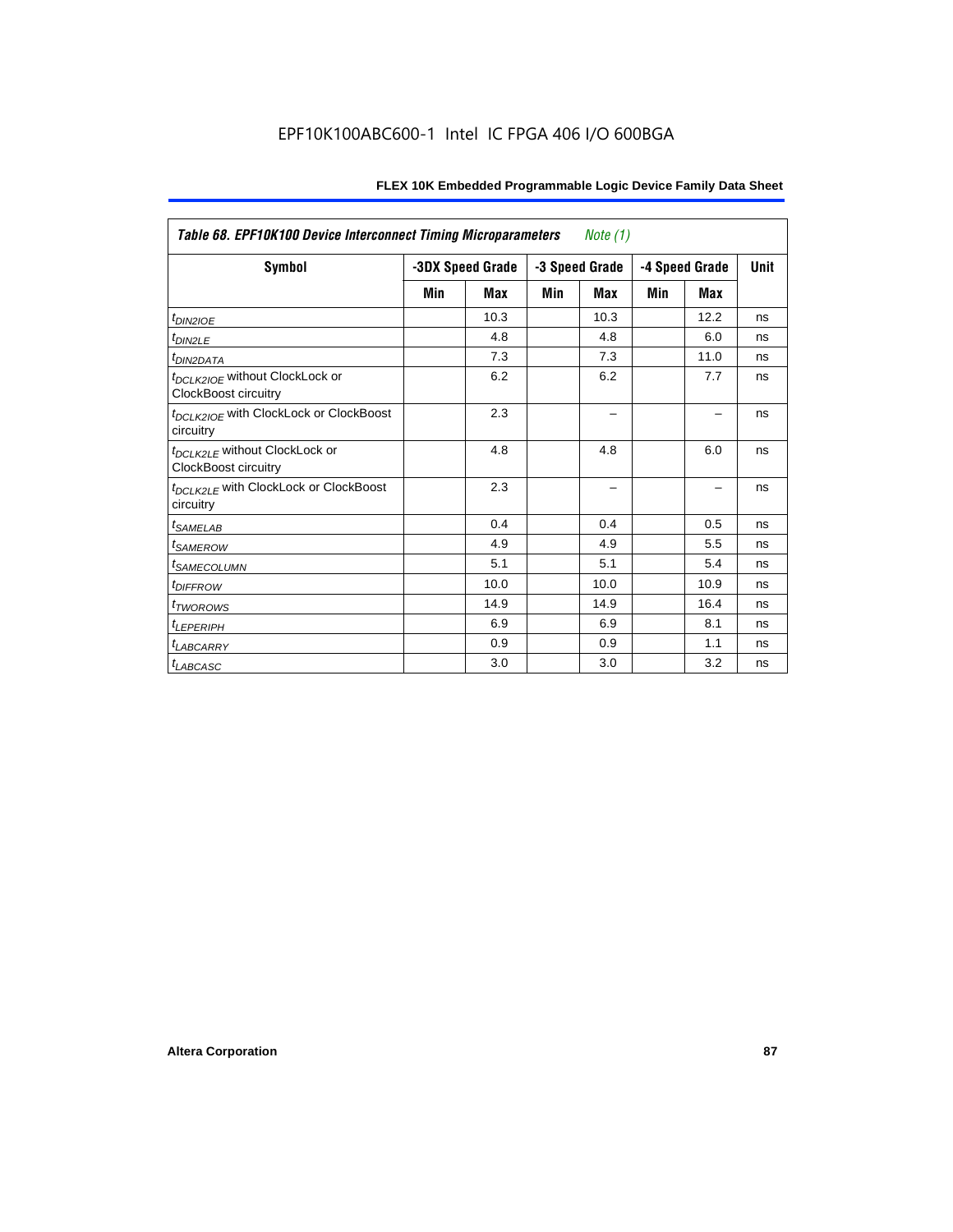| FLEX 10K Embedded Programmable Logic Device Family Data Sheet |  |
|---------------------------------------------------------------|--|
|---------------------------------------------------------------|--|

| Table 69. EPF10K100 Device External Timing Parameters<br>Note $(1)$ |                  |      |     |                |                |      |    |  |  |  |
|---------------------------------------------------------------------|------------------|------|-----|----------------|----------------|------|----|--|--|--|
| Symbol                                                              | -3DX Speed Grade |      |     | -3 Speed Grade | -4 Speed Grade | Unit |    |  |  |  |
|                                                                     | Min              | Max  | Min | Max            | Min            | Max  |    |  |  |  |
| t <sub>DRR</sub>                                                    |                  | 19.1 |     | 19.1           |                | 24.2 | ns |  |  |  |
| $t_{INSU}$ (2), (3), (4)                                            | 7.8              |      | 7.8 |                | 8.5            |      | ns |  |  |  |
| toutco $(3)$ , $(4)$                                                | 2.0              | 11.1 | 2.0 | 11.1           | 2.0            | 14.3 | ns |  |  |  |
| $t_{INH}$ (3)                                                       | 0.0              |      | 0.0 |                | 0.0            |      | ns |  |  |  |
| $t_{INSU}$ (2), (3), (5)                                            | 6.2              |      |     |                |                |      | ns |  |  |  |
| toutco $(3)$ , $(5)$                                                | 2.0              | 6.7  |     |                |                |      | ns |  |  |  |

| Table 70. EPF10K100 Device External Bidirectional Timing Parameters<br>Note (1) |     |                  |     |                |                |             |    |  |  |  |  |
|---------------------------------------------------------------------------------|-----|------------------|-----|----------------|----------------|-------------|----|--|--|--|--|
| Symbol                                                                          |     | -3DX Speed Grade |     | -3 Speed Grade | -4 Speed Grade | <b>Unit</b> |    |  |  |  |  |
|                                                                                 | Min | Max              | Min | Max            | Min            | Max         |    |  |  |  |  |
| t <sub>INSUBIDIR</sub> $(4)$                                                    | 8.1 |                  | 8.1 |                | 10.4           |             | ns |  |  |  |  |
| $t_{INHBIDIR}$ (4)                                                              | 0.0 |                  | 0.0 |                | 0.0            |             | ns |  |  |  |  |
| toutcobidir $(4)$                                                               | 2.0 | 11.1             | 2.0 | 11.1           | 2.0            | 14.3        | ns |  |  |  |  |
| $t_{XZBIDIR}$ (4)                                                               |     | 15.3             |     | 15.3           |                | 18.4        | ns |  |  |  |  |
| $t_{ZXBIDIR}$ (4)                                                               |     | 15.3             |     | 15.3           |                | 18.4        | ns |  |  |  |  |
| $t_{INSUBIDIR}$ (5)                                                             | 9.1 |                  |     |                |                |             | ns |  |  |  |  |
| $t_{INHBIDIR}$ (5)                                                              | 0.0 |                  |     |                |                |             | ns |  |  |  |  |
| toutcobidir $(5)$                                                               | 2.0 | 7.2              |     |                |                |             | ns |  |  |  |  |
| $t_{XZBIDIR}$ (5)                                                               |     | 14.3             |     |                |                |             | ns |  |  |  |  |
| $t_{ZXBIDIR}$ $(5)$                                                             |     | 14.3             |     |                |                |             | ns |  |  |  |  |

*Notes to tables:*

(1) All timing parameters are described in Tables 32 through 38 in this data sheet.

(2) Using an LE to register the signal may provide a lower setup time.

(3) This parameter is specified by characterization.

(4) This parameter is measured without the use of the ClockLock or ClockBoost circuits.

(5) This parameter is measured with the use of the ClockLock or ClockBoost circuits.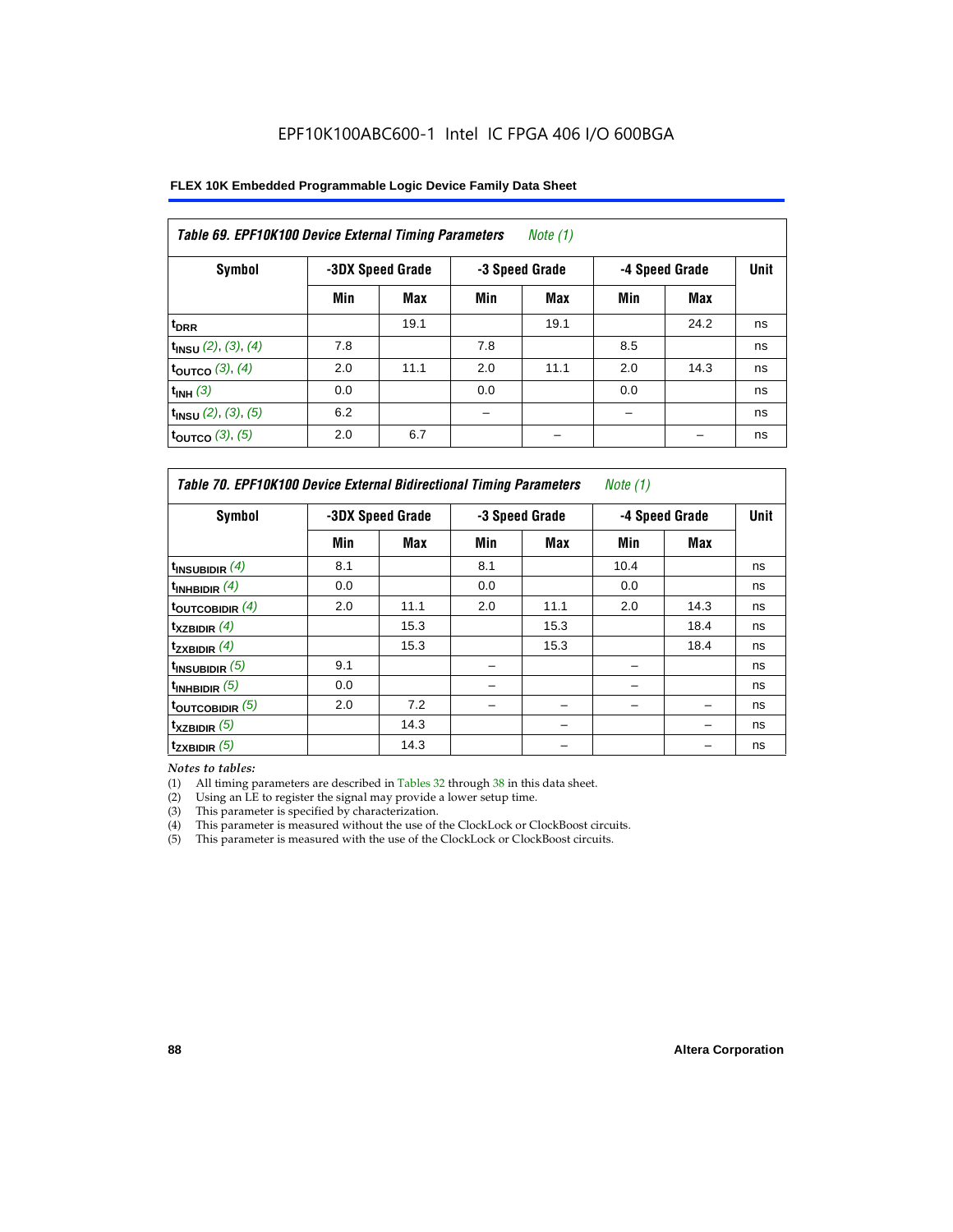Tables 71 through 77 show EPF10K50V device internal and external timing parameters.

| Table 71. EPF10K50V Device LE Timing Microparameters Note (1) |     |                |     |                |     |                |     |                |             |  |  |
|---------------------------------------------------------------|-----|----------------|-----|----------------|-----|----------------|-----|----------------|-------------|--|--|
| Symbol                                                        |     | -1 Speed Grade |     | -2 Speed Grade |     | -3 Speed Grade |     | -4 Speed Grade | <b>Unit</b> |  |  |
|                                                               | Min | Max            | Min | Max            | Min | Max            | Min | Max            |             |  |  |
| $t_{LUT}$                                                     |     | 0.9            |     | 1.0            |     | 1.3            |     | 1.6            | ns          |  |  |
| $t_{CLUT}$                                                    |     | 0.1            |     | 0.5            |     | 0.6            |     | 0.6            | ns          |  |  |
| $t_{RLUT}$                                                    |     | 0.5            |     | 0.8            |     | 0.9            |     | 1.0            | ns          |  |  |
| t <sub>PACKED</sub>                                           |     | 0.4            |     | 0.4            |     | 0.5            |     | 0.7            | ns          |  |  |
| $t_{EN}$                                                      |     | 0.7            |     | 0.9            |     | 1.1            |     | 1.4            | ns          |  |  |
| $t_{CICO}$                                                    |     | 0.2            |     | 0.2            |     | 0.2            |     | 0.3            | ns          |  |  |
| $t_{CGEN}$                                                    |     | 0.8            |     | 0.7            |     | 0.8            |     | 1.2            | ns          |  |  |
| $t_{\text{GENR}}$                                             |     | 0.4            |     | 0.3            |     | 0.3            |     | 0.4            | ns          |  |  |
| $t_{CASC}$                                                    |     | 0.7            |     | 0.7            |     | 0.8            |     | 0.9            | ns          |  |  |
| $t_C$                                                         |     | 0.3            |     | 1.0            |     | 1.3            |     | 1.5            | ns          |  |  |
| $t_{CO}$                                                      |     | 0.5            |     | 0.7            |     | 0.9            |     | 1.0            | ns          |  |  |
| $t_{COMB}$                                                    |     | 0.4            |     | 0.4            |     | 0.5            |     | 0.6            | ns          |  |  |
| $t_{\rm SU}$                                                  | 0.8 |                | 1.6 |                | 2.2 |                | 2.5 |                | ns          |  |  |
| $t_{\!H}$                                                     | 0.5 |                | 0.8 |                | 1.0 |                | 1.4 |                | ns          |  |  |
| $t_{PRE}$                                                     |     | 0.8            |     | 0.4            |     | 0.5            |     | 0.5            | ns          |  |  |
| $t_{CLR}$                                                     |     | 0.8            |     | 0.4            |     | 0.5            |     | 0.5            | ns          |  |  |
| $t_{\mathit{CH}}$                                             | 2.0 |                | 4.0 |                | 4.0 |                | 4.0 |                | ns          |  |  |
| $t_{\rm CL}$                                                  | 2.0 |                | 4.0 |                | 4.0 |                | 4.0 |                | ns          |  |  |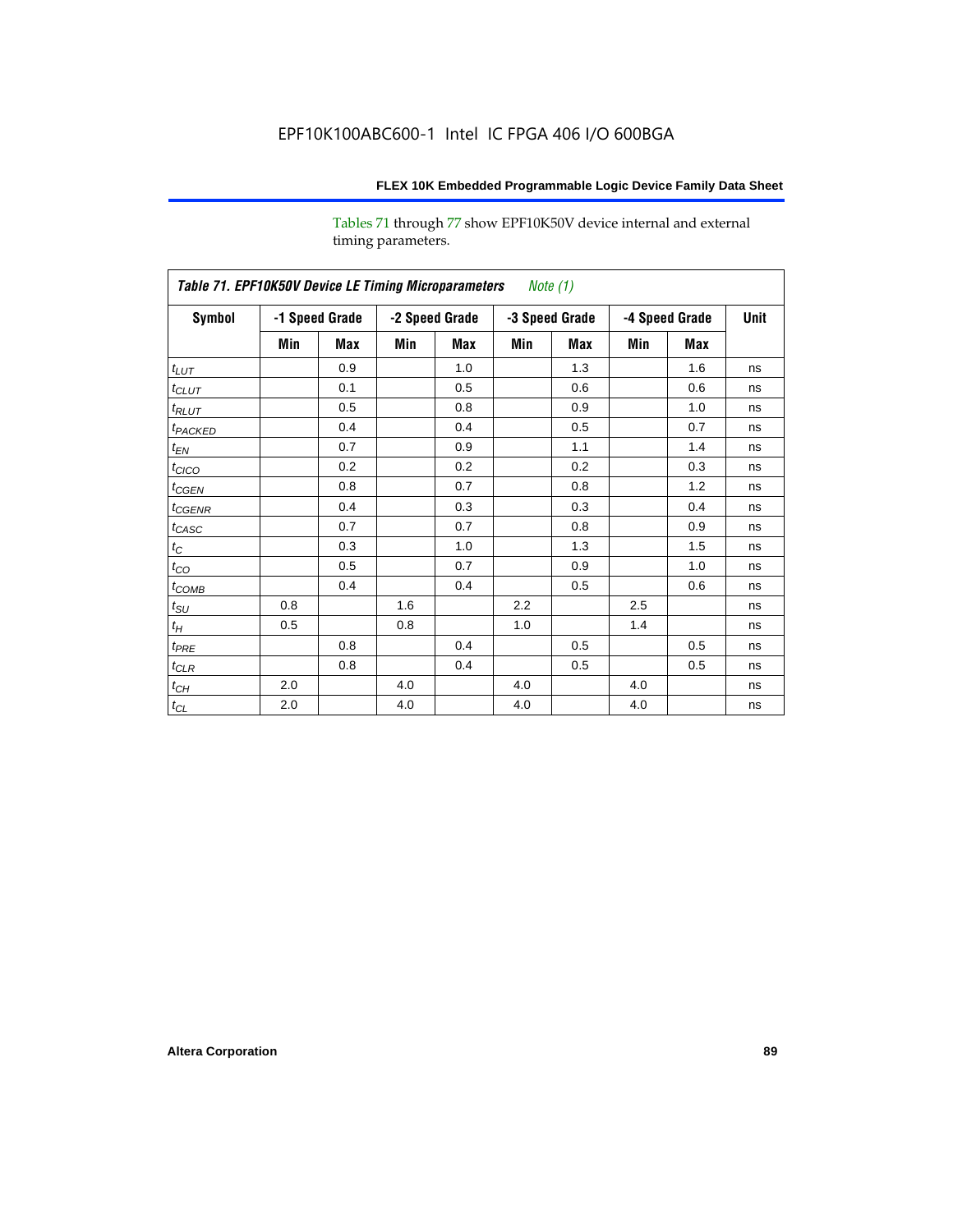# EPF10K100ABC600-1 Intel IC FPGA 406 I/O 600BGA

| Symbol           |     | -1 Speed Grade |     | -2 Speed Grade           |     | -3 Speed Grade           |     | -4 Speed Grade |    |
|------------------|-----|----------------|-----|--------------------------|-----|--------------------------|-----|----------------|----|
|                  | Min | Max            | Min | <b>Max</b>               | Min | <b>Max</b>               | Min | <b>Max</b>     |    |
| t <sub>IOD</sub> |     | 1.2            |     | 1.6                      |     | 1.9                      |     | 2.1            | ns |
| $t_{\text{IOC}}$ |     | 0.3            |     | 0.4                      |     | 0.5                      |     | 0.5            | ns |
| $t_{IOCO}$       |     | 0.3            |     | 0.3                      |     | 0.4                      |     | 0.4            | ns |
| $t_{IOCOMB}$     |     | 0.0            |     | 0.0                      |     | 0.0                      |     | 0.0            | ns |
| $t_{IOSU}$       | 2.8 |                | 2.8 |                          | 3.4 |                          | 3.9 |                | ns |
| $t_{IOH}$        | 0.7 |                | 0.8 |                          | 1.0 |                          | 1.4 |                | ns |
| $t_{IOCLR}$      |     | 0.5            |     | 0.6                      |     | 0.7                      |     | 0.7            | ns |
| $t_{OD1}$        |     | 2.8            |     | 3.2                      |     | 3.9                      |     | 4.7            | ns |
| $t_{OD2}$        |     |                |     | $\overline{\phantom{0}}$ |     | $\overline{\phantom{0}}$ |     | -              | ns |
| $t_{OD3}$        |     | 6.5            |     | 6.9                      |     | 7.6                      |     | 8.4            | ns |
| $t_{XZ}$         |     | 2.8            |     | 3.1                      |     | 3.8                      |     | 4.6            | ns |
| $t_{ZX1}$        |     | 2.8            |     | 3.1                      |     | 3.8                      |     | 4.6            | ns |
| $t_{ZX2}$        |     |                |     |                          |     | -                        |     |                | ns |
| $t_{ZX3}$        |     | 6.5            |     | 6.8                      |     | 7.5                      |     | 8.3            | ns |
| $t_{INREG}$      |     | 5.0            |     | 5.7                      |     | 7.0                      |     | 9.0            | ns |
| $t_{IOFD}$       |     | 1.5            |     | 1.9                      |     | 2.3                      |     | 2.7            | ns |
| $t_{INCOMB}$     |     | 1.5            |     | 1.9                      |     | 2.3                      |     | 2.7            | ns |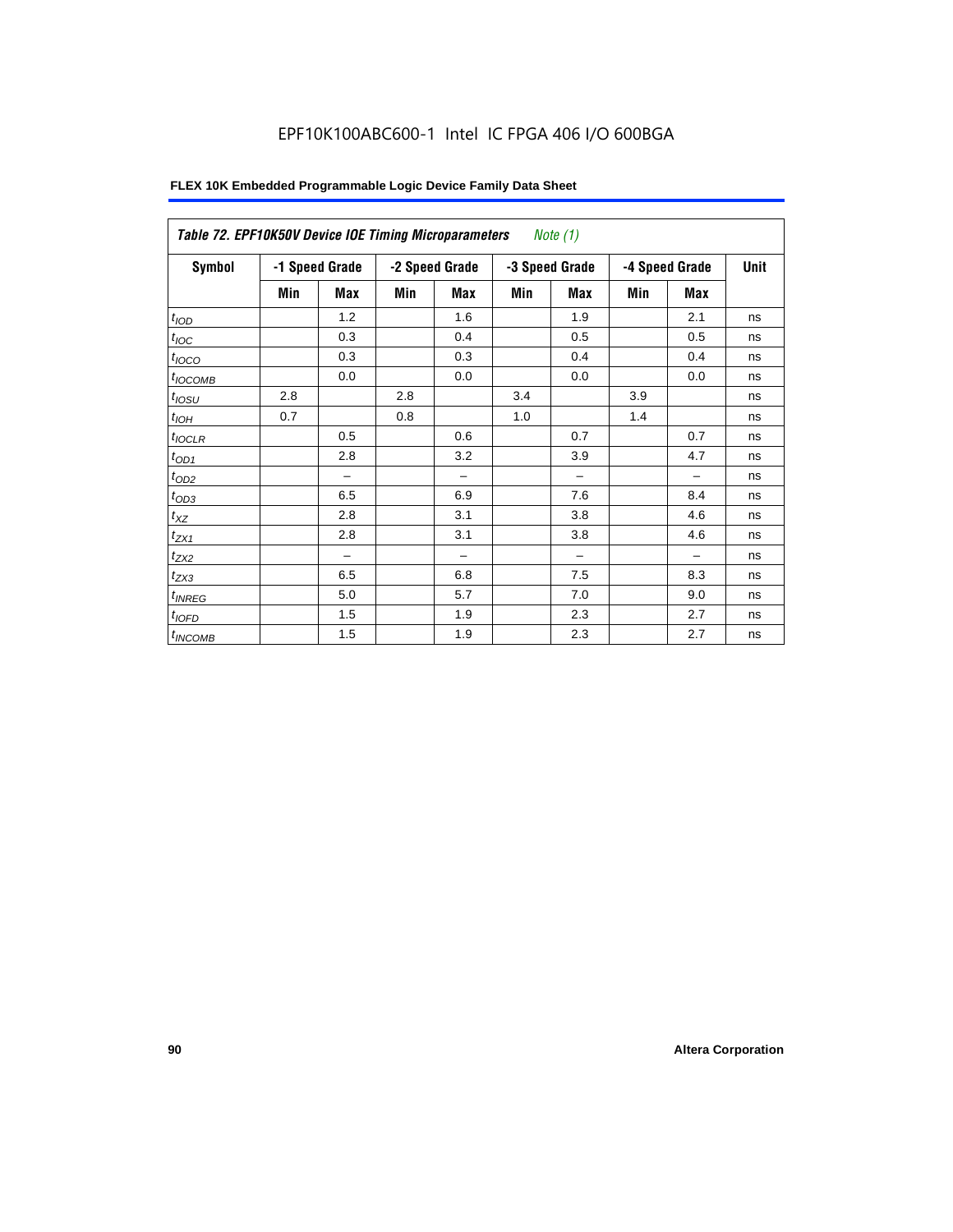| Table 73. EPF10K50V Device EAB Internal Microparameters<br>Note (1) |     |                |     |                |            |                |     |                |             |  |
|---------------------------------------------------------------------|-----|----------------|-----|----------------|------------|----------------|-----|----------------|-------------|--|
| <b>Symbol</b>                                                       |     | -1 Speed Grade |     | -2 Speed Grade |            | -3 Speed Grade |     | -4 Speed Grade | <b>Unit</b> |  |
|                                                                     | Min | <b>Max</b>     | Min | <b>Max</b>     | <b>Min</b> | <b>Max</b>     | Min | <b>Max</b>     |             |  |
| $t_{EABDATA1}$                                                      |     | 1.7            |     | 2.8            |            | 3.4            |     | 4.6            | ns          |  |
| t <sub>EABDATA2</sub>                                               |     | 4.9            |     | 3.9            |            | 4.8            |     | 5.9            | ns          |  |
| t <sub>EABWE1</sub>                                                 |     | 0.0            |     | 2.5            |            | 3.0            |     | 3.7            | ns          |  |
| t <sub>EABWE2</sub>                                                 |     | 4.0            |     | 4.1            |            | 5.0            |     | 6.2            | ns          |  |
| $t_{EABCLK}$                                                        |     | 0.4            |     | 0.8            |            | 1.0            |     | 1.2            | ns          |  |
| $t_{EABCO}$                                                         |     | 0.1            |     | 0.2            |            | 0.3            |     | 0.4            | ns          |  |
| <i><b>EABBYPASS</b></i>                                             |     | 0.9            |     | 1.1            |            | 1.3            |     | 1.6            | ns          |  |
| $t_{EABSU}$                                                         | 0.8 |                | 1.5 |                | 1.8        |                | 2.2 |                | ns          |  |
| $t_{EABH}$                                                          | 0.8 |                | 1.6 |                | 2.0        |                | 2.5 |                | ns          |  |
| $t_{AA}$                                                            |     | 5.5            |     | 8.2            |            | 10.0           |     | 12.4           | ns          |  |
| $t_{WP}$                                                            | 6.0 |                | 4.9 |                | 6.0        |                | 7.4 |                | ns          |  |
| $t_{WDSU}$                                                          | 0.1 |                | 0.8 |                | 1.0        |                | 1.2 |                | ns          |  |
| $t_{WDH}$                                                           | 0.1 |                | 0.2 |                | 0.3        |                | 0.4 |                | ns          |  |
| $t_{WASU}$                                                          | 0.1 |                | 0.4 |                | 0.5        |                | 0.6 |                | ns          |  |
| $t_{WAH}$                                                           | 0.1 |                | 0.8 |                | 1.0        |                | 1.2 |                | ns          |  |
| $t_{WO}$                                                            |     | 2.8            |     | 4.3            |            | 5.3            |     | 6.5            | ns          |  |
| $t_{DD}$                                                            |     | 2.8            |     | 4.3            |            | 5.3            |     | 6.5            | ns          |  |
| $t_{EABOUT}$                                                        |     | 0.5            |     | 0.4            |            | 0.5            |     | 0.6            | ns          |  |
| $t_{EABCH}$                                                         | 2.0 |                | 4.0 |                | 4.0        |                | 4.0 |                | ns          |  |
| $t_{EABCL}$                                                         | 6.0 |                | 4.9 |                | 6.0        |                | 7.4 |                | ns          |  |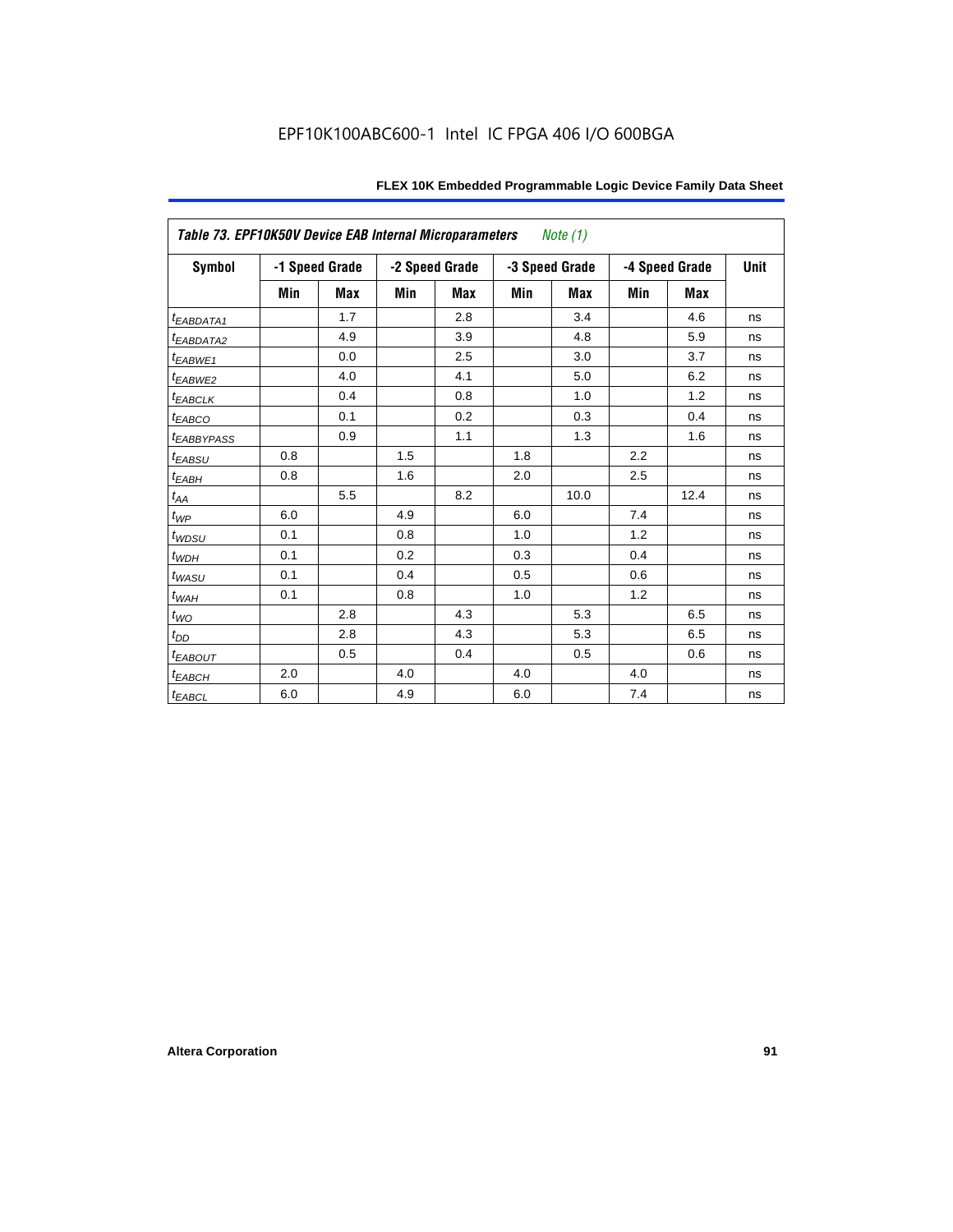| Table 74. EPF10K50V Device EAB Internal Timing Macroparameters |      |                |      |                |                | Note (1)   |                |      |             |
|----------------------------------------------------------------|------|----------------|------|----------------|----------------|------------|----------------|------|-------------|
| Symbol                                                         |      | -1 Speed Grade |      | -2 Speed Grade | -3 Speed Grade |            | -4 Speed Grade |      | <b>Unit</b> |
|                                                                | Min  | Max            | Min  | Max            | Min            | <b>Max</b> | Min            | Max  |             |
| $t_{EABA\underline{A}}$                                        |      | 9.5            |      | 13.6           |                | 16.5       |                | 20.8 | ns          |
| <sup>t</sup> EABRCCOMB                                         | 9.5  |                | 13.6 |                | 16.5           |            | 20.8           |      | ns          |
| <sup>t</sup> EABRCREG                                          | 6.1  |                | 8.8  |                | 10.8           |            | 13.4           |      | ns          |
| $t_{EABWP}$                                                    | 6.0  |                | 4.9  |                | 6.0            |            | 7.4            |      | ns          |
| <sup>t</sup> EABWCCOMB                                         | 6.2  |                | 6.1  |                | 7.5            |            | 9.2            |      | ns          |
| <sup>t</sup> EABWCREG                                          | 12.0 |                | 11.6 |                | 14.2           |            | 17.4           |      | ns          |
| $t_{EABDD}$                                                    |      | 6.8            |      | 9.7            |                | 11.8       |                | 14.9 | ns          |
| <sup>t</sup> EABDATACO                                         |      | 1.0            |      | 1.4            |                | 1.8        |                | 2.2  | ns          |
| <sup>t</sup> EABDATASU                                         | 5.3  |                | 4.6  |                | 5.6            |            | 6.9            |      | ns          |
| <sup>t</sup> EABDATAH                                          | 0.0  |                | 0.0  |                | 0.0            |            | 0.0            |      | ns          |
| <sup>t</sup> EABWESU                                           | 4.4  |                | 4.8  |                | 5.8            |            | 7.2            |      | ns          |
| <sup>t</sup> EABWEH                                            | 0.0  |                | 0.0  |                | 0.0            |            | 0.0            |      | ns          |
| <sup>t</sup> EABWDSU                                           | 1.8  |                | 1.1  |                | 1.4            |            | 2.1            |      | ns          |
| <sup>t</sup> EABWDH                                            | 0.0  |                | 0.0  |                | 0.0            |            | 0.0            |      | ns          |
| <sup>t</sup> EABWASU                                           | 4.5  |                | 4.6  |                | 5.6            |            | 7.4            |      | ns          |
| <sup>t</sup> EABWAH                                            | 0.0  |                | 0.0  |                | 0.0            |            | 0.0            |      | ns          |
| $t_{EABWO}$                                                    |      | 5.1            |      | 9.4            |                | 11.4       |                | 14.0 | ns          |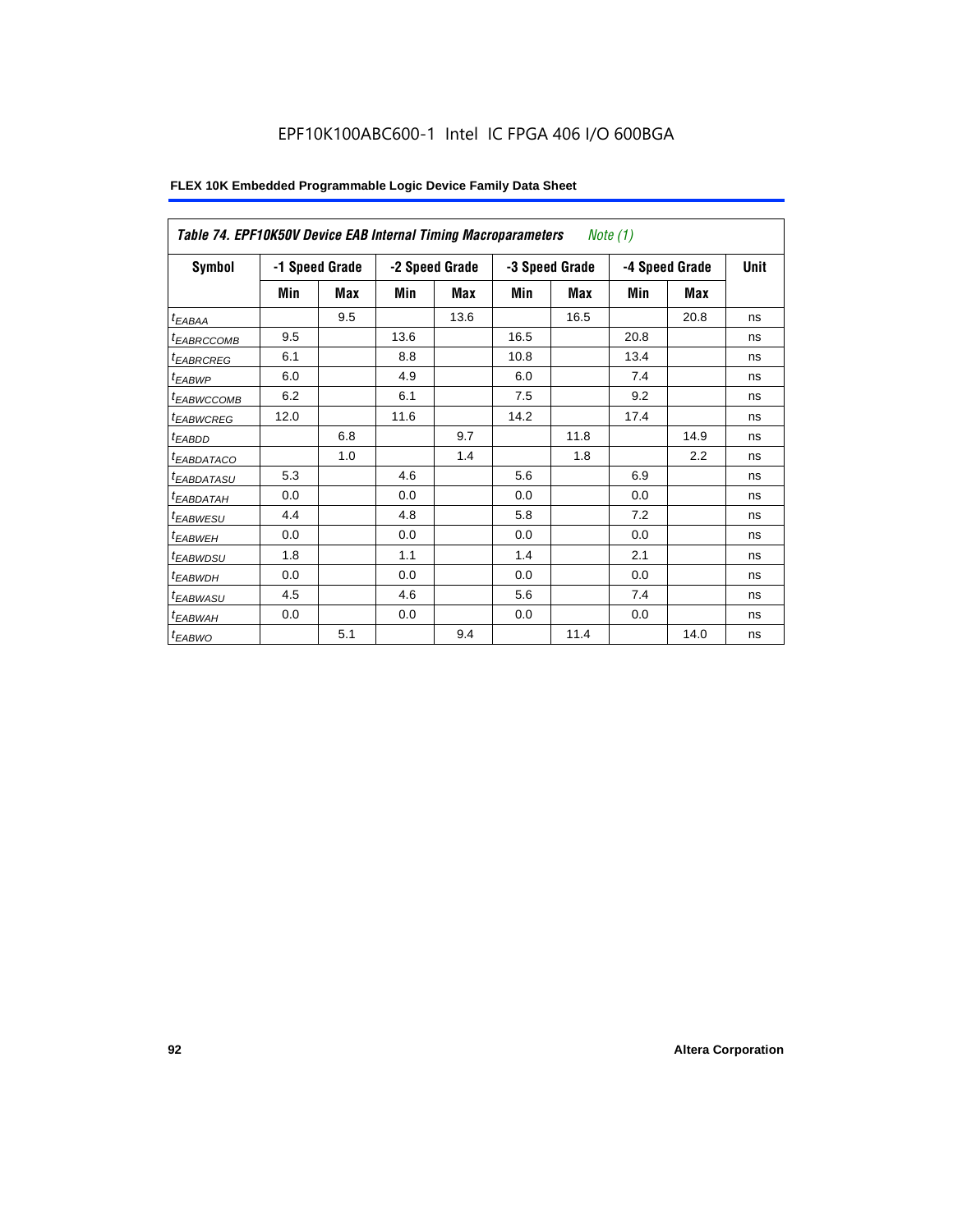| Table 75. EPF10K50V Device Interconnect Timing Microparameters<br>Note (1) |     |                |                |     |                |     |                |      |             |  |
|----------------------------------------------------------------------------|-----|----------------|----------------|-----|----------------|-----|----------------|------|-------------|--|
| Symbol                                                                     |     | -1 Speed Grade | -2 Speed Grade |     | -3 Speed Grade |     | -4 Speed Grade |      | <b>Unit</b> |  |
|                                                                            | Min | Max            | Min            | Max | Min            | Max | Min            | Max  |             |  |
| $t_{DINZIOE}$                                                              |     | 4.7            |                | 6.0 |                | 7.1 |                | 8.2  | ns          |  |
| t <sub>DIN2LE</sub>                                                        |     | 2.5            |                | 2.6 |                | 3.1 |                | 3.9  | ns          |  |
| <sup>t</sup> DIN2DATA                                                      |     | 4.4            |                | 5.9 |                | 6.8 |                | 7.7  | ns          |  |
| t <sub>DCLK2IOE</sub>                                                      |     | 2.5            |                | 3.9 |                | 4.7 |                | 5.5  | ns          |  |
| $t_{DCLK2LE}$                                                              |     | 2.5            |                | 2.6 |                | 3.1 |                | 3.9  | ns          |  |
| <i>t<sub>SAMELAB</sub></i>                                                 |     | 0.2            |                | 0.2 |                | 0.3 |                | 0.3  | ns          |  |
| <sup>t</sup> SAMEROW                                                       |     | 2.8            |                | 3.0 |                | 3.2 |                | 3.4  | ns          |  |
| <sup>t</sup> SAMECOLUMN                                                    |     | 3.0            |                | 3.2 |                | 3.4 |                | 3.6  | ns          |  |
| <i>t<sub>DIFFROW</sub></i>                                                 |     | 5.8            |                | 6.2 |                | 6.6 |                | 7.0  | ns          |  |
| t <sub>TWOROWS</sub>                                                       |     | 8.6            |                | 9.2 |                | 9.8 |                | 10.4 | ns          |  |
| $t_{LEPERIPH}$                                                             |     | 4.5            |                | 5.5 |                | 6.1 |                | 7.0  | ns          |  |
| t <sub>LABCARRY</sub>                                                      |     | 0.3            |                | 0.4 |                | 0.5 |                | 0.7  | ns          |  |
| <i>t<sub>LABCASC</sub></i>                                                 |     | 0.0            |                | 1.3 |                | 1.6 |                | 2.0  | ns          |  |

# *Table 76. EPF10K50V Device External Timing Parameters Note (1)*

| Symbol                   |     | -1 Speed Grade |     | -2 Speed Grade |     | -3 Speed Grade |     | -4 Speed Grade |    |
|--------------------------|-----|----------------|-----|----------------|-----|----------------|-----|----------------|----|
|                          | Min | Max            | Min | Max            | Min | Max            | Min | Max            |    |
| t <sub>DRR</sub>         |     | 11.2           |     | 14.0           |     | 17.2           |     | 21.1           | ns |
| $t_{INSU}$ (2), (3)      | 5.5 |                | 4.2 |                | 5.2 |                | 6.9 |                | ns |
| $t_{INH}$ (3)            | 0.0 |                | 0.0 |                | 0.0 |                | 0.0 |                | ns |
| $\tt_{\text{OUTCO}}$ (3) | 2.0 | 5.9            | 2.0 | 7.8            | 2.0 | 9.5            | 2.0 | 11.1           | ns |

*Table 77. EPF10K50V Device External Bidirectional Timing Parameters Note (1)*

| Symbol                  |     | -1 Speed Grade |     | -2 Speed Grade |     | -3 Speed Grade |     | -4 Speed Grade |    |
|-------------------------|-----|----------------|-----|----------------|-----|----------------|-----|----------------|----|
|                         | Min | Max            | Min | Max            | Min | <b>Max</b>     | Min | <b>Max</b>     |    |
| <sup>t</sup> insubidir  | 2.0 |                | 2.8 |                | 3.5 |                | 4.1 |                | ns |
| <sup>t</sup> INHBIDIR   | 0.0 |                | 0.0 |                | 0.0 |                | 0.0 |                | ns |
| <sup>t</sup> outcobidir | 2.0 | 5.9            | 2.0 | 7.8            | 2.0 | 9.5            | 2.0 | 11.1           | ns |
| <sup>t</sup> xzbidir    |     | 8.0            |     | 9.8            |     | 11.8           |     | 14.3           | ns |
| <sup>t</sup> zxbidir    |     | 8.0            |     | 9.8            |     | 11.8           |     | 14.3           | ns |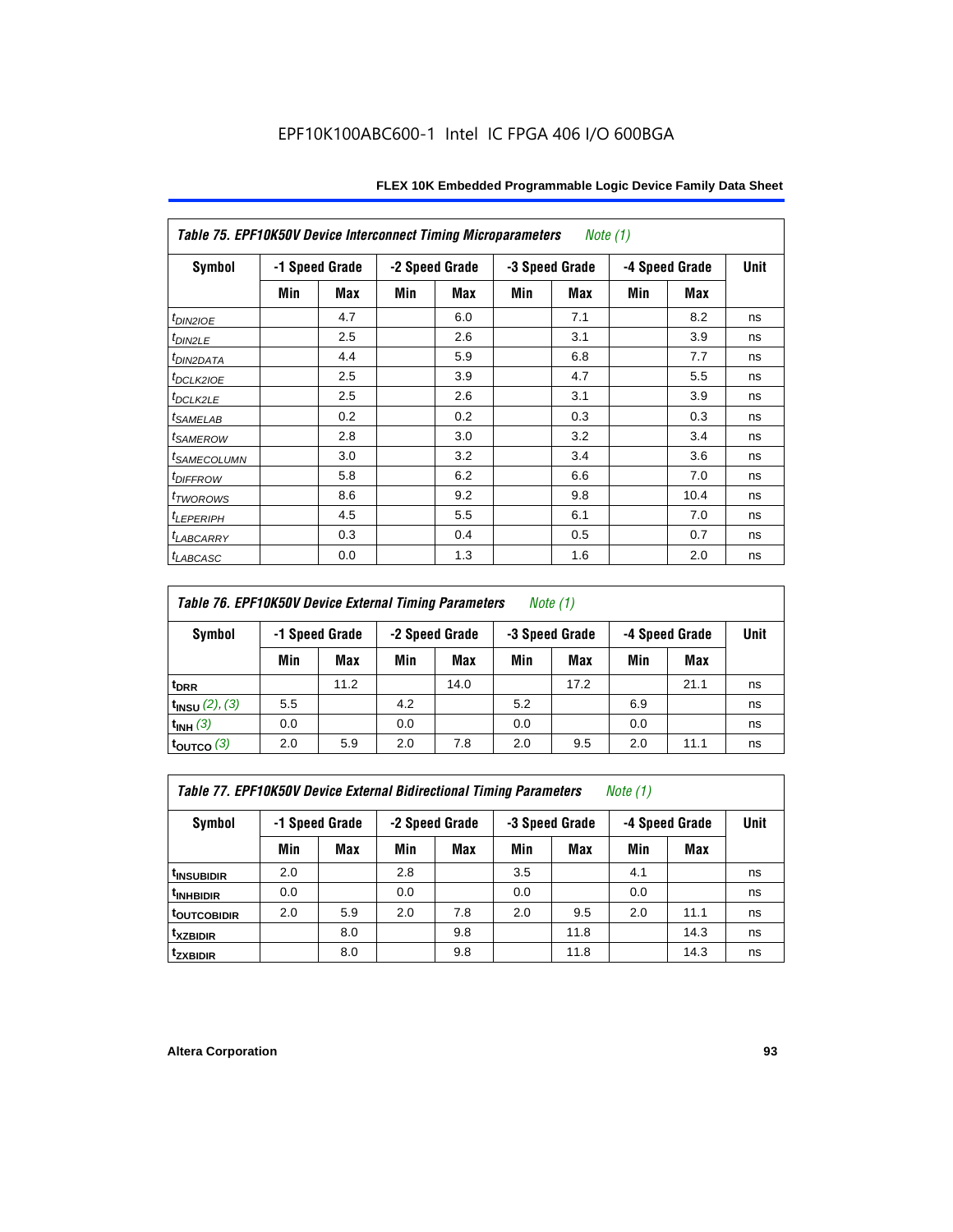#### *Notes to tables:*

- (1) All timing parameters are described in Tables 32 through 38 in this data sheet.
- (2) Using an LE to register the signal may provide a lower setup time.
- (3) This parameter is specified by characterization.

### Tables 78 through 84 show EPF10K130V device internal and external timing parameters.

| Table 78. EPF10K130V Device LE Timing Microparameters Note (1) |     |                |     |                |     |                |    |  |  |  |
|----------------------------------------------------------------|-----|----------------|-----|----------------|-----|----------------|----|--|--|--|
| <b>Symbol</b>                                                  |     | -2 Speed Grade |     | -3 Speed Grade |     | -4 Speed Grade |    |  |  |  |
|                                                                | Min | Max            | Min | Max            | Min | Max            |    |  |  |  |
| $t_{LUT}$                                                      |     | 1.3            |     | 1.8            |     | 2.3            | ns |  |  |  |
| $t_{CLUT}$                                                     |     | 0.5            |     | 0.7            |     | 0.9            | ns |  |  |  |
| $t_{RLUT}$                                                     |     | 1.2            |     | 1.7            |     | 2.2            | ns |  |  |  |
| t <sub>PACKED</sub>                                            |     | 0.5            |     | 0.6            |     | 0.7            | ns |  |  |  |
| $t_{EN}$                                                       |     | 0.6            |     | 0.8            |     | 1.0            | ns |  |  |  |
| $t_{CICO}$                                                     |     | 0.2            |     | 0.3            |     | 0.4            | ns |  |  |  |
| $t_{GEN}$                                                      |     | 0.3            |     | 0.4            |     | 0.5            | ns |  |  |  |
| t <sub>CGENR</sub>                                             |     | 0.7            |     | 1.0            |     | 1.3            | ns |  |  |  |
| $t_{CASC}$                                                     |     | 0.9            |     | 1.2            |     | 1.5            | ns |  |  |  |
| $t_C$                                                          |     | 1.9            |     | 2.4            |     | 3.0            | ns |  |  |  |
| $t_{CO}$                                                       |     | 0.6            |     | 0.9            |     | 1.1            | ns |  |  |  |
| $t_{COMB}$                                                     |     | 0.5            |     | 0.7            |     | 0.9            | ns |  |  |  |
| $t_{\rm SU}$                                                   | 0.2 |                | 0.2 |                | 0.3 |                | ns |  |  |  |
| $t_H$                                                          | 0.0 |                | 0.0 |                | 0.0 |                | ns |  |  |  |
| $t_{PRE}$                                                      |     | 2.4            |     | 3.1            |     | 3.9            | ns |  |  |  |
| $t_{CLR}$                                                      |     | 2.4            |     | 3.1            |     | 3.9            | ns |  |  |  |
| $t_{CH}$                                                       | 4.0 |                | 4.0 |                | 4.0 |                | ns |  |  |  |
| $t_{CL}$                                                       | 4.0 |                | 4.0 |                | 4.0 |                | ns |  |  |  |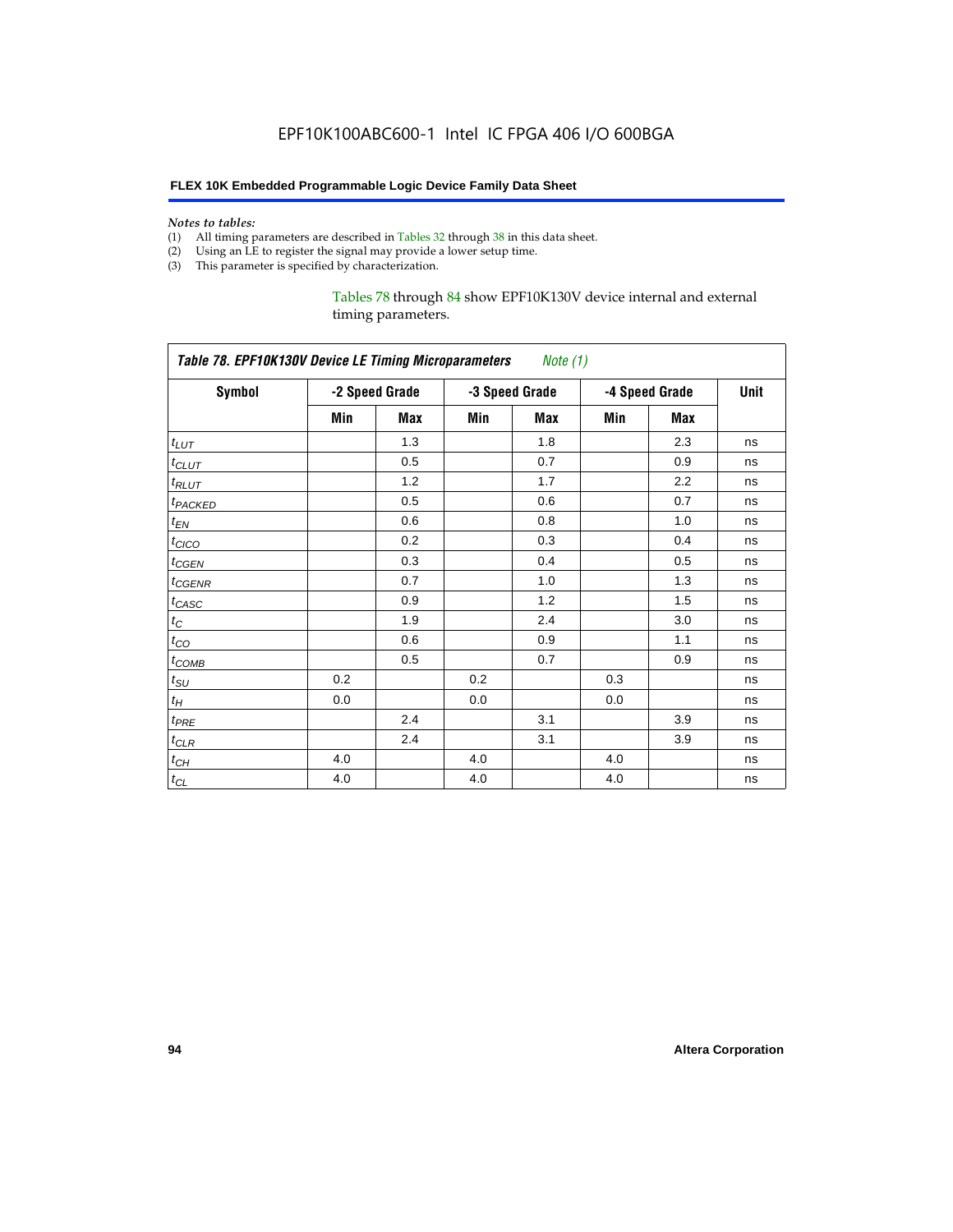| Table 79. EPF10K130V Device IOE Timing Microparameters<br><i>Note</i> $(1)$ |                |            |     |                |     |                |      |  |  |  |
|-----------------------------------------------------------------------------|----------------|------------|-----|----------------|-----|----------------|------|--|--|--|
| <b>Symbol</b>                                                               | -2 Speed Grade |            |     | -3 Speed Grade |     | -4 Speed Grade | Unit |  |  |  |
|                                                                             | Min            | <b>Max</b> | Min | <b>Max</b>     | Min | <b>Max</b>     |      |  |  |  |
| t <sub>IOD</sub>                                                            |                | 1.3        |     | 1.6            |     | 2.0            | ns   |  |  |  |
| $t_{\text{loc}}$                                                            |                | 0.4        |     | 0.5            |     | 0.7            | ns   |  |  |  |
| $t_{IOCO}$                                                                  |                | 0.3        |     | 0.4            |     | 0.5            | ns   |  |  |  |
| $t_{IOCOMB}$                                                                |                | 0.0        |     | 0.0            |     | 0.0            | ns   |  |  |  |
| $t_{IOSU}$                                                                  | 2.6            |            | 3.3 |                | 3.8 |                | ns   |  |  |  |
| $t_{IOH}$                                                                   | 0.0            |            | 0.0 |                | 0.0 |                | ns   |  |  |  |
| $t_{IOCLR}$                                                                 |                | 1.7        |     | 2.2            |     | 2.7            | ns   |  |  |  |
| $t_{OD1}$                                                                   |                | 3.5        |     | 4.4            |     | 5.0            | ns   |  |  |  |
| $t_{OD2}$                                                                   |                |            |     |                |     |                | ns   |  |  |  |
| $t_{OD3}$                                                                   |                | 8.2        |     | 8.1            |     | 9.7            | ns   |  |  |  |
| $t_{XZ}$                                                                    |                | 4.9        |     | 6.3            |     | 7.4            | ns   |  |  |  |
| $t_{ZX1}$                                                                   |                | 4.9        |     | 6.3            |     | 7.4            | ns   |  |  |  |
| $t_{ZX2}$                                                                   |                | -          |     |                |     |                | ns   |  |  |  |
| $t_{ZX3}$                                                                   |                | 9.6        |     | 10.0           |     | 12.1           | ns   |  |  |  |
| $t_{INREG}$                                                                 |                | 7.9        |     | 10.0           |     | 12.6           | ns   |  |  |  |
| $t_{IOFD}$                                                                  |                | 6.2        |     | 7.9            |     | 9.9            | ns   |  |  |  |
| $t_{INCOMB}$                                                                |                | 6.2        |     | 7.9            |     | 9.9            | ns   |  |  |  |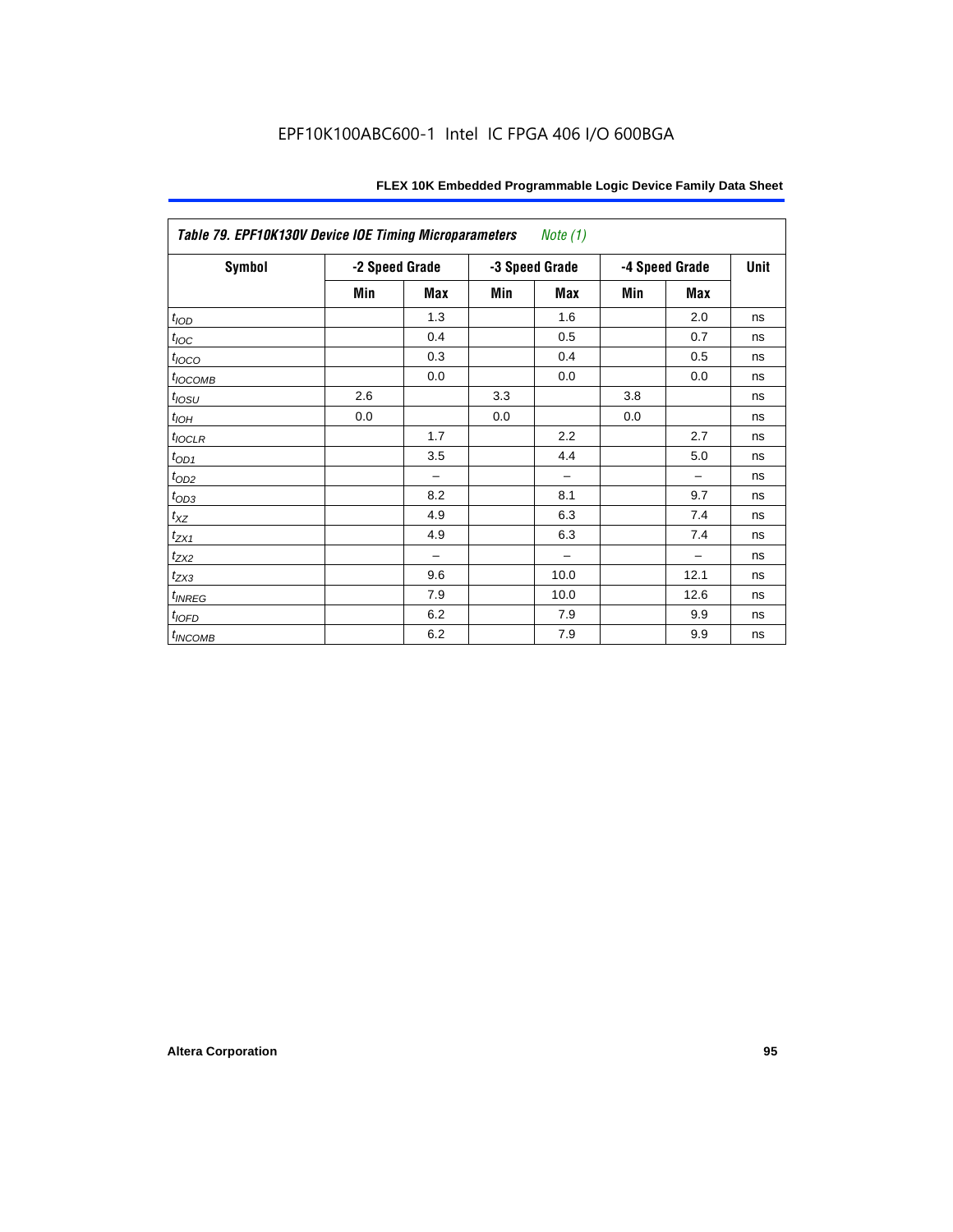# EPF10K100ABC600-1 Intel IC FPGA 406 I/O 600BGA

| Symbol                 |     | -2 Speed Grade |     | -3 Speed Grade | -4 Speed Grade | Unit       |    |
|------------------------|-----|----------------|-----|----------------|----------------|------------|----|
|                        | Min | <b>Max</b>     | Min | <b>Max</b>     | Min            | <b>Max</b> |    |
| <sup>t</sup> EABDATA1  |     | 1.9            |     | 2.4            |                | 2.4        | ns |
| <sup>t</sup> EABDATA2  |     | 3.7            |     | 4.7            |                | 4.7        | ns |
| <sup>t</sup> EABWE1    |     | 1.9            |     | 2.4            |                | 2.4        | ns |
| t <sub>EABWE2</sub>    |     | 3.7            |     | 4.7            |                | 4.7        | ns |
| <sup>t</sup> EABCLK    |     | 0.7            |     | 0.9            |                | 0.9        | ns |
| <sup>t</sup> EABCO     |     | 0.5            |     | 0.6            |                | 0.6        | ns |
| <sup>t</sup> EABBYPASS |     | 0.6            |     | 0.8            |                | 0.8        | ns |
| t <sub>EABSU</sub>     | 1.4 |                | 1.8 |                | 1.8            |            | ns |
| $t_{EABH}$             | 0.0 |                | 0.0 |                | 0.0            |            | ns |
| $t_{AA}$               |     | 5.6            |     | 7.1            |                | 7.1        | ns |
| $t_{\mathit{WP}}$      | 3.7 |                | 4.7 |                | 4.7            |            | ns |
| $t_{WDSU}$             | 4.6 |                | 5.9 |                | 5.9            |            | ns |
| $t_{WDH}$              | 0.0 |                | 0.0 |                | 0.0            |            | ns |
| $t_{WASU}$             | 3.9 |                | 5.0 |                | 5.0            |            | ns |
| $t_{W\!AH}$            | 0.0 |                | 0.0 |                | 0.0            |            | ns |
| $t_{WO}$               |     | 5.6            |     | 7.1            |                | 7.1        | ns |
| $t_{DD}$               |     | 5.6            |     | 7.1            |                | 7.1        | ns |
| <sup>t</sup> EABOUT    |     | 2.4            |     | 3.1            |                | 3.1        | ns |
| $t_{EABCH}$            | 4.0 |                | 4.0 |                | 4.0            |            | ns |
| $t_{EABCL}$            | 4.0 |                | 4.7 |                | 4.7            |            | ns |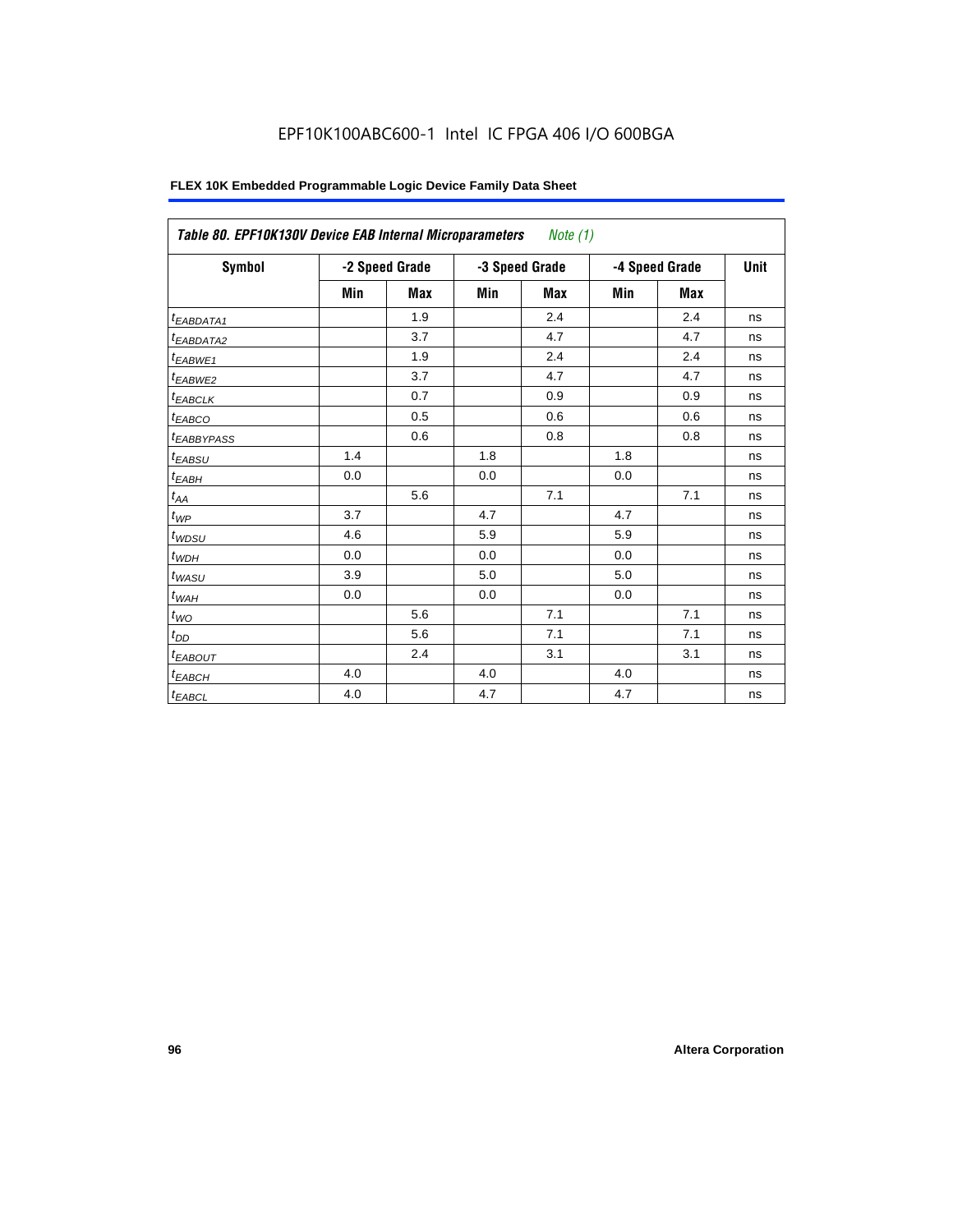| Table 81. EPF10K130V Device EAB Internal Timing Macroparameters<br>Note $(1)$ |      |                |      |                |      |                |    |  |  |  |
|-------------------------------------------------------------------------------|------|----------------|------|----------------|------|----------------|----|--|--|--|
| <b>Symbol</b>                                                                 |      | -2 Speed Grade |      | -3 Speed Grade |      | -4 Speed Grade |    |  |  |  |
|                                                                               | Min  | Max            | Min  | Max            | Min  | Max            |    |  |  |  |
| t <sub>EABAA</sub>                                                            |      | 11.2           |      | 14.2           |      | 14.2           | ns |  |  |  |
| <sup>t</sup> EABRCCOMB                                                        | 11.1 |                | 14.2 |                | 14.2 |                | ns |  |  |  |
| <sup>t</sup> EABRCREG                                                         | 8.5  |                | 10.8 |                | 10.8 |                | ns |  |  |  |
| <sup>t</sup> EABWP                                                            | 3.7  |                | 4.7  |                | 4.7  |                | ns |  |  |  |
| <sup>t</sup> EABWCCOMB                                                        | 7.6  |                | 9.7  |                | 9.7  |                | ns |  |  |  |
| <sup>t</sup> EABWCREG                                                         | 14.0 |                | 17.8 |                | 17.8 |                | ns |  |  |  |
| $t_{EABDD}$                                                                   |      | 11.1           |      | 14.2           |      | 14.2           | ns |  |  |  |
| <i>EABDATACO</i>                                                              |      | 3.6            |      | 4.6            |      | 4.6            | ns |  |  |  |
| <sup>t</sup> EABDATASU                                                        | 4.4  |                | 5.6  |                | 5.6  |                | ns |  |  |  |
| <sup>t</sup> EABDATAH                                                         | 0.0  |                | 0.0  |                | 0.0  |                | ns |  |  |  |
| <sup>t</sup> EABWESU                                                          | 4.4  |                | 5.6  |                | 5.6  |                | ns |  |  |  |
| <sup>t</sup> EABWEH                                                           | 0.0  |                | 0.0  |                | 0.0  |                | ns |  |  |  |
| <sup>t</sup> EABWDSU                                                          | 4.6  |                | 5.9  |                | 5.9  |                | ns |  |  |  |
| <sup>t</sup> EABWDH                                                           | 0.0  |                | 0.0  |                | 0.0  |                | ns |  |  |  |
| <sup>t</sup> EABWASU                                                          | 3.9  |                | 5.0  |                | 5.0  |                | ns |  |  |  |
| <sup>t</sup> EABWAH                                                           | 0.0  |                | 0.0  |                | 0.0  |                | ns |  |  |  |
| <sup>t</sup> EABWO                                                            |      | 11.1           |      | 14.2           |      | 14.2           | ns |  |  |  |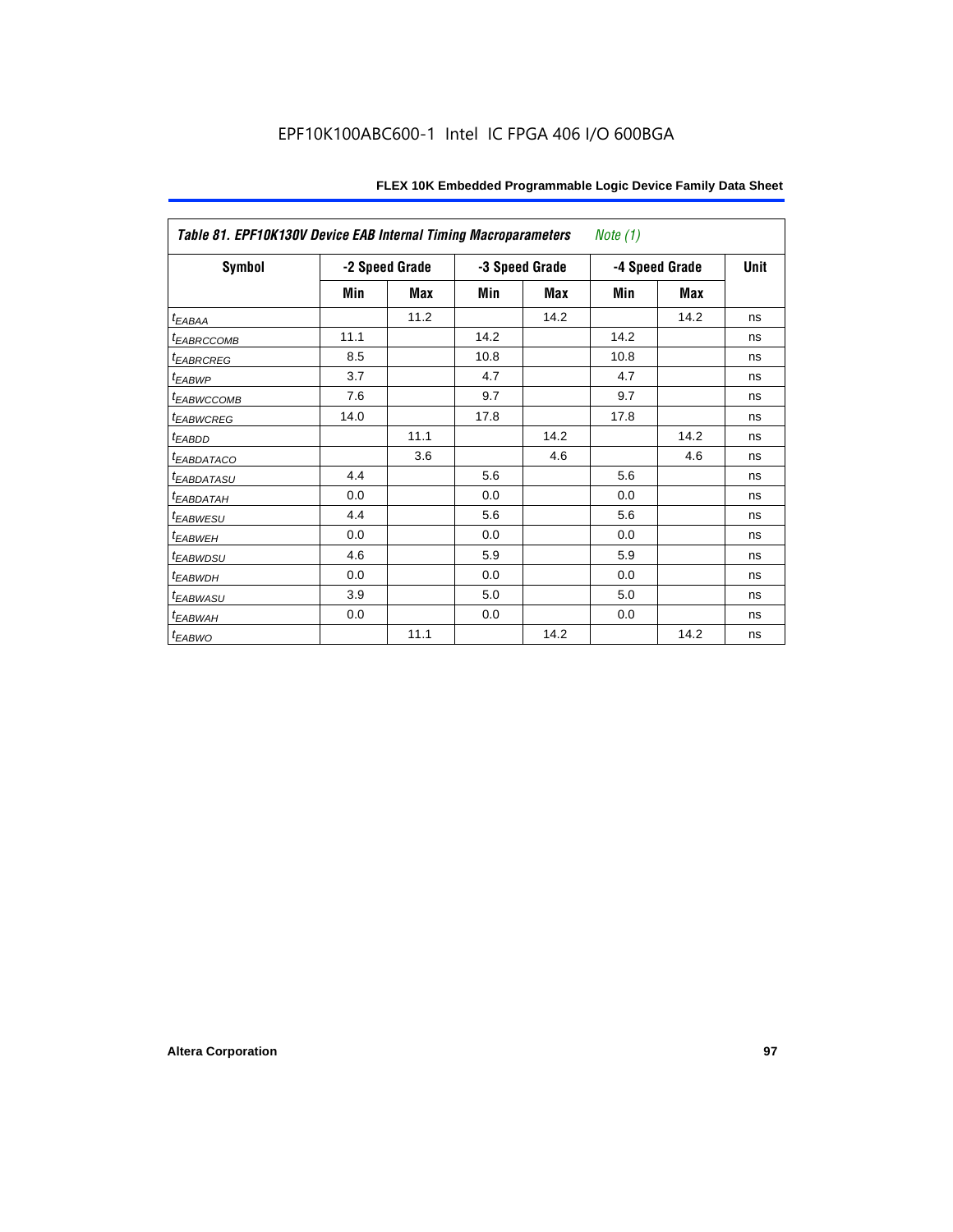| Symbol                  |     | -2 Speed Grade | -3 Speed Grade |      | -4 Speed Grade |      | <b>Unit</b> |
|-------------------------|-----|----------------|----------------|------|----------------|------|-------------|
|                         | Min | Max            | Min            | Max  | Min            | Max  |             |
| $tD$ IN2IOE             |     | 8.0            |                | 9.0  |                | 9.5  | ns          |
| t <sub>DIN2LE</sub>     |     | 2.4            |                | 3.0  |                | 3.1  | ns          |
| <sup>t</sup> DIN2DATA   |     | 5.0            |                | 6.3  |                | 7.4  | ns          |
| <sup>t</sup> DCLK2IOE   |     | 3.6            |                | 4.6  |                | 5.1  | ns          |
| $t_{DCLK2LE}$           |     | 2.4            |                | 3.0  |                | 3.1  | ns          |
| <sup>t</sup> SAMELAB    |     | 0.4            |                | 0.6  |                | 0.8  | ns          |
| <sup>t</sup> SAMEROW    |     | 4.5            |                | 5.3  |                | 6.5  | ns          |
| <sup>t</sup> SAMECOLUMN |     | 9.0            |                | 9.5  |                | 9.7  | ns          |
| <sup>t</sup> DIFFROW    |     | 13.5           |                | 14.8 |                | 16.2 | ns          |
| <sup>t</sup> TWOROWS    |     | 18.0           |                | 20.1 |                | 22.7 | ns          |
| <sup>t</sup> LEPERIPH   |     | 8.1            |                | 8.6  |                | 9.5  | ns          |
| <sup>I</sup> LABCARRY   |     | 0.6            |                | 0.8  |                | 1.0  | ns          |
| <sup>t</sup> LABCASC    |     | 0.8            |                | 1.0  |                | 1.2  | ns          |

| Table 83. EPF10K130V Device External Timing Parameters | Note (1) |
|--------------------------------------------------------|----------|
|--------------------------------------------------------|----------|

| Symbol                 | -2 Speed Grade |      | -3 Speed Grade |      | -4 Speed Grade |      | Unit |
|------------------------|----------------|------|----------------|------|----------------|------|------|
|                        | Min            | Max  | Min            | Max  | Min            | Max  |      |
| t <sub>DRR</sub>       |                | 15.0 |                | 19.1 |                | 24.2 | ns   |
| $t_{INSU}$ (2), (3)    | 6.9            |      | 8.6            |      | 11.0           |      | ns   |
| $t_{INH}$ (3)          | 0.0            |      | 0.0            |      | 0.0            |      | ns   |
| $t_{\text{OUTCO}}$ (3) | 2.0            | 7.8  | 2.0            | 9.9  | 2.0            | 11.3 | ns   |

| <b>Table 84. EPF10K130V Device External Bidirectional Timing Parameters</b> | Note (1) |  |
|-----------------------------------------------------------------------------|----------|--|
|-----------------------------------------------------------------------------|----------|--|

| Symbol                  |     | -2 Speed Grade |     | -3 Speed Grade |      | -4 Speed Grade |    |
|-------------------------|-----|----------------|-----|----------------|------|----------------|----|
|                         | Min | <b>Max</b>     | Min | <b>Max</b>     | Min  | <b>Max</b>     |    |
| <sup>t</sup> INSUBIDIR  | 6.7 |                | 8.5 |                | 10.8 |                | ns |
| <sup>t</sup> INHBIDIR   | 0.0 |                | 0.0 |                | 0.0  |                | ns |
| <sup>t</sup> OUTCOBIDIR | 2.0 | 6.9            | 2.0 | 8.8            | 2.0  | 10.2           | ns |
| <sup>t</sup> xzbidir    |     | 12.9           |     | 16.4           |      | 19.3           | ns |
| <sup>t</sup> zxbidir    |     | 12.9           |     | 16.4           |      | 19.3           | ns |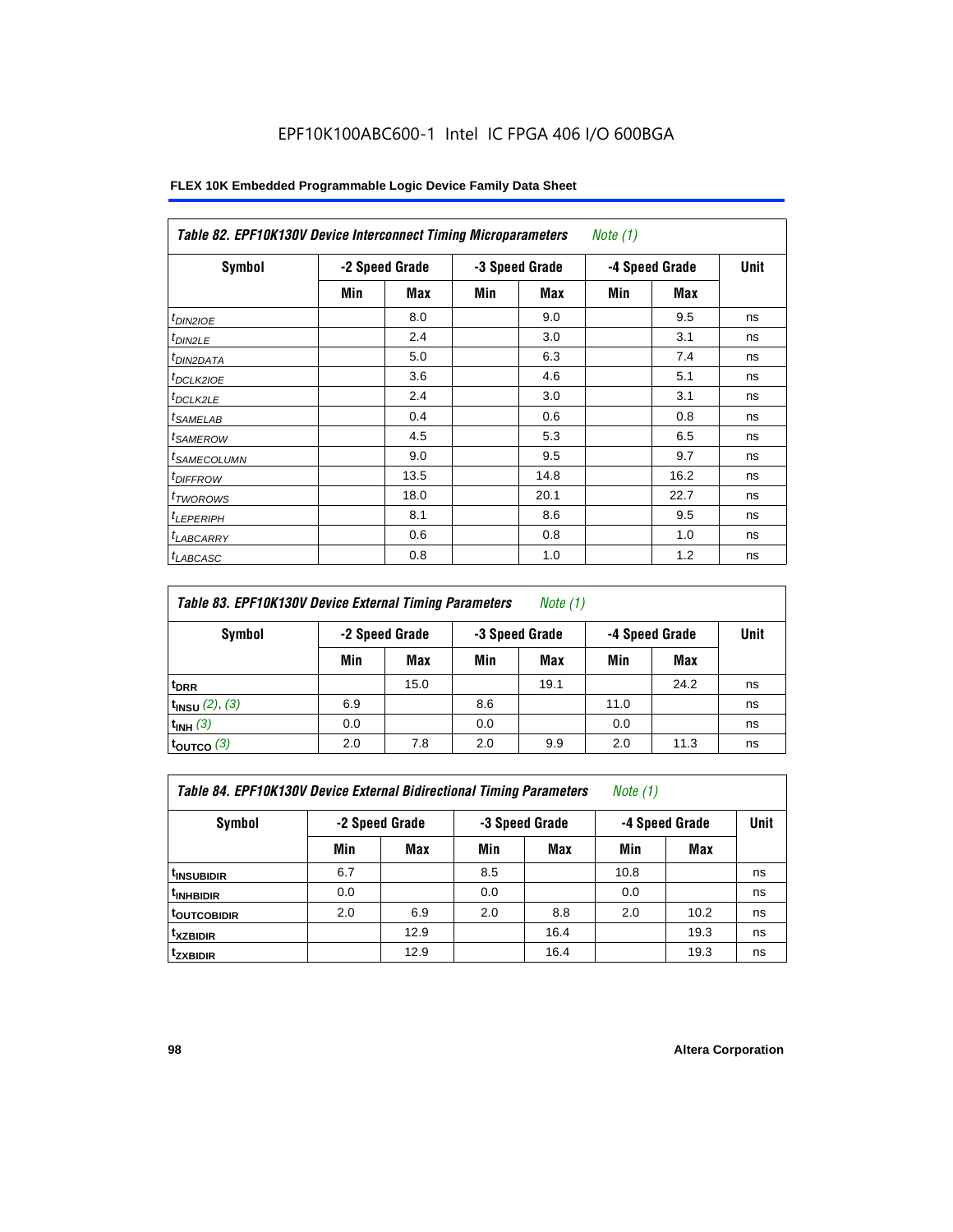# *Notes to tables:*<br>(1) All timing p

- (1) All timing parameters are described in Tables 32 through 38 in this data sheet.<br>(2) Using an LE to register the signal may provide a lower setup time.
- Using an LE to register the signal may provide a lower setup time.
- (3) This parameter is specified by characterization.

### Tables 85 through 91 show EPF10K10A device internal and external timing parameters.

| Table 85. EPF10K10A Device LE Timing Microparameters Note (1) |     |                |     |                |     |                |    |  |  |
|---------------------------------------------------------------|-----|----------------|-----|----------------|-----|----------------|----|--|--|
| <b>Symbol</b>                                                 |     | -1 Speed Grade |     | -2 Speed Grade |     | -3 Speed Grade |    |  |  |
|                                                               | Min | <b>Max</b>     | Min | Max            | Min | <b>Max</b>     |    |  |  |
| $t_{LUT}$                                                     |     | 0.9            |     | 1.2            |     | 1.6            | ns |  |  |
| $t_{CLUT}$                                                    |     | 1.2            |     | 1.4            |     | 1.9            | ns |  |  |
| $t_{RLUT}$                                                    |     | 1.9            |     | 2.3            |     | 3.0            | ns |  |  |
| t <sub>PACKED</sub>                                           |     | 0.6            |     | 0.7            |     | 0.9            | ns |  |  |
| $t_{EN}$                                                      |     | 0.5            |     | 0.6            |     | 0.8            | ns |  |  |
| $t_{CICO}$                                                    |     | 02             |     | 0.3            |     | 0.4            | ns |  |  |
| $t_{CGEN}$                                                    |     | 0.7            |     | 0.9            |     | 1.1            | ns |  |  |
| $t_{GENR}$                                                    |     | 0.7            |     | 0.9            |     | 1.1            | ns |  |  |
| $t_{CASC}$                                                    |     | 1.0            |     | 1.2            |     | 1.7            | ns |  |  |
| $t_{\rm C}$                                                   |     | 1.2            |     | 1.4            |     | 1.9            | ns |  |  |
| $t_{CO}$                                                      |     | 0.5            |     | 0.6            |     | 0.8            | ns |  |  |
| $t_{\text{COMB}}$                                             |     | 0.5            |     | 0.6            |     | 0.8            | ns |  |  |
| $t_{\text{SU}}$                                               | 1.1 |                | 1.3 |                | 1.7 |                | ns |  |  |
| $t_{\!H}$                                                     | 0.6 |                | 0.7 |                | 0.9 |                | ns |  |  |
| $t_{PRE}$                                                     |     | 0.5            |     | 0.6            |     | 0.9            | ns |  |  |
| $t_{CLR}$                                                     |     | 0.5            |     | 0.6            |     | 0.9            | ns |  |  |
| $t_{CH}$                                                      | 3.0 |                | 3.5 |                | 4.0 |                | ns |  |  |
| $t_{CL}$                                                      | 3.0 |                | 3.5 |                | 4.0 |                | ns |  |  |

*Table 86. EPF10K10A Device IOE Timing Microparameters Note (1) (Part 1 of 2)*

| Symbol           |     | -1 Speed Grade |     | -2 Speed Grade |     | -3 Speed Grade |    |  |
|------------------|-----|----------------|-----|----------------|-----|----------------|----|--|
|                  | Min | <b>Max</b>     | Min | Max            | Min | <b>Max</b>     |    |  |
|                  |     | 1.3            |     | 1.5            |     | 2.0            | ns |  |
| $t_{\text{IOC}}$ |     | 0.2            |     | 0.3            |     | 0.3            | ns |  |
| $t_{IOCO}$       |     | 0.2            |     | 0.3            |     | 0.4            | ns |  |
| $t_{IOCOMB}$     |     | 0.6            |     | 0.7            |     | 0.9            | ns |  |
| $t_{IOSU}$       | 0.8 |                | 1.0 |                | 1.3 |                | ns |  |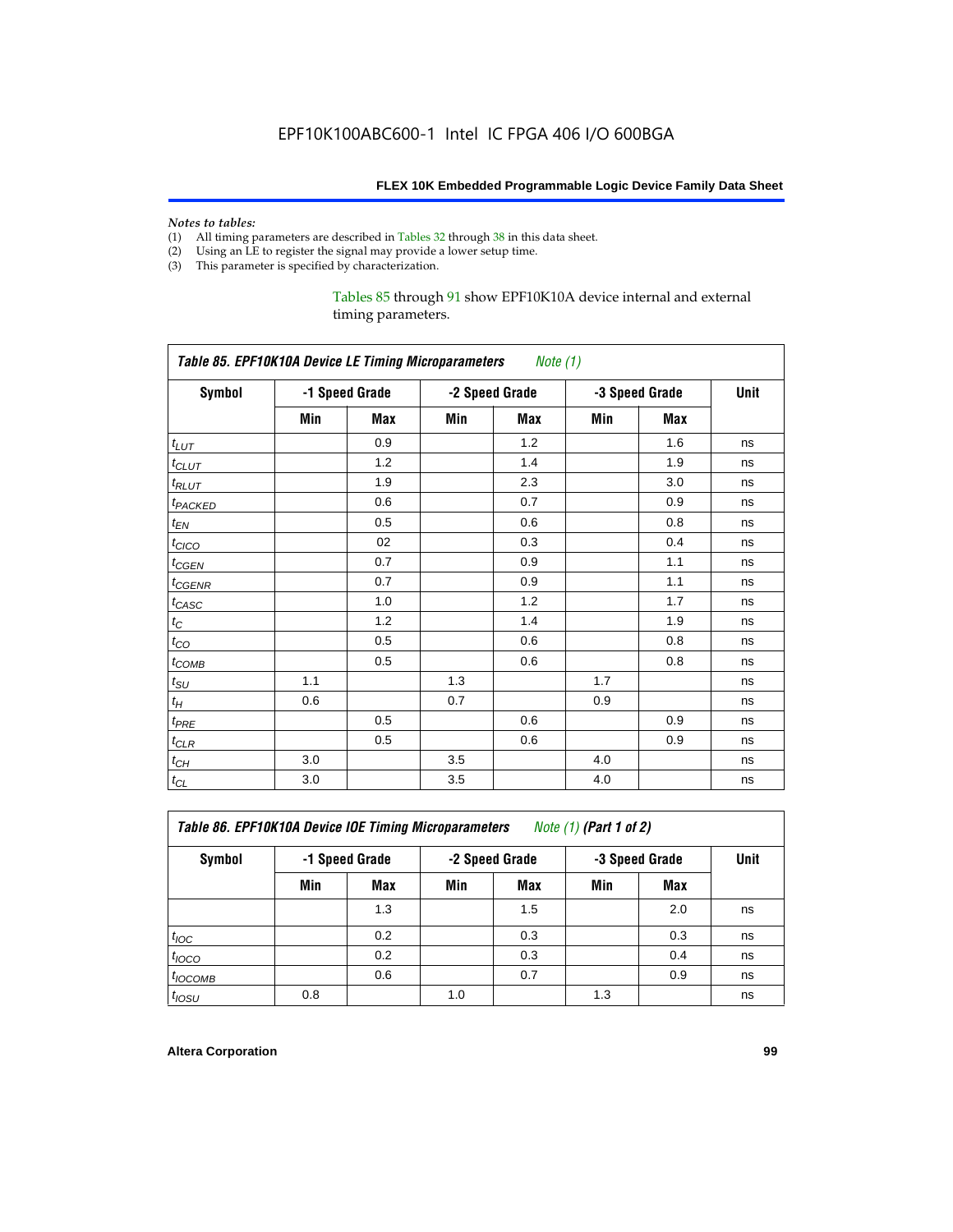# EPF10K100ABC600-1 Intel IC FPGA 406 I/O 600BGA

| Symbol       |     | -1 Speed Grade |     | -2 Speed Grade | -3 Speed Grade | <b>Unit</b> |    |
|--------------|-----|----------------|-----|----------------|----------------|-------------|----|
|              | Min | Max            | Min | Max            | Min            | Max         |    |
| $t_{IOH}$    | 0.8 |                | 1.0 |                | 1.3            |             | ns |
| $t_{IOCLR}$  |     | 1.2            |     | 1.4            |                | 1.9         | ns |
| $t_{OD1}$    |     | 1.2            |     | 1.4            |                | 1.9         | ns |
| $t_{OD2}$    |     | 2.9            |     | 3.5            |                | 4.7         | ns |
| $t_{OD3}$    |     | 6.6            |     | 7.8            |                | 10.5        | ns |
| $t_{XZ}$     |     | 1.2            |     | 1.4            |                | 1.9         | ns |
| $t_{ZX1}$    |     | 1.2            |     | 1.4            |                | 1.9         | ns |
| $t_{ZX2}$    |     | 2.9            |     | 3.5            |                | 4.7         | ns |
| $t_{ZX3}$    |     | 6.6            |     | 7.8            |                | 10.5        | ns |
| $t_{INREG}$  |     | 5.2            |     | 6.3            |                | 8.4         | ns |
| $t_{IOFD}$   |     | 3.1            |     | 3.8            |                | 5.0         | ns |
| $t_{INCOMB}$ |     | 3.1            |     | 3.8            |                | 5.0         | ns |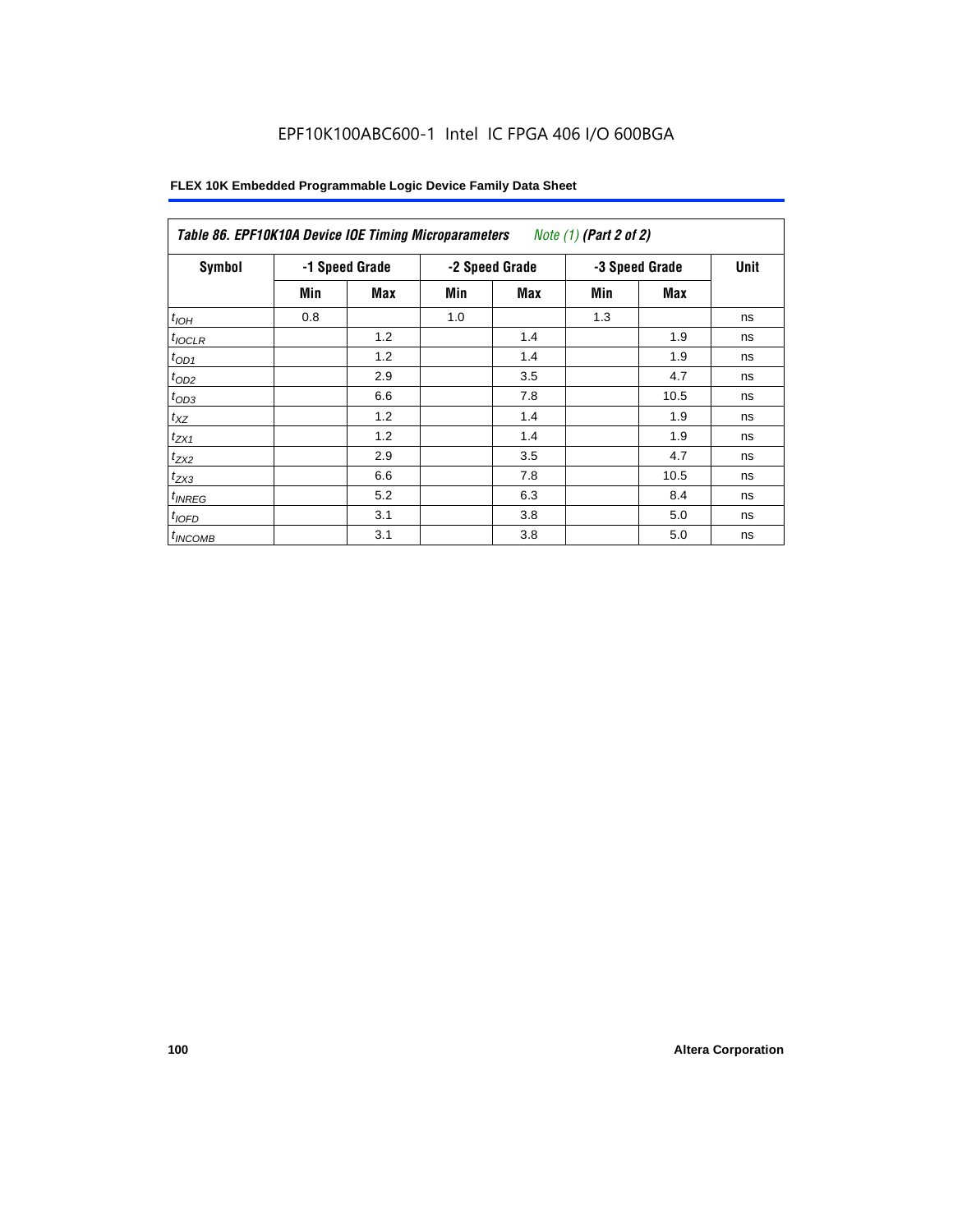| Table 87. EPF10K10A Device EAB Internal Microparameters<br>Note (1) |      |                |     |                |     |                |      |  |  |
|---------------------------------------------------------------------|------|----------------|-----|----------------|-----|----------------|------|--|--|
| <b>Symbol</b>                                                       |      | -1 Speed Grade |     | -2 Speed Grade |     | -3 Speed Grade | Unit |  |  |
|                                                                     | Min  | <b>Max</b>     | Min | <b>Max</b>     | Min | <b>Max</b>     |      |  |  |
| t <sub>EABDATA1</sub>                                               |      | 3.3            |     | 3.9            |     | 5.2            | ns   |  |  |
| t <sub>EABDATA2</sub>                                               |      | 1.0            |     | 1.3            |     | 1.7            | ns   |  |  |
| $t_{EABWE1}$                                                        |      | 2.6            |     | 3.1            |     | 4.1            | ns   |  |  |
| $t_{EABWE2}$                                                        |      | 2.7            |     | 3.2            |     | 4.3            | ns   |  |  |
| $t_{EABCLK}$                                                        |      | 0.0            |     | 0.0            |     | 0.0            | ns   |  |  |
| $t_{EABCO}$                                                         |      | 1.2            |     | 1.4            |     | 1.8            | ns   |  |  |
| <b><i>EABBYPASS</i></b>                                             |      | 0.1            |     | 0.2            |     | 0.2            | ns   |  |  |
| $t_{EABSU}$                                                         | 1.4  |                | 1.7 |                | 2.2 |                | ns   |  |  |
| $t_{EABH}$                                                          | 0.1  |                | 0.1 |                | 0.1 |                | ns   |  |  |
| $t_{AA}$                                                            |      | 4.5            |     | 5.4            |     | 7.3            | ns   |  |  |
| $t_{\mathit{WP}}$                                                   | 2.0  |                | 2.4 |                | 3.2 |                | ns   |  |  |
| $t_{W\!D\!S\!U}$                                                    | 0.7  |                | 0.8 |                | 1.1 |                | ns   |  |  |
| $t_{WDH}$                                                           | 0.5  |                | 0.6 |                | 0.7 |                | ns   |  |  |
| t <sub>WASU</sub>                                                   | 0.6  |                | 0.7 |                | 0.9 |                | ns   |  |  |
| $t_{WAH}$                                                           | 0.9  |                | 1.1 |                | 1.5 |                | ns   |  |  |
| $t_{WO}$                                                            |      | 3.3            |     | 3.9            |     | 5.2            | ns   |  |  |
| $t_{DD}$                                                            |      | 3.3            |     | 3.9            |     | 5.2            | ns   |  |  |
| $t_{EABOUT}$                                                        |      | 0.1            |     | 0.1            |     | 0.2            | ns   |  |  |
| $t_{EABCH}$                                                         | 3.0  |                | 3.5 |                | 4.0 |                | ns   |  |  |
| $t_{EABCL}$                                                         | 3.03 |                | 3.5 |                | 4.0 |                | ns   |  |  |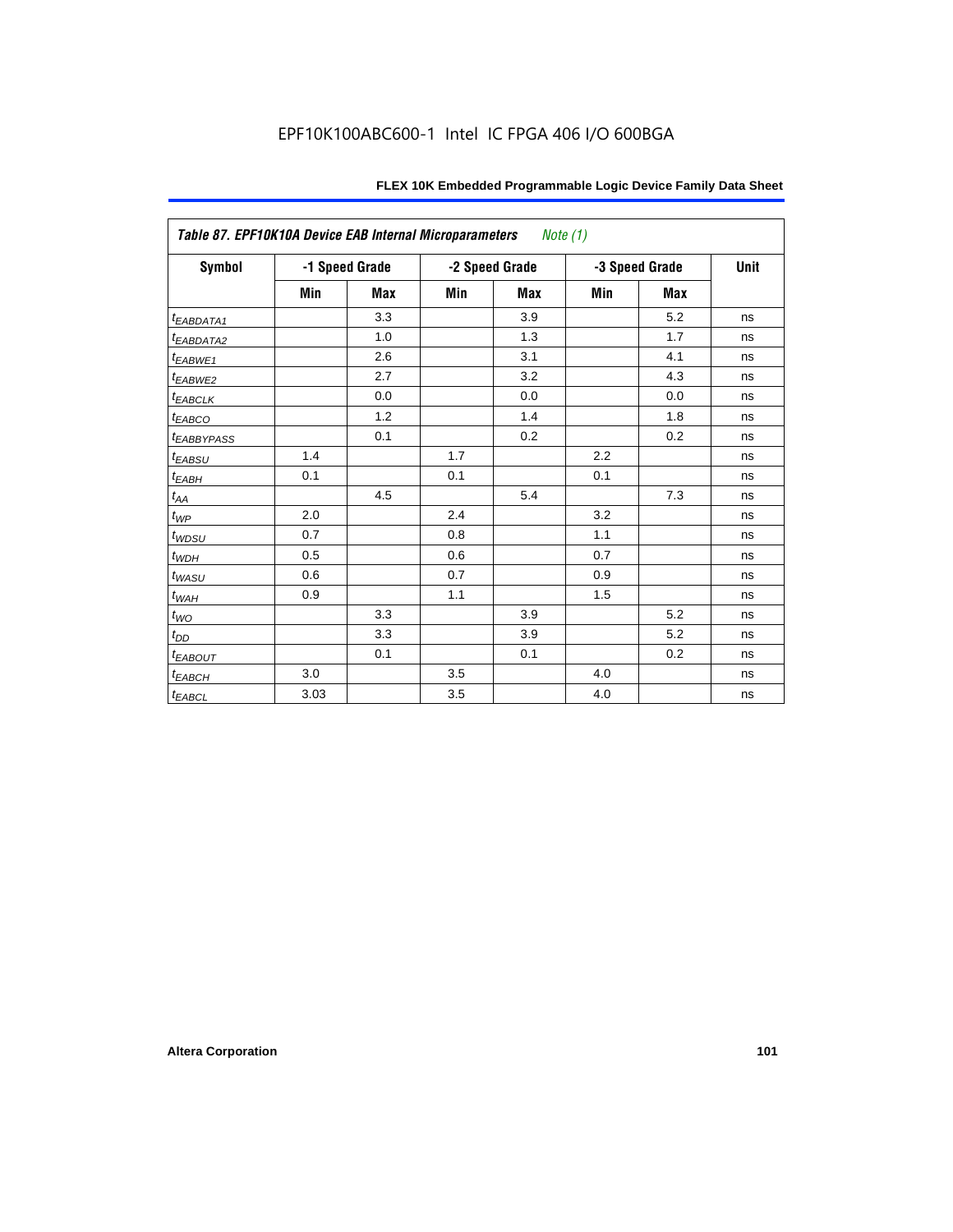|                        | Table 88. EPF10K10A Device EAB Internal Timing Macroparameters<br>Note $(1)$ |            |      |                |                |             |    |  |  |  |
|------------------------|------------------------------------------------------------------------------|------------|------|----------------|----------------|-------------|----|--|--|--|
| Symbol                 | -1 Speed Grade                                                               |            |      | -2 Speed Grade | -3 Speed Grade | <b>Unit</b> |    |  |  |  |
|                        | Min                                                                          | <b>Max</b> | Min  | Max            | Min            | Max         |    |  |  |  |
| t <sub>EABAA</sub>     |                                                                              | 8.1        |      | 9.8            |                | 13.1        | ns |  |  |  |
| <sup>t</sup> EABRCCOMB | 8.1                                                                          |            | 9.8  |                | 13.1           |             | ns |  |  |  |
| <sup>t</sup> EABRCREG  | 5.8                                                                          |            | 6.9  |                | 9.3            |             | ns |  |  |  |
| <sup>t</sup> EABWP     | 2.0                                                                          |            | 2.4  |                | 3.2            |             | ns |  |  |  |
| <sup>I</sup> EABWCCOMB | 3.5                                                                          |            | 4.2  |                | 5.6            |             | ns |  |  |  |
| <sup>t</sup> EABWCREG  | 9.4                                                                          |            | 11.2 |                | 14.8           |             | ns |  |  |  |
| <sup>t</sup> EABDD     |                                                                              | 6.9        |      | 8.3            |                | 11.0        | ns |  |  |  |
| <sup>t</sup> EABDATACO |                                                                              | 1.3        |      | 1.5            |                | 2.0         | ns |  |  |  |
| <sup>t</sup> EABDATASU | 2.4                                                                          |            | 3.0  |                | 3.9            |             | ns |  |  |  |
| <sup>t</sup> EABDATAH  | 0.0                                                                          |            | 0.0  |                | 0.0            |             | ns |  |  |  |
| <sup>t</sup> EABWESU   | 4.1                                                                          |            | 4.9  |                | 6.5            |             | ns |  |  |  |
| <sup>t</sup> EABWEH    | 0.0                                                                          |            | 0.0  |                | 0.0            |             | ns |  |  |  |
| <sup>t</sup> EABWDSU   | 1.4                                                                          |            | 1.6  |                | 2.2            |             | ns |  |  |  |
| <sup>t</sup> EABWDH    | 0.0                                                                          |            | 0.0  |                | 0.0            |             | ns |  |  |  |
| <sup>t</sup> EABWASU   | 2.5                                                                          |            | 3.0  |                | 4.1            |             | ns |  |  |  |
| <sup>t</sup> EABWAH    | 0.0                                                                          |            | 0.0  |                | 0.0            |             | ns |  |  |  |
| t <sub>EABWO</sub>     |                                                                              | 6.2        |      | 7.5            |                | 9.9         | ns |  |  |  |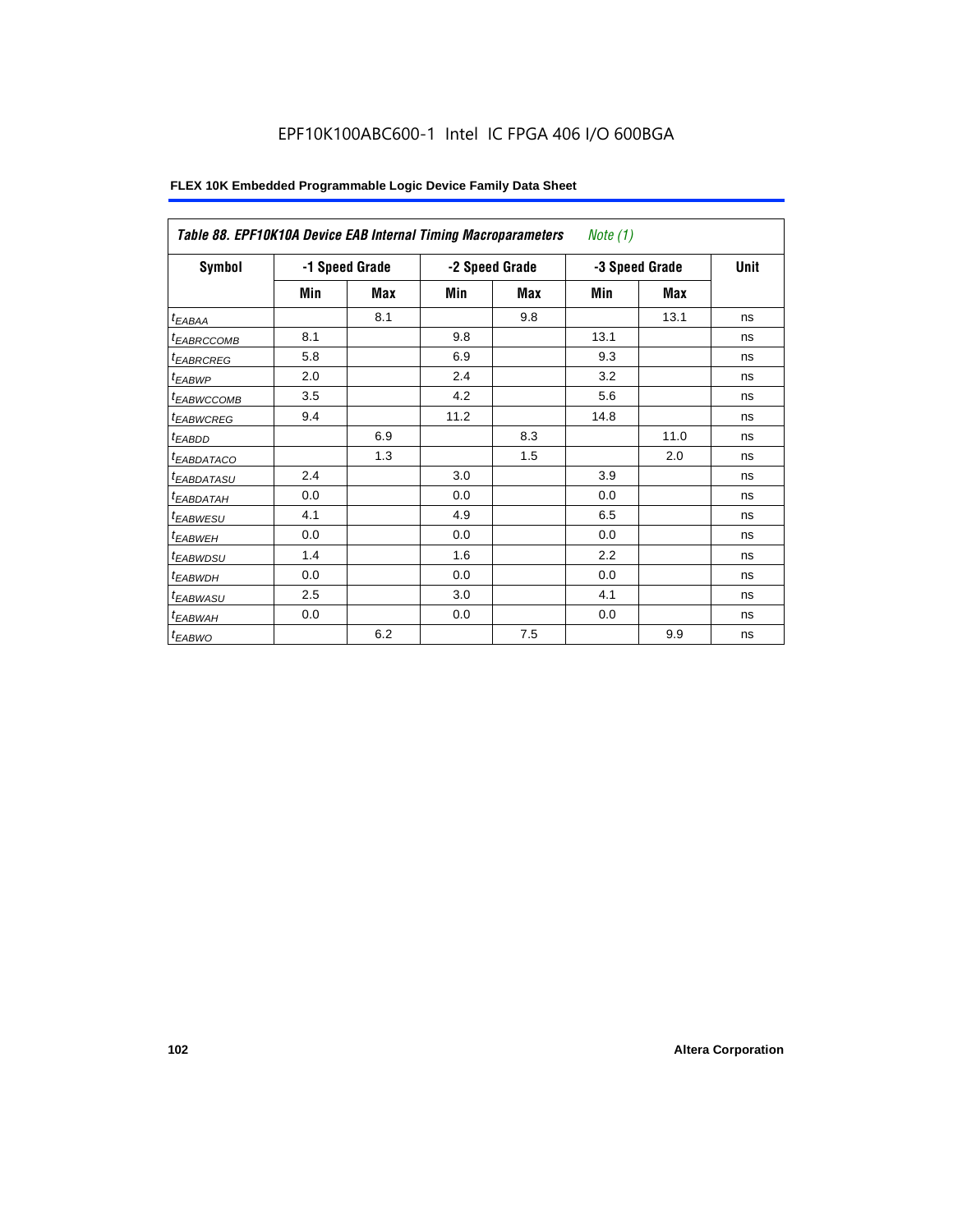| Table 89. EPF10K10A Device Interconnect Timing Microparameters<br>Note $(1)$ |                |     |                |     |                |     |      |  |  |
|------------------------------------------------------------------------------|----------------|-----|----------------|-----|----------------|-----|------|--|--|
| Symbol                                                                       | -1 Speed Grade |     | -2 Speed Grade |     | -3 Speed Grade |     | Unit |  |  |
|                                                                              | Min            | Max | Min            | Max | Min            | Max |      |  |  |
| $t_{DINZIOE}$                                                                |                | 4.2 |                | 5.0 |                | 6.5 | ns   |  |  |
| t <sub>DIN2LE</sub>                                                          |                | 2.2 |                | 2.6 |                | 3.4 | ns   |  |  |
| <sup>t</sup> DIN2DATA                                                        |                | 4.3 |                | 5.2 |                | 7.1 | ns   |  |  |
| t <sub>DCLK2IOE</sub>                                                        |                | 4.2 |                | 4.9 |                | 6.6 | ns   |  |  |
| t <sub>DCLK2LE</sub>                                                         |                | 2.2 |                | 2.6 |                | 3.4 | ns   |  |  |
| <i>t</i> SAMELAB                                                             |                | 0.1 |                | 0.1 |                | 0.2 | ns   |  |  |
| <i>t<sub>SAMEROW</sub></i>                                                   |                | 2.2 |                | 2.4 |                | 2.9 | ns   |  |  |
| <sup>t</sup> SAMECOLUMN                                                      |                | 0.8 |                | 1.0 |                | 1.4 | ns   |  |  |
| <i>t<sub>DIFFROW</sub></i>                                                   |                | 3.0 |                | 3.4 |                | 4.3 | ns   |  |  |
| <sup>t</sup> TWOROWS                                                         |                | 5.2 |                | 5.8 |                | 7.2 | ns   |  |  |
| <b><i>LEPERIPH</i></b>                                                       |                | 1.8 |                | 2.2 |                | 2.8 | ns   |  |  |
| t <sub>LABCARRY</sub>                                                        |                | 0.5 |                | 0.5 |                | 0.7 | ns   |  |  |
| t <sub>LABCASC</sub>                                                         |                | 0.9 |                | 1.0 |                | 1.5 | ns   |  |  |

| Table 90. EPF10K10A External Reference Timing Parameters | Note (1) |
|----------------------------------------------------------|----------|
|----------------------------------------------------------|----------|

| Symbol                 | -1 Speed Grade |      | -2 Speed Grade |      | -3 Speed Grade | Unit |    |
|------------------------|----------------|------|----------------|------|----------------|------|----|
|                        | Min            | Max  | Min            | Max  | Min            | Max  |    |
| t <sub>DRR</sub>       |                | 10.0 |                | 12.0 |                | 16.0 | ns |
| $t_{INSU} (2), (3)$    | 1.6            |      | 2.1            |      | 2.8            |      | ns |
| $t_{INH}$ (3)          | 0.0            |      | 0.0            |      | 0.0            |      | ns |
| $t_{\text{OUTCO}}$ (3) | 2.0            | 5.8  | 2.0            | 6.9  | 2.0            | 9.2  | ns |

*Table 91. EPF10K10A Device External Bidirectional Timing Parameters Note (1)*

| Symbol                  | -2 Speed Grade |     |     | -3 Speed Grade | -4 Speed Grade | Unit       |    |
|-------------------------|----------------|-----|-----|----------------|----------------|------------|----|
|                         | Min            | Max | Min | <b>Max</b>     | Min            | <b>Max</b> |    |
| <sup>t</sup> insubidir  | 2.4            |     | 3.3 |                | 4.5            |            | ns |
| <sup>T</sup> INHBIDIR   | 0.0            |     | 0.0 |                | 0.0            |            | ns |
| <sup>t</sup> OUTCOBIDIR | 2.0            | 5.8 | 2.0 | 6.9            | 2.0            | 9.2        | ns |
| <sup>t</sup> xzbidir    |                | 6.3 |     | 7.5            |                | 9.9        | ns |
| <sup>t</sup> zxbidir    |                | 6.3 |     | 7.5            |                | 9.9        | ns |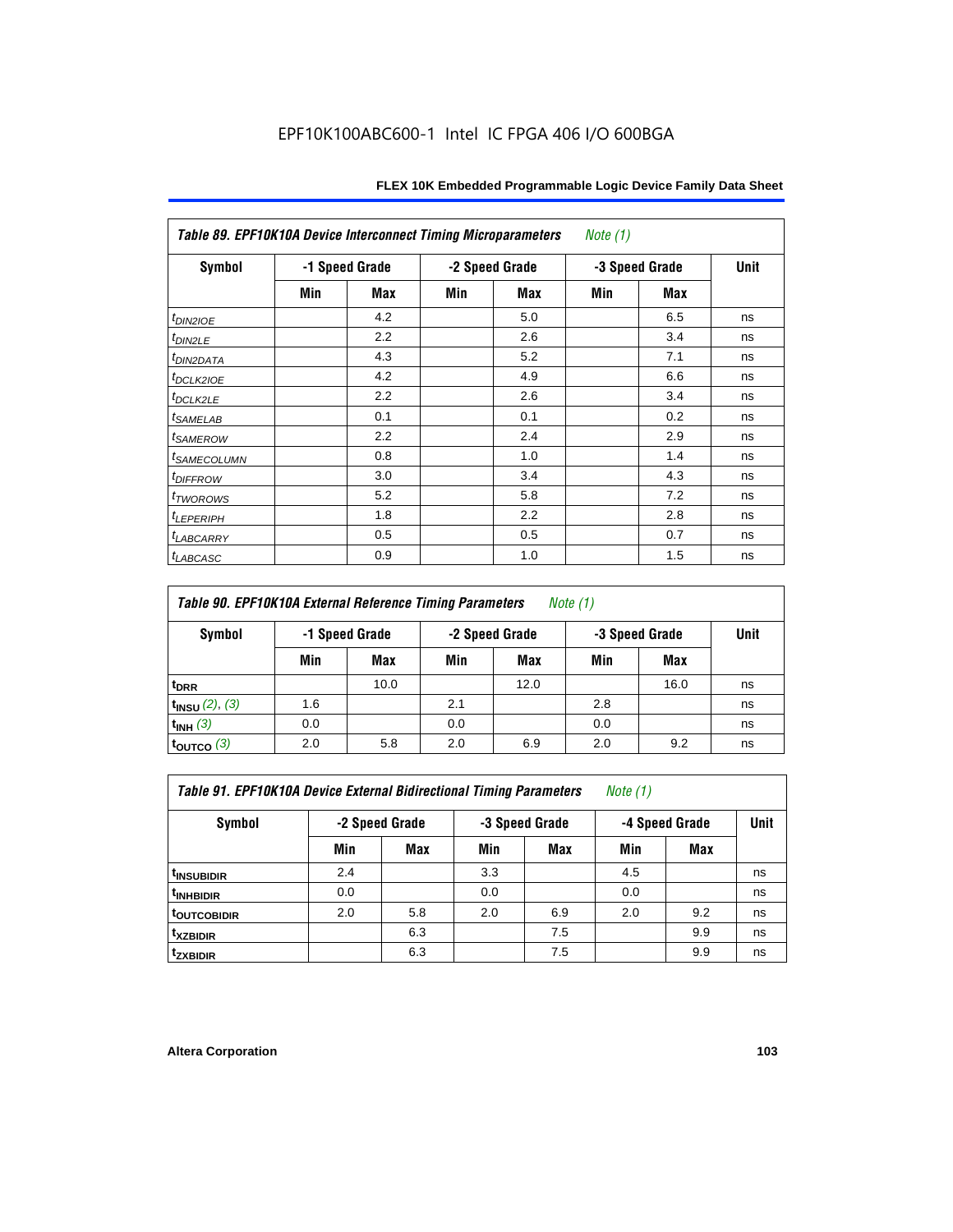#### *Notes to tables:*

- (1) All timing parameters are described in Tables 32 through 38 in this data sheet.
- (2) Using an LE to register the signal may provide a lower setup time.
- (3) This parameter is specified by characterization.

Tables 92 through 98 show EPF10K30A device internal and external timing parameters.

| Table 92. EPF10K30A Device LE Timing Microparameters Note (1) |                |     |     |                |                |      |    |  |  |
|---------------------------------------------------------------|----------------|-----|-----|----------------|----------------|------|----|--|--|
| <b>Symbol</b>                                                 | -1 Speed Grade |     |     | -2 Speed Grade | -3 Speed Grade | Unit |    |  |  |
|                                                               | Min            | Max | Min | Max            | Min            | Max  |    |  |  |
| $t_{LUT}$                                                     |                | 0.8 |     | 1.1            |                | 1.5  | ns |  |  |
| $t_{CLUT}$                                                    |                | 0.6 |     | 0.7            |                | 1.0  | ns |  |  |
| $t_{RLUT}$                                                    |                | 1.2 |     | 1.5            |                | 2.0  | ns |  |  |
| <b><i>t<sub>PACKED</sub></i></b>                              |                | 0.6 |     | 0.6            |                | 1.0  | ns |  |  |
| $t_{EN}$                                                      |                | 1.3 |     | 1.5            |                | 2.0  | ns |  |  |
| $t_{CICO}$                                                    |                | 0.2 |     | 0.3            |                | 0.4  | ns |  |  |
| $t_{\text{GEN}}$                                              |                | 0.8 |     | 1.0            |                | 1.3  | ns |  |  |
| t <sub>CGENR</sub>                                            |                | 0.6 |     | 0.8            |                | 1.0  | ns |  |  |
| $t_{CASC}$                                                    |                | 0.9 |     | 1.1            |                | 1.4  | ns |  |  |
| $t_C$                                                         |                | 1.1 |     | 1.3            |                | 1.7  | ns |  |  |
| $t_{CO}$                                                      |                | 0.4 |     | 0.6            |                | 0.7  | ns |  |  |
| $t_{\text{COMB}}$                                             |                | 0.6 |     | 0.7            |                | 0.9  | ns |  |  |
| $t_{\rm SU}$                                                  | 0.9            |     | 0.9 |                | 1.4            |      | ns |  |  |
| $t_H$                                                         | 1.1            |     | 1.3 |                | 1.7            |      | ns |  |  |
| $t_{PRE}$                                                     |                | 0.5 |     | 0.6            |                | 0.8  | ns |  |  |
| $t_{CLR}$                                                     |                | 0.5 |     | 0.6            |                | 0.8  | ns |  |  |
| $t_{CH}$                                                      | 3.0            |     | 3.5 |                | 4.0            |      | ns |  |  |
| $t_{CL}$                                                      | 3.0            |     | 3.5 |                | 4.0            |      | ns |  |  |

*Table 93. EPF10K30A Device IOE Timing Microparameters Note (1) (Part 1 of 2)*

| Symbol            | -1 Speed Grade |     |     | -2 Speed Grade | -3 Speed Grade | <b>Unit</b> |    |  |  |  |  |
|-------------------|----------------|-----|-----|----------------|----------------|-------------|----|--|--|--|--|
|                   | Min            | Max | Min | <b>Max</b>     | Min            | <b>Max</b>  |    |  |  |  |  |
| t <sub>IOD</sub>  |                | 2.2 |     | 2.6            |                | 3.4         | ns |  |  |  |  |
| $t_{\text{IOC}}$  |                | 0.3 |     | 0.3            |                | 0.5         | ns |  |  |  |  |
| $t_{IOCO}$        |                | 0.2 |     | 0.2            |                | 0.3         | ns |  |  |  |  |
| $t_{IOCOMB}$      |                | 0.5 |     | 0.6            |                | 0.8         | ns |  |  |  |  |
| t <sub>IOSU</sub> | 1.4            |     | 1.7 |                | 2.2            |             | ns |  |  |  |  |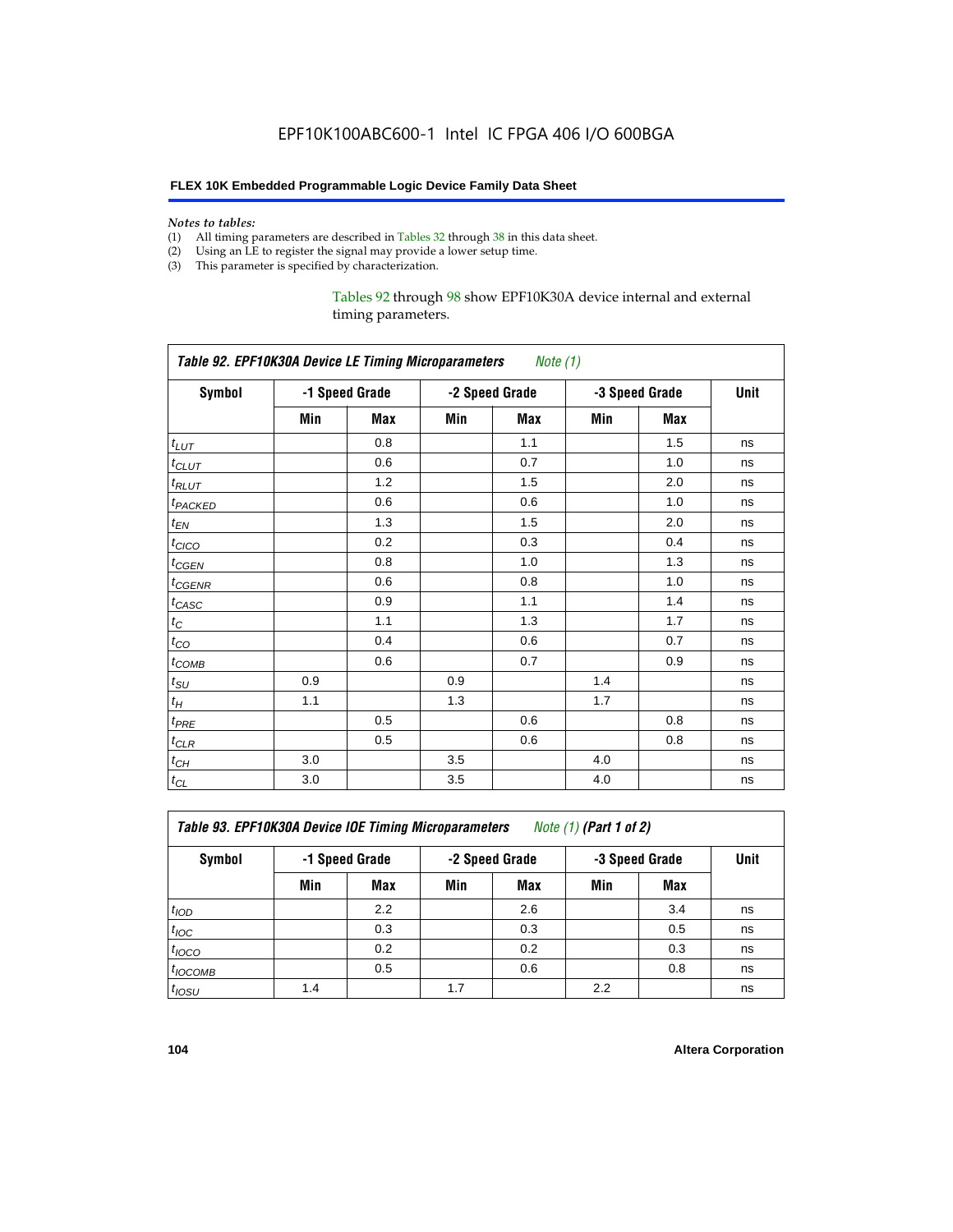| Table 93. EPF10K30A Device IOE Timing Microparameters<br>Note (1) (Part 2 of 2) |     |                |     |                |                |            |    |  |  |  |
|---------------------------------------------------------------------------------|-----|----------------|-----|----------------|----------------|------------|----|--|--|--|
| Symbol                                                                          |     | -1 Speed Grade |     | -2 Speed Grade | -3 Speed Grade | Unit       |    |  |  |  |
|                                                                                 | Min | Max            | Min | <b>Max</b>     | Min            | <b>Max</b> |    |  |  |  |
| $t_{IOH}$                                                                       | 0.9 |                | 1.1 |                | 1.4            |            | ns |  |  |  |
| $t_{IOCLR}$                                                                     |     | 0.7            |     | 0.8            |                | 1.0        | ns |  |  |  |
| $t_{OD1}$                                                                       |     | 1.9            |     | 2.2            |                | 2.9        | ns |  |  |  |
| $t_{OD2}$                                                                       |     | 4.8            |     | 5.6            |                | 7.3        | ns |  |  |  |
| $t_{OD3}$                                                                       |     | 7.0            |     | 8.2            |                | 10.8       | ns |  |  |  |
| $t_{XZ}$                                                                        |     | 2.2            |     | 2.6            |                | 3.4        | ns |  |  |  |
| $t_{ZX1}$                                                                       |     | 2.2            |     | 2.6            |                | 3.4        | ns |  |  |  |
| $t_{ZX2}$                                                                       |     | 5.1            |     | 6.0            |                | 7.8        | ns |  |  |  |
| $t_{ZX3}$                                                                       |     | 7.3            |     | 8.6            |                | 11.3       | ns |  |  |  |
| $t_{INREG}$                                                                     |     | 4.4            |     | 5.2            |                | 6.8        | ns |  |  |  |
| t <sub>IOFD</sub>                                                               |     | 3.8            |     | 4.5            |                | 5.9        | ns |  |  |  |
| $t_{INCOMB}$                                                                    |     | 3.8            |     | 4.5            |                | 5.9        | ns |  |  |  |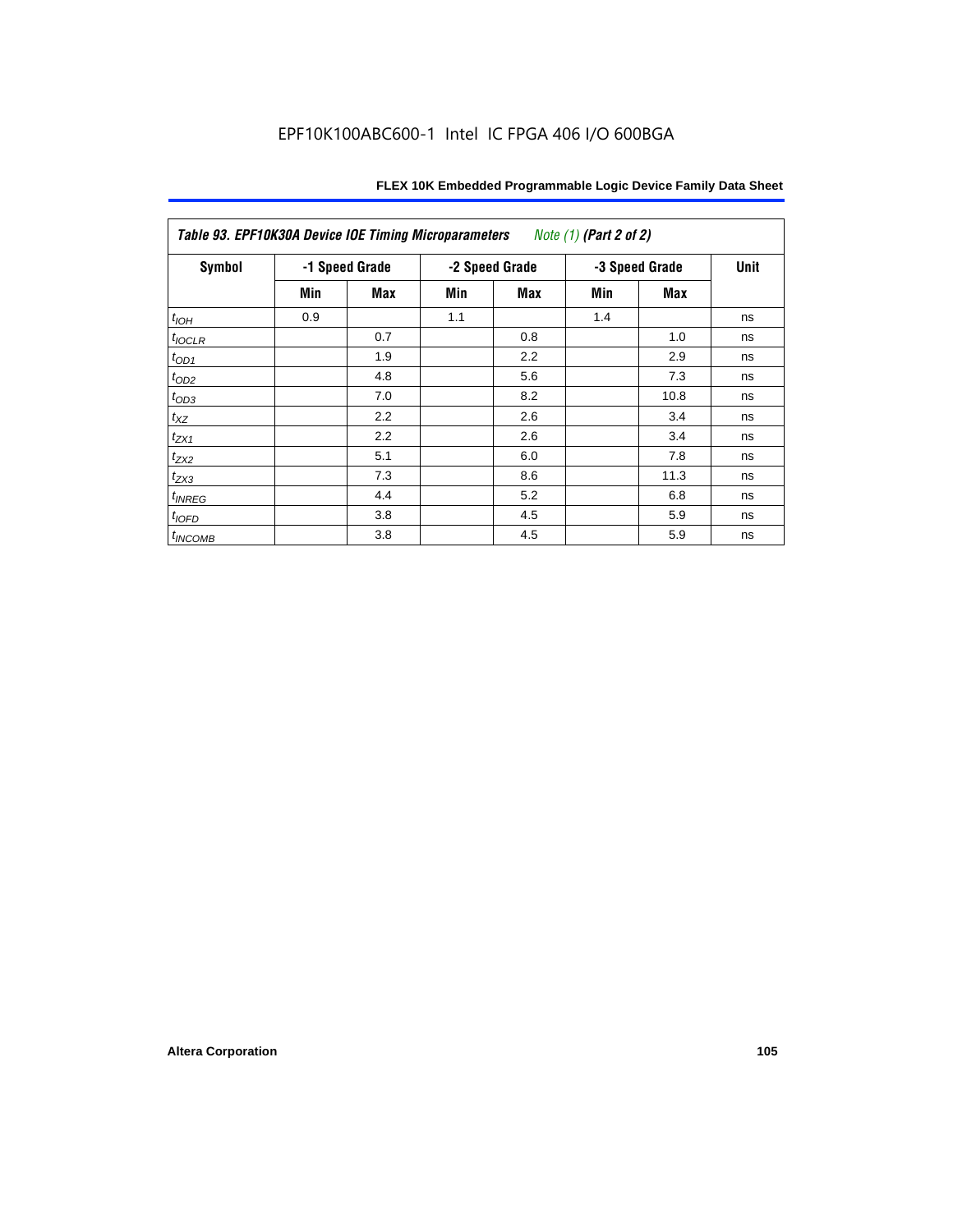# EPF10K100ABC600-1 Intel IC FPGA 406 I/O 600BGA

| Symbol                 |         | -1 Speed Grade |     | -2 Speed Grade | -3 Speed Grade | Unit       |    |
|------------------------|---------|----------------|-----|----------------|----------------|------------|----|
|                        | Min     | <b>Max</b>     | Min | Max            | Min            | <b>Max</b> |    |
| <sup>t</sup> EABDATA1  |         | 5.5            |     | 6.5            |                | 8.5        | ns |
| <sup>t</sup> EABDATA2  |         | 1.1            |     | 1.3            |                | 1.8        | ns |
| t <sub>EABWE1</sub>    |         | 2.4            |     | 2.8            |                | 3.7        | ns |
| <sup>t</sup> EABWE2    |         | 2.1            |     | 2.5            |                | 3.2        | ns |
| <sup>t</sup> EABCLK    |         | 0.0            |     | 0.0            |                | 0.2        | ns |
| t <sub>EABCO</sub>     |         | 1.7            |     | 2.0            |                | 2.6        | ns |
| <sup>t</sup> EABBYPASS |         | 0.0            |     | 0.0            |                | 0.3        | ns |
| t <sub>EABSU</sub>     | 1.2     |                | 1.4 |                | 1.9            |            | ns |
| t <sub>ЕАВН</sub>      | 0.1     |                | 0.1 |                | 0.3            |            | ns |
| $t_{AA}$               |         | 4.2            |     | 5.0            |                | 6.5        | ns |
| $t_{\mathcal{WP}}$     | 3.8     |                | 4.5 |                | 5.9            |            | ns |
| t <sub>WDSU</sub>      | 0.1     |                | 0.1 |                | 0.2            |            | ns |
| $t_{WDH}$              | 0.1     |                | 0.1 |                | 0.2            |            | ns |
| t <sub>WASU</sub>      | 0.1     |                | 0.1 |                | 0.2            |            | ns |
| $t_{WAH}$              | 0.1     |                | 0.1 |                | 0.2            |            | ns |
| $t_{WO}$               |         | 3.7            |     | 4.4            |                | 6.4        | ns |
| $t_{DD}$               |         | 3.7            |     | 4.4            |                | 6.4        | ns |
| <sup>t</sup> EABOUT    |         | 0.0            |     | 0.1            |                | 0.6        | ns |
| $t_{EABCH}$            | 3.0     |                | 3.5 |                | 4.0            |            | ns |
| $t_{EABCL}$            | $3.8\,$ |                | 4.5 |                | 5.9            |            | ns |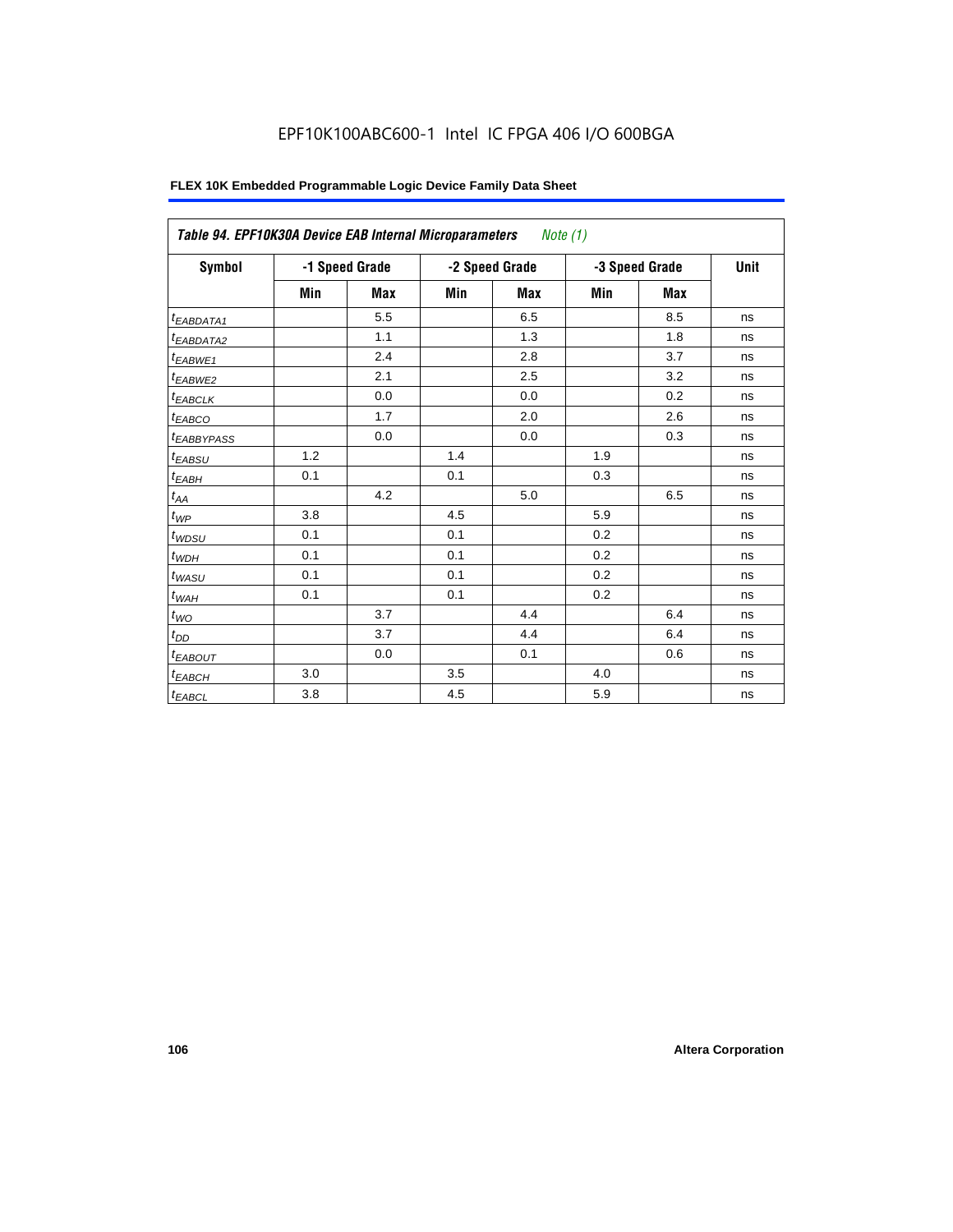| Table 95. EPF10K30A Device EAB Internal Timing Macroparameters<br>Note $(1)$ |                |            |      |                |                |             |    |  |  |
|------------------------------------------------------------------------------|----------------|------------|------|----------------|----------------|-------------|----|--|--|
| Symbol                                                                       | -1 Speed Grade |            |      | -2 Speed Grade | -3 Speed Grade | <b>Unit</b> |    |  |  |
|                                                                              | Min            | <b>Max</b> | Min  | <b>Max</b>     | Min            | Max         |    |  |  |
| $t_{EABA}$                                                                   |                | 9.7        |      | 11.6           |                | 16.2        | ns |  |  |
| <sup>t</sup> EABRCCOMB                                                       | 9.7            |            | 11.6 |                | 16.2           |             | ns |  |  |
| <sup>t</sup> EABRCREG                                                        | 5.9            |            | 7.1  |                | 9.7            |             | ns |  |  |
| t <sub>EABWP</sub>                                                           | 3.8            |            | 4.5  |                | 5.9            |             | ns |  |  |
| <sup>t</sup> ЕАВWССОМВ                                                       | 4.0            |            | 4.7  |                | 6.3            |             | ns |  |  |
| <sup>t</sup> EABWCREG                                                        | 9.8            |            | 11.6 |                | 16.6           |             | ns |  |  |
| $t_{EABDD}$                                                                  |                | 9.2        |      | 11.0           |                | 16.1        | ns |  |  |
| <sup>t</sup> EABDATACO                                                       |                | 1.7        |      | 2.1            |                | 3.4         | ns |  |  |
| <sup>t</sup> EABDATASU                                                       | 2.3            |            | 2.7  |                | 3.5            |             | ns |  |  |
| <sup>t</sup> EABDATAH                                                        | 0.0            |            | 0.0  |                | 0.0            |             | ns |  |  |
| <sup>t</sup> EABWESU                                                         | 3.3            |            | 3.9  |                | 4.9            |             | ns |  |  |
| <sup>t</sup> ЕАВWЕН                                                          | 0.0            |            | 0.0  |                | 0.0            |             | ns |  |  |
| <i>t<sub>EABWDSU</sub></i>                                                   | 3.2            |            | 3.8  |                | 5.0            |             | ns |  |  |
| <sup>t</sup> EABWDH                                                          | 0.0            |            | 0.0  |                | 0.0            |             | ns |  |  |
| <sup>t</sup> EABWASU                                                         | 3.7            |            | 4.4  |                | 5.1            |             | ns |  |  |
| <sup>t</sup> EABWAH                                                          | 0.0            |            | 0.0  |                | 0.0            |             | ns |  |  |
| $t_{EABWO}$                                                                  |                | 6.1        |      | 7.3            |                | 11.3        | ns |  |  |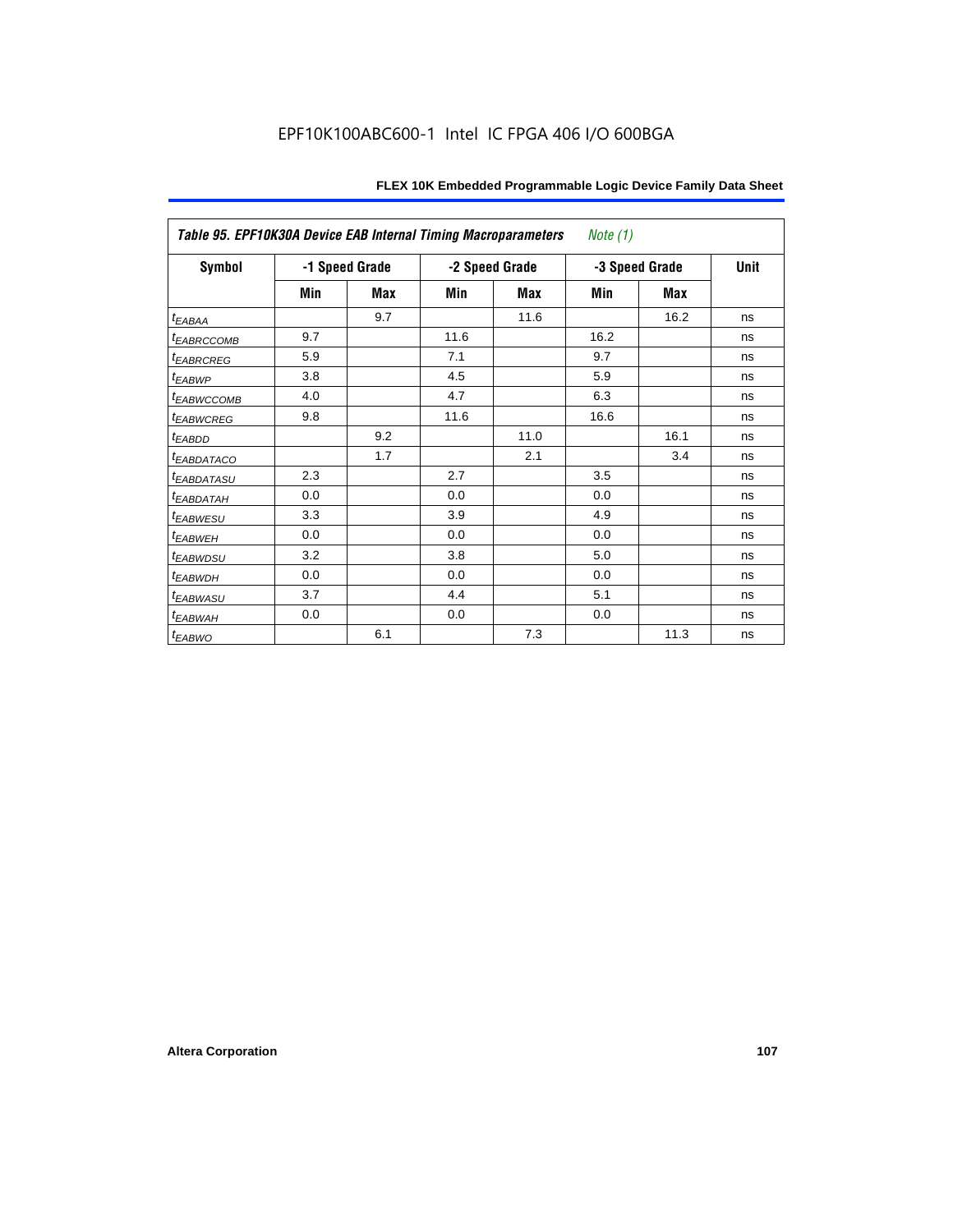# EPF10K100ABC600-1 Intel IC FPGA 406 I/O 600BGA

| <b>Symbol</b>              |     | -1 Speed Grade |     | -2 Speed Grade | -3 Speed Grade | <b>Unit</b> |    |
|----------------------------|-----|----------------|-----|----------------|----------------|-------------|----|
|                            | Min | Max            | Min | Max            | Min            | Max         |    |
| $t_{DINZIOE}$              |     | 3.9            |     | 4.4            |                | 5.1         | ns |
| t <sub>DIN2LE</sub>        |     | 1.2            |     | 1.5            |                | 1.9         | ns |
| <sup>t</sup> DIN2DATA      |     | 3.2            |     | 3.6            |                | 4.5         | ns |
| <sup>t</sup> DCLK2IOE      |     | 3.0            |     | 3.5            |                | 4.6         | ns |
| <sup>t</sup> DCLK2LE       |     | 1.2            |     | 1.5            |                | 1.9         | ns |
| <sup>t</sup> SAMELAB       |     | 0.1            |     | 0.1            |                | 0.2         | ns |
| <sup>t</sup> SAMEROW       |     | 2.3            |     | 2.4            |                | 2.7         | ns |
| <sup>t</sup> SAMECOLUMN    |     | 1.3            |     | 1.4            |                | 1.9         | ns |
| <i>t<sub>DIFFROW</sub></i> |     | 3.6            |     | 3.8            |                | 4.6         | ns |
| <sup>T</sup> TWOROWS       |     | 5.9            |     | 6.2            |                | 7.3         | ns |
| <sup>t</sup> LEPERIPH      |     | 3.5            |     | 3.8            |                | 4.1         | ns |
| <sup>t</sup> LABCARRY      |     | 0.3            |     | 0.4            |                | 0.5         | ns |
| <sup>t</sup> LABCASC       |     | 0.9            |     | 1.1            |                | 1.4         | ns |

## **FLEX 10K Embedded Programmable Logic Device Family Data Sheet**

| <b>Table 97. EPF10K30A External Reference Timing Parameters</b><br><i>Note</i> $(1)$ |     |                |     |                                  |     |            |      |  |  |
|--------------------------------------------------------------------------------------|-----|----------------|-----|----------------------------------|-----|------------|------|--|--|
| Symbol                                                                               |     | -1 Speed Grade |     | -2 Speed Grade<br>-3 Speed Grade |     |            | Unit |  |  |
|                                                                                      | Min | Max            | Min | Max                              | Min | <b>Max</b> |      |  |  |
| t <sub>DRR</sub>                                                                     |     | 11.0           |     | 13.0                             |     | 17.0       | ns   |  |  |
| $t_{INSU}$ (2), (3)                                                                  | 2.5 |                | 3.1 |                                  | 3.9 |            | ns   |  |  |
| $t_{INH}$ (3)                                                                        | 0.0 |                | 0.0 |                                  | 0.0 |            | ns   |  |  |
| $t_{\rm OUTCO}$ $(3)$                                                                | 2.0 | 5.4            | 2.0 | 6.2                              | 2.0 | 8.3        | ns   |  |  |

*Table 98. EPF10K30A Device External Bidirectional Timing Parameters Note (1)*

| Symbol                 |     | -1 Speed Grade |     | -2 Speed Grade |     | -3 Speed Grade |    |  |
|------------------------|-----|----------------|-----|----------------|-----|----------------|----|--|
|                        | Min | <b>Max</b>     | Min | <b>Max</b>     | Min | <b>Max</b>     |    |  |
| <sup>t</sup> INSUBIDIR | 4.2 |                | 4.9 |                | 6.8 |                | ns |  |
| <sup>t</sup> INHBIDIR  | 0.0 |                | 0.0 |                | 0.0 |                | ns |  |
| <b>toutcobidir</b>     | 2.0 | 5.4            | 2.0 | 6.2            | 2.0 | 8.3            | ns |  |
| <sup>t</sup> xzbidir   |     | 6.2            |     | 7.5            |     | 9.8            | ns |  |
| <i>t</i> zxbidir       |     | 6.2            |     | 7.5            |     | 9.8            | ns |  |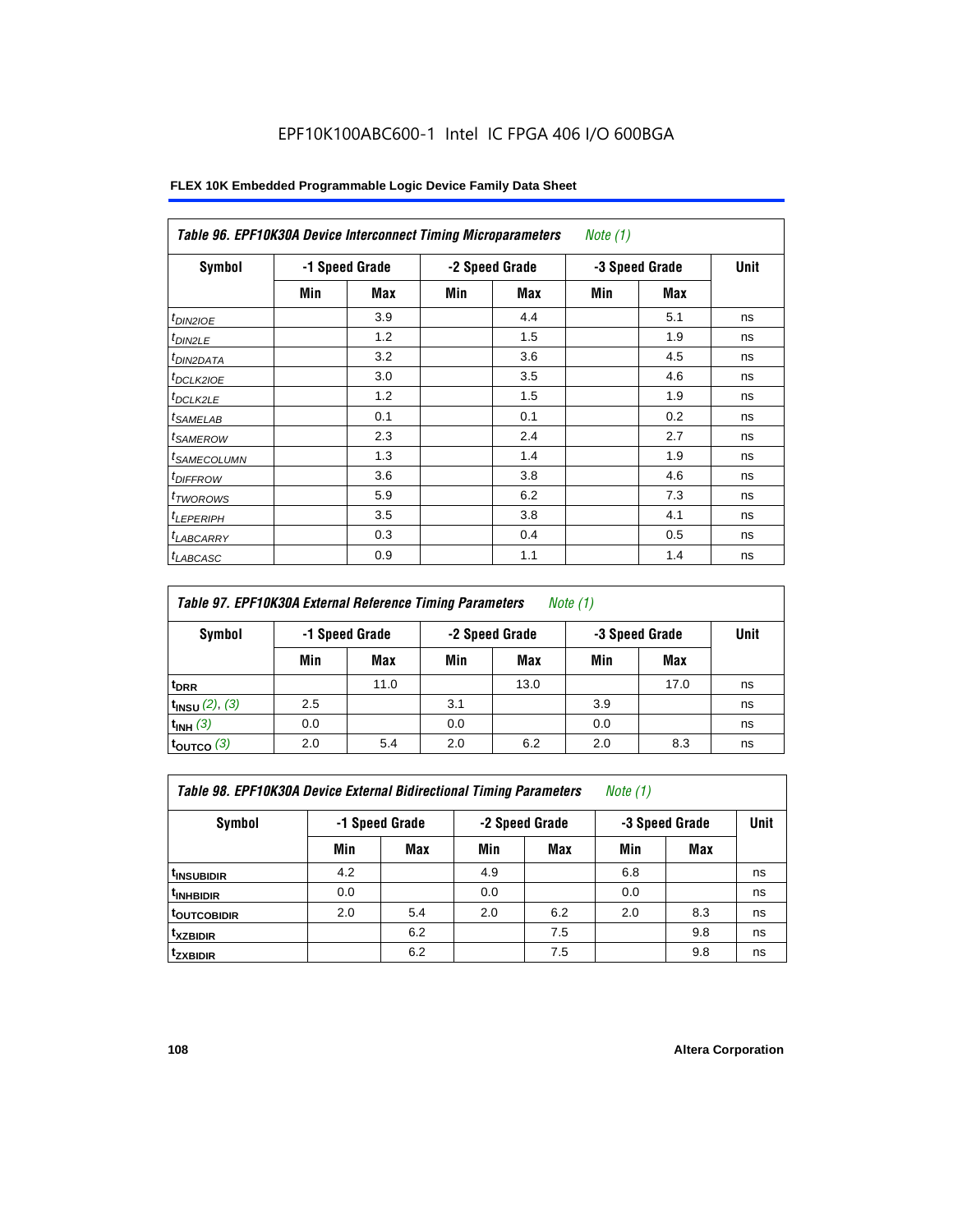#### *Notes to tables:*

- (1) All timing parameters are described in Tables 32 through 38 in this data sheet.
- (2) Using an LE to register the signal may provide a lower setup time.
- (3) This parameter is specified by characterization.

Tables 99 through 105 show EPF10K100A device internal and external timing parameters.

| Table 99. EPF10K100A Device LE Timing Microparameters Note (1) |     |                |     |                |     |                |      |  |  |
|----------------------------------------------------------------|-----|----------------|-----|----------------|-----|----------------|------|--|--|
| <b>Symbol</b>                                                  |     | -1 Speed Grade |     | -2 Speed Grade |     | -3 Speed Grade | Unit |  |  |
|                                                                | Min | Max            | Min | Max            | Min | Max            |      |  |  |
| $t_{LUT}$                                                      |     | 1.0            |     | 1.2            |     | 1.4            | ns   |  |  |
| $t_{CLUT}$                                                     |     | 0.8            |     | 0.9            |     | 1.1            | ns   |  |  |
| $t_{RLUT}$                                                     |     | 1.4            |     | 1.6            |     | 1.9            | ns   |  |  |
| t <sub>PACKED</sub>                                            |     | 0.4            |     | 0.5            |     | 0.5            | ns   |  |  |
| $t_{EN}$                                                       |     | 0.6            |     | 0.7            |     | 0.8            | ns   |  |  |
| $t_{CICO}$                                                     |     | 0.2            |     | 0.2            |     | 0.3            | ns   |  |  |
| $t_{CGEN}$                                                     |     | 0.4            |     | 0.4            |     | 0.6            | ns   |  |  |
| $t_{GENR}$                                                     |     | 0.6            |     | 0.7            |     | 0.8            | ns   |  |  |
| t <sub>CASC</sub>                                              |     | 0.7            |     | 0.9            |     | 1.0            | ns   |  |  |
| $t_{\rm C}$                                                    |     | 0.9            |     | 1.0            |     | 1.2            | ns   |  |  |
| $t_{CO}$                                                       |     | 0.2            |     | 0.3            |     | 0.3            | ns   |  |  |
| $t_{COMB}$                                                     |     | 0.6            |     | 0.7            |     | 0.8            | ns   |  |  |
| $t_{\rm SU}$                                                   | 0.8 |                | 1.0 |                | 1.2 |                | ns   |  |  |
| $t_H\,$                                                        | 0.3 |                | 0.5 |                | 0.5 |                | ns   |  |  |
| $t_{PRE}$                                                      |     | 0.3            |     | 0.3            |     | 0.4            | ns   |  |  |
| $t_{CLR}$                                                      |     | 0.3            |     | 0.3            |     | 0.4            | ns   |  |  |
| $t_{CH}$                                                       | 2.5 |                | 3.5 |                | 4.0 |                | ns   |  |  |
| $t_{CL}$                                                       | 2.5 |                | 3.5 |                | 4.0 |                | ns   |  |  |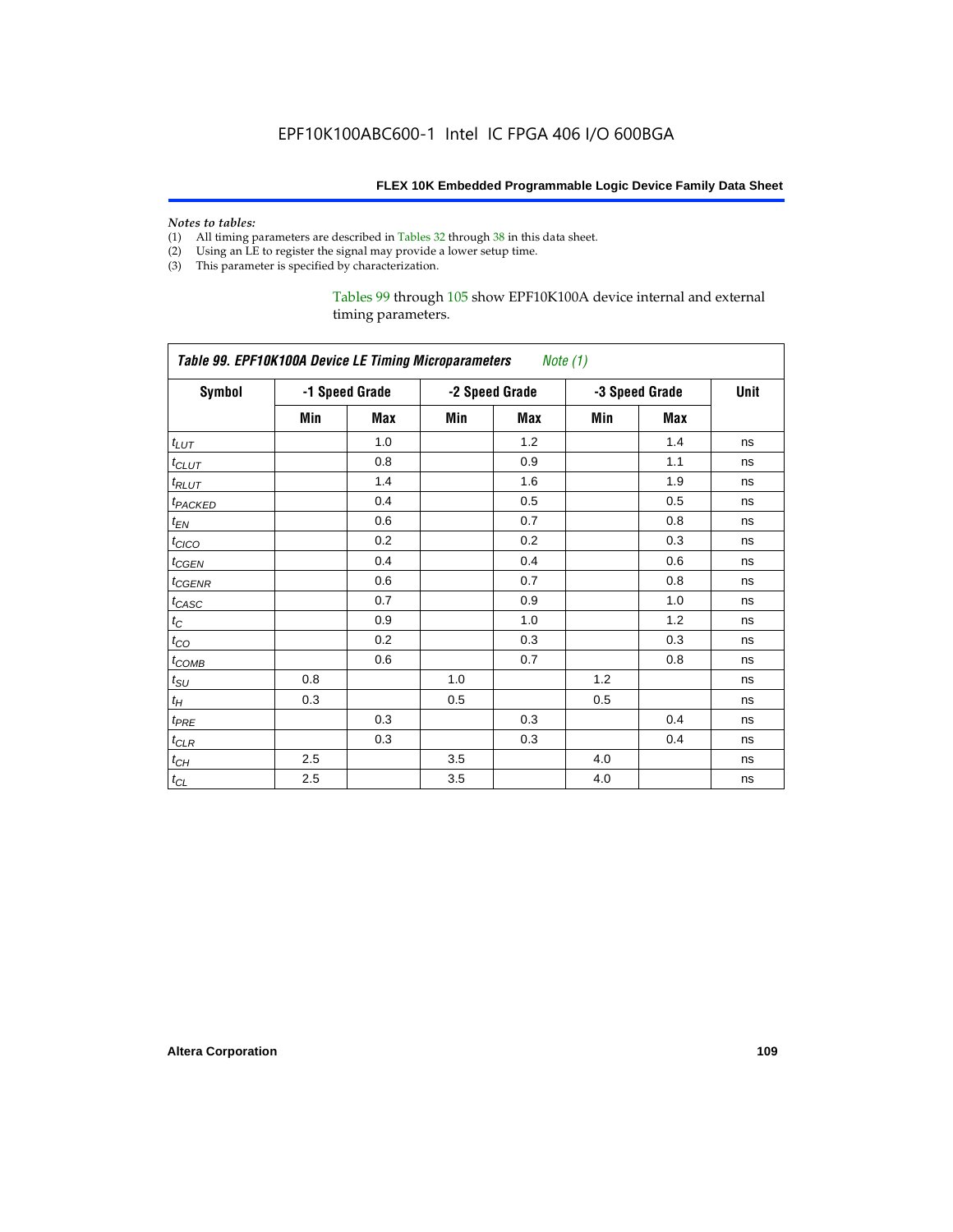# EPF10K100ABC600-1 Intel IC FPGA 406 I/O 600BGA

| Symbol              | -1 Speed Grade |     |     | -2 Speed Grade | -3 Speed Grade | Unit |    |
|---------------------|----------------|-----|-----|----------------|----------------|------|----|
|                     | Min            | Max | Min | Max            | Min            | Max  |    |
| t <sub>IOD</sub>    |                | 2.5 |     | 2.9            |                | 3.4  | ns |
| $t_{\text{IOC}}$    |                | 0.3 |     | 0.3            |                | 0.4  | ns |
| $t_{IOCO}$          |                | 0.2 |     | 0.2            |                | 0.3  | ns |
| t <sub>IOCOMB</sub> |                | 0.5 |     | 0.6            |                | 0.7  | ns |
| t <sub>iosu</sub>   | 1.3            |     | 1.7 |                | 1.8            |      | ns |
| $t_{IOH}$           | 0.2            |     | 0.2 |                | 0.3            |      | ns |
| $t_{IOCLR}$         |                | 1.0 |     | 1.2            |                | 1.4  | ns |
| $t_{OD1}$           |                | 2.2 |     | 2.6            |                | 3.0  | ns |
| $t_{OD2}$           |                | 4.5 |     | 5.3            |                | 6.1  | ns |
| $t_{OD3}$           |                | 6.8 |     | 7.9            |                | 9.3  | ns |
| $t_{XZ}$            |                | 2.7 |     | 3.1            |                | 3.7  | ns |
| $t_{ZX1}$           |                | 2.7 |     | 3.1            |                | 3.7  | ns |
| $t_{ZX2}$           |                | 5.0 |     | 5.8            |                | 6.8  | ns |
| $t_{ZX3}$           |                | 7.3 |     | 8.4            |                | 10.0 | ns |
| $t_{INREG}$         |                | 5.3 |     | 6.1            |                | 7.2  | ns |
| $t_{IOED}$          |                | 4.7 |     | 5.5            |                | 6.4  | ns |
| <sup>t</sup> INCOMB |                | 4.7 |     | 5.5            |                | 6.4  | ns |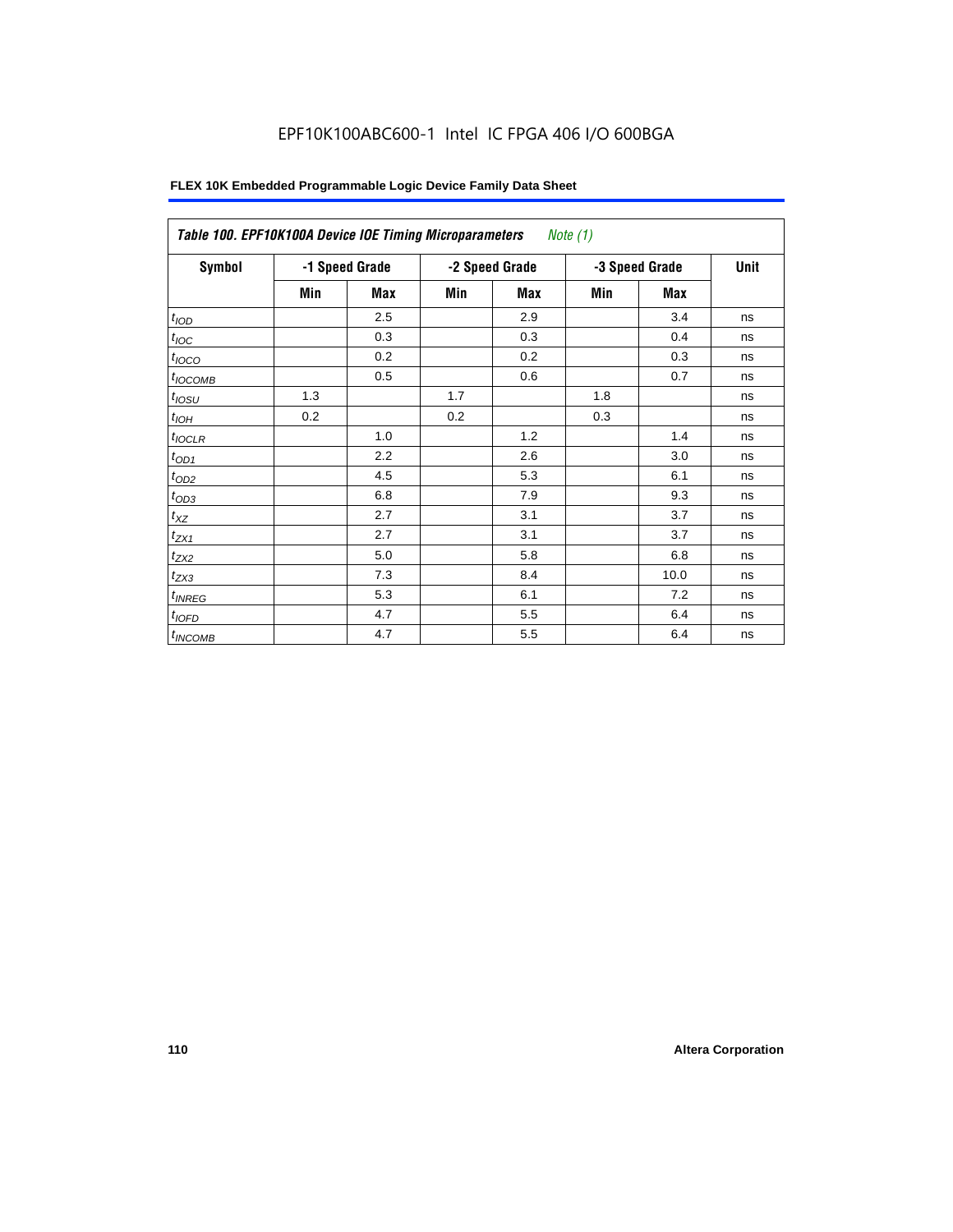| Table 101. EPF10K100A Device EAB Internal Microparameters |     |                |     |                | Note (1) |                |      |
|-----------------------------------------------------------|-----|----------------|-----|----------------|----------|----------------|------|
| <b>Symbol</b>                                             |     | -1 Speed Grade |     | -2 Speed Grade |          | -3 Speed Grade | Unit |
|                                                           | Min | <b>Max</b>     | Min | <b>Max</b>     | Min      | <b>Max</b>     |      |
| t <sub>EABDATA1</sub>                                     |     | 1.8            |     | 2.1            |          | 2.4            | ns   |
| t <sub>EABDATA2</sub>                                     |     | 3.2            |     | 3.7            |          | 4.4            | ns   |
| t <sub>EABWE1</sub>                                       |     | 0.8            |     | 0.9            |          | 1.1            | ns   |
| t <sub>EABWE2</sub>                                       |     | 2.3            |     | 2.7            |          | 3.1            | ns   |
| $t_{EABCLK}$                                              |     | 0.8            |     | 0.9            |          | 1.1            | ns   |
| $t_{EABCO}$                                               |     | 1.0            |     | 1.1            |          | 1.4            | ns   |
| <b><i>EABBYPASS</i></b>                                   |     | 0.3            |     | 0.3            |          | 0.4            | ns   |
| $t_{EABSU}$                                               | 1.3 |                | 1.5 |                | 1.8      |                | ns   |
| $t_{EABH}$                                                | 0.4 |                | 0.5 |                | 0.5      |                | ns   |
| $t_{\mathit{AA}}$                                         |     | 4.1            |     | 4.8            |          | 5.6            | ns   |
| $t_{\mathit{WP}}$                                         | 3.2 |                | 3.7 |                | 4.4      |                | ns   |
| $t_{WDSU}$                                                | 2.4 |                | 2.8 |                | 3.3      |                | ns   |
| $t_{WDH}$                                                 | 0.2 |                | 0.2 |                | 0.3      |                | ns   |
| $t_{WASU}$                                                | 0.2 |                | 0.2 |                | 0.3      |                | ns   |
| $t_{WAH}$                                                 | 0.0 |                | 0.0 |                | 0.0      |                | ns   |
| $t_{WO}$                                                  |     | 3.4            |     | 3.9            |          | 4.6            | ns   |
| $t_{DD}$                                                  |     | 3.4            |     | 3.9            |          | 4.6            | ns   |
| $t_{EABOUT}$                                              |     | 0.3            |     | 0.3            |          | 0.4            | ns   |
| $t_{EABCH}$                                               | 2.5 |                | 3.5 |                | 4.0      |                | ns   |
| $t_{EABCL}$                                               | 3.2 |                | 3.7 |                | 4.4      |                | ns   |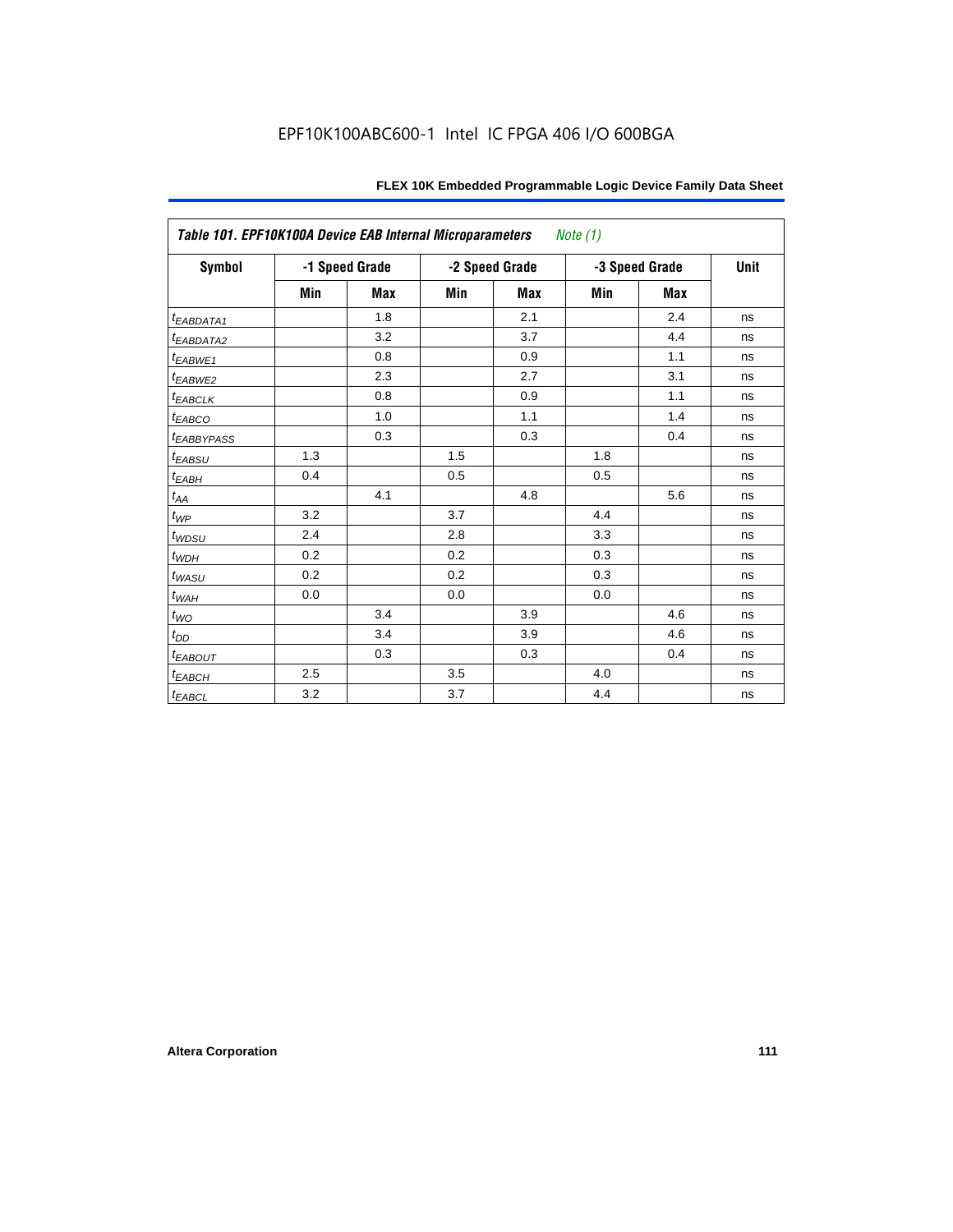| Table 102. EPF10K100A Device EAB Internal Timing Macroparameters |     |                |      |                | <i>Note</i> $(1)$ |             |    |
|------------------------------------------------------------------|-----|----------------|------|----------------|-------------------|-------------|----|
| Symbol                                                           |     | -1 Speed Grade |      | -2 Speed Grade | -3 Speed Grade    | <b>Unit</b> |    |
|                                                                  | Min | <b>Max</b>     | Min  | Max            | Min               | Max         |    |
| $t_{EABA}$                                                       |     | 6.8            |      | 7.8            |                   | 9.2         | ns |
| <sup>t</sup> EABRCCOMB                                           | 6.8 |                | 7.8  |                | 9.2               |             | ns |
| <i><b>EABRCREG</b></i>                                           | 5.4 |                | 6.2  |                | 7.4               |             | ns |
| <sup>t</sup> EABWP                                               | 3.2 |                | 3.7  |                | 4.4               |             | ns |
| <sup>t</sup> ЕАВWССОМВ                                           | 3.4 |                | 3.9  |                | 4.7               |             | ns |
| <sup>t</sup> EABWCREG                                            | 9.4 |                | 10.8 |                | 12.8              |             | ns |
| <sup>t</sup> EABDD                                               |     | 6.1            |      | 6.9            |                   | 8.2         | ns |
| <sup>t</sup> EABDATACO                                           |     | 2.1            |      | 2.3            |                   | 2.9         | ns |
| <sup>t</sup> EABDATASU                                           | 3.7 |                | 4.3  |                | 5.1               |             | ns |
| <sup>t</sup> EABDATAH                                            | 0.0 |                | 0.0  |                | 0.0               |             | ns |
| <i>t<sub>EABWESU</sub></i>                                       | 2.8 |                | 3.3  |                | 3.8               |             | ns |
| <sup>t</sup> EABWEH                                              | 0.0 |                | 0.0  |                | 0.0               |             | ns |
| <sup>t</sup> EABWDSU                                             | 3.4 |                | 4.0  |                | 4.6               |             | ns |
| $t_{EABWDH}$                                                     | 0.0 |                | 0.0  |                | 0.0               |             | ns |
| t <sub>EABWASU</sub>                                             | 1.9 |                | 2.3  |                | 2.6               |             | ns |
| t <sub>EABWAH</sub>                                              | 0.0 |                | 0.0  |                | 0.0               |             | ns |
| $t_{EABWO}$                                                      |     | 5.1            |      | 5.7            |                   | 6.9         | ns |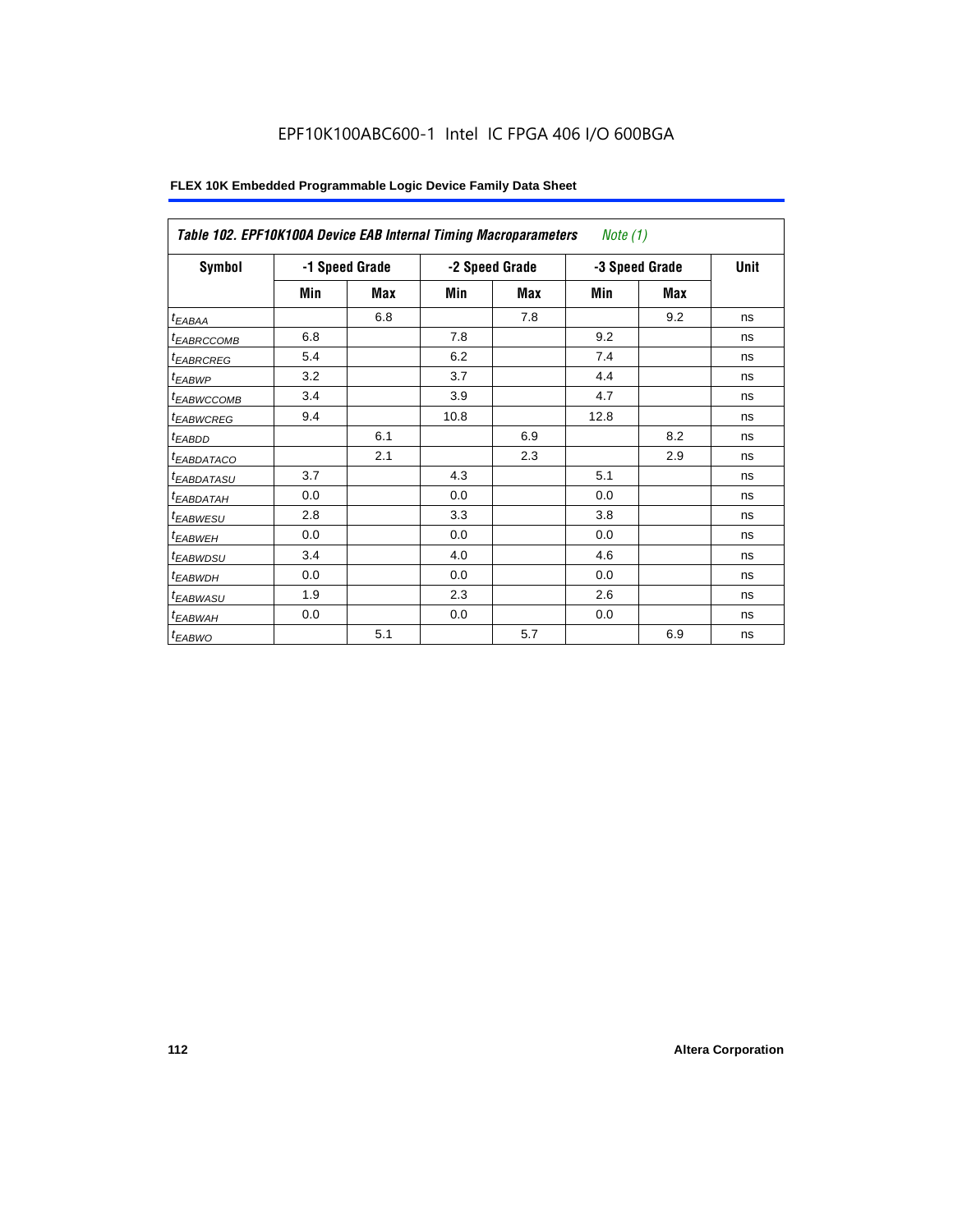| Table 103. EPF10K100A Device Interconnect Timing Microparameters<br>Note $(1)$ |                |     |     |                |                |      |    |  |  |
|--------------------------------------------------------------------------------|----------------|-----|-----|----------------|----------------|------|----|--|--|
| Symbol                                                                         | -1 Speed Grade |     |     | -2 Speed Grade | -3 Speed Grade | Unit |    |  |  |
|                                                                                | Min            | Max | Min | Max            | Min            | Max  |    |  |  |
| $t_{DINZIOE}$                                                                  |                | 4.8 |     | 5.4            |                | 6.0  | ns |  |  |
| t <sub>DIN2LE</sub>                                                            |                | 2.0 |     | 2.4            |                | 2.7  | ns |  |  |
| <sup>t</sup> DIN2DATA                                                          |                | 2.4 |     | 2.7            |                | 2.9  | ns |  |  |
| t <sub>DCLK210E</sub>                                                          |                | 2.6 |     | 3.0            |                | 3.5  | ns |  |  |
| t <sub>DCLK2LE</sub>                                                           |                | 2.0 |     | 2.4            |                | 2.7  | ns |  |  |
| <i>t</i> SAMELAB                                                               |                | 0.1 |     | 0.1            |                | 0.1  | ns |  |  |
| <i>t</i> SAMEROW                                                               |                | 1.5 |     | 1.7            |                | 1.9  | ns |  |  |
| <i>t<sub>SAMECOLUMN</sub></i>                                                  |                | 5.5 |     | 6.5            |                | 7.4  | ns |  |  |
| <i>t<sub>DIFFROW</sub></i>                                                     |                | 7.0 |     | 8.2            |                | 9.3  | ns |  |  |
| <sup>t</sup> TWOROWS                                                           |                | 8.5 |     | 9.9            |                | 11.2 | ns |  |  |
| <sup>t</sup> LEPERIPH                                                          |                | 3.9 |     | 4.2            |                | 4.5  | ns |  |  |
| <b>LABCARRY</b>                                                                |                | 0.2 |     | 0.2            |                | 0.3  | ns |  |  |
| <sup>t</sup> LABCASC                                                           |                | 0.4 |     | 0.5            |                | 0.6  | ns |  |  |

| Table 104. EPF10K100A Device External Timing Parameters | Note (1) |
|---------------------------------------------------------|----------|
|---------------------------------------------------------|----------|

| Symbol                 | -1 Speed Grade |      | -2 Speed Grade |      | -3 Speed Grade |            | Unit |
|------------------------|----------------|------|----------------|------|----------------|------------|------|
|                        | Min            | Max  | Min            | Max  | Min            | <b>Max</b> |      |
| t <sub>DRR</sub>       |                | 12.5 |                | 14.5 |                | 17.0       | ns   |
| $t_{INSU}$ (2), (3)    | 3.7            |      | 4.5            |      | 5.1            |            | ns   |
| $t_{INH}$ (3)          | 0.0            |      | 0.0            |      | 0.0            |            | ns   |
| $t_{\text{OUTCO}}$ (3) | 2.0            | 5.3  | 2.0            | 6.1  | 2.0            | 7.2        | ns   |

| Table 105. EPF10K100A Device External Bidirectional Timing Parameters | Note (1) |  |  |
|-----------------------------------------------------------------------|----------|--|--|
|-----------------------------------------------------------------------|----------|--|--|

| Symbol                  |     | -1 Speed Grade |     | -2 Speed Grade |     | -3 Speed Grade |    |  |
|-------------------------|-----|----------------|-----|----------------|-----|----------------|----|--|
|                         | Min | Max            | Min | <b>Max</b>     | Min | Max            |    |  |
| <sup>t</sup> INSUBIDIR  | 4.9 |                | 5.8 |                | 6.8 |                | ns |  |
| <sup>t</sup> inhbidir   | 0.0 |                | 0.0 |                | 0.0 |                | ns |  |
| <sup>t</sup> OUTCOBIDIR | 2.0 | 5.3            | 2.0 | 6.1            | 2.0 | 7.2            | ns |  |
| <sup>t</sup> xzbidir    |     | 7.4            |     | 8.6            |     | 10.1           | ns |  |
| <sup>t</sup> zxbidir    |     | 7.4            |     | 8.6            |     | 10.1           | ns |  |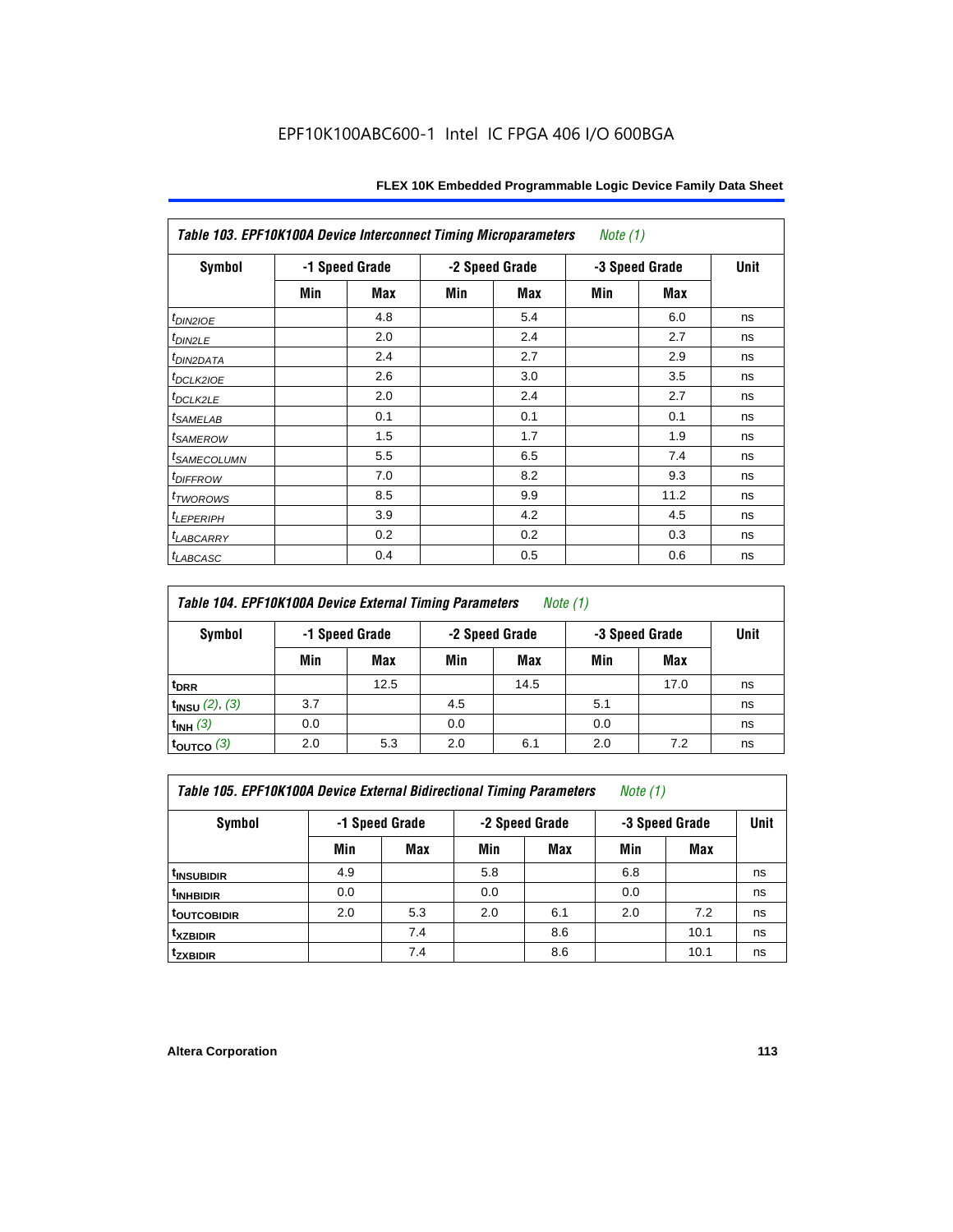#### *Notes to tables:*

- (1) All timing parameters are described in Tables 32 through 38 in this data sheet.
- (2) Using an LE to register the signal may provide a lower setup time.
- (3) This parameter is specified by characterization.

## Tables 106 through 112 show EPF10K250A device internal and external timing parameters.

| Table 106. EPF10K250A Device LE Timing Microparameters<br>Note (1) |     |                |     |                |     |                |    |  |
|--------------------------------------------------------------------|-----|----------------|-----|----------------|-----|----------------|----|--|
| <b>Symbol</b>                                                      |     | -1 Speed Grade |     | -2 Speed Grade |     | -3 Speed Grade |    |  |
|                                                                    | Min | <b>Max</b>     | Min | <b>Max</b>     | Min | <b>Max</b>     |    |  |
| $t_{LUT}$                                                          |     | 0.9            |     | 1.0            |     | 1.4            | ns |  |
| $t_{CLUT}$                                                         |     | 1.2            |     | 1.3            |     | 1.6            | ns |  |
| $t_{RLUT}$                                                         |     | 2.0            |     | 2.3            |     | 2.7            | ns |  |
| t <sub>PACKED</sub>                                                |     | 0.4            |     | 0.4            |     | 0.5            | ns |  |
| $t_{EN}$                                                           |     | 1.4            |     | 1.6            |     | 1.9            | ns |  |
| $t_{CICO}$                                                         |     | 0.2            |     | 0.3            |     | 0.3            | ns |  |
| $t_{CSEN}$                                                         |     | 0.4            |     | 0.6            |     | 0.6            | ns |  |
| t <sub>CGENR</sub>                                                 |     | 0.8            |     | 1.0            |     | 1.1            | ns |  |
| $t_{CASC}$                                                         |     | 0.7            |     | 0.8            |     | 1.0            | ns |  |
| $t_C$                                                              |     | 1.2            |     | 1.3            |     | 1.6            | ns |  |
| $t_{CO}$                                                           |     | 0.6            |     | 0.7            |     | 0.9            | ns |  |
| $t_{\mathsf{COMB}}$                                                |     | 0.5            |     | 0.6            |     | 0.7            | ns |  |
| $t_{\rm SU}$                                                       | 1.2 |                | 1.4 |                | 1.7 |                | ns |  |
| $t_H$                                                              | 1.2 |                | 1.3 |                | 1.6 |                | ns |  |
| $t_{PRE}$                                                          |     | 0.7            |     | 0.8            |     | 0.9            | ns |  |
| $t_{CLR}$                                                          |     | 0.7            |     | 0.8            |     | 0.9            | ns |  |
| $t_{CH}$                                                           | 2.5 |                | 3.0 |                | 3.5 |                | ns |  |
| $t_{CL}$                                                           | 2.5 |                | 3.0 |                | 3.5 |                | ns |  |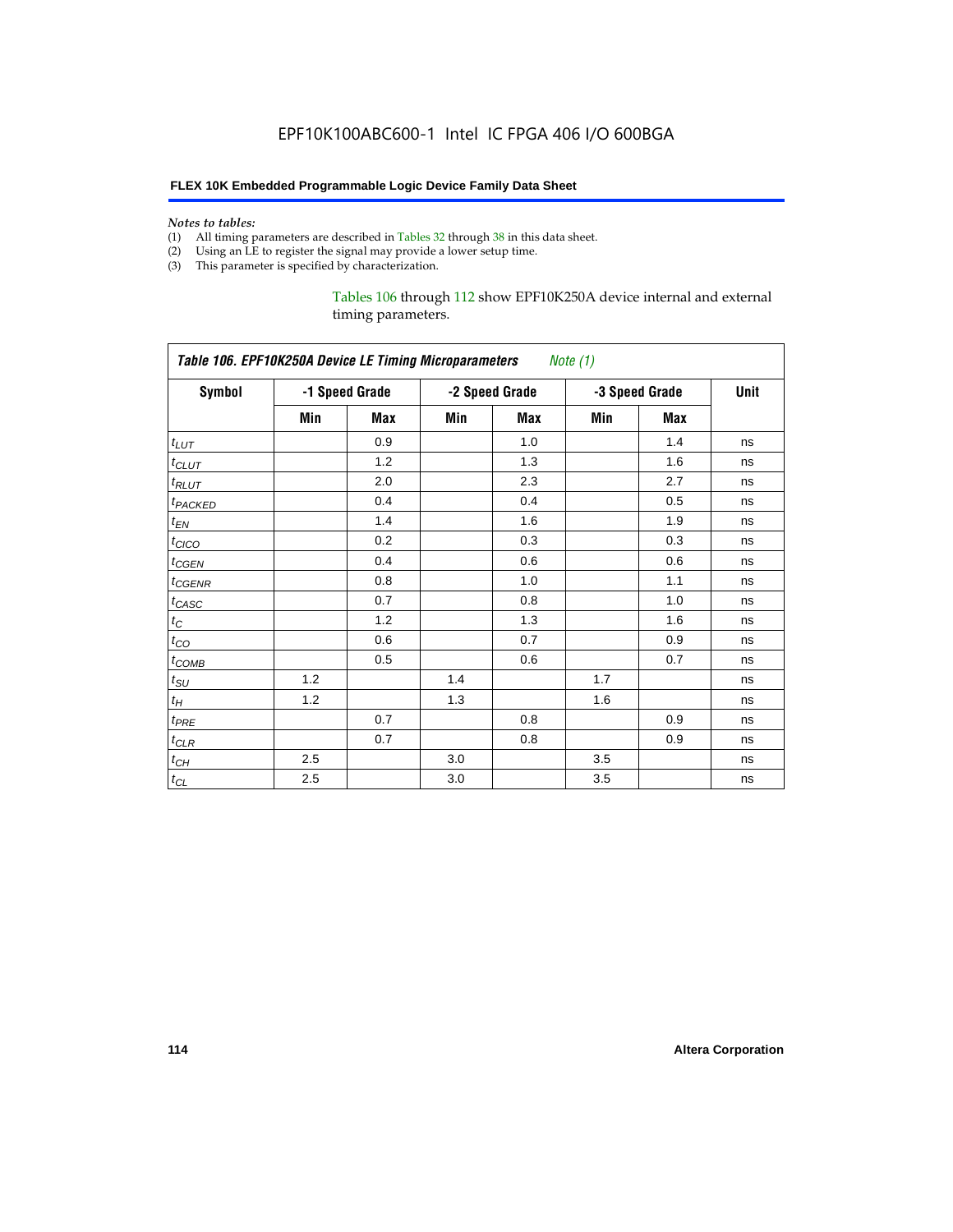| Table 107. EPF10K250A Device IOE Timing Microparameters<br><i>Note</i> $(1)$ |     |                |     |                |     |                |    |  |
|------------------------------------------------------------------------------|-----|----------------|-----|----------------|-----|----------------|----|--|
| <b>Symbol</b>                                                                |     | -1 Speed Grade |     | -2 Speed Grade |     | -3 Speed Grade |    |  |
|                                                                              | Min | Max            | Min | Max            | Min | Max            |    |  |
| t <sub>IOD</sub>                                                             |     | 1.2            |     | 1.3            |     | 1.6            | ns |  |
| $t_{\text{loc}}$                                                             |     | 0.4            |     | 0.4            |     | 0.5            | ns |  |
| $t_{IOCO}$                                                                   |     | 0.8            |     | 0.9            |     | 1.1            | ns |  |
| $t_{IOCOMB}$                                                                 |     | 0.7            |     | 0.7            |     | 0.8            | ns |  |
| $t_{IOSU}$                                                                   | 2.7 |                | 3.1 |                | 3.6 |                | ns |  |
| $t_{IOH}$                                                                    | 0.2 |                | 0.3 |                | 0.3 |                | ns |  |
| $t_{IOCLR}$                                                                  |     | 1.2            |     | 1.3            |     | 1.6            | ns |  |
| $t_{OD1}$                                                                    |     | 3.2            |     | 3.6            |     | 4.2            | ns |  |
| $t_{OD2}$                                                                    |     | 5.9            |     | 6.7            |     | 7.8            | ns |  |
| $t_{\text{OD3}}$                                                             |     | 8.7            |     | 9.8            |     | 11.5           | ns |  |
| $t_{XZ}$                                                                     |     | 3.8            |     | 4.3            |     | 5.0            | ns |  |
| $t_{ZX1}$                                                                    |     | 3.8            |     | 4.3            |     | 5.0            | ns |  |
| $t_{ZX2}$                                                                    |     | 6.5            |     | 7.4            |     | 8.6            | ns |  |
| $t_{ZX3}$                                                                    |     | 9.3            |     | 10.5           |     | 12.3           | ns |  |
| $t_{INREG}$                                                                  |     | 8.2            |     | 9.3            |     | 10.9           | ns |  |
| $t_{IOFD}$                                                                   |     | 9.0            |     | 10.2           |     | 12.0           | ns |  |
| $t_{INCOMB}$                                                                 |     | 9.0            |     | 10.2           |     | 12.0           | ns |  |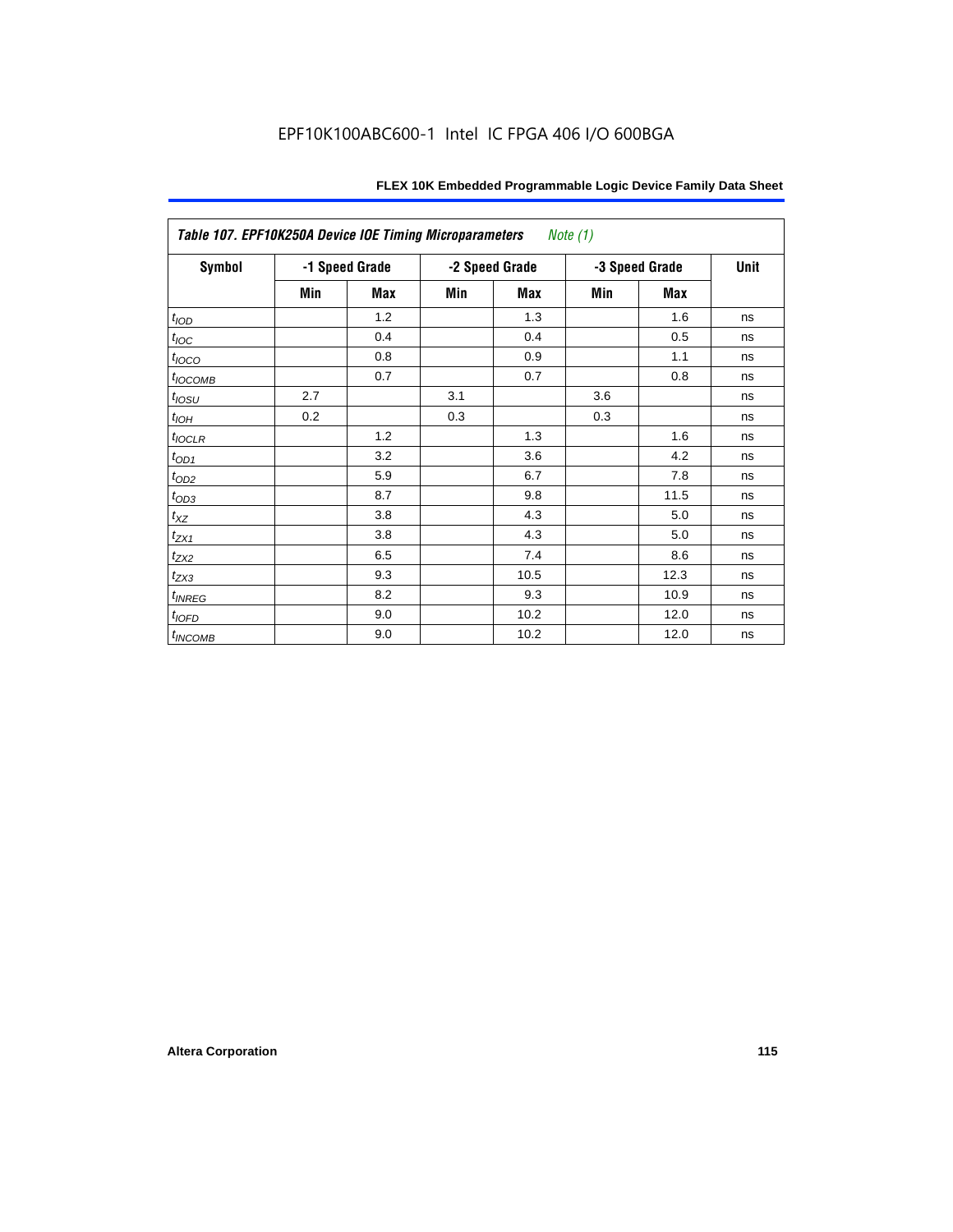# EPF10K100ABC600-1 Intel IC FPGA 406 I/O 600BGA

| <b>Symbol</b>                |     | -1 Speed Grade | -2 Speed Grade |            | -3 Speed Grade | <b>Unit</b> |    |
|------------------------------|-----|----------------|----------------|------------|----------------|-------------|----|
|                              | Min | <b>Max</b>     | Min            | <b>Max</b> | Min            | <b>Max</b>  |    |
| <sup>t</sup> EABDATA1        |     | 1.3            |                | 1.5        |                | 1.7         | ns |
| <sup>t</sup> EABDATA2        |     | 1.3            |                | 1.5        |                | 1.7         | ns |
| <sup>t</sup> EABWE1          |     | 0.9            |                | 1.1        |                | 1.3         | ns |
| <sup>t</sup> EABWE2          |     | 5.0            |                | 5.7        |                | 6.7         | ns |
| <sup>t</sup> EAB <u>CLK</u>  |     | 0.6            |                | 0.7        |                | 0.8         | ns |
| <sup>t</sup> EABCO           |     | 0.0            |                | 0.0        |                | 0.0         | ns |
| <sup>t</sup> EABBYPASS       |     | 0.1            |                | 0.1        |                | 0.2         | ns |
| <sup>t</sup> EABSU           | 3.8 |                | 4.3            |            | 5.0            |             | ns |
| t <sub>ЕАВН</sub>            | 0.7 |                | 0.8            |            | 0.9            |             | ns |
| $t_{\mathcal{A}\mathcal{A}}$ |     | 4.5            |                | 5.0        |                | 5.9         | ns |
| $t_{\mathcal{WP}}$           | 5.6 |                | 6.4            |            | 7.5            |             | ns |
| $t_{W\!D\!S\!U}$             | 1.3 |                | 1.4            |            | 1.7            |             | ns |
| $t_{WDH}$                    | 0.1 |                | 0.1            |            | 0.2            |             | ns |
| $t_{WASU}$                   | 0.1 |                | 0.1            |            | 0.2            |             | ns |
| $t_{W\underline{AH}}$        | 0.1 |                | 0.1            |            | 0.2            |             | ns |
| $t_{WO}$                     |     | 4.1            |                | 4.6        |                | 5.5         | ns |
| $t_{DD}$                     |     | 4.1            |                | 4.6        |                | 5.5         | ns |
| <sup>t</sup> EABOUT          |     | 0.1            |                | 0.1        |                | 0.2         | ns |
| $t_{EABCH}$                  | 2.5 |                | 3.0            |            | 3.5            |             | ns |
| $t_{EABCL}$                  | 5.6 |                | 6.4            |            | 7.5            |             | ns |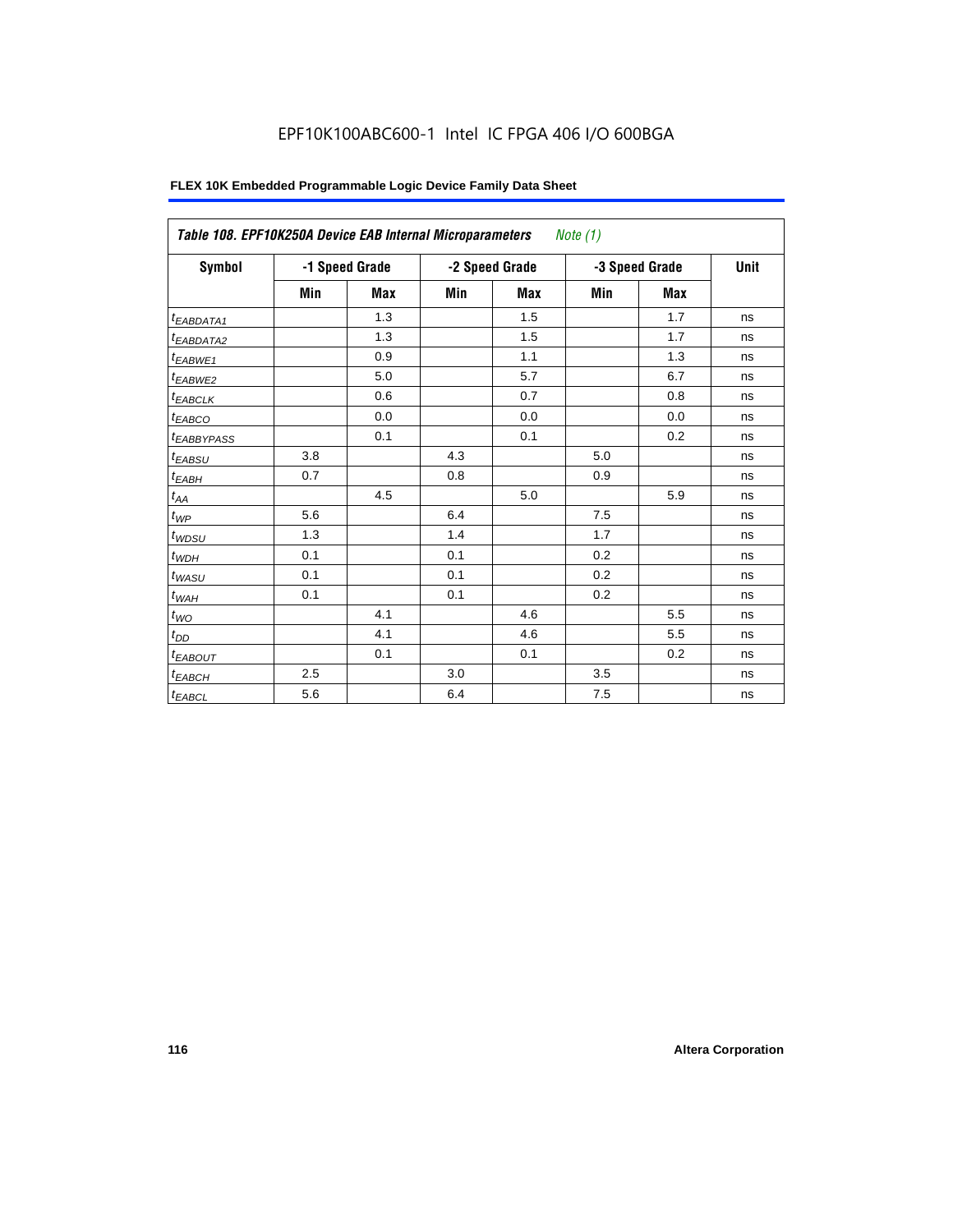| Table 109. EPF10K250A Device EAB Internal Timing Macroparameters<br>Note (1) |      |                |                |     |                |     |             |
|------------------------------------------------------------------------------|------|----------------|----------------|-----|----------------|-----|-------------|
| Symbol                                                                       |      | -1 Speed Grade | -2 Speed Grade |     | -3 Speed Grade |     | <b>Unit</b> |
|                                                                              | Min  | <b>Max</b>     | Min            | Max | Min            | Max |             |
| $t_{EABA}$                                                                   |      | 6.1            |                | 6.8 |                | 8.2 | ns          |
| <sup>t</sup> EABRCCOMB                                                       | 6.1  |                | 6.8            |     | 8.2            |     | ns          |
| <sup>t</sup> EABRCREG                                                        | 4.6  |                | 5.1            |     | 6.1            |     | ns          |
| t <sub>EABWP</sub>                                                           | 5.6  |                | 6.4            |     | 7.5            |     | ns          |
| <sup>t</sup> ЕАВWССОМВ                                                       | 5.8  |                | 6.6            |     | 7.9            |     | ns          |
| <sup>t</sup> EABWCREG                                                        | 15.8 |                | 17.8           |     | 21.0           |     | ns          |
| $t_{EABDD}$                                                                  |      | 5.7            |                | 6.4 |                | 7.8 | ns          |
| <sup>t</sup> EABDATACO                                                       |      | 0.7            |                | 0.8 |                | 1.0 | ns          |
| <sup>t</sup> EABDATASU                                                       | 4.5  |                | 5.1            |     | 5.9            |     | ns          |
| <sup>t</sup> EABDATAH                                                        | 0.0  |                | 0.0            |     | 0.0            |     | ns          |
| <sup>t</sup> EABWESU                                                         | 8.2  |                | 9.3            |     | 10.9           |     | ns          |
| <sup>t</sup> ЕАВWЕН                                                          | 0.0  |                | 0.0            |     | 0.0            |     | ns          |
| <i>t<sub>EABWDSU</sub></i>                                                   | 1.7  |                | 1.8            |     | 2.1            |     | ns          |
| <sup>t</sup> EABWDH                                                          | 0.0  |                | 0.0            |     | 0.0            |     | ns          |
| <sup>t</sup> EABWASU                                                         | 0.9  |                | 0.9            |     | 1.0            |     | ns          |
| <sup>t</sup> EABWAH                                                          | 0.0  |                | 0.0            |     | 0.0            |     | ns          |
| $t_{EABWO}$                                                                  |      | 5.3            |                | 6.0 |                | 7.4 | ns          |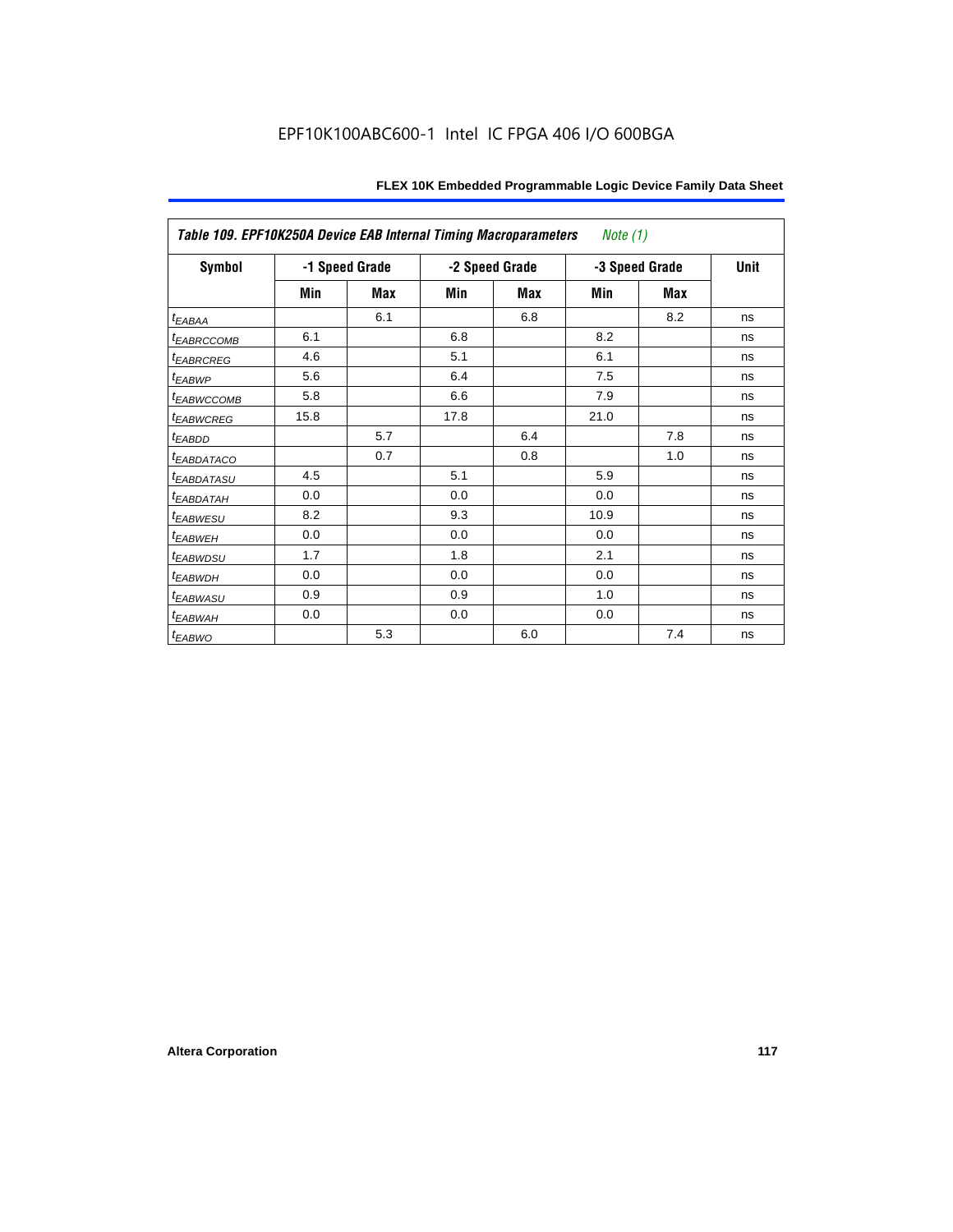# EPF10K100ABC600-1 Intel IC FPGA 406 I/O 600BGA

| Symbol                     |     | -1 Speed Grade |     | -2 Speed Grade | -3 Speed Grade | Unit       |    |
|----------------------------|-----|----------------|-----|----------------|----------------|------------|----|
|                            | Min | <b>Max</b>     | Min | <b>Max</b>     | Min            | <b>Max</b> |    |
| <i>t<sub>DIN2IOE</sub></i> |     | 7.8            |     | 8.5            |                | 9.4        | ns |
| $t_{DIN2LE}$               |     | 2.7            |     | 3.1            |                | 3.5        | ns |
| <sup>t</sup> DIN2DATA      |     | 1.6            |     | 1.6            |                | 1.7        | ns |
| <sup>t</sup> DCLK2IOE      |     | 3.6            |     | 4.0            |                | 4.6        | ns |
| <sup>t</sup> DCLK2LE       |     | 2.7            |     | 3.1            |                | 3.5        | ns |
| <sup>t</sup> SAMELAB       |     | 0.2            |     | 0.3            |                | 0.3        | ns |
| <sup>t</sup> SAMEROW       |     | 6.7            |     | 7.3            |                | 8.2        | ns |
| <sup>t</sup> SAMECOLUMN    |     | 2.5            |     | 2.7            |                | 3.0        | ns |
| <i>t<sub>DIFFROW</sub></i> |     | 9.2            |     | 10.0           |                | 11.2       | ns |
| <sup>t</sup> TWOROWS       |     | 15.9           |     | 17.3           |                | 19.4       | ns |
| <sup>t</sup> LEPERIPH      |     | 7.5            |     | 8.1            |                | 8.9        | ns |
| <sup>t</sup> LABCARRY      |     | 0.3            |     | 0.4            |                | 0.5        | ns |
| <sup>t</sup> LABCASC       |     | 0.4            |     | 0.4            |                | 0.5        | ns |

| Table 111. EPF10K250A Device External Reference Timing Parameters<br><i>Note</i> $(1)$ |                |      |                |      |                |      |      |
|----------------------------------------------------------------------------------------|----------------|------|----------------|------|----------------|------|------|
| Symbol                                                                                 | -1 Speed Grade |      | -2 Speed Grade |      | -3 Speed Grade |      | Unit |
|                                                                                        | Min            | Max  | Min            | Max  | Min            | Max  |      |
| t <sub>DRR</sub>                                                                       |                | 15.0 |                | 17.0 |                | 20.0 | ns   |
| $t_{INSU} (2) (3)$                                                                     | 6.9            |      | 8.0            |      | 9.4            |      | ns   |
| $t_{INH}$ (3)                                                                          | 0.0            |      | 0.0            |      | 0.0            |      | ns   |
| $t_{\text{OUTCO}}(3)$                                                                  | 2.0            | 8.0  | 2.0            | 8.9  | 2.0            | 10.4 | ns   |

| Table 112. EPF10K250A Device External Bidirectional Timing Parameters |  |  | Note (1) |  |
|-----------------------------------------------------------------------|--|--|----------|--|
|-----------------------------------------------------------------------|--|--|----------|--|

| Symbol                   | -1 Speed Grade |      |      | -2 Speed Grade | -3 Speed Grade | Unit |    |
|--------------------------|----------------|------|------|----------------|----------------|------|----|
|                          | Min            | Max  | Min  | <b>Max</b>     | Min            | Max  |    |
| I <sup>t</sup> INSUBIDIR | 9.3            |      | 10.6 |                | 12.7           |      | ns |
| <sup>t</sup> INHBIDIR    | 0.0            |      | 0.0  |                | 0.0            |      | ns |
| <b>t</b> outcobidir      | 2.0            | 8.0  | 2.0  | 8.9            | 2.0            | 10.4 | ns |
| <sup>t</sup> xzbidir     |                | 10.8 |      | 12.2           |                | 14.2 | ns |
| <sup>t</sup> zxbidir     |                | 10.8 |      | 12.2           |                | 14.2 | ns |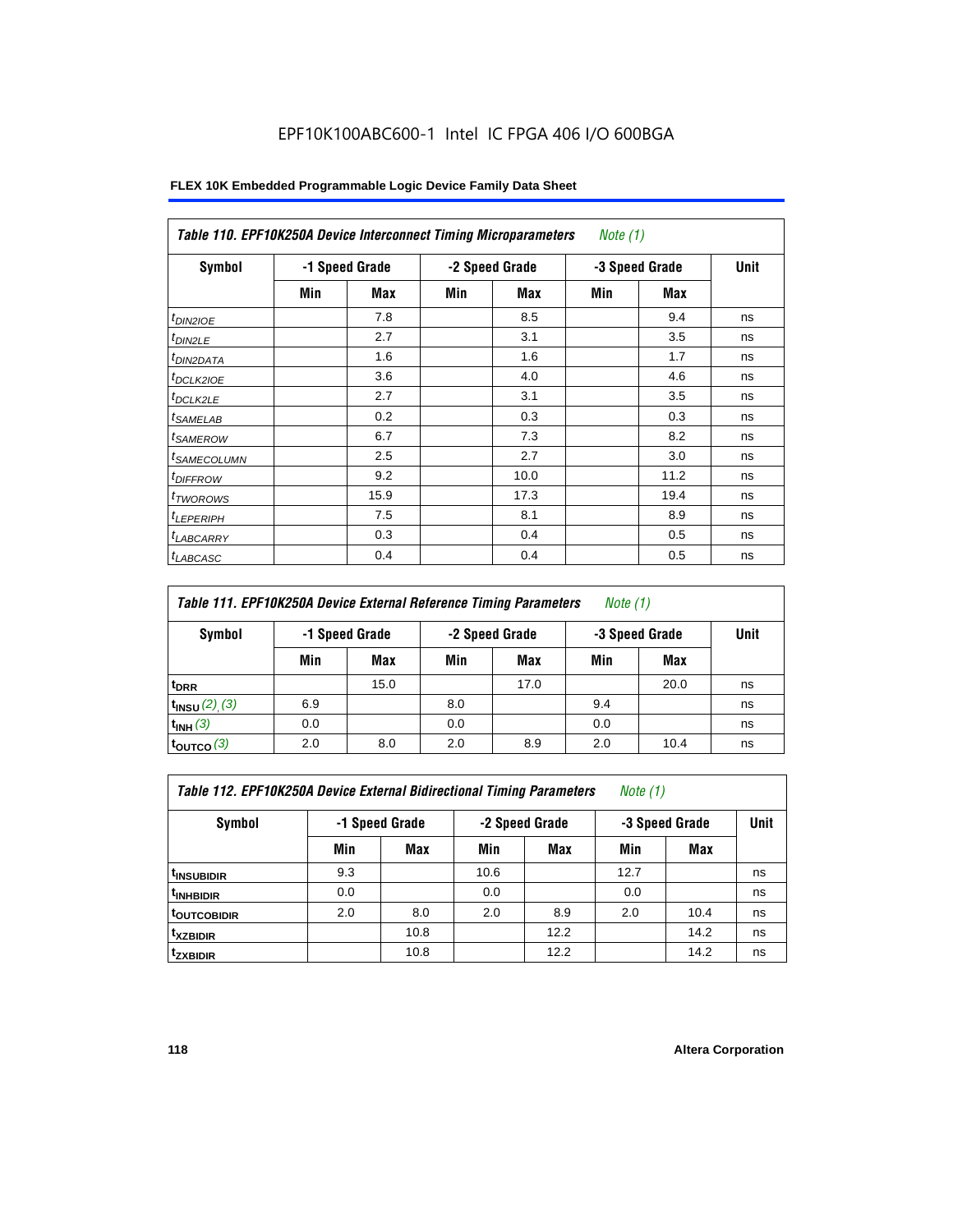#### *Notes to tables:*

- (1) All timing parameters are described in Tables  $32$  through  $37$  in this data sheet.<br>(2) Using an LE to register the signal may provide a lower setup time.
- (2) Using an LE to register the signal may provide a lower setup time.<br>(3) This parameter is specified by characterization.
- This parameter is specified by characterization.

# **ClockLock & ClockBoost Timing Parameters**

For the ClockLock and ClockBoost circuitry to function properly, the incoming clock must meet certain requirements. If these specifications are not met, the circuitry may not lock onto the incoming clock, which generates an erroneous clock within the device. The clock generated by the ClockLock and ClockBoost circuitry must also meet certain specifications. If the incoming clock meets these requirements during configuration, the ClockLock and ClockBoost circuitry will lock onto the clock during configuration. The circuit will be ready for use immediately after configuration. Figure 31 illustrates the incoming and generated clock specifications.

#### *Figure 31. Specifications for the Incoming & Generated Clocks*

The  $t_i$  parameter refers to the nominal input clock period; the  $t_0$  parameter refers to the *nominal output clock period.*



#### Table 113 summarizes the ClockLock and ClockBoost parameters.

|              | Table 113. ClockLock & ClockBoost Parameters<br>(Part 1 of 2)           |      |     |      |            |  |  |  |
|--------------|-------------------------------------------------------------------------|------|-----|------|------------|--|--|--|
| Symbol       | <b>Parameter</b>                                                        | Min  | Typ | Max  | Unit       |  |  |  |
| $t_{R}$      | Input rise time                                                         |      |     | 2    | ns         |  |  |  |
| $t_F$        | Input fall time                                                         |      |     | 2    | ns         |  |  |  |
| $t_{INDUTY}$ | Input duty cycle                                                        | 45   |     | 55   | $\%$       |  |  |  |
| $f_{CLK1}$   | Input clock frequency (ClockBoost clock multiplication factor equals 1) | 30   |     | 80   | <b>MHz</b> |  |  |  |
| $t$ CLK1     | Input clock period (ClockBoost clock multiplication factor equals 1)    | 12.5 |     | 33.3 | ns         |  |  |  |
| $f_{CLK2}$   | Input clock frequency (ClockBoost clock multiplication factor equals 2) | 16   |     | 50   | <b>MHz</b> |  |  |  |
| $t_{CLK2}$   | Input clock period (ClockBoost clock multiplication factor equals 2)    | 20   |     | 62.5 | ns         |  |  |  |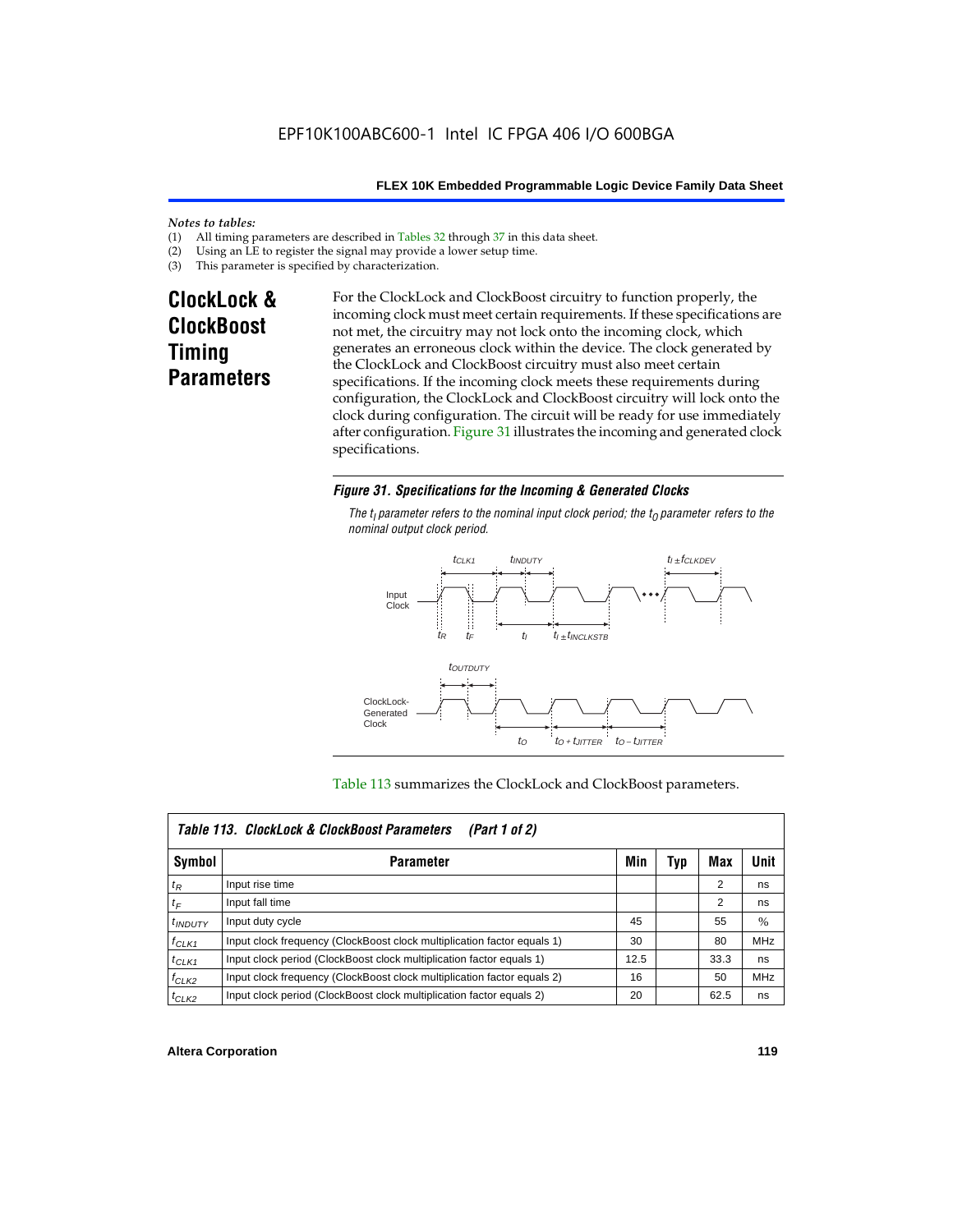| Table 113. ClockLock & ClockBoost Parameters<br>(Part 2 of 2) |                                                                                                                 |     |     |           |            |  |  |  |
|---------------------------------------------------------------|-----------------------------------------------------------------------------------------------------------------|-----|-----|-----------|------------|--|--|--|
| Symbol                                                        | <b>Parameter</b>                                                                                                | Min | Typ | Max       | Unit       |  |  |  |
| f <sub>CLKDEV1</sub>                                          | Input deviation from user specification in MAX+PLUS II (ClockBoost clock<br>multiplication factor equals 1) (1) |     |     | $+1$      | <b>MHz</b> |  |  |  |
| <sup>f</sup> CLKDEV2                                          | Input deviation from user specification in MAX+PLUS II (ClockBoost clock<br>multiplication factor equals 2) (1) |     |     | $\pm 0.5$ | MHz        |  |  |  |
| <sup>t</sup> INCLKSTB                                         | Input clock stability (measured between adjacent clocks)                                                        |     |     | 100       | ps         |  |  |  |
| $t_{LOCK}$                                                    | Time required for ClockLock or ClockBoost to acquire lock (2)                                                   |     |     | 10        | μs         |  |  |  |
| $t_{JITTER}$                                                  | Jitter on ClockLock or ClockBoost-generated clock (3)                                                           |     |     |           | ns         |  |  |  |
| <i>toutbuty</i>                                               | Duty cycle for ClockLock or ClockBoost-generated clock                                                          | 40  | 50  | 60        | %          |  |  |  |

*Notes:*

(1) To implement the ClockLock and ClockBoost circuitry with the MAX+PLUS II software, designers must specify the input frequency. The MAX+PLUS II software tunes the PLL in the ClockLock and ClockBoost circuitry to this frequency. The *fCLKDEV* parameter specifies how much the incoming clock can differ from the specified frequency during device operation. Simulation does not reflect this parameter.

(2) During device configuration, the ClockLock and ClockBoost circuitry is configured before the rest of the device. If the incoming clock is supplied during configuration, the ClockLock and ClockBoost circuitry locks during configuration, because the  $t_{LOCK}$  value is less than the time required for configuration.

(3) The *t<sub>IITTER</sub>* specification is measured under long-term observation.

# **Power Consumption**

The supply power (P) for FLEX 10K devices can be calculated with the following equation:

 $P = P_{INT} + P_{IO} = (I_{CCSTANDBY} + I_{CCACTIVE}) \times V_{CC} + P_{IO}$ 

Typical  $I_{CCSTANDBY}$  values are shown as  $I_{CC0}$  in the FLEX 10K device DC operating conditions tables on pages 46, 49, and 52 of this data sheet. The  $I_{\text{CCACTIVE}}$  value depends on the switching frequency and the application logic. This value is calculated based on the amount of current that each LE typically consumes. The  $P_{IO}$  value, which depends on the device output load characteristics and switching frequency, can be calculated using the guidelines given in *Application Note 74 (Evaluating Power for Altera Devices)*.

 $\Box$  Compared to the rest of the device, the embedded array consumes a negligible amount of power. Therefore, the embedded array can be ignored when calculating supply current.

The  $I_{\text{CCACTIVE}}$  value is calculated with the following equation:

$$
I_{\text{CCACTIVE}} = K \times f_{\text{MAX}} \times N \times \text{tog}_{\text{LC}} \times \frac{\mu A}{\text{MHz} \times \text{LE}}
$$

The parameters in this equation are shown below: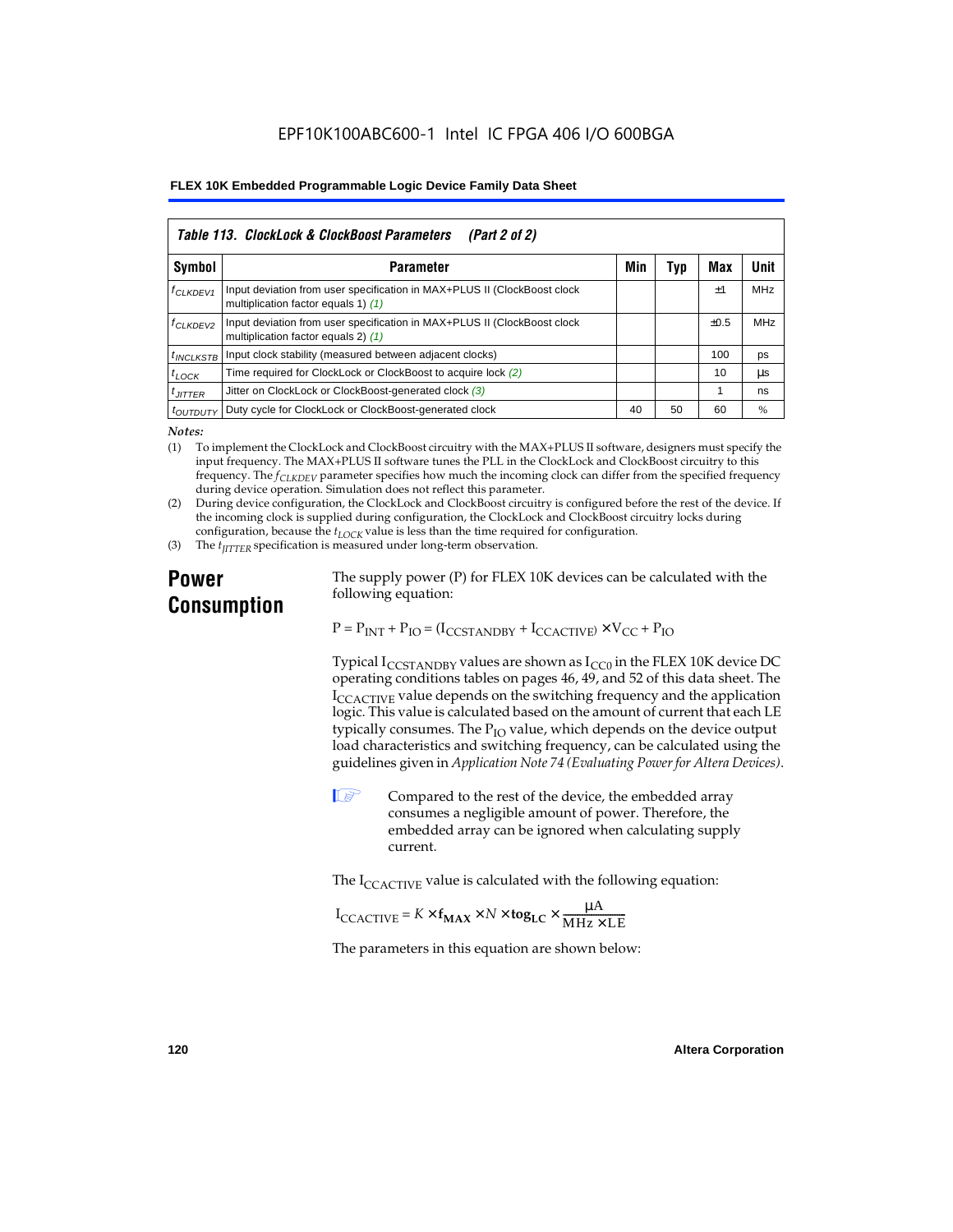| $f_{MAX}$  | $=$ | Maximum operating frequency in MHz                    |
|------------|-----|-------------------------------------------------------|
| N          |     | Total number of logic cells used in the device        |
| $log_{LC}$ | $=$ | Average percent of logic cells toggling at each clock |
|            |     | (typically 12.5%)                                     |
| K          | $=$ | Constant, shown in Tables 114 and 115                 |

| Table 114. FLEX 10K K Constant Values |                |  |  |  |  |
|---------------------------------------|----------------|--|--|--|--|
| <b>Device</b>                         | <b>K</b> Value |  |  |  |  |
| EPF10K10                              | 82             |  |  |  |  |
| EPF10K20                              | 89             |  |  |  |  |
| EPF10K30                              | 88             |  |  |  |  |
| EPF10K40                              | 92             |  |  |  |  |
| EPF10K50                              | 95             |  |  |  |  |
| EPF10K70                              | 85             |  |  |  |  |
| EPF10K100                             | 88             |  |  |  |  |

| Table 115. FLEX 10KA K Constant Values |                |
|----------------------------------------|----------------|
| <b>Device</b>                          | <b>K</b> Value |
| <b>EPF10K10A</b>                       | 17             |
| EPF10K30A                              | 17             |
| EPF10K50V                              | 19             |
| EPF10K100A                             | 19             |
| EPF10K130V                             | 22             |
| EPF10K250A                             | 23             |

This calculation provides an  $I_{CC}$  estimate based on typical conditions with no output load. The actual  $I_{CC}$  should be verified during operation because this measurement is sensitive to the actual pattern in the device and the environmental operating conditions.

To better reflect actual designs, the power model (and the constant *K* in the power calculation equations) for continuous interconnect FLEX devices assumes that logic cells drive FastTrack Interconnect channels. In contrast, the power model of segmented FPGAs assumes that all logic cells drive only one short interconnect segment. This assumption may lead to inaccurate results, compared to measured power consumption for an actual design in a segmented interconnect FPGA.

Figure 32 shows the relationship between the current and operating frequency of FLEX 10K devices.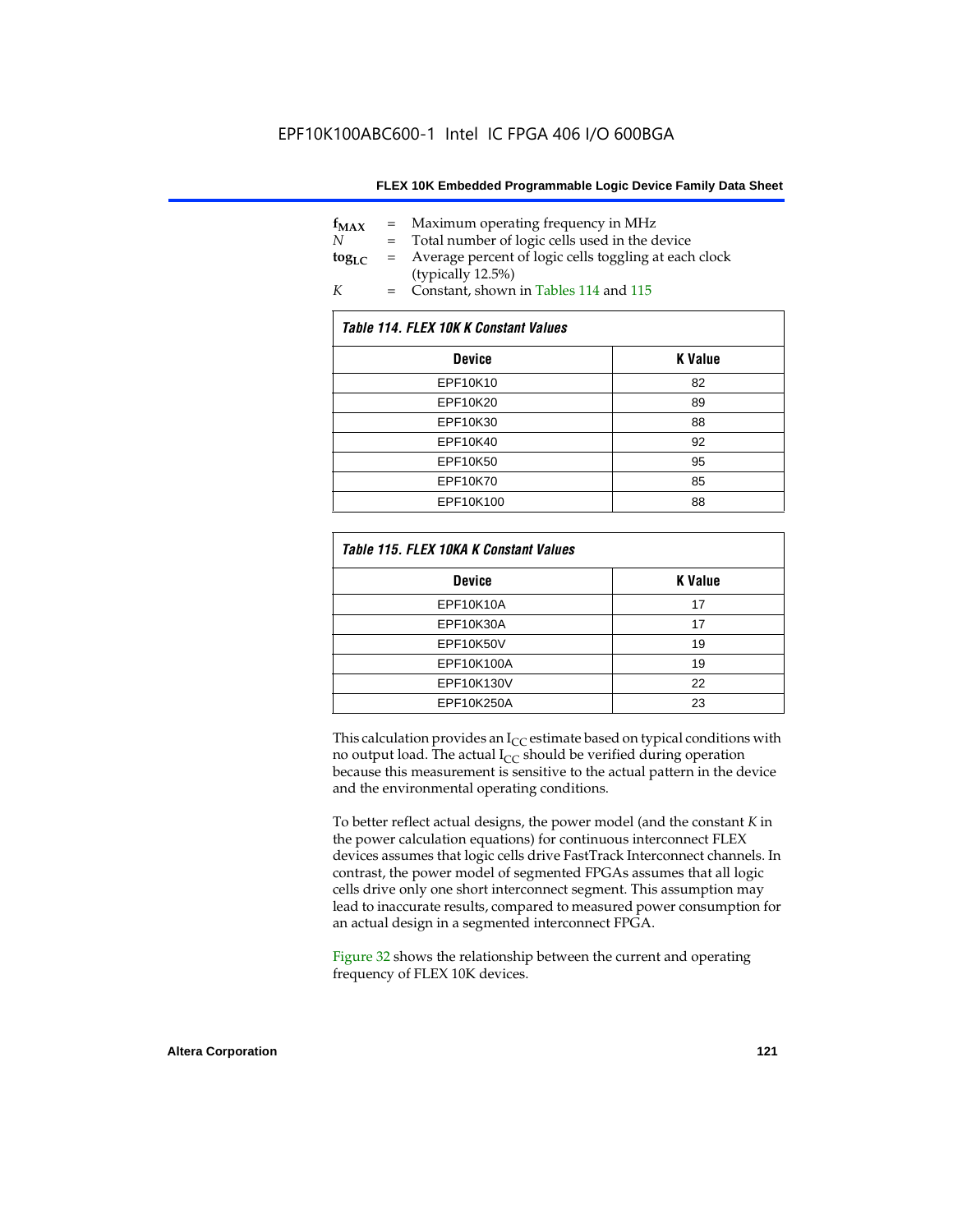# *Figure 32. ICCACTIVE vs. Operating Frequency (Part 1 of 3)*

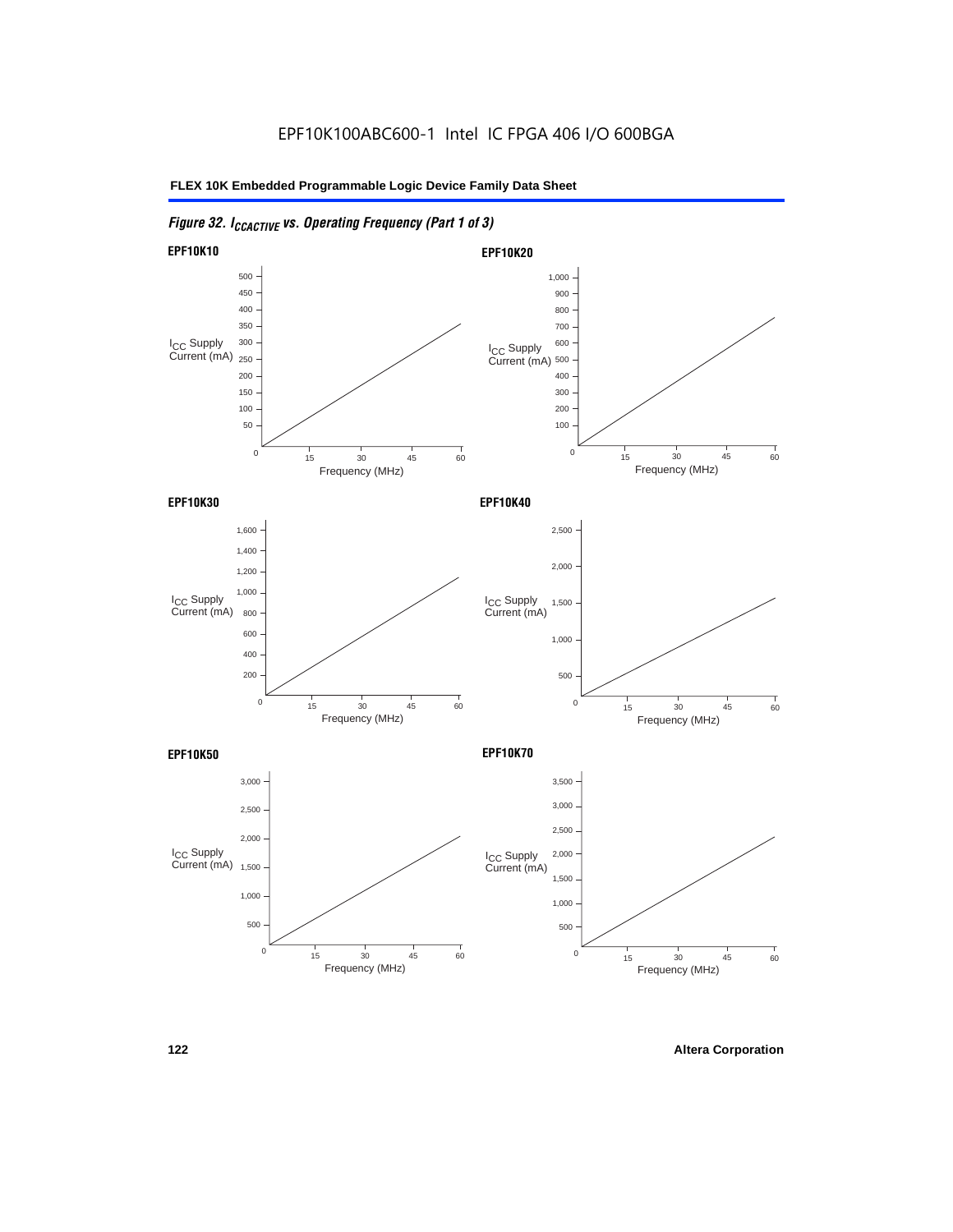

# *Figure 32. ICCACTIVE vs. Operating Frequency (Part 2 of 3)*

**Altera Corporation 123**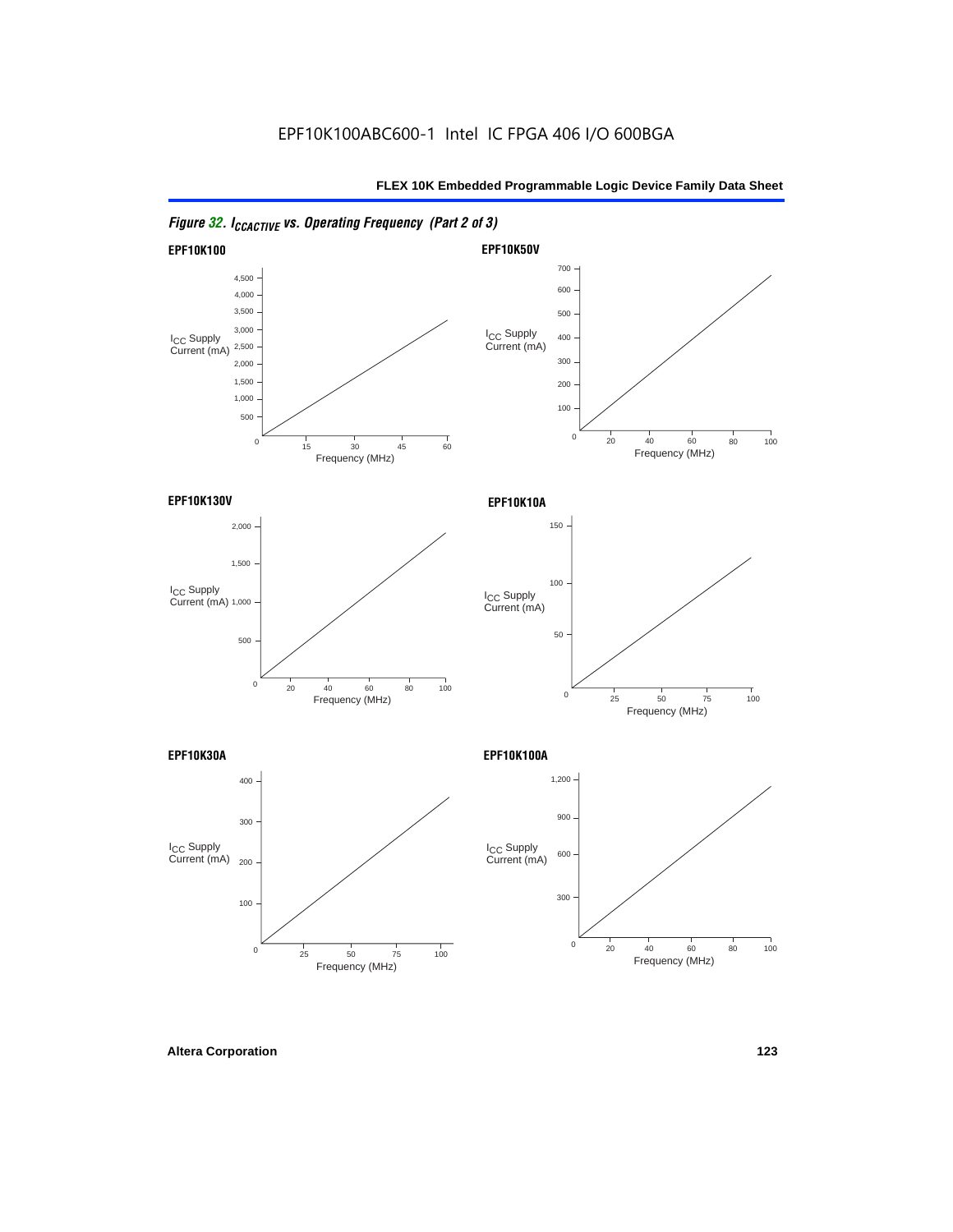

# **Configuration & Operation**

The FLEX 10K architecture supports several configuration schemes. This section summarizes the device operating modes and available device configuration schemes.

f See *Application Note 116 (Configuring APEX 20K, FLEX 10K & FLEX 6000 Devices)* for detailed descriptions of device configuration options, device configuration pins, and for information on configuring FLEX 10K devices, including sample schematics, timing diagrams, and configuration parameters.

# **Operating Modes**

The FLEX 10K architecture uses SRAM configuration elements that require configuration data to be loaded every time the circuit powers up. The process of physically loading the SRAM data into the device is called *configuration*. Before configuration, as VCC rises, the device initiates a Power-On Reset (POR). This POR event clears the device and prepares it for configuration. The FLEX 10K POR time does not exceed 50 µs.

During initialization, which occurs immediately after configuration, the device resets registers, enables I/O pins, and begins to operate as a logic device. The I/O pins are tri-stated during power-up, and before and during configuration. Together, the configuration and initialization processes are called *command mode*; normal device operation is called *user mode*.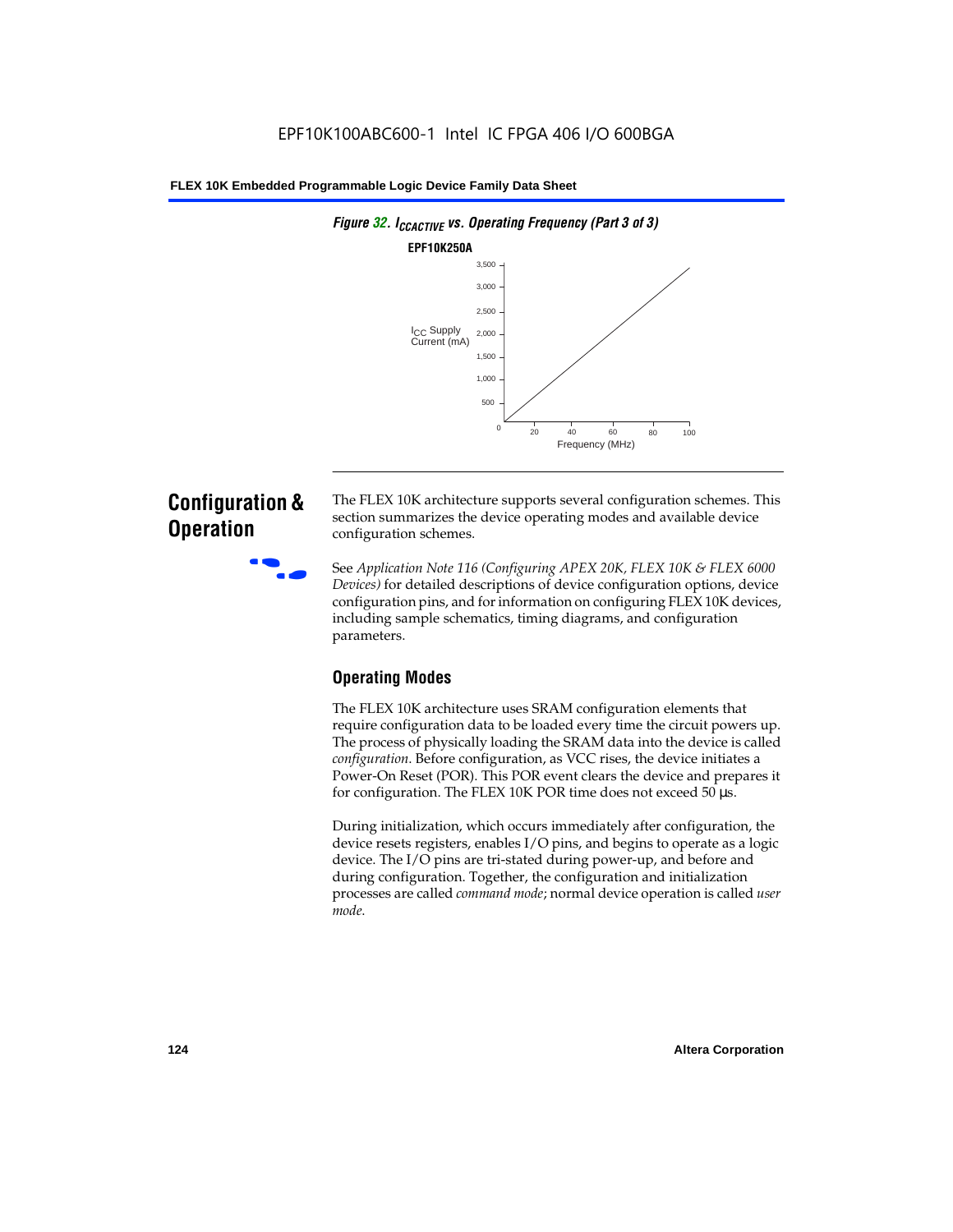SRAM configuration elements allow FLEX 10K devices to be reconfigured in-circuit by loading new configuration data into the device. Real-time reconfiguration is performed by forcing the device into command mode with a device pin, loading different configuration data, reinitializing the device, and resuming user-mode operation.

The entire reconfiguration process may be completed in less than 320 ms using an EPF10K250A device with a DCLK frequency of 10 MHz. This process can be used to reconfigure an entire system dynamically. In-field upgrades can be performed by distributing new configuration files.

 $\Box$  Refer to the configuration device data sheet to obtain the POR delay when using a configuration device method.

## **Programming Files**

Despite being function- and pin-compatible, FLEX 10KA and FLEX 10KE devices are not programming- or configuration-file compatible with FLEX 10K devices. A design should be recompiled before it is transferred from a FLEX 10K device to an equivalent FLEX 10KA or FLEX 10KE device. This recompilation should be performed to create a new programming or configuration file and to check design timing on the faster FLEX 10KA or FLEX 10KE device. The programming or configuration files for EPF10K50 devices can program or configure an EPF10K50V device. However, Altera recommends recompiling a design for the EPF10K50V device when transferring it from the EPF10K50 device.

### **Configuration Schemes**

The configuration data for a FLEX 10K device can be loaded with one of five configuration schemes (see Table 116), chosen on the basis of the target application. An EPC1, EPC2, EPC16, or EPC1441 configuration device, intelligent controller, or the JTAG port can be used to control the configuration of a FLEX 10K device, allowing automatic configuration on system power-up.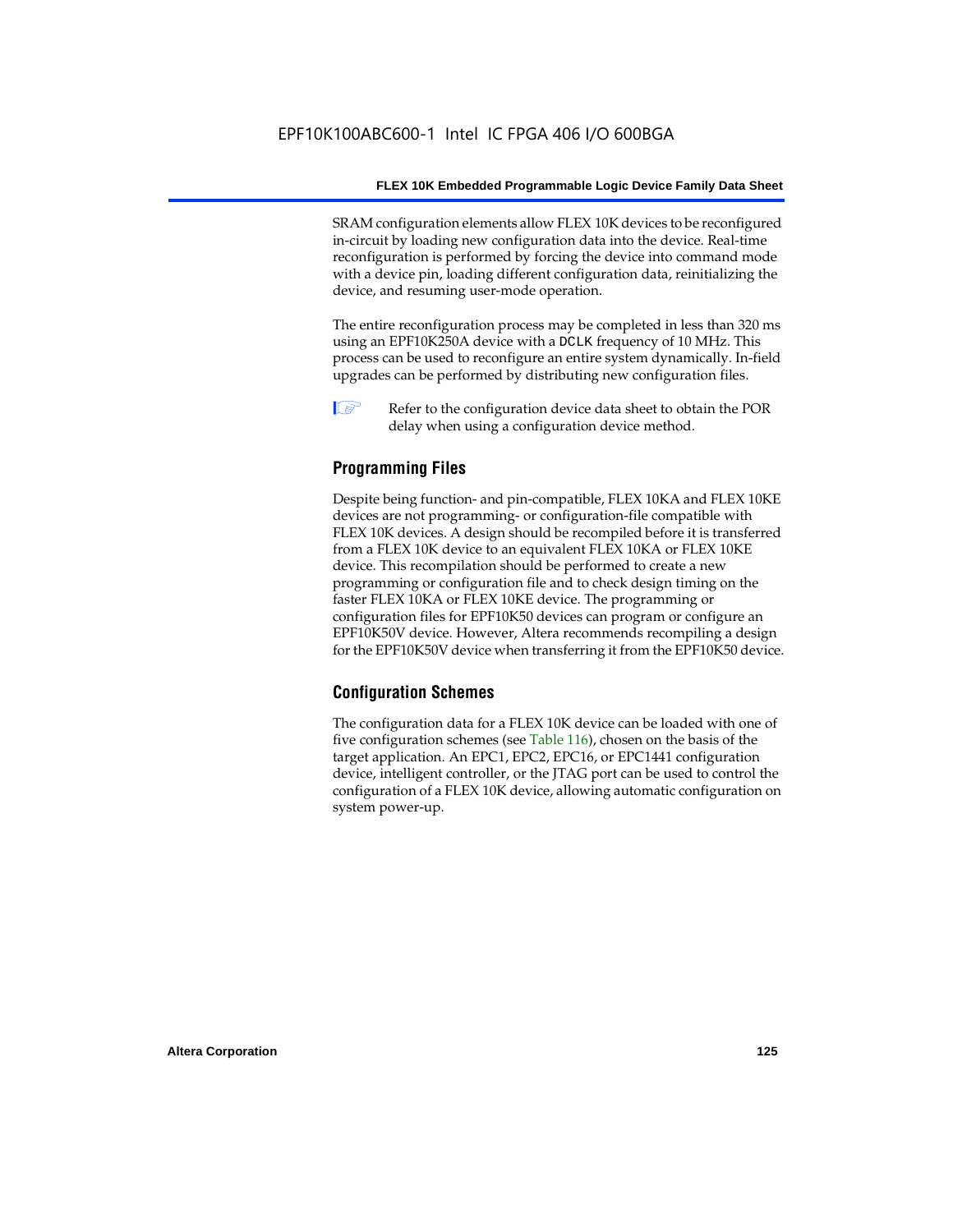Multiple FLEX 10K devices can be configured in any of the five configuration schemes by connecting the configuration enable (nCE) and configuration enable output (nCEO) pins on each device.

| <b>Table 116. Data Sources for Configuration</b> |                                                                                                                            |  |
|--------------------------------------------------|----------------------------------------------------------------------------------------------------------------------------|--|
| <b>Configuration Scheme</b>                      | Data Source                                                                                                                |  |
| Configuration device                             | EPC1, EPC2, EPC16, or EPC1441 configuration device                                                                         |  |
| Passive serial (PS)                              | BitBlaster, MasterBlaster, or ByteBlasterMV download cable, or<br>serial data source                                       |  |
| Passive parallel asynchronous (PPA)              | Parallel data source                                                                                                       |  |
| Passive parallel synchronous (PPS)               | Parallel data source                                                                                                       |  |
| <b>JTAG</b>                                      | BitBlaster, MasterBlaster, or ByteBlasterMV download cable, or<br>microprocessor with Jam STAPL file or Jam Byte-Code file |  |

# **Device Pin-Outs**

**Revision History**

See the Altera web site (**http://www.altera.com**) or the Altera Digital Library for pin-out information.

The information contained in the *FLEX 10K Embedded Programmable Logic Device Family Data Sheet* version 4.2 supersedes information published in previous versions.

# **Version 4.2 Changes**

The following change was made to version 4.2 of the *FLEX 10K Embedded Programmable Logic Device Family Data Sheet*: updated Figure 13.

# **Version 4.1 Changes**

The following changes were made to version 4.1 of the *FLEX 10K Embedded Programmable Logic Device Family Data Sheet*.

- Updated General Description section
- Updated I/O Element section
- Updated SameFrame Pin-Outs section
- Updated Figure 16
- Updated Tables 13 and 116
- Added Note 9 to Table 19
- Added Note 10 to Table 24
- Added Note 10 to Table 28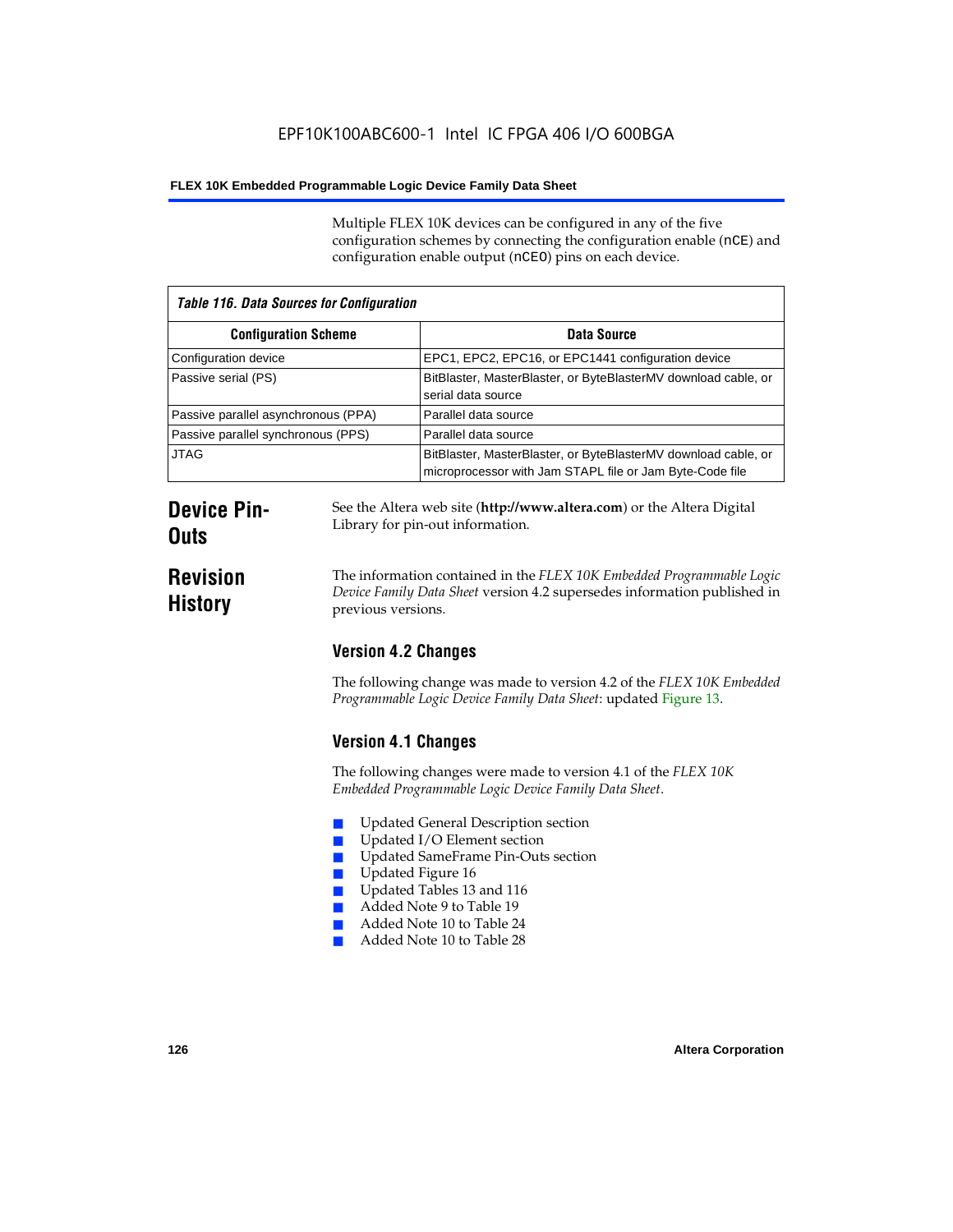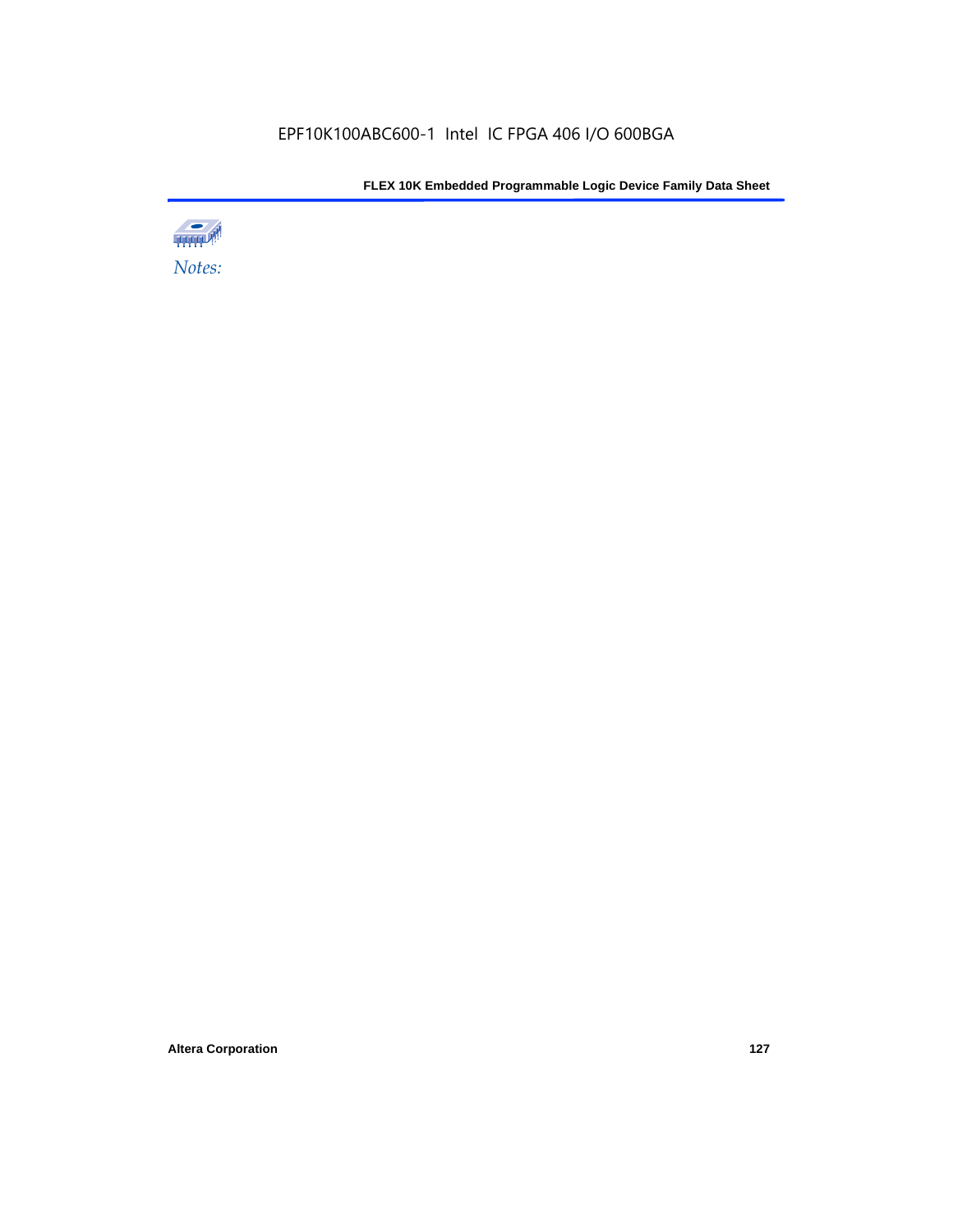

101 Innovation Drive San Jose, CA 95134 (408) 544-7000 http://www.altera.com Applications Hotline: (800) 800-EPLD Customer Marketing: (408) 544-7104 Literature Services: lit\_req@altera.com

Copyright © 2003 Altera Corporation. All rights reserved. Altera, The Programmable Solutions Company, the stylized Altera logo, specific device designations, and all other words and logos that are identified as trademarks and/or service marks are, unless noted otherwise, the trademarks and service marks of Altera Corporation in the U.S. and other countries. All other product or service names are the property of their respective holders. Altera products are protected under numerous U.S. and foreign patents and pending applications, maskwork rights, and copyrights. Altera warrants performance of its semiconductor products to

current specifications in accordance with Altera's standard warranty, but reserves the right to make changes to any products and services at any time without notice. Altera assumes no responsibility or liability arising out of the application or use of any information, product, or service described herein except as expressly agreed to in writing by Altera Corporation. Altera customers are advised to obtain the latest version of device specifications before relying on any published information and before placing orders for products or services.



**128 Altera Corporation**